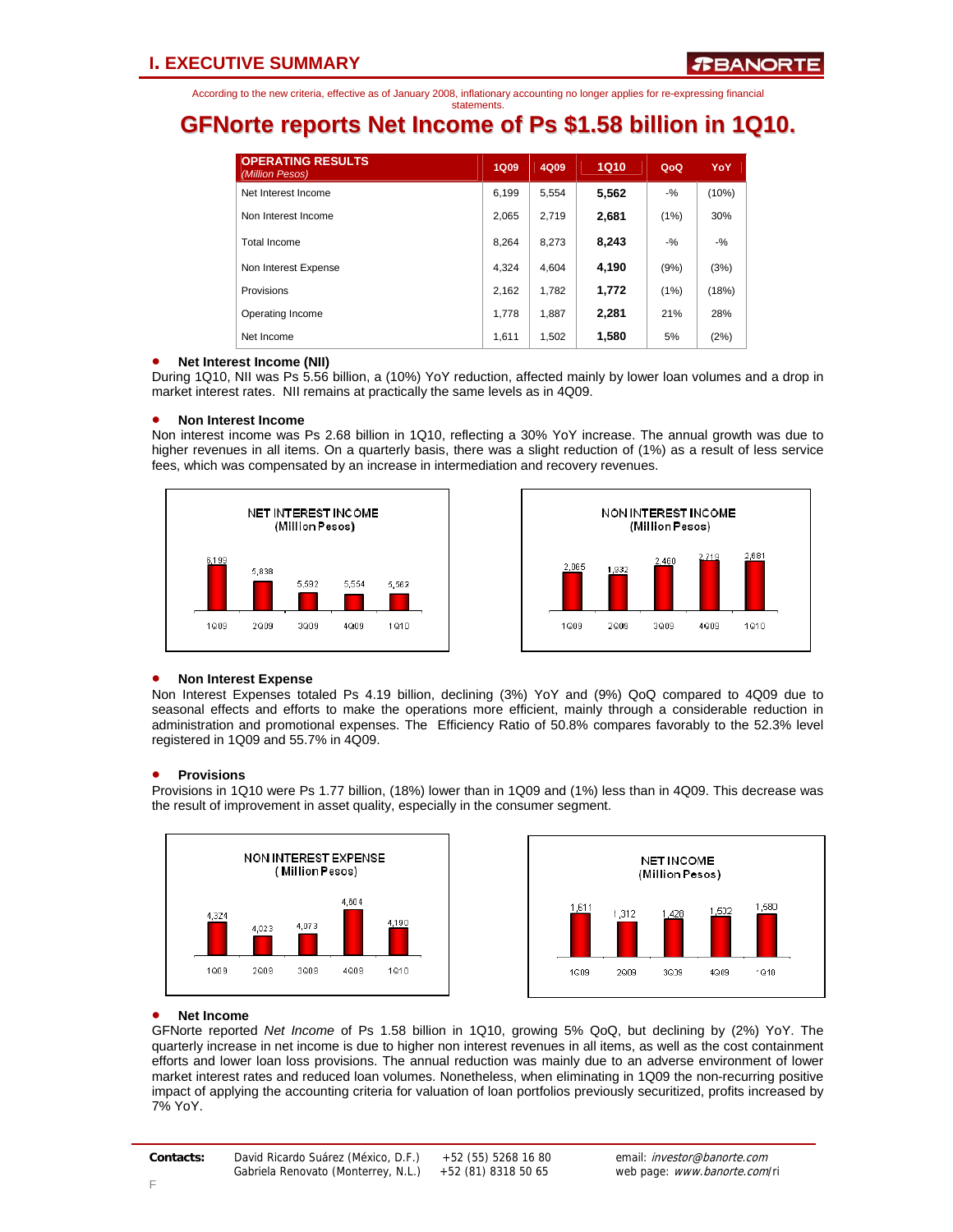### **I. EXECUTIVE SUMMARY**

According to the new criteria, effective as of January 2008, inflationary accounting no longer applies for re-expressing financial

| statements.                                                                                 |             |         |             |        |        |
|---------------------------------------------------------------------------------------------|-------------|---------|-------------|--------|--------|
| <b>INCOME STATEMENT AND BALANCE</b><br><b>SHEET HIGHLIGHTS - GFNorte</b><br>(Million Pesos) | <b>1Q09</b> | 4Q09    | <b>1Q10</b> | QoQ    | YoY .  |
| <b>Income Statement</b>                                                                     |             |         |             |        |        |
| Net Interest Income                                                                         | 6,199       | 5,554   | 5,562       | $-9/6$ | (10%)  |
| Non Interest Income                                                                         | 2,065       | 2,719   | 2,681       | (1%)   | 30%    |
| <b>Total Income</b>                                                                         | 8,264       | 8,273   | 8.243       | $-9/6$ | $-9/6$ |
| Non Interest Expense                                                                        | 4,324       | 4.604   | 4,190       | (9%)   | (3%)   |
| Provisions                                                                                  | 2,162       | 1.782   | 1,772       | (1%)   | (18%)  |
| Operating Income                                                                            | 1,778       | 1,887   | 2,281       | 21%    | 28%    |
| Non Operating Income (Expense)                                                              | 413         | 152     | 18          | (88%)  | (96%)  |
| Taxes and Profit Sharing                                                                    | 574         | 496     | 659         | 33%    | 15%    |
| Subsidiaries & Minority Interest                                                            | (6)         | (41)    | (60)        | 46%    | 900%   |
| Net Income                                                                                  | 1,611       | 1,502   | 1,580       | 5%     | (2%)   |
| <b>Balance Sheet</b>                                                                        |             |         |             |        |        |
| Assets Under Management                                                                     | 589,127     | 650,278 | 666,598     | 3%     | 13%    |
| <b>Total Assets</b>                                                                         | 577,802     | 567,138 | 569,012     | $-9/6$ | (2%)   |
| Perfoming Loans (a)                                                                         | 236,181     | 238,953 | 237.210     | (1%)   | $-9/6$ |
| Past Due Loans (b)                                                                          | 5,550       | 6,154   | 6.128       | $-9/6$ | 10%    |
| Total Loans (a+b)                                                                           | 241,731     | 245,107 | 243,338     | (1%)   | 1%     |
| Total Loans (Net) (d)                                                                       | 235,680     | 237,572 | 235,840     | (1%)   | $-9/6$ |
| Acquired Collection Rights (e)                                                              | 2,923       | 2,548   | 2,426       | (5%)   | (17%)  |
| Total Loans (d+e)                                                                           | 238,603     | 240,120 | 238,266     | (1%)   | $-9/6$ |
| <b>Total Liabilities</b>                                                                    | 536,903     | 522,164 | 523,356     | $-9/6$ | (3%)   |
| <b>Demand Deposits</b>                                                                      | 120,255     | 137,581 | 125,917     | (8%)   | 5%     |
| <b>Time Deposits</b>                                                                        | 134.964     | 137,327 | 145,358     | 6%     | 8%     |
| Equity                                                                                      | 40,899      | 44,974  | 45,655      | 2%     | 12%    |

| <b>FINANCIAL RATIOS - GFNorte</b>   | <b>1Q09</b> | 4Q09   | 1Q10   | QoQ           | YoY                |
|-------------------------------------|-------------|--------|--------|---------------|--------------------|
| <b>Profitability:</b>               |             |        |        |               |                    |
| NIM(1)                              | 4.6%        | 4.2%   | 4.2%   | - pp          | $(0.4 \text{ pp})$ |
| NIM after Provisions (2)            | 3.0%        | 2.8%   | 2.9%   | $0.1$ pp      | $(0.1$ pp $)$      |
| ROE(3)                              | 16.8%       | 14.8%  | 15.2%  | $0.4$ pp      | $(1.6$ pp $)$      |
| <b>ROA</b> (4)                      | 1.1%        | 1.1%   | 1.1%   | - pp          | - pp               |
| Operation:                          |             |        |        |               |                    |
| Efficiency Ratio (5)                | 52.3%       | 55.7%  | 50.8%  | $(4.9$ pp $)$ | $(1.5$ pp $)$      |
| Operating Efficiency Ratio (6)      | 3.0%        | 3.2%   | 2.9%   | $(0.3$ pp)    | $(0.1$ pp $)$      |
| Liquidity Ratio (7)                 | 49.0%       | 63.2%  | 83.1%  | 19.9 pp       | 34.1 pp            |
| <b>Asset Quality:</b>               |             |        |        |               |                    |
| Past Due Loan Ratio                 | 2.3%        | 2.5%   | 2.5%   | - pp          | $0.2$ pp           |
| Coverage Ratio                      | 109.0%      | 122.4% | 122.4% | - pp          | 13.4 pp            |
| Past Due Loan Ratio w/o Banorte USA | 2.4%        | 2.2%   | 2.1%   | $(0.1$ pp $)$ | $(0.3$ pp $)$      |
| Coverage Ratio w/o Banorte USA      | 108.2%      | 139.4% | 145.4% | 6.0 pp        | 37.2 pp            |

1) NIM= Annualized Net Interest Margin / Average Earnings Assets.<br>2) NIM= Annualized Net Interest Margin adjusted by Loan Loos Provisions / Average Earnings Assets.<br>3) Annualized earnings as a percentage of the average qua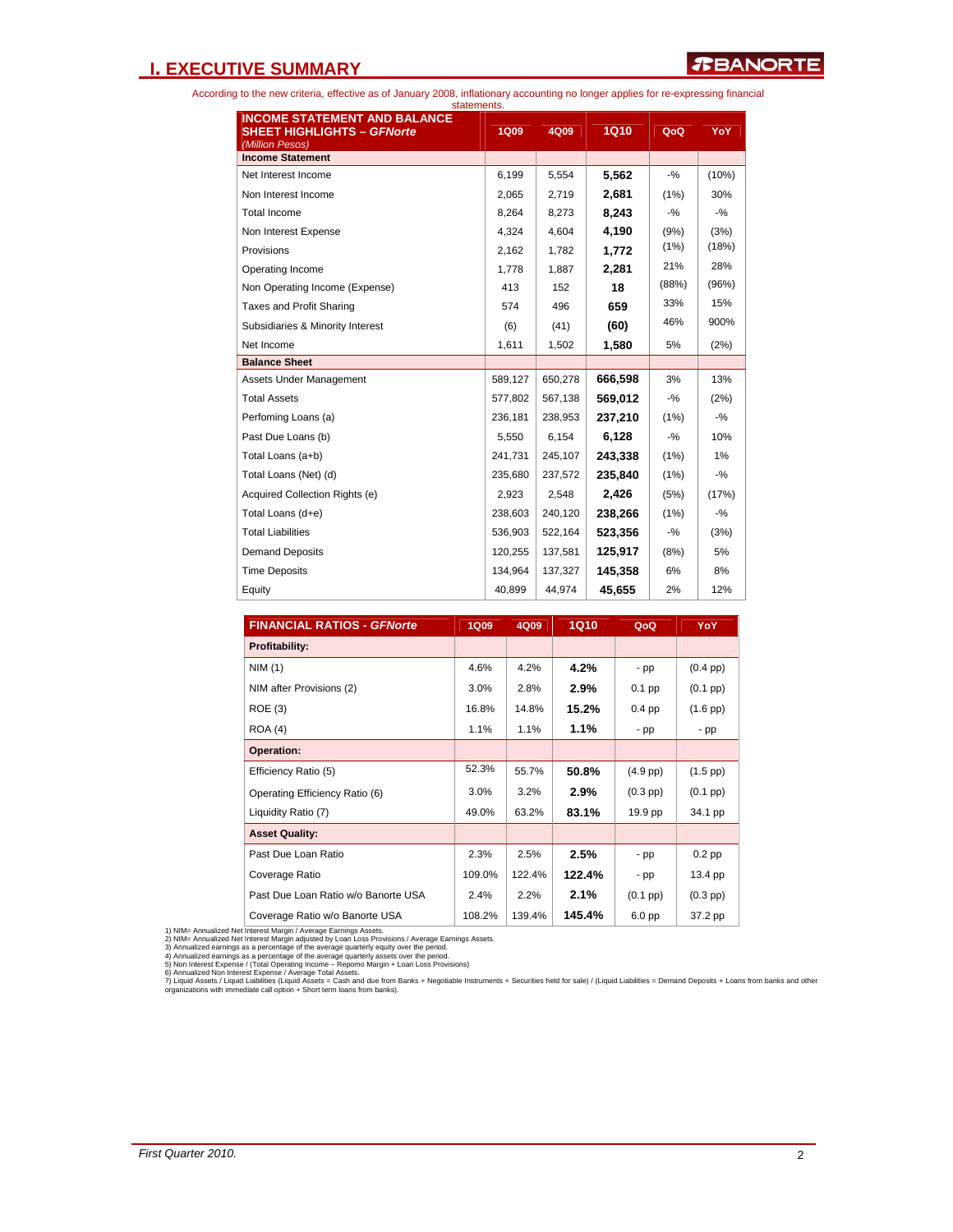### **I. EXECUTIVE SUMMARY**

According to the new criteria, effective as of January 2008, inflationary accounting no longer applies for re-expressing financial statements.

| <b>SUBSIDIARIES NET INCOME</b><br>(Million Pesos) | <b>1Q09</b> | 4Q09  | 1Q10  | QoQ    | YoY   |
|---------------------------------------------------|-------------|-------|-------|--------|-------|
| <b>Bank</b>                                       | 1,347       | 1,136 | 1,283 | 13%    | (5%)  |
| Banco Mercantil del Norte (1)                     | 1,347       | 1,136 | 1,283 | 13%    | (5%)  |
| <b>Broker Dealer</b>                              | 40          | 88    | 78    | (12%)  | 92%   |
|                                                   |             |       |       |        |       |
| <b>Long Term Savings</b>                          | 119         | 113   | 123   | 9%     | 3%    |
| Retirement Funds (Afore)                          | 30          | 52    | 48    | (7%)   | 63%   |
| Insurance                                         | 77          | 60    | 70    | 16%    | (10%) |
| Annuities                                         | 12          | 1     | 5     | 480%   | (59%) |
| <b>Other Finance Companies</b>                    | 101         | 114   | 106   | (7%)   | 5%    |
| Leasing & Factoring (2)                           | 94          | 111   | 102   | (8%)   | 9%    |
| Warehousing                                       | 7           | 3     | 3     | 18%    | (50%) |
| <b>Microlending (Pronegocio)</b>                  | 6           |       |       | N.A.   | N.A.  |
|                                                   |             |       |       |        |       |
| G.F. Banorte (Holding<br>Company)                 | (2)         | 50    | (9)   | (119%) | N.A.  |
|                                                   |             |       |       |        |       |
| <b>Total Net Income</b>                           | 1.611       | 1,502 | 1,580 | 5%     | (2%)  |

1) Considering a participation of 97.06% in 3006. 97.07% in 3009. and 92.72% in 4009 This figure reflects the investment by the IFC in Banco Mercantil del Norte since the operation was<br>2) The merger of Leasing and Factorin

| <b>SHARE DATA</b>                         | <b>1Q09</b> | 4Q09    | 1Q10    | QoQ    | YoY    |
|-------------------------------------------|-------------|---------|---------|--------|--------|
| Earnings per Share (Pesos)                | 0.80        | 0.74    | 0.78    | 5%     | (3%)   |
| Dividends per Share (Pesos)               |             | 0.18(2) | 0.17(2) | (6%)   | 100%   |
| Dividend Payout (Recurring net income)    |             | 15%     | 15%     |        |        |
| Book Value per Share (1) (Pesos)          | 19.26       | 20.49   | 20.80   | 1%     | 8%     |
| Total Shares Outstanding (million shares) | 2,018.3     | 2.017.8 | 2.018.3 | $-9/2$ | $-9/2$ |
| Stock Price (Pesos)                       | 18.83       | 47.84   | 54.57   | 14%    | 190%   |
| P/BV (Times)                              | 0.98        | 2.33    | 2.62    | 12%    | 167%   |
| Market Capitalization (Million Dollars)   | 2.651       | 7.390   | 8.928   | 21%    | 237%   |
| Market Capitalization (Million Pesos)     | 38.005      | 96.534  | 110.141 | 14%    | 190%   |

1) Excluding Minority Interest. 2) Corresponds to the first and second of three payments that will be made to cover the amount of Ps 0.52 pesos per share. The next payment for Ps 0.17 per share will be made in May 2010.

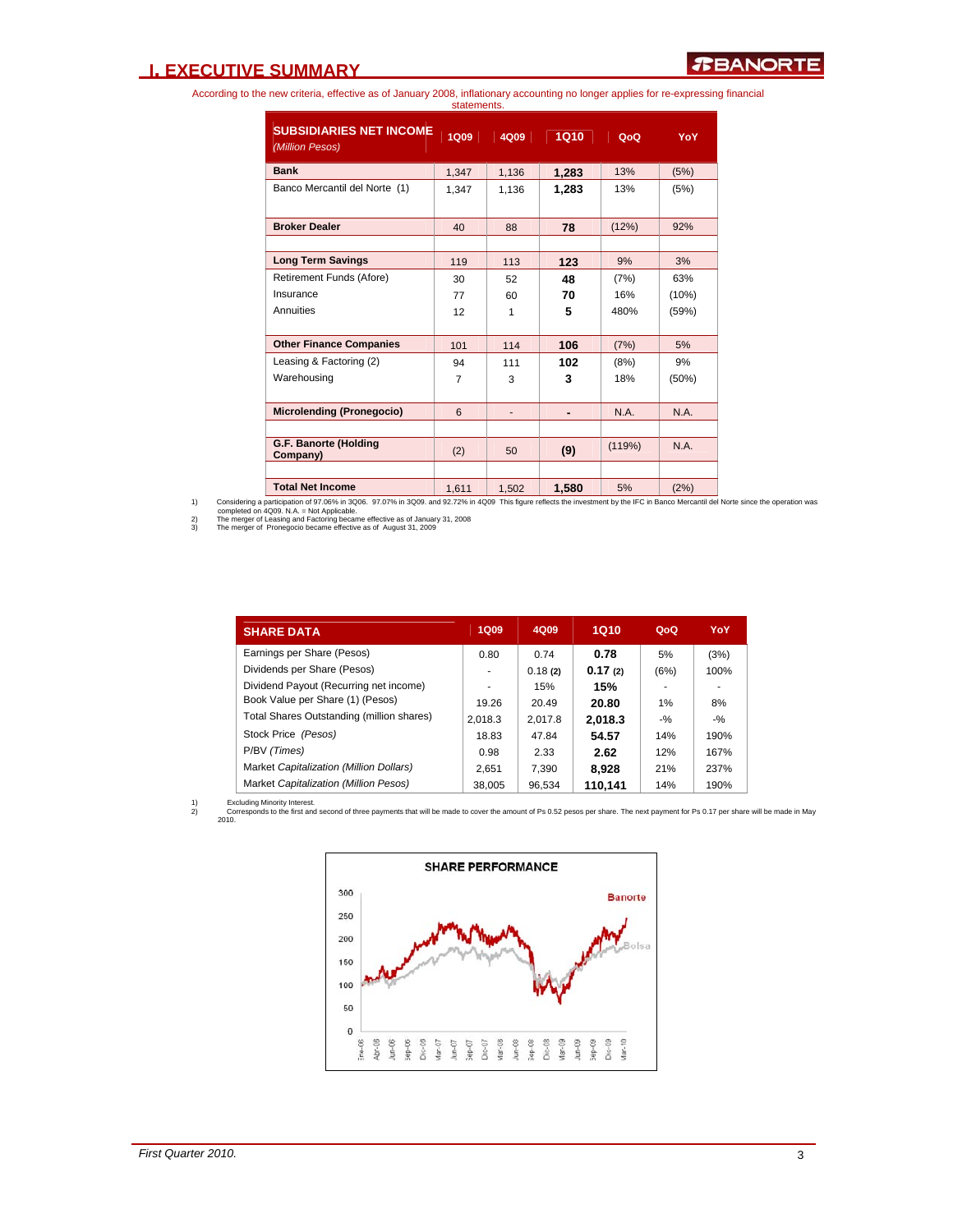statements.

## **RECENT EVENTS**

### • **Designation of New Members to GFNorte's Board of Directors**

Everardo Elizondo, former Deputy Governor of Banco de Mexico (central bank) and Patricia Armendariz, former Vice-president of the CNBV (National Banking and Securities Commission), were appointed as Independent Members of Grupo Financiero Banorte's Board of Directors during the Annual General Shareholders' Meeting held last April 23. Their talent, trajectory and reputation in the financial system is of the highest calibre. With these appointments Banorte increases the number of Independent Members to 8, which is more than 50% of the total Board members. This places Banorte as one of the leading companies in adopting the best international practices regarding Corporate Governance.

### • **GFNorte's Shareholders approve the payment of a cash divided**

Grupo Financiero Banorte informed that the Extraordinary Shareholders' Meeting held in February approved the payment of a cash dividend of Ps 0.17 per share in circulation. Additionaly, the Annual General Shareholders' Assembly which was held in April authorized an additional payment of Ps 0.17 per share to be disbursed in May. These two payments correspond to the second and third payments in order to cover the amount of Ps 0.52 pesos per share, equivalent to the total cash dividend decreed by the Board of Directors in October 2009.

### • **CONDUSEF rates Banorte as the bank with the most transparent payroll account**

The financial ombudsman, CONDUSEF, ranked Banorte as the bank with the most transparent payroll account, assigning the product with a grade of 10, the highest granted by that Commission. The bank stood out for the transparency in contracts, internet sites, covers and account statements issued by the institution.

### • **Ranks among the top ten companies in "A Great Place to Work" survey.**

In its debut in the "Great Place to Work" ranking, Banorte was considered amongst the top ten companies to work that employ 5,000 or more people. As part of the certification process, the "Great Place to Work Institute" in Mexico conducted a survey among the employees of the 400 participating companies, as well as an analysis of human resources' practices.

### • **Recognized as "Best Financial Group in Mexico 2010" by World Finance.**

In April, Grupo Financiero Banorte was awarded "Best Financial Group in Mexico 2010" by "World Finance" magazine for a second consecutive occasion. This recognition is granted to leading companies in the financial sector. The main selection criteria was: excellence in client service, value added and transparency to investors, innovation and flexibility, ability to remain ahead of the competition, evidence of greater market penetration, market transformations, leadership and geographical scope.

### • **Moody's modifies the rating of the Tier 1 subordinated debt issued during 2006 in the international financial markets.**

Moody's informed during the month of February its decision to reduce in two notches, from Baa2 to Ba1, the rating of the bank's subordinated debt issued in the international markets in 2006 which are eligible as Tier 1 capital. The downgrade is a result of changes in Moody's methodology for rating hybrid instruments and subordinated debt which was published in November 2009. The rating agency also mentioned that the outlook for these instruments is stable and that other bank ratings were not affected by the change in methodology.

### • **Organizational Appointments.**

On February  $1<sup>st</sup>$ , 2010, and with the prior approval from the Audit and Corporate Practices' Committee, José Daniel Oviedo Tobias was appointed as Managing Director of Internal Audit. On January 31st, 2010, José Armando Rodal Espinosa was named Managing Director of Corporate and Commercial Banking.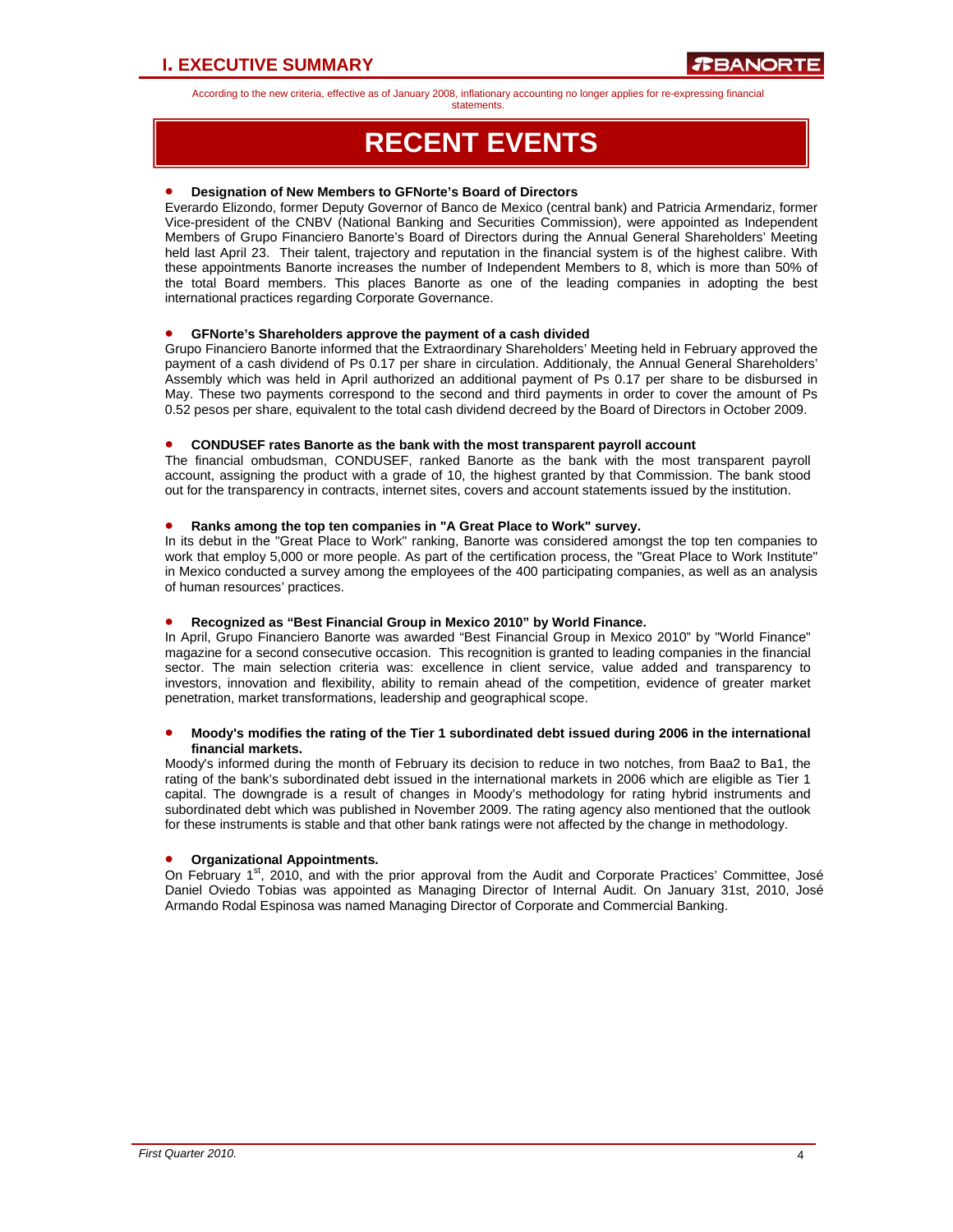## **GRUPO FINANCIERO BANORTE**

| <b>NET INTEREST INCOME</b><br>(Million Pesos) | <b>1Q09</b> | 4Q09    | 1Q10    | QoQ    | YoY           |
|-----------------------------------------------|-------------|---------|---------|--------|---------------|
| Interest Income                               | 13.141      | 10.105  | 9.927   | (2%)   | (24%)         |
| <b>Interest Expense</b>                       | 7.094       | 4,681   | 4,496   | (4%)   | (37%)         |
| <b>Loan Origination Fees</b>                  | 153         | 149     | 159     | 7%     | 4%            |
| Fees Paid                                     | ۰           | 19      | 28      | 45%    | 100%          |
| Net Interest Income                           | 6,199       | 5,554   | 5,562   | $-$ %  | (10%)         |
| Average Interest Earning Assets               | 540,851     | 530,470 | 531,052 | $-9/6$ | (2%)          |
| Net Interest Margin (1)                       | 4.6%        | 4.2%    | 4.2%    | $-pp$  | $(0.4$ pp $)$ |

1) NIM = Annualized Net Interest Margin / Average Earnings Assets

#### • **Net Interest Income**

In 1Q10, *Net Interest Income* declined (10%) YoY to Ps 5.56 billion, as a result of a (24%) decrease in interest revenues due to a decline in market interest rates and lower loan originations, which was partially offset by lower funding costs derived from a 5% annual growth in deposits. On a quarterly basis, net interest income remained at the same level as in 4Q09 due to stable funding costs and a slower rate of decline in interest revenues.

The average *Net Interest Margin (NIM)* was 4.2% in 1Q10, (0.4) percentage points (pp) lower compared to the level registered in 1Q09, affected by a drop of 3.1 percentage points in average market interest rates. On a quarterly basis, NIM remains at the same level compared to 4Q09 as a result of stable NII and average productive assets.

Average NIM adjusted for Credit Risks was 2.9% in 1Q10, a (0.1) pp decline YoY, but 0.1 pp higher QoQ. The annual decrease is due to the impact of lower market interest rates while the quarterly increase is due to a decrease of a (1%) in provisions and stable net interest income. In this respect, provisions represented 31.9% of net interest income in 1Q10, a lower level compared to the 32.1% registered in 4Q09 and 34.9% in 1Q09, as a result of an improvement in asset quality.

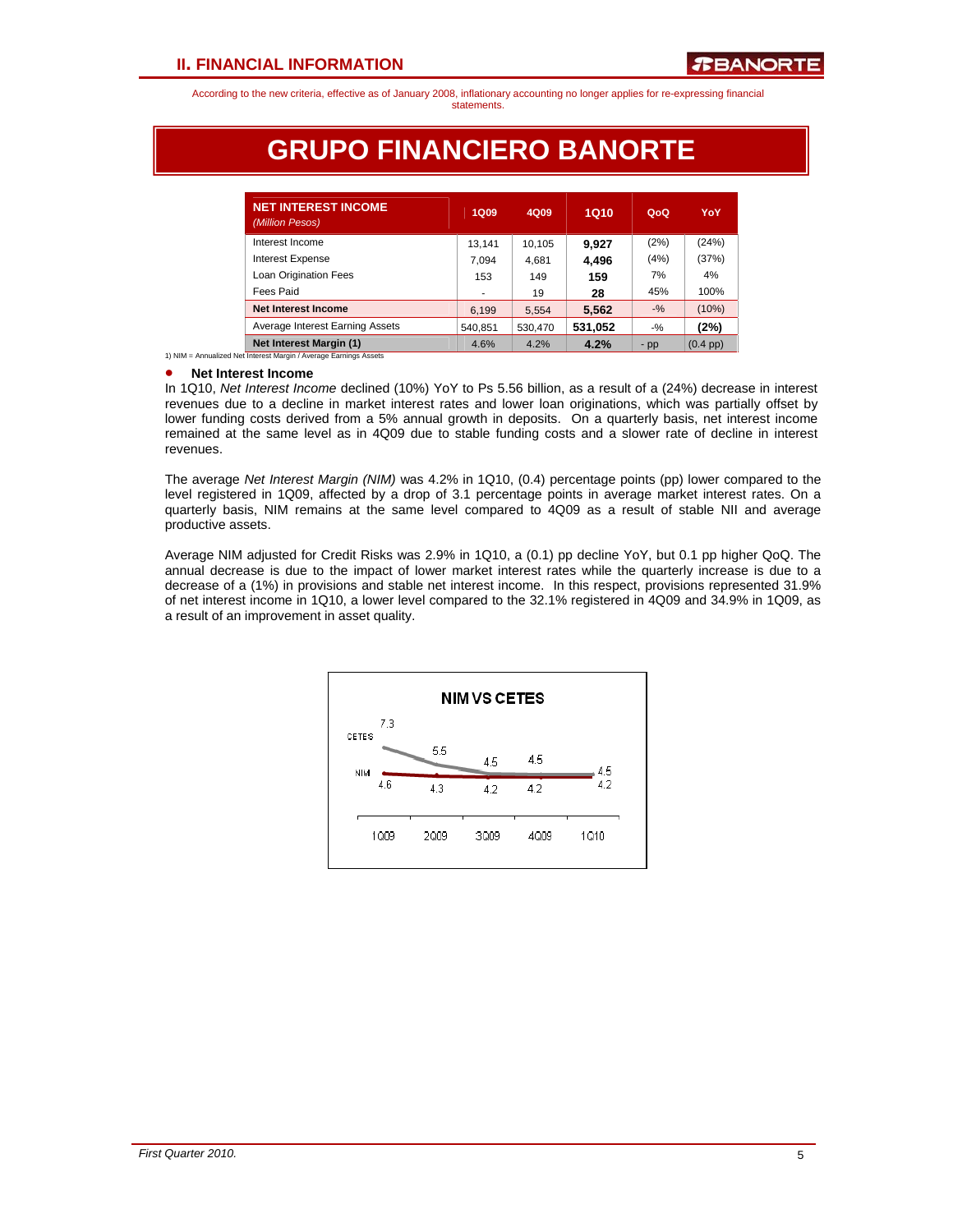### **II. FINANCIAL INFORMATION**

According to the new criteria, effective as of January 2008, inflationary accounting no longer applies for re-expressing financial statements.

| <b>NON INTEREST INCOME</b><br>(Million Pesos) | <b>1Q09</b> | 4Q09  | 1Q10  | QoQ      | YoY  |
|-----------------------------------------------|-------------|-------|-------|----------|------|
| Fees charged on Services                      | 1,915       | 2,408 | 2,192 | (9%)     | 14%  |
| <b>Fund Transfers</b>                         | 60          | 64    | 57    | $(11\%)$ | (4%) |
| <b>Account Management Fees</b>                | 230         | 246   | 224   | (9%)     | (3%) |
| Fiduciary                                     | 51          | 74    | 65    | (12%)    | 28%  |
| Income from Real Estate Portfolios            | 137         | 287   | 195   | (32%)    | 42%  |
| <b>Electronic Banking Services</b>            | 250         | 271   | 263   | (3%)     | 5%   |
| <b>Credit Card Fees</b>                       | 590         | 629   | 616   | (2%)     | 4%   |
| Fees from IPAB (1)                            |             |       |       |          |      |
| Fees charged by Afore                         | 231         | 311   | 292   | (6%)     | 26%  |
| Other Fees Charged (2)                        | 366         | 525   | 479   | (9%)     | 31%  |
| <b>Fees Paid on Services</b>                  | 330         | 359   | 382   | 6%       | 16%  |
| <b>Fund transfers</b>                         | 6           | 5     | 7     | 29%      | 11%  |
| Other Fees Paid                               | 324         | 354   | 375   | 6%       | 16%  |
| <b>Expenses from Real Estate Portfolios</b>   |             |       |       |          |      |
| <b>Net Fees</b>                               | 1,585       | 2,048 | 1,810 | (12%)    | 14%  |
|                                               |             |       |       |          |      |
| <b>Trading Income</b>                         | 246         | 421   | 585   | 39%      | 138% |
|                                               |             |       |       |          |      |
| Other Operating Income (Expenses) (3)         | 235         | 250   | 286   | 14%      | 21%  |
|                                               |             |       |       |          |      |
| Non Interest Income                           | 2,065       | 2,719 | 2,681 | (1%)     | 30%  |

1) Includes Fees received by Recovery Banking and by the Bank.

2) It includes fees from letters of credit, from transactions with pension funds, wharehousing services, financial advisory services and securities trading by the Brokerage House, among others.

3) As of April 2009, the CNBV issued changes to the main accouting criteria that require recording this ítem under Non Interest Income.

#### • **Non Interest Income**

In 1Q10, *Non Interest Income* grew 30% YoY driven by growth in all items. The slight (1%) QoQ decline was attributed to lower service fees and recoveries in real estate portfolios related to investment projects, which was partially offset by higher intermediation revenues and recoveries of proprietary portfolios.

| <b>NON INTEREST INCOME</b><br>(Million Pesos) | 1Q09  | 4Q09  | 1Q10  | QoQ   | YoY  |
|-----------------------------------------------|-------|-------|-------|-------|------|
| Services                                      | 1.447 | 1.761 | 1.614 | (8%)  | 12%  |
| Recovery                                      | 137   | 287   | 195   | (32%) | 42%  |
| Trading                                       | 246   | 421   | 585   | 39%   | 138% |
| Other Operating Income (Expense)              | 235   | 250   | 286   | 14%   | 21%  |
| Non Interest Income                           | 2.065 | 2.719 | 2.681 | (1%)  | 30%  |

#### • **Service Fees**

In 1Q10 *Service Fees* reached Ps 1.61 billion, a 12% YoY increase due to higher Afore, credit card and other fees generated mainly from letters of credit, insurance, as well as transactions with Telecomm and the reclassification of Uniteller remittance fees to this item. There was an (8%) QoQ decline in all the items due to seasonal effects.

### • **Recoveries**

*Non Interest Income* from *Recoveries* rose 29% YoY in 1Q10 due to higher recoveries of previously written-off loans classified as Other Operating Income (Expense) and increased revenues related to investment projects. The (10%) QoQ decline is due to a reduction in revenues from real estate portfolios and investment projects as a result of lower activity at the beginning of the year due to seasonality. The amount invested at closing of 1Q10 in these projects was Ps 4.78 billion pesos, reflecting a 51% YoY and 12% QoQ increase; the portfolio continues to show adequate geographical, project and industry diversification.

### • **Intermediation**

*Intermediation* revenues registered a 138% YoY increase, mainly due to favorable dynamics in securites trading, as well as a gain from the sale of the remaining shares of Mastercard. The 39% QoQ growth was due to favorable results in FX, securities trading, and the sale of the remaining Mastercard shares.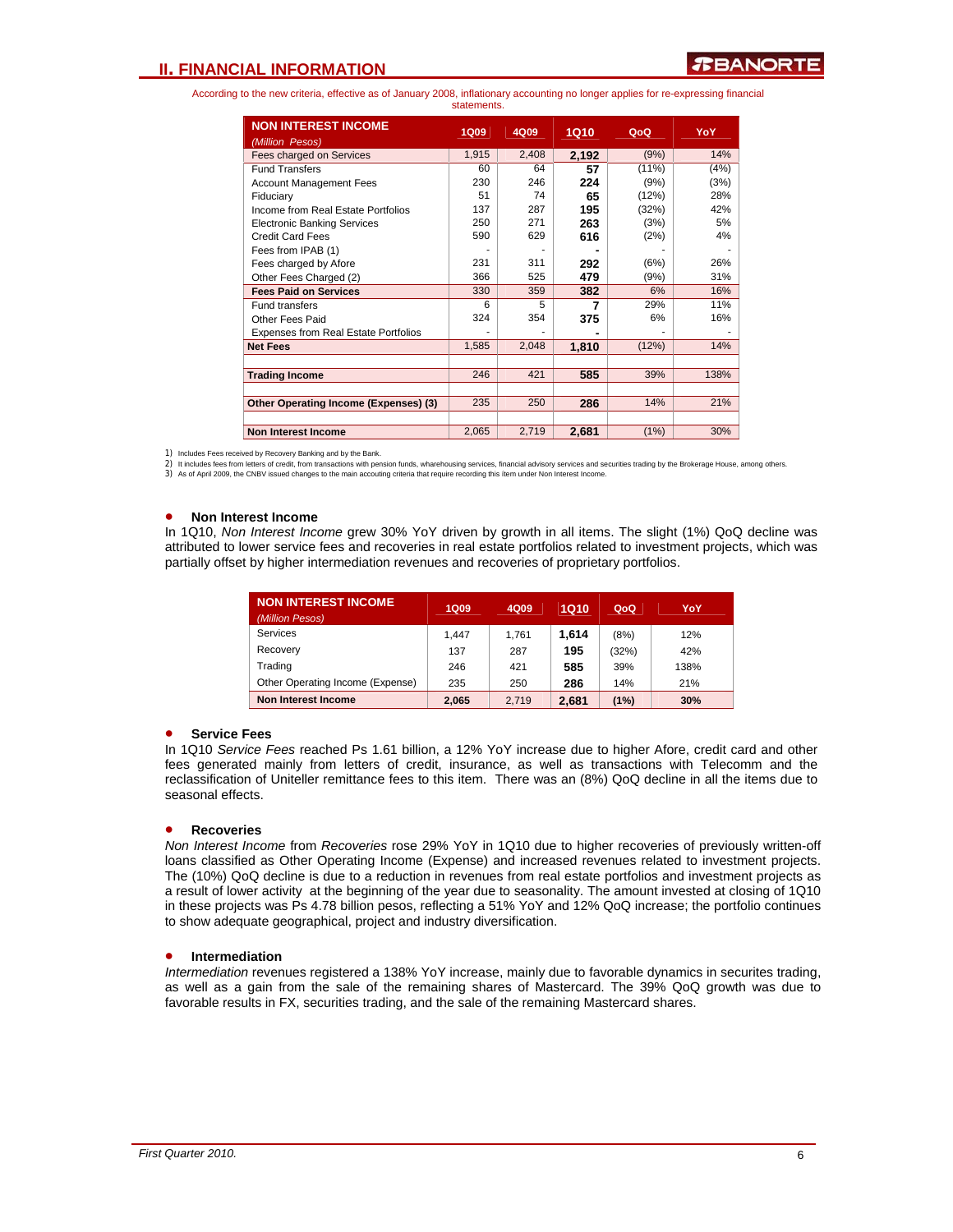|                                                | statements. |       |       |          |       |
|------------------------------------------------|-------------|-------|-------|----------|-------|
| <b>Non Interest Expense</b><br>(Million Pesos) | 1Q09        | 4Q09  | 1Q10  | QoQ      | YoY   |
| + Personnel                                    | 1.699       | 1.817 | 1.736 | (4%)     | 2%    |
| + Professional Fees                            | 334         | 483   | 308   | (36%)    | (8%)  |
| + Administrative and Promotional               | 1.163       | 1.090 | 967   | $(11\%)$ | (17%) |
| + Rents, Depreciation & Amortization           | 452         | 436   | 494   | 14%      | 9%    |
| + Taxes other than income tax                  | 209         | 335   | 212   | (37%)    | 2%    |
| + Contributions to IPAB                        | 267         | 270   | 263   | (3%)     | (2%)  |
| + Employee Profit Sharing (PTU) (1)            | 199         | 174   | 210   | 20%      | 5%    |
| = Non Interest Expense                         | 4.324       | 4.604 | 4.190 | (9%)     | (3%)  |

1) As of april 2009, the Banking and Securities Commission (CNBV) issued accounting changes that require recording this ítem as Non Interest Expense.

#### • **Non Interest Expense**

*Non Interest Expenses* in 1Q10 declined (3%) YoY, resulting from a (17%) reduction in Administration and Promotional Expenses mainly due to less advertising, a decline in purchases of credit card inputs and the cancellation of some suppliers linked to that business, as well as changes in the provisioning guidelines for Banorte's points in its rewards loyalty program since the beginning of 2010. Professional Fees Paid declined by (8%) YoY mainly due to less consulting services and also because in 1Q09 the expenses linked to the microlending unit (Pronegocio) were recognized, and they currently register a lower level compared to a year ago. The reduction in these expenses were partially off-set by growth in some items, such as a 9% increase in Rents, Depreciations and Amortizations related to depreciation of furniture and computer equipment, as well as amortization of installation expenses and capitalized projects. Personnel Expenses increased by 2% as a result of updating the compensations actuarial opinion.

Compared to 4Q09, expenses declined (9%) QoQ mainly due to a (36%) reduction in Professional Fees Paid related to projects that have concluded, less legal and extrajudicial loan recovery services, as well as a reduction in credit bureau inquiries. Administration and Advertising Expenses declined by (11%) due to the one time recognition in 4Q09 of fines imposed by the tax authorities related to Derivatives' transactions carried out during the fiscal years of 2004-2009, as well as a (37%) decline in Other Taxes as a result of an increase in non-deductibles during 4Q09 caused by recording non retained income tax to foreign counterparties related to the Derivatives' transactions previously mentioned.

The efficiency ratio was 50.8% in 1Q10, which compares favorably by 1.5 percentage points (pp) with the 52.3% level registered in 1Q09 and by 4.9 pp compared to 4Q09.

### • **Provisions**

*Provisions* charged against results during 1Q10 were Ps 1.77 billion, an (18%) YoY decline due mainly to lower requirements in all segments of the consumer portfolio and mortgage loans. On a quarterly basis, there was a slight (1%) QoQ decline as a result of lower requirements from credit cards and payroll loans.

Annualized loan loss provisions for 1Q10 represented 3% of the average loan portfolio, an increase of 0.1 percentage points compared to 4Q09, but a decline of 0.6 percentage points compared to 1Q09.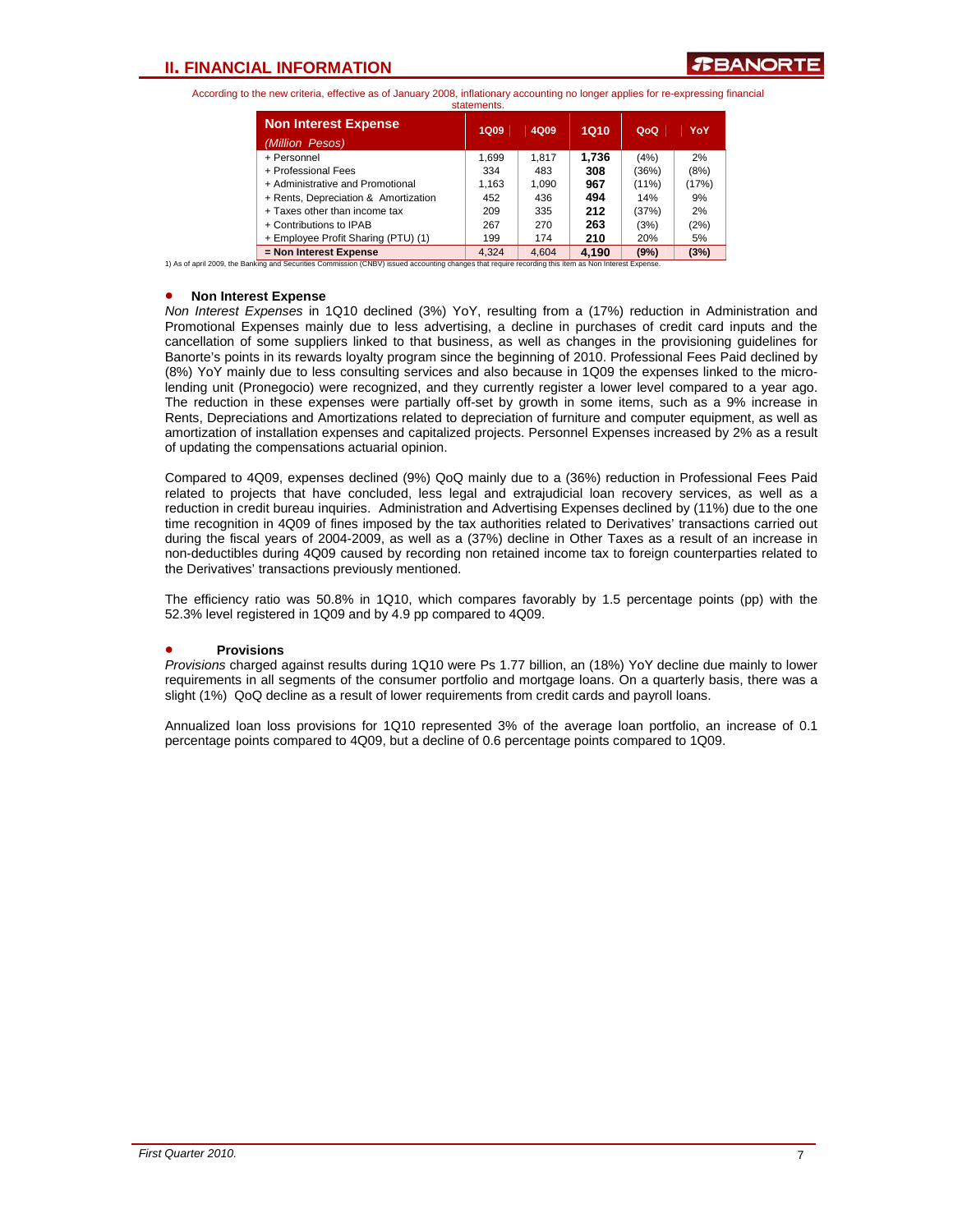|                                              | statements. |       |       |       |       |
|----------------------------------------------|-------------|-------|-------|-------|-------|
| <b>NON OPERATING INCOME</b><br>(EXPENSE) NET | <b>1Q09</b> | 4Q09  | 1Q10  | QoQ   | YoY   |
| (Million Pesos)                              |             |       |       |       |       |
| <b>Non Operting Income</b>                   | 649         | 658   | 196   | (70%) | (70%) |
| <b>Other Revenues</b>                        | 388         | 233   | 100   | (57%) | (74%) |
| Foreign Exchange                             |             |       |       |       |       |
| Recoveries                                   | 181         | 83    | 71    | (15%) | (61%) |
| Repomo - Other Revenues                      |             |       |       |       |       |
| Warehousing                                  | 81          | 342   | 25    | (93%) | (69%) |
|                                              |             |       |       |       |       |
| <b>Non Operating Expense</b>                 | (235)       | (506) | (178) | (65%) | (24%) |
| <b>Other Expenses</b>                        | (155)       | (171) | (156) | (9%)  | 1%    |
| Foreign Exchange                             |             |       |       |       |       |
| Repomo - Other Expenses                      |             |       |       |       |       |
| Warehousing                                  | (80)        | (335) | (22)  | (93%) | (73%) |
|                                              |             |       |       |       |       |
| Non Operating Income (Expense), net          | 413         | 152   | 18    | (88%) | (96%) |

#### • **Non Operating Income**

In 1Q10, *"Net Other Income and Expenses "* reached Ps 18 million, a (96%) YoY drop due to the recording during 1Q09 of an extraordinary gain of Ps 224 million as Other Income resulting from the changes in the accounting criteria related to the valuation of benefits to be received from the placement of BOHRIS (securitization of mortgage and government loans), as well as lower revenues from acquired loan portfolios, a reduction in the cancellation of provisions and liberation of contingencies, and reduced revenues linked to the commercialization of Warehouse inventories. Other Expenses declined by 24% annually due to lower expenses related to the commercialization of Warehouse inventories and higher estimates for items with more than 90 days overdue.

This item declined by (88%) QoQ due to a drop in Other Income resulting from lower sundry creditors and a clean-up of liabilities, as well as a reduction in recoveries of acquired portfolios and less revenues related to the commercialization of Warehouse inventories. Other Expenses declined due to the reduction in provisions related to FOVI guarantees and reduced expenses for the commercialization of Warehouse inventories.

#### • **Taxes**

*Income Taxes* in 1Q10 totaled Ps 659 million, 15% higher YoY due to a higher income tax rate as a result of the new fiscal dispositions effective as of January 2010, and 33% more QoQ due to a higher profit level and increased tax rate. The effective tax and profit sharing rate for 1Q10 was 34.6%, higher compared to the 32.4% of 1Q09 and the 30.3% of 4Q09.

#### • **Subsidiaries and Minority Interest**

During 1Q10, *Subsidiaries and Minority Interest* registered a loss of Ps (60) million, which compares unfavorably with the Ps (6) million loss registered in 1Q09. The higher loss is a consequence of lower profits in the Insurance and Annuities subsidiaries, as well as a stronger impact from the minority interest of the IFC investment in Banco Mercantil del Norte, and Generali in the Afore. On a quarterly basis, this item also compares unfavorably to the Ps (41) million loss in 4Q09, affected mainly by a bigger impact from the minority interest linked to the IFC investment in Banco Mercantil del Norte.

### • **Net Income**

GFNorte reported *Net Income* of Ps 1.58 billion during the quarter, growing by 5% QoQ, but lower by (2%) YoY. During 1Q09, profits were Ps 1.61 billion; nonetheless, on a recurring basis excluding a gain of Ps 134 million derived from the application of the new accounting criteria that became effective during 1Q09 related to the valuation of benefits from loan securitizations, the recurring net income was Ps 1.48 billion, and the yearly growth in 1Q10 from this level is 7%. During 1Q10, the banking subsidiary contributed with Ps 1.28 billion to the quarterly profits, 81% of GFNorte's total. The return on equity of GFNorte (ROE) increased from 14.8% in 4Q09 to 15.2% in 1Q10, and the return on assets (ROA) remained at 1.1%.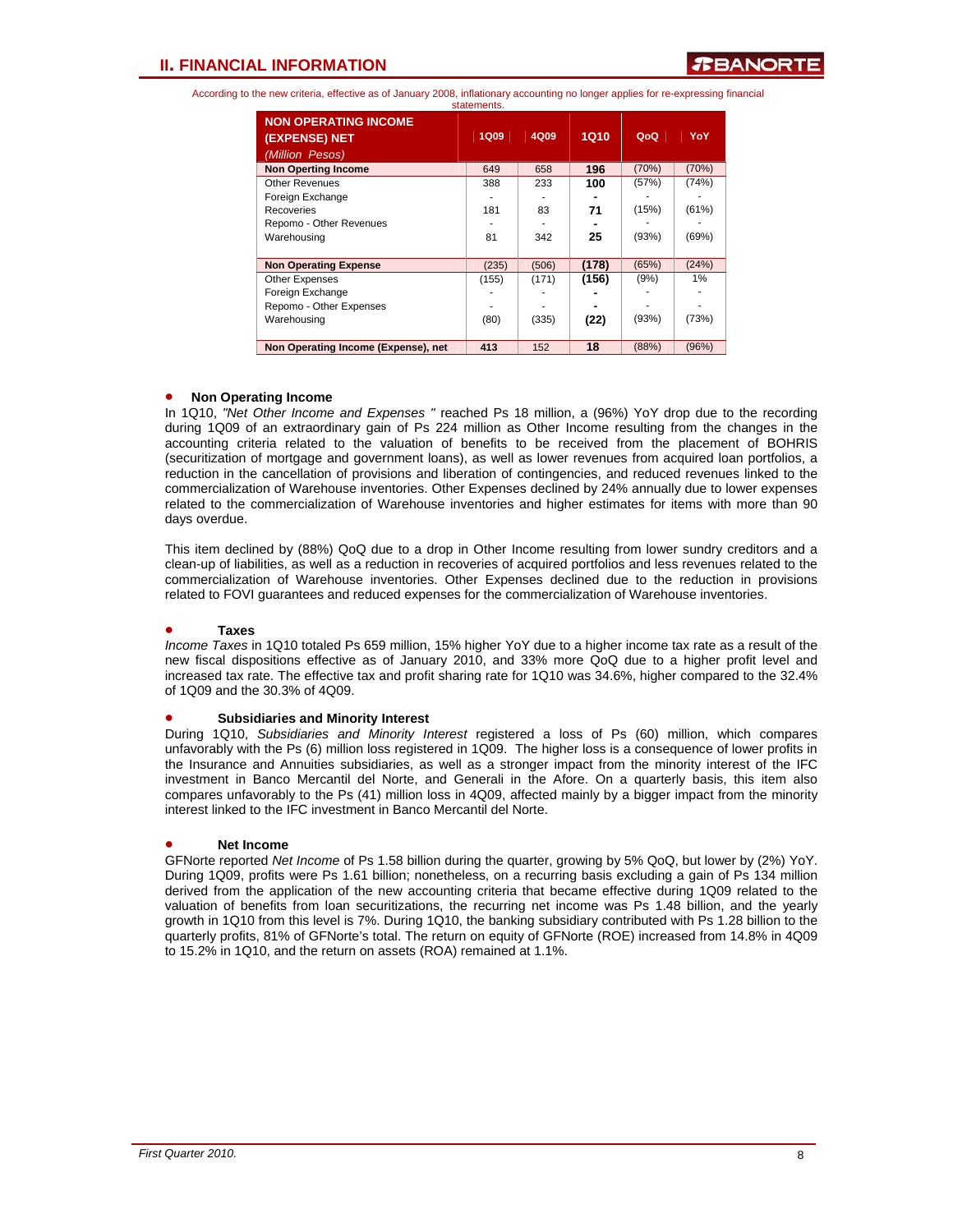### **II. FINANCIAL INFORMATION**

According to the new criteria, effective as of January 2008, inflationary accounting no longer applies for re-expressing financial

|                                          |             | statements. |         |         |         |                    |               |
|------------------------------------------|-------------|-------------|---------|---------|---------|--------------------|---------------|
| <b>Capitalization</b><br>(Million Pesos) | <b>1Q09</b> | <b>2Q09</b> | 3Q09    | 4Q09    | 4Q09    | QoQ                | <b>YoY</b>    |
| Tier 1 Capital                           | 29,358      | 31,598      | 31.844  | 35,380  | 36,023  | 2%                 | 23%           |
| Tier 2 capital                           | 14.840      | 14.351      | 15.054  | 14.277  | 13,855  | (3%)               | (7%)          |
| <b>Net Capital</b>                       | 44.198      | 45,949      | 46,898  | 49.657  | 49,878  | 1%                 | 13%           |
| Credit Risk assets                       | 203.501     | 206.135     | 202.525 | 203.305 | 200.487 | (1%)               | (2%)          |
| Net Capital/ Credit Risk Assets          | 21.7%       | 22.3%       | 23.2%   | 24.4%   | 24.9%   | $0.5$ pp           | 3.2 pp        |
| Total Risk Assets (1)                    | 301.905     | 294.272     | 291.262 | 296.046 | 296.284 | $-$ %              | (2%)          |
| Tier 1                                   | 9.7%        | 10.7%       | 10.9%   | 12.0%   | 12.1%   | $0.1$ pp           | 2.4           |
| Tier <sub>2</sub>                        | 4.9%        | 4.9%        | 5.2%    | 4.8%    | 4.7%    | $(0.1 \text{ pp})$ | $(0.2$ pp $)$ |
| <b>Capitalization Ratio</b>              | 14.6%       | 15.6%       | 16.1%   | 16.8%   | 16.8%   | $-pp$              | $2.2$ pp      |

Includes Market and Operational Risks. Without inter-company (\*) The capitalization ratio of the last period reported is estimated.

### • **Capitalization**

At closing of 1Q10, the Capitalization Ratio (CR) was 16.8% considering credit, market and operational risks, and 24.9% considering only credit risks. The Tier 1 capital ratio was 12.1% and 4.7% for Tier 2.

The Capitalization Ratio does not change compared to 4Q09 due to offsetting positive and negative impacts registered during the quarter:

- 1) Positive effect of reinvesting the profits generated during 1Q10. CR impact: + 0.4 pp.
- 2) Revalorization of dollar denominated obligations. CR impact: 0.1 pp.
- 3) Dividend payment: CR impact: -0.1 pp.<br>4) Valuation of hedging instruments. CR im
- Valuation of hedging instruments. CR impact: -0.2 pp.

The capitalization ratio for 1Q10 is 2.2 pp higher compared to 1Q09 due to the positive impact of reinvesting the profits generated during the last 12 months, the IFC equity investment in Banco Mercantil del Norte and a (2%) decrease in Total Risk Assets, which fully offset the negative impact in the dollar denominated obligations that compute as regulatory capital resulting from the depreciation in the exchange rate, as well as from the capital contribution to INB carried out in September 2009.

In 2008, the authorities determined that 100% of the capital required to cover operational risk had to be constituted during a 3 year period in proportional monthly allotments. At closing of 1Q10, the period of March 2008 to March 2010 was covered (25/36 months), having an impact of 1.70 pecentage points on the capitalization ratio.

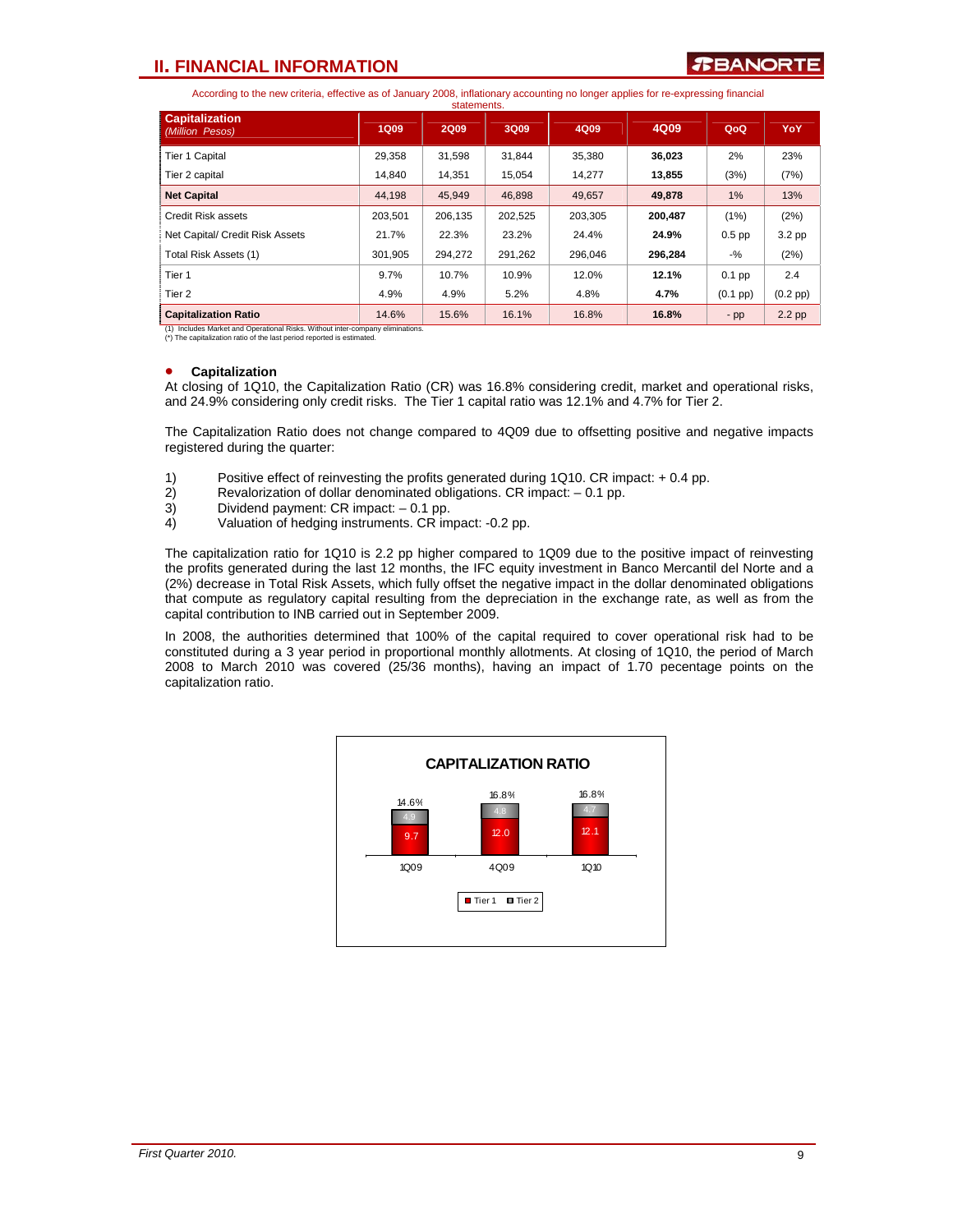| <b>DEPOSITS</b><br>(Million Pesos)   | 1Q09    | 4Q09    | 1Q10    | QoQ   | YoY      |
|--------------------------------------|---------|---------|---------|-------|----------|
| Non Interest Bearing Demand Deposits | 54.041  | 61.611  | 57.453  | (7%)  | 6%       |
| Interest Bearing Demand Deposits (1) | 66,213  | 75.977  | 68.497  | (10%) | 3%       |
| <b>Total Demand Deposits (2)</b>     | 120.254 | 137.588 | 125.950 | (8%)  | 5%       |
| Time Deposits - Retail               | 82,308  | 84.808  | 86.188  | 2%    | 5%       |
| <b>Core Deposits</b>                 | 202.562 | 222.396 | 212.139 | (5%)  | 5%       |
| Money Market (3)                     | 52,730  | 52,646  | 59,314  | 13%   | 12%      |
| <b>Total Bank Deposits</b>           | 255,292 | 275.042 | 271.452 | (1%)  | 6%       |
| <b>GFNorte's Total Deposits (4)</b>  | 255,203 | 274,888 | 271.254 | (1%)  | 6%       |
| <b>Third Party Deposits</b>          | 177,147 | 156.864 | 156,938 | $-$ % | $(11\%)$ |
| <b>Total Assets Under Management</b> | 432.439 | 431.906 | 428.390 | (1%)  | (1%)     |

1) Includes Debit Cards.<br>2) Excludes IPAB cash management checking accounts for loan portfolios managed from Banpaís and Bancen. The balances of these accounts in 1Q09, 4Q09 and 1Q10 were<br>Ps \$16 million, Ps \$20 million and

### • **Total Deposits**

At closing of 1Q10, *Total Deposits* were Ps 271.25 billion, a 6% YoY increase, driven mainly by 5% YoY growth in Demand Deposits and retail Time Deposits. Total Deposits declined slightly (1%) QoQ due to an (8%) quarterly reduction in Demand Deposits as a result of seasonality.

### • **Demand and Time Deposits**

Demand Deposits grew by 5% YoY at closing of 1Q10, driven by a 6% YoY growth in Non-Interest bearing Demand Deposits as a result of increased balances held in Mujer Banorte and Enlace Global personal and corporate accounts, as well as a 3% rise in Interest Bearing Demand Deposits due to higher balances held in Banorte Fácil, Sumanómina, Suma, Inversión Vista and Inversión Global corporate accounts. Demand deposits declined (8%) QoQ, due to a (10%) QoQ reduction in Interest Bearing Demand Deposits resulting from lower balances held in Sumanómina and Enlace Global Corporate accounts, as well as a (7%) decline in Non Interest Bearing Demand Deposits due to lower balances in Enlace Global personal and corporate accounts.

Retail Time Deposits grew by 5% YoY and 2% QoQ during 1Q10, as a result of the successful campaign to sell promissory notes through the branches. On an annual basis, growth is also driven by an increase in time deposits at Inter National Bank resulting from referrals of Banorte clients.

As a result of the efforts to increase deposits, a total of 233,000 individual accounts were opened in 1Q10. Additionally, Banorte has been able to maintain its market share in core deposits during the last 12 months, ranking as the third most important bank in the financial system by size of total deposits, and second measured by deposits' growth.

The business segments with the fastest growth in deposits' balances during the last 12 months were commercial and corporate.

### • **Money Market Deposits**

The 12% YoY increase was due to growth in the balances managed by private banking institutional clients especially corporates, and federal & municipal governments. The 13% QoQ increase was driven by growth in federal government deposits and broker dealer clients.

### • **Third Party Deposits**

Registered an (11%) YoY decline due to a reduction in clients' repos, but remained at the same level compared to 4Q09.

### • **Assets under Management**

At closing of 1Q10, AUMs totaled Ps 428.39 billion, a (1%) YoY contraction, due to a reduction in third party deposits. The slight (1%) QoQ decline was mainly from a reduction in demand deposits due to seasonal effects.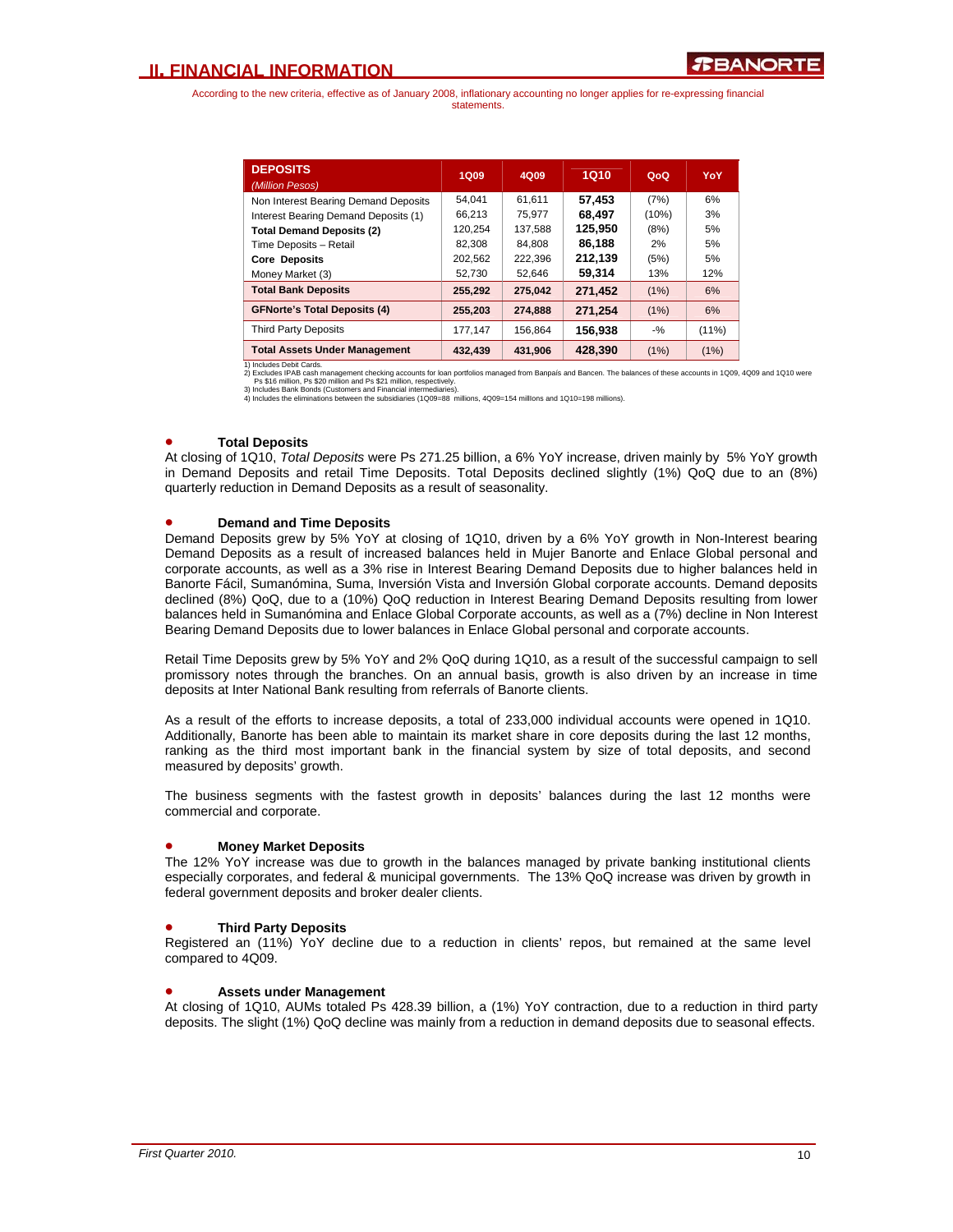| <b>PERFORMING LOAN PORTFOLIO</b><br>(Million Pesos) | <b>1Q09</b> | 4Q09    | <b>1Q10</b> | QoQ  | YoY    |
|-----------------------------------------------------|-------------|---------|-------------|------|--------|
| Commercial                                          | 89.247      | 84.118  | 80.314      | (5%) | (10%)  |
| Consumer                                            | 74.049      | 74.932  | 76,206      | 2%   | 3%     |
| Corporate                                           | 43,533      | 40.245  | 39.046      | (3%) | (10%)  |
| Government                                          | 28,592      | 38,993  | 41,000      | 5%   | 43%    |
| <b>Sub Total</b>                                    | 235.421     | 238.288 | 236,567     | (1%) | $-9/6$ |
| Recovery Banking                                    | 760         | 666     | 643         | (3%) | (15%)  |
| Total                                               | 236.181     | 238.954 | 237.210     | (1%) | $-9/6$ |

| <b>PERFORMING CONSUMER LOAN</b><br><b>PORTFOLIO</b><br>(Million Pesos) | <b>1Q09</b> | 4Q09   | 1Q10   | QoQ  | YoY   |
|------------------------------------------------------------------------|-------------|--------|--------|------|-------|
| Mortgages                                                              | 46.275      | 49.221 | 50.444 | 2%   | 9%    |
| Car Loans                                                              | 7.521       | 7.424  | 7.611  | 3%   | 1%    |
| Credit Cards                                                           | 13,837      | 11,801 | 11,239 | (5%) | (19%) |
| Payroll                                                                | 6.417       | 6.487  | 6.912  | 7%   | 8%    |
| <b>Consumer Loans</b>                                                  | 74,049      | 74,932 | 76,206 | 2%   | 3%    |
|                                                                        |             |        |        |      |       |

| (Million Pesos)        | <b>1Q09</b>              | 4Q09  | <b>1Q10</b> | QoQ    | YoY   |
|------------------------|--------------------------|-------|-------------|--------|-------|
| <b>IPAB Loans</b>      | $\overline{\phantom{a}}$ | ٠     | ۰           | ٠      | ۰.    |
| Past Due Loans         | 5.550                    | 6.154 | 6,128       | $-$ %  | 10%   |
| Loan Loss Reserves     | 6.051                    | 7.535 | 7.498       | $-9/6$ | 24%   |
| <b>Acquired Rights</b> | 2.923                    | 2.548 | 2.426       | (5%)   | (17%) |

### • **Total Performing Loans**

*Total Performing Loans* excluding the portfolio managed by the Recovery Bank grew by more than a billion pesos on a yearly basis from Ps 235.4 billion in 1Q09 to Ps 236.5 billion in 1Q10. This increase was mainly reflected in the Government portfolio. Total Performing Loans declined (1%) QoQ mainly due to a reduction in the Commercial, Corporate and Credit Card portfolios.

The slower growth rate in the loan portfolio over the last 12 months is mainly due to pre-payments from Commercial and Corporate clients, and reduced loan origination as a result of less demand industrywide due to the difficult economic situation, as well as more cautious lending policies implemented by most financial institutions in certain sectors. Nevertheless, the most recent trends show an improvement in new lending in various segments, such as mortgages, payroll & car loans and government. Going forward, Banorte expects a gradual recovery in loan activity as a result of a more positive economic environment.

Loan Portfolio growth by segment:

### **I. Loans to Individuals**

- ¾ **Consumer + Mortgage:** Increased by 3% YoY and 2% QoQ. The annual growth in the portfolio was mainly due to an expansion in mortgages and payroll loans. On a quarterly basis, the increase is attributed to growth in the mortgage, payroll and car loan portfolios.
	- ⋅ *Mortgages*: Grew by 9% YoY and 2% QoQ, driven by an increase in middle and residential home acquisition mortgages and loans through the program established with Pemex. The number of new loans sold increased by 19% YoY in 1Q10 due to the acceptance of the Anniversary Mortgage product in spite of the industry's sluggish expansion. A total of Ps 2.68 billion pesos of new loans were sold in 1Q10, reflecting a 48% increase compared to the same quarter of last year.
	- **Credit card:** Registered a reduction of (19%) YoY and (5%) QoQ at closing of 1Q10, as a consequence of an (11%) annual and (1%) quarterly decline in the portfolio of accounts. Nevertheless, sales of new credit cards grew by 85% annually and 38% quarterly under more conservative origination and risk management models. On an annual basis, net total billing grew by 8% due to the campaigns to promote credit card usage through zero interest deferred purchases with fixed payment plans. On a quarterly basis, the (8%) decline is attributed to seasonality since there is higher credit card usage during the Christmas holidays. At the closing of 1Q10, Banorte registered 1.06 million accounts.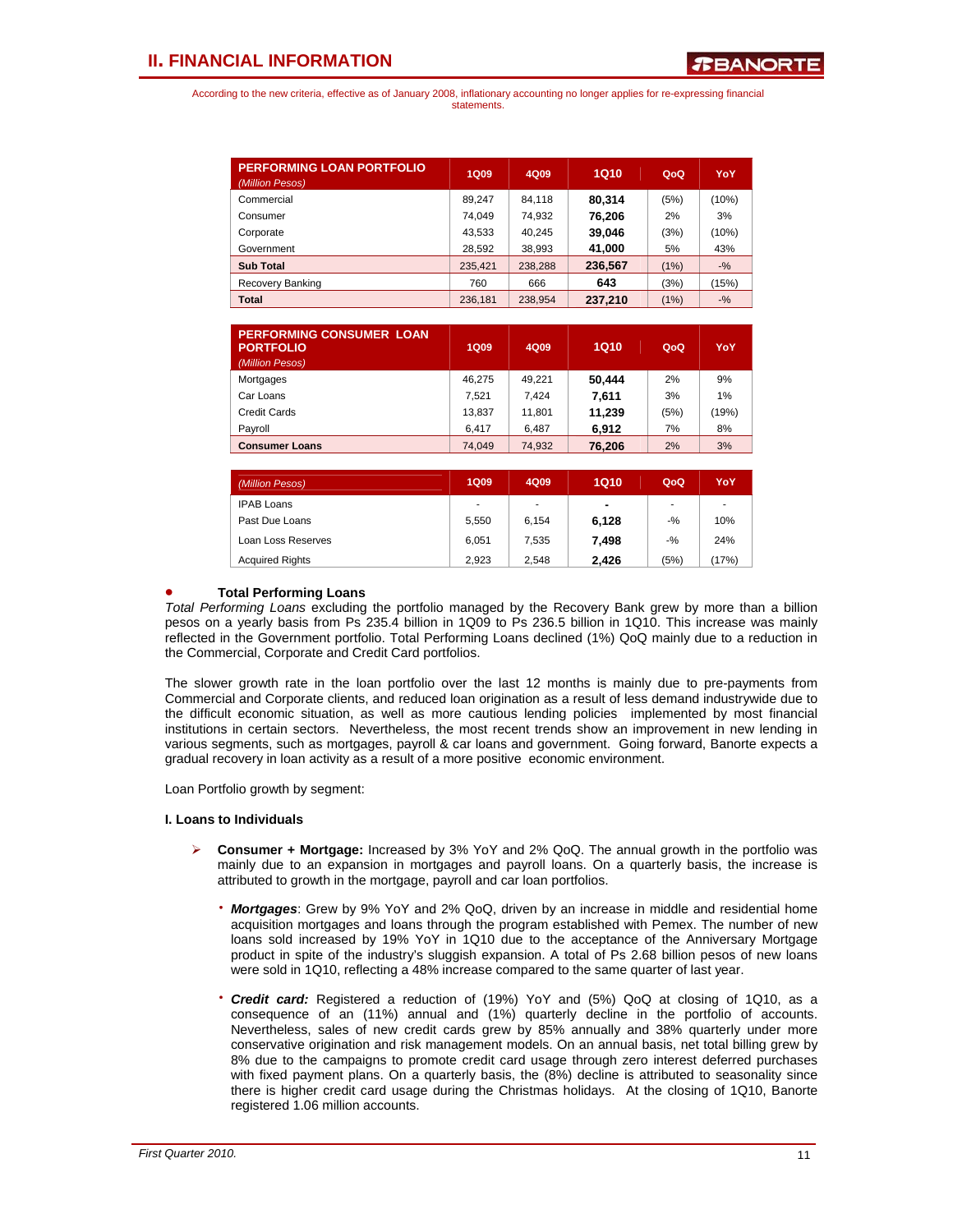- ⋅ *Payroll and Personal loans:* At closing of 1Q10, the portfolio increased by 8% YoY, as a result of campaigns to promote the payroll loan product and the strategy to place more loans to government sector clients. Excluding the impact of personal loan amortizations, the balance of the payroll loan portfolio grows by 19% YoY and new payroll loans sold increased by 54% compared to the same quarter last year. On a quarterly basis, the combined portfolio for both products increased by 7% QoQ, driven by an 8% QoQ growth in the Payroll loan portfolio.
- **Car loans:** The portfolio grew by 1% YoY and 3% QoQ driven by promotional campaigns and increased car sales due to an improvement in economic conditions.

### **II. Loans to Institutions**

- ¾ **Commercial:** Declined by (10%) YoY in 1Q10 due to a reduction in the the portfolio originated by the bank to medium sized corporates as a result of lower loan demand, as well as pre-payment activity from clients and SMEs with commercial and business Crediactivo products. The balance of the Commercial portfolio fell by (5%) QoQ due to a reduction in the mid sized corporates' portfolio originated through the bank and leasing company.
- ¾ **Corporate**: Declined by (10%) YoY and (3%) QoQ in 1Q10, mainly due to pre-payments received from clients as part of the bank's strategy to reduce the size of some large exposures in this segment, as well as less loan demand. Banorte's loan portfolio is well diversified by sectors and by regions, showing low concentration levels. The bank's 20 most important corporate exposures represent only 14% of the bank's total loan portfolio (14% in 4Q09 and 15% in 1Q09). The largest corporate loan represents 1.4% of the total portfolio (1.4% in 4Q09 and 1.9% in 1Q09), while the 20th largest represents only 0.4% (0.5% in 4Q09 and 0.4% in 1Q09).
- ¾ **Government:** Grew by 43% YoY and 5% QoQ in 1Q10 as a result of the promotional efforts by the area established to manage government banking relations, as well as this area's specialization and the design of products and services to offer comprehensive solutions to cover the needs of all three levels of government, enabling the bank to strengthen relationships with public officials and to have more participation in direct and structured loans with these entities.

### • **Past Due Loans**

At closing of 1Q10, past due loans grew by 10% YoY as a consequence of a deterioration in the commercial portfolio, especially in the loan book of Inter National Bank in the US, but remained at the same level compared to 4Q09 due to an improvement in asset quality of the Mexican operations which was offset by a deterioration in the commercial loan book of INB.

At closing of 1Q10, the Past Due Loan Ratio was 2.5%, 0.2 percentage points higher compared to 1Q09, and the same level as in 4Q09. Excluding the impact of asset quality deterioration in the US operations, the PDL ratio was 2.1%, an improvement of 0.3 percentage points compared to 1Q09.

All portfolio items showed an improvement in the PDL Ratio except commercial loans. The PDL Ratio for credit cards was 10.5%, which compares favorably against the 12.0% in 4Q09 and the 13.6% in 1Q09, an improvement that was achieved despite a reduction in the total portfolio during the last 12 months. On the other hand, the PDL Ratio for car loans was 1.4% (vs. 2.0% in 4Q09 and 2.5% in 1Q09), Payroll loans was 2.1% (vs. 2.8% en 4Q09 and 2.9% in 1Q09), Mortgages was 1.7% (vs. 2.1% in 4Q09 and 1.7% in 1Q09), Commercial was 5.0% (vs. 4.0% in 4Q09 and 2.6% in 1Q09, although the level in 1Q10 was 4.2% excluding the US portfolio), and Corporate was 0.1% (vs. 0.1% in 4Q09 and 0% in 1Q09). Government remained at 0% throughout the entire year.

| <b>PAST DUE LOAN VARIATIONS</b><br>(Million Pesos) |                                                  |          |  |  |  |
|----------------------------------------------------|--------------------------------------------------|----------|--|--|--|
| <b>Balance as of December 2009</b>                 |                                                  | 6,154    |  |  |  |
|                                                    | Transfer from Performing Loans to Past Due Loans | 3.704    |  |  |  |
|                                                    | Renewals                                         | (50)     |  |  |  |
|                                                    | <b>Cash Collections</b>                          | (463)    |  |  |  |
|                                                    | <b>Discounts</b>                                 | (24)     |  |  |  |
|                                                    | Charge Offs                                      | (1, 374) |  |  |  |
|                                                    | Foreclosures                                     | (91)     |  |  |  |
|                                                    | Transfer from Past Due Loans to Performing Loans | (1,669)  |  |  |  |
|                                                    | Foreign Exchange Adjustments                     | (60)     |  |  |  |
| Balance as of March 2010                           |                                                  | 6,128    |  |  |  |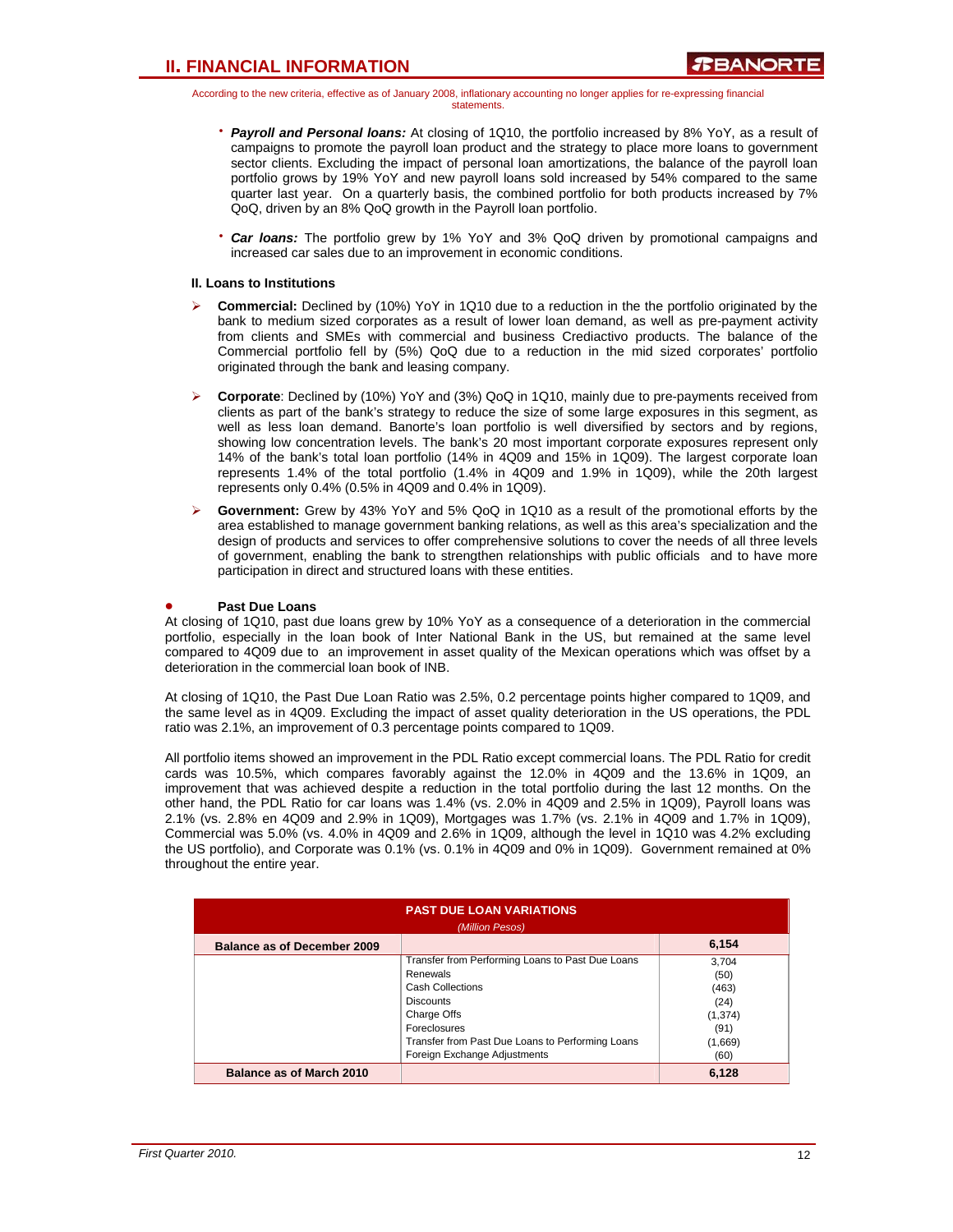During 1Q10, 51% of new past due loans came from credit cards, while 36% of provisions for loan losses and 57% of write-offs corresponded to this segment. On the other hand, Commercial loans represented 32% of new NPL formation, 21% of provisions and 33% of write-offs.

| <b>RISK RATING OF PERFORMING LOANS - GFNorte</b> |              |                          |                          |                           |              |  |  |  |
|--------------------------------------------------|--------------|--------------------------|--------------------------|---------------------------|--------------|--|--|--|
|                                                  |              | (Million Pesos)          |                          |                           |              |  |  |  |
|                                                  |              |                          |                          | <b>LOAN LOSS RESERVES</b> |              |  |  |  |
| <b>CATEGORY</b>                                  | <b>LOANS</b> | <b>COMMERCIAL</b>        | <b>CONSUMER</b>          | <b>MORTGAGES</b>          | <b>TOTAL</b> |  |  |  |
| Α                                                | 59,940       |                          | 69                       | 161                       | 230          |  |  |  |
| A <sub>1</sub>                                   | 99,576       | 489                      |                          |                           | 489          |  |  |  |
| A <sub>2</sub>                                   | 58,110       | 521                      |                          |                           | 521          |  |  |  |
| B                                                | 6,155        | $\overline{\phantom{a}}$ | 73                       | 183                       | 256          |  |  |  |
| <b>B1</b>                                        | 7,382        | 153                      | 303                      |                           | 456          |  |  |  |
| B <sub>2</sub>                                   | 8,819        | 119                      | 483                      |                           | 602          |  |  |  |
| B <sub>3</sub>                                   | 2,670        | 276                      | $\overline{\phantom{a}}$ |                           | 276          |  |  |  |
| C                                                | 2,338        |                          | 782                      | 94                        | 876          |  |  |  |
| C <sub>1</sub>                                   | 1,611        | 326                      |                          |                           | 326          |  |  |  |
| C <sub>2</sub>                                   | 956          | 440                      |                          |                           | 440          |  |  |  |
| D                                                | 2,295        | 247                      | 1,123                    | 268                       | 1,638        |  |  |  |
| Е                                                | 1,391        | 1,065                    | 264                      |                           | 1,329        |  |  |  |
| <b>Total</b>                                     | 251,244      |                          |                          |                           |              |  |  |  |
| Not Classified                                   | (122)        |                          |                          |                           |              |  |  |  |
| Exempt                                           | 69           |                          |                          |                           |              |  |  |  |
| <b>Total</b>                                     | 251,190      | 3,636                    | 3,096                    | 706                       | 7,438        |  |  |  |
| <b>Reserves</b>                                  |              |                          |                          |                           | 7,498        |  |  |  |
| <b>Excess (Deficit)</b>                          |              |                          |                          |                           | 60           |  |  |  |

**Notes:**<br>1.- The ratings of loans and reserves created correspond to the last day referred in the Balance Sheet at March 31<sup>\*</sup>, 2010.<br>2.- The ratings of loans and reserves created correspond to the last day referred in the

| <b>LOAN LOSS RESERVES</b><br>(Million Pesos) | <b>1Q10</b> |
|----------------------------------------------|-------------|
| <b>Previous Period Ending Balance</b>        | 7,535       |
| Provisions charged to results                | 1,748       |
| Created with profitability margin            | 15          |
| Other items                                  | (8)         |
| Charge offs and discounts:                   |             |
| Commercial Loans                             | (257)       |
| Consumer Loans                               | (1, 198)    |
| Mortgage Loans                               | (235)       |
| Foreclosed assets                            | (61)        |
|                                              | (1,751)     |
| Cost of debtors support programs             | (10)        |
| Valorization and Others                      | (32)        |
| <b>Loan Loss Reserves at Period End</b>      | 7,498       |

#### • **Loan Loss Reserves**

Loan loss reserves at closing of 1Q10 were Ps 7.49 billion, similar to the level registered at closing of 4Q09. The creation of new provisions charged against results was offset by a similar amount of write-offs and other items.

#### • **Provisions for Loan Loss Reserves**

Provisions for loan loss reserves charged against results in 1Q10 were Ps 1.77 billion, an (18%) YoY and (1%) QoQ decline, mainly due to lower requirements in the consumer portfolio, especially in credit cards.

The Mexican banking system continues to operate in an environment of tighter regulation. The Banking Commission (CNBV) determined the creation of additional reserves for leasing and factoring operations, and new regulations of the same nature will be implemented for mortgages, becoming effective towards the third quarter of the year.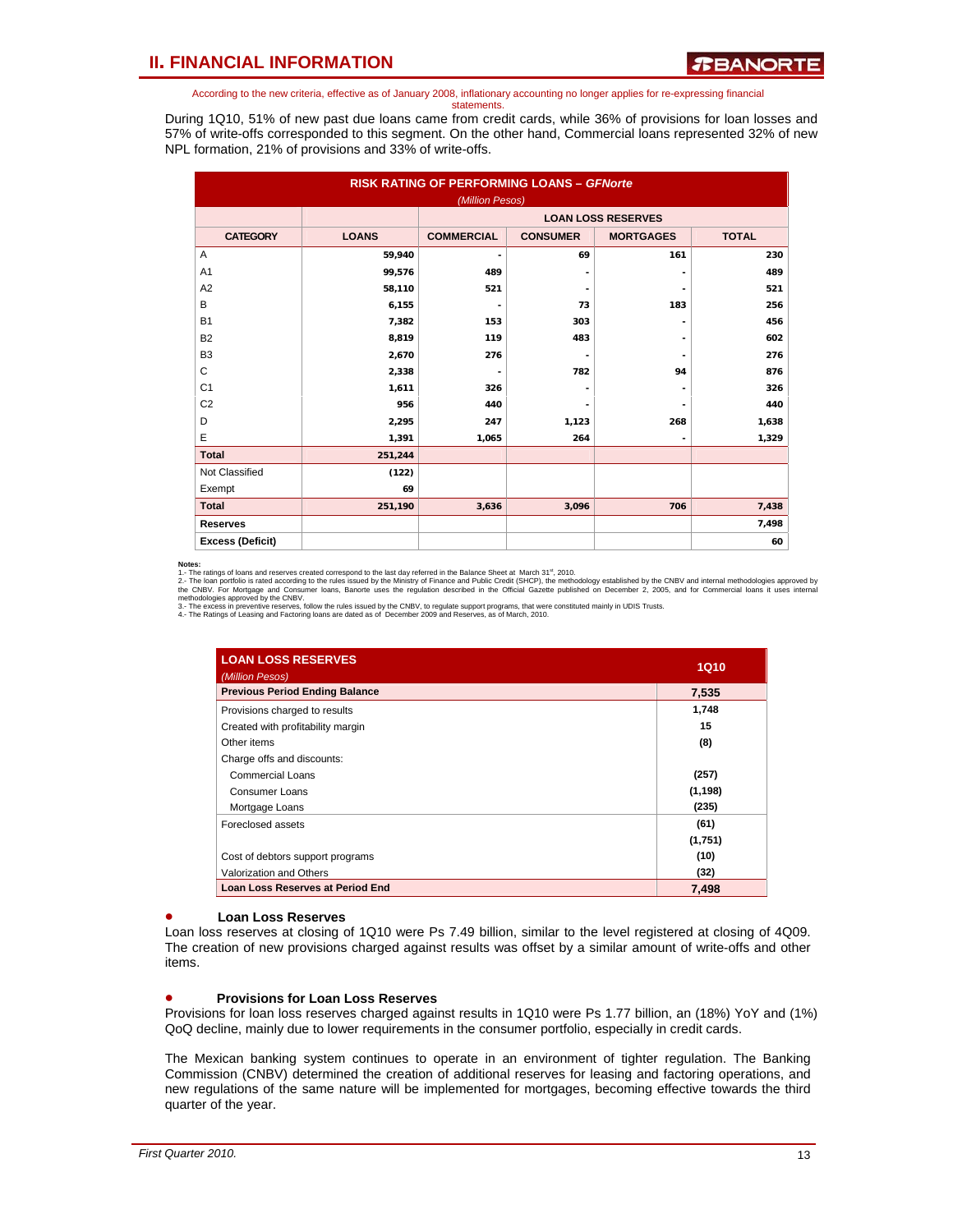| INCOME STATEMENT & BALANCE SHEET<br><b>HIGHLIGHTS-Banking</b><br>(Million Pesos) | <b>1Q09</b> | 4Q09    | 1Q10    | QoQ   | <b>YoY</b> |
|----------------------------------------------------------------------------------|-------------|---------|---------|-------|------------|
| <b>Income Statement</b>                                                          |             |         |         |       |            |
| Net Interest Income                                                              | 5,965       | 5,388   | 5,348   | (1%)  | (10%)      |
| Provisions                                                                       | 2.144       | 1.757   | 1,746   | (1%)  | (19%)      |
| Non Interest Income                                                              | 1,683       | 2,014   | 2,153   | 7%    | 28%        |
| Non Interest Expense                                                             | 3,976       | 4,205   | 3,795   | (10%) | (5%)       |
| Non Operating Income (Expense), Net                                              | 412         | 155     | 18      | (88%) | (96%)      |
| Pre-Tax Income                                                                   | 1,940       | 1,596   | 1,979   | 24%   | 2%         |
| Net Income                                                                       | 1,418       | 1,266   | 1,435   | 13%   | 1%         |
| <b>Balance Sheet</b>                                                             |             |         |         |       |            |
| Performing Loans                                                                 | 228,126     | 228,827 | 227,239 | (1%)  | $-9/2$     |
| Deposits                                                                         | 255,307     | 275,062 | 271,473 | (1%)  | 6%         |

## **BANKING SECTOR**

The results of the Banking Sector do not reflect Pronegocio (Micro-Lending) figures from January until August 2009, since the merger with Banco Mercantil del Norte was not effective during that period. Therefore, the banking subsidiary's results for the first three quarters of the year are fully comparable with previous periods, while 4Q09 and 1Q10 are not comparable since the figures include the merged Pronegocio unit.

### • **Net Interest Income**

*Net Interest Income* declined (10%) YoY due to lower market interest rates and loan origination. On a quarterly basis, NII dropped slightly vs. 4Q09 as a result of sluggish lending activity.

### • **Provisions for Loan Losses**

*Provisions for Loan Losses* in 1Q10 declined by (19%) YoY mainly due to lower delinquencies in the consumer, SME and mortgage portfolios. The (1%) QoQ decline results from an improvement in asset quality of most segments.

### • **Non Interest Income**

Increased by 28% YoY due to higher revenues in all items. On a quarterly basis, non interest income grew by 7% compared to 4Q09 due to more intermediation revenues and recoveries.

### • **Non Interest Expenses**

Declined by (5%) YoY mainly due to lower professional fees, and administrative & promotional expenses. The (10%) QoQ drop from 4Q09 was due to less personnel expenses, professional fees, other taxes and administrative & promotional expenses.

### • **Non Operating Income**

Declined by (96%) YoY, due to an extraordinary gain in 1Q09 from the changes in the accounting criteria for the valuation of benefits from securitizations, reduced recoveries of acquired portfolios, and a reduction in the cancellation of provisions and liberation of contingencies. On a quarterly basis, the (88%) decline vs. 4Q09 is due to lower sundry creditors, the clean up of other liabilities, as well as reduced recoveries of acquired portfolios.

### • **Net Income**

Accumulated net income of the Banking Sector (100%, including the AFORE by participation method) was Ps 1.43 billion in 1Q10, and increase of 1% YoY and 13% QoQ due to higher non interest income, lower operating expenses, a decline in provisions and growth in the Afore's profits that consolidates with the bank.

### • **Past Due Loan Ratio**

Eventhough the PDL ratio for the banking sector is 2.6%, this figure includes the past due loans for INB. If the delinquent loans form the US operations are excluded, the PDL ratio declines to 2.2%, which compares favorably to 2.3% in 4Q09 and 2.4% in 1Q09.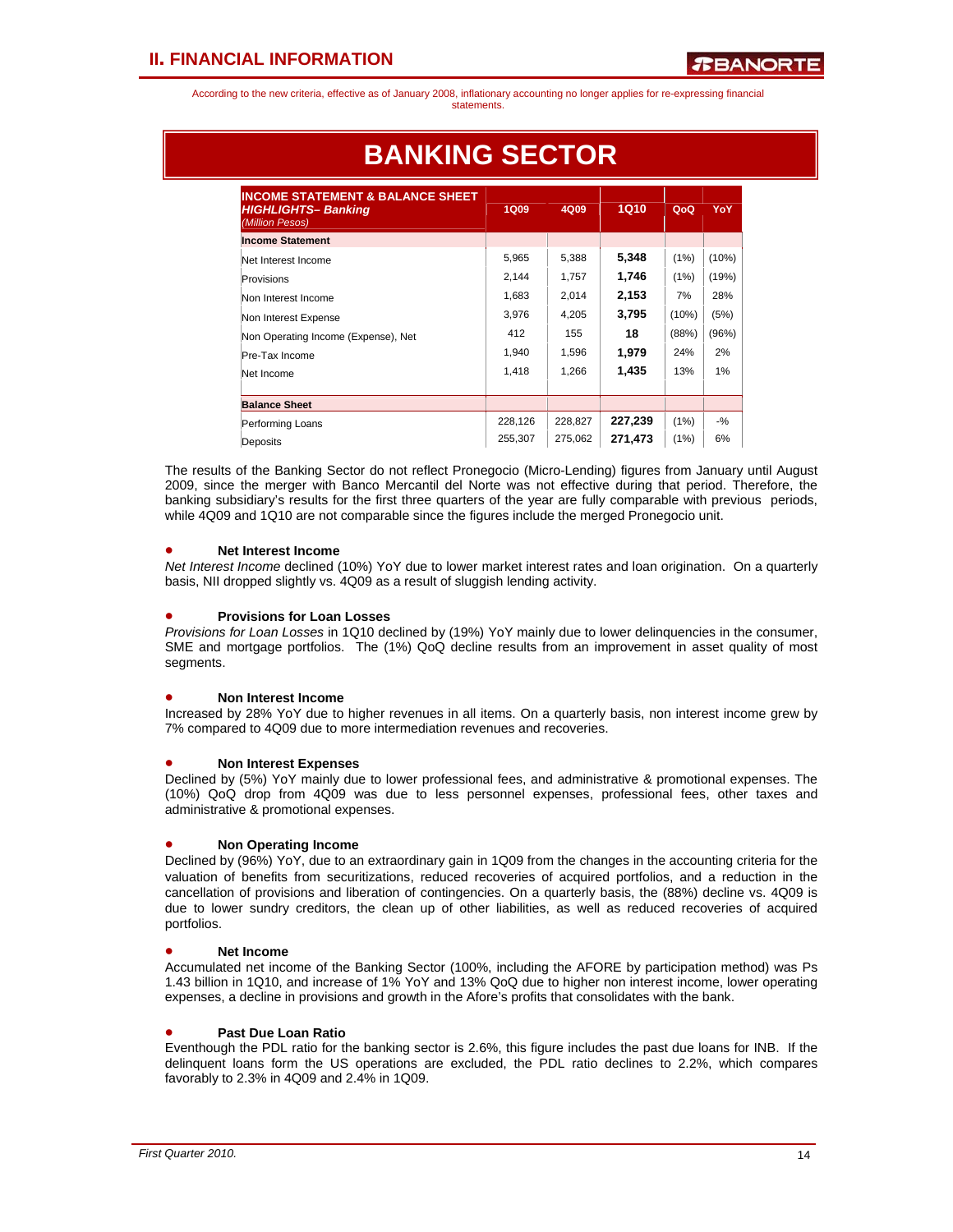### **II. FINANCIAL INFORMATION**

According to the new criteria, effective as of January 2008, inflationary accounting no longer applies for re-expressing financial statements.

| <b>FINANCIAL RATIOS - Banking</b><br><b>Sector</b> | <b>1Q09</b> | 4Q09   | <b>1Q10</b> | QoQ                | YoY               |
|----------------------------------------------------|-------------|--------|-------------|--------------------|-------------------|
| (Million Pesos)                                    |             |        |             |                    |                   |
| <b>Profitability</b>                               |             |        |             |                    |                   |
| NIM(1)                                             | 4.5%        | 4.2%   | 4.2%        | $-pp$              | $(0.3$ pp $)$     |
| ROE (2)                                            | 15.7%       | 12.7%  | 13.9%       | 1.2 <sub>pp</sub>  | $(1.8$ pp)        |
| <b>ROA</b> (3)                                     | 1.0%        | 0.9%   | 1.0%        | $0.1$ pp           | - pp              |
| <b>Operation</b>                                   |             |        |             |                    |                   |
| Efficiency Ratio (4)                               | 52.0%       | 56.8%  | 50.6%       | $(6.2 \text{ pp})$ | $(1.4~\text{pp})$ |
| Operating Efficiency Ratio (5)                     | 2.8%        | 3.1%   | 2.8%        | $(0.3$ pp $)$      | $-pp$             |
| Liquidity Ratio (6)                                | 50.5%       | 63.6%  | 82.4%       | 18.8 pp            | 31.9 pp           |
| <b>Asset Quality</b>                               |             |        |             |                    |                   |
| Past Due Loan Ratio                                | 2.3%        | 2.6%   | 2.6%        | - pp               | $0.3$ pp          |
| Coverage Ratio                                     | 109.4%      | 121.6% | 121.2%      | $(0.4$ pp $)$      | 11.8 pp           |
| Growth (7)                                         |             |        |             |                    |                   |
| Performing Loans (8)                               | 18%         | (1%)   | -%          | $(1$ pp $)$        | $(18$ pp $)$      |
| <b>Core Deposits</b>                               | 22%         | 9%     | 5%          | $(4 \text{ pp})$   | $(17$ pp $)$      |
| <b>Total Deposits</b>                              | 29%         | 5%     | 6%          | 1 pp               | $(23$ pp $)$      |
| Capitalization                                     |             |        |             |                    |                   |
| Net Capital/ Credit Risk Assets                    | 21.7%       | 24.4%  | 24.9%       | $0.5$ pp           | 3.2 <sub>pp</sub> |
| <b>Total Capitalization Ratio</b>                  | 14.6%       | 16.8%  | 16.8%       | - pp               | 2.2 pp            |

1) NIM = Annualized aernings as a percentage of the average quarterly equity over the period.<br>2) Annualized earnings as a percentage of the average quarterly equity over the period.<br>3) Annualized earnings as a percentage o



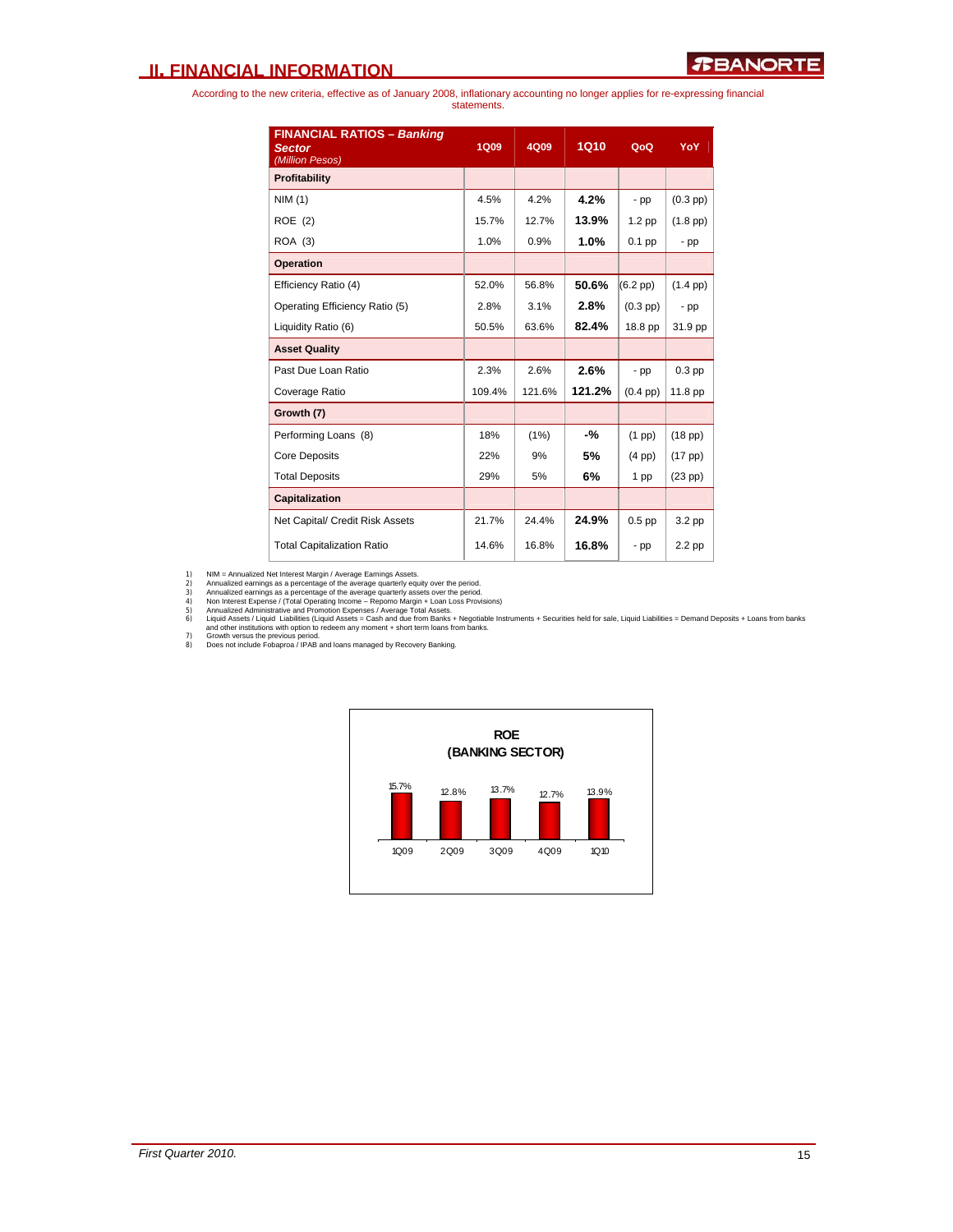### **II. FINANCIAL INFORMATION**

According to the new criteria, effective as of January 2008, inflationary accounting no longer applies for re-expressing financial

statements.

## **BANORTE USA**

### **I. Banorte USA**

| <b>INCOME STATEMENT &amp; BALANCE</b><br><b>SHEET HIGHLIGHTS - Banorte USA</b><br><b>Figures in MEX GAAP (Million Pesos)</b> | <b>1Q09</b> | 4Q09 | <b>1Q10</b> | QoQ    | <b>YoY</b> |
|------------------------------------------------------------------------------------------------------------------------------|-------------|------|-------------|--------|------------|
| <b>Income Statement</b>                                                                                                      |             |      |             |        |            |
| Net Interest Income                                                                                                          | 221         | 199  | 207         | 4%     | (6%)       |
| Non Interest Income                                                                                                          | 38          | 56   | 65          | 15%    | 69%        |
| Total Income                                                                                                                 | 259         | 256  | 272         | 6%     | 5%         |
| Non Interest Expense                                                                                                         | 198         | 205  | 173         | (16%)  | (13%)      |
| Loan Loss Reserves                                                                                                           | 9           | 91   | 128         | 42%    | 1,386%     |
| Operating Income                                                                                                             | 52          | (40) | (29)        | 26%    | (157%)     |
| Non Operating Income (Expense)                                                                                               | 49          | 49   | 12          | (76%)  | (76%)      |
| Taxes and Profit Sharing                                                                                                     | 38          |      | 8           | 100%   | (79%)      |
| Subsidiaries & Minority Interest                                                                                             | 24          |      |             | ۰      | $(100\%)$  |
| Net Income                                                                                                                   | 38          | 9    | (10)        | (211%) | (126%)     |

\*As of 1Q10 changes were made in the grouping criteria of Uniteller account statements (cuentas contables) when consolidating in<br>Banorte USA, creating variations mainly in items such as Non Interest Expenses and Other Prod

Under Mexican GAAP (MX GAAP), Banorte USA (subsidiary that owns 100% of Inter National Bank, as well as 100% of Uniteller and Motran, both remittance companies) reported a loss of (Ps 10) million in 1Q10, declining (126%) YoY and (211%) QoQ. This decline is due to an increase of Ps 119 million in INB's loan loss provisions due to asset quality deterioration as a result of the difficult economic environment in the United States.

#### **II. InterNational Bank (US GAAP)**

| <b>INCOME STATEMENT &amp; BALANCE</b><br><b>SHEET HIGHLIGHTS - InterNational Bank</b><br>Figures in US GAAP (Millon Dollars) | <b>1Q09</b> | 4Q09           | <b>1Q10</b> | QoQ       | YoY      |
|------------------------------------------------------------------------------------------------------------------------------|-------------|----------------|-------------|-----------|----------|
| <b>Income Statement</b>                                                                                                      |             |                |             |           |          |
| Net Interest Income                                                                                                          | 16          | 16             | 15          | (6%)      | (5%)     |
| Non Interest Income                                                                                                          | 3           | 5              | 4           | (18%)     | 18%      |
| Total Income                                                                                                                 | 19          | 20             | 19          | (9%)      | (1%)     |
| Non Interest Expense                                                                                                         | 8           | 12             | 12          | (1%)      | 37%      |
| Loan Loss Reserves                                                                                                           | 1           | 7              | 11          | 47%       | 1,026%   |
| Operating Income                                                                                                             | 9           | $\overline{2}$ | (3)         | (323%)    | (137%)   |
| Net Income                                                                                                                   | 6           | 1              | (2)         | $(301\%)$ | (135%)   |
| <b>Balance Sheet</b>                                                                                                         |             |                |             |           |          |
| <b>Investments in Securities</b>                                                                                             | 457         | 504            | 589         | 17%       | 29%      |
| Performing Loans                                                                                                             | 1,136       | 1,042          | 1,009       | (3%)      | $(11\%)$ |
| Past Due Loans                                                                                                               | 27          | 107            | 130         | 21%       | 379%     |
| <b>Demand Deposits</b>                                                                                                       | 661         | 687            | 716         | 4%        | 8%       |
| <b>Time Deposits</b>                                                                                                         | 906         | 1,028          | 1,015       | (1%)      | 12%      |
| <b>Total Deposits</b>                                                                                                        | 1,566       | 1,715          | 1,731       | 1%        | 11%      |
| Equity                                                                                                                       | 157         | 406            | 402         | (1%)      | 156%     |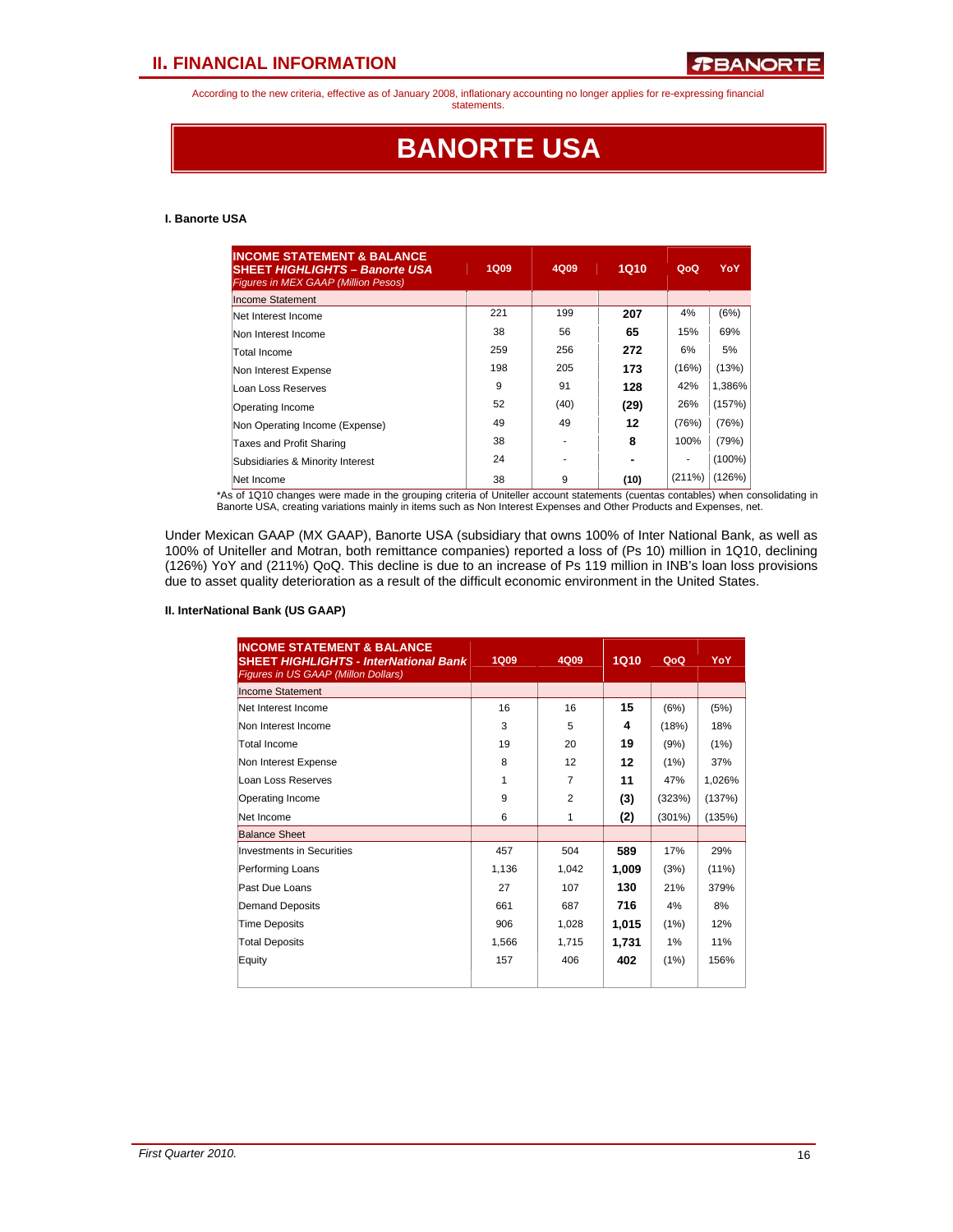| statements.                                              |             |       |           |       |        |  |
|----------------------------------------------------------|-------------|-------|-----------|-------|--------|--|
| <b>Financial Ratios INB</b><br><b>Figures in US GAAP</b> | <b>1Q09</b> | 4Q09  | 1Q10      | QoQ   | YoY    |  |
| Profitability:                                           |             |       |           |       |        |  |
| <b>NIM</b>                                               | 3.9%        | 3.6%  | 3.5%      | (0.1) | (0.4)  |  |
| <b>ROE</b>                                               | 16.0%       | 1.0%  | $(2.1\%)$ | (3.2) | (18.1) |  |
| <b>ROA</b>                                               | 1.4%        | 0.2%  | $(0.4\%)$ | (0.6) | (1.8)  |  |
| <b>Operational:</b>                                      |             |       |           |       |        |  |
| <b>Efficiency Ratio</b>                                  | 44.8%       | 57.2% | 61.9%     | 4.7   | 17.1   |  |
| <b>Asset Quality:</b>                                    |             |       |           |       |        |  |
| Past Due Loan Ratio                                      | 2.3%        | 9.3%  | 11.4%     | 2.1   | 9.1    |  |
| Coverage Ratio                                           | 54.0%       | 22.2% | 21.4%     | (0.7) | (32.5) |  |
| Capitalization:                                          |             |       |           |       |        |  |
| Leverage Ratio                                           | 8.2%        | 9.4%  | 9.0%      | (0.4) | 0.7    |  |
| <b>Capitalization Ratio</b>                              | 13.3%       | 17.4% | 17.4%     | 0.0   | 4.1    |  |

Under US GAAP, Inter National Bank's (INB) reported a loss of US \$2.1 million in 1Q10, (135%) less compared to the same period of last year, mainly as a result of increased loan loss provisions and higher non interest expenses. On a quarterly basis, net income declined (301%) QoQ due to an increase of US \$3.4 million in loan provisions compared to the previous quarter.

INB's investment portfolio is mainly concentrated in mortgage backed securities (MBS), which grew 17% QoQ and 29% YoY. The underlying quality of the mortgages that back these securities are rated AAA, and the portfolio presents an unrealized valuation gain of US \$14.1 million at closing of 1Q10. The average weighted life of the portfolio is 4 years.

Total deposits grew by 11% YoY and 1% QoQ driven by higher time deposits from referred Banorte clients. Performing Loans declined (3%) QoQ, while Past Due Loans increased by 21% QoQ, as a result of more delinquencies in real estate backed loans due to the prevailing difficult environment in this sector.

Capitalization and leverage indicators remained strong, and well above the regulatory minimum. The capitalization ratio remained at 17.4%, while the Leverage Ratio declined by (0.4) pp on a quarterly basis to 9.0%. The Past-Due Loan Ratio increased by 2.1 percentage points QoQ to 11.4%.

Regading profitability, ROE declined 3.2 pp QoQ to (2.1%), ROA also declined (0.6) pp QoQ to (0.4%) and the NIM dropped (0.1) pp QoQ to 3.5%. The Efficiency Ratio increased by 4.7 pp QoQ to 61.9%.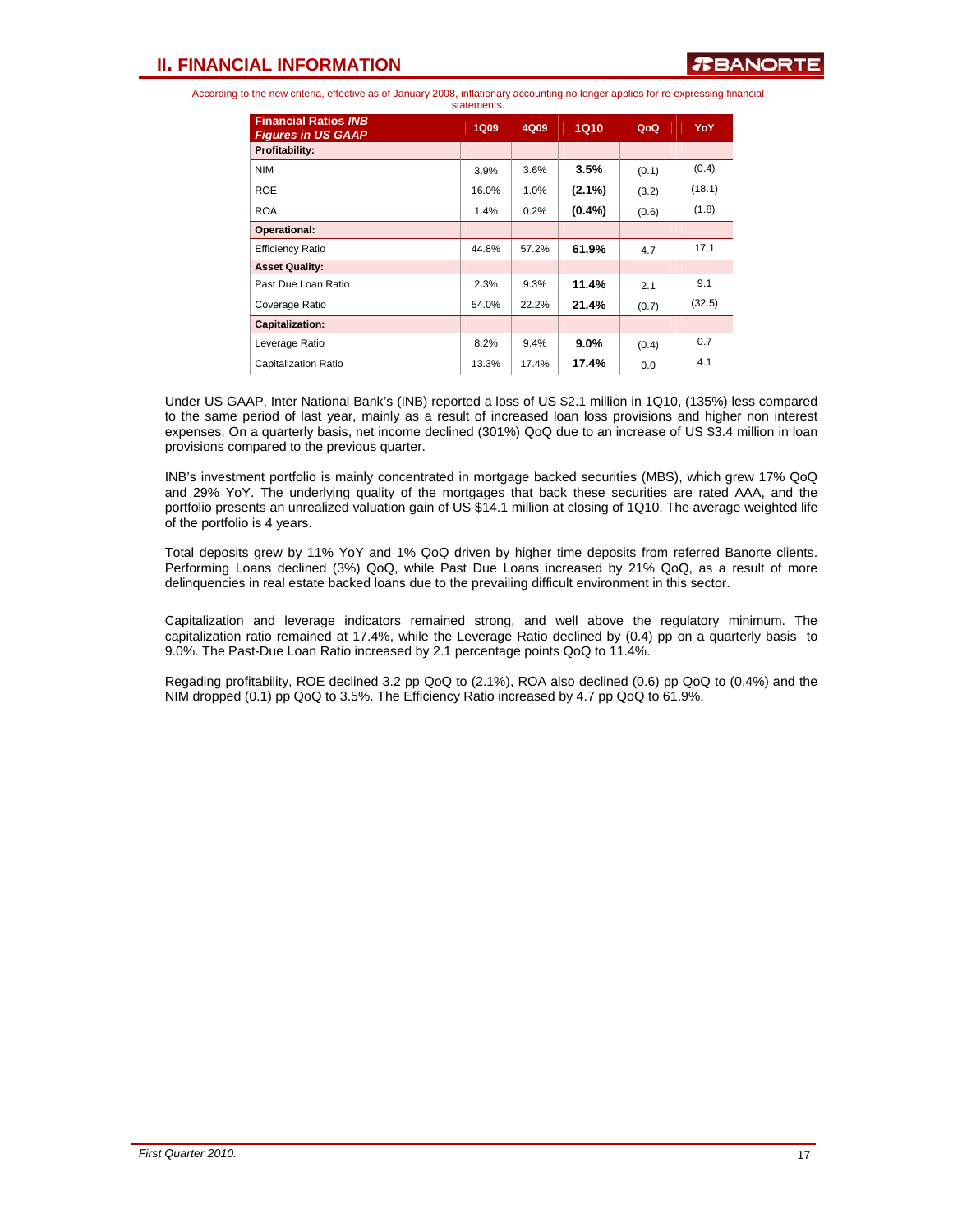## **RECOVERY BANKING**

| <b>INCOME STATEMENT HIGHLIGHTS - Recovery</b><br><b>Banking</b><br>(Million Pesos) | <b>1Q09</b> | <b>1Q10</b> | <b>YoY</b> |
|------------------------------------------------------------------------------------|-------------|-------------|------------|
| Net Interest Income                                                                | (63)        | (57)        | (10%)      |
| Loan Loss Provisions                                                               | 11          | 11          | $-$ %      |
| Non Interest Income                                                                | 325         | 450         | 39%        |
| Non Interest Expense                                                               | 184         | 213         | 16%        |
| Non Operating Income (Expense), net                                                | 147         | 88          | (40%)      |
| Pre-tax Income & Subsidiaries                                                      | 214         | 257         | 20%        |
| Income Tax & Profit Sharing                                                        | 68          | 77          | 13%        |
| Undistributed Earnings of Subsidiaries                                             |             |             |            |
| <b>Net Income</b>                                                                  | 146         | 180         | 23%        |

As of 1Q07, the financial information of Sólida Administradora de Portafolios is consolidated in Banorte according to the new accounting standards that went into effect in January 2007.

| <b>ASSETS UNDER</b><br><b>MANAGEMENT</b><br>(Million Pesos) | <b>1Q10</b> | <b>ACCOUNTING IN THE</b><br><b>BALANCE SHEET</b> | <b>ACCOUNTING IN THE</b><br><b>INCOME STATEMENT</b>              |
|-------------------------------------------------------------|-------------|--------------------------------------------------|------------------------------------------------------------------|
| <b>Fobaproa-IPAB Portfolios:</b>                            | 369         | Off balance trusts                               | Fees charged to Fobaproa and Fiduciary                           |
| Loans purchased:                                            | 29,249      | Sólida Asset Management and<br>Banorte           | Non Interest Income and Other Revenues and<br>Expenses (Banorte) |
|                                                             |             |                                                  |                                                                  |
| <b>Investment Projects:</b>                                 | 4.401       | Sólida Asset Management                          | Non Interest Income                                              |
|                                                             |             |                                                  |                                                                  |
| <b>Banking Sector Portfolio:</b>                            | 33,573      | Banorte's Portfolio and Repossessed<br>assets    | Net Interest Income and Other Revenues and<br>Expenses           |
| <b>Total</b>                                                | 67.592      |                                                  |                                                                  |

- At closing of 1Q10, acquired loan portfolios by the Recovery Bank totaled Ps 29.2 billion, broken down as follows: 41% corresponds to mortgages, 39% to corporate and commercial loans, 12% to real estate portfolios and 8% to foreclosed assets. Revenues generated by these portfolios in 1Q10 reached Ps126 million pesos, (13%) less YoY, while net income reached Ps 16 million (58%) less YoY. Also, the percentage of total recovery was 60% during 1Q10, higher compared to the 56% level of 1Q09. The Recovery Bank did not acquire any assets during 1Q10.
- Investments by Solida in projects at closing of 1Q10 reached Ps 4.4 billion, higher than the level reached in 1Q09. The investments cover 41 projects nationwide. Revenues generated by these projects during 1Q10 reached Ps 174 million, 51% higher YoY, while net income was Ps 74 million,196% higher YoY.
- Banorte's proprietary assets managed by the Recovery Bank amounted to Ps 33.6 billion at closing of 1Q10, of which 33% correspond to credit cards, 26% to mortgages, 11% to corporate and commercial loans, 12% to asset backed Crediactivo SME loans, 7% to car loans, 7% to payroll and personal loans, 3% to others and 1% to micro-lending (Pronegocio). Revenues generated by this portfolio in 1Q10 reached Ps 235 million, 7% higher YoY, while profits were Ps 90 million, an 8% YoY increase. The percentage of total recovery was 80% during 1Q10, lower than the 89% registered in 1Q09.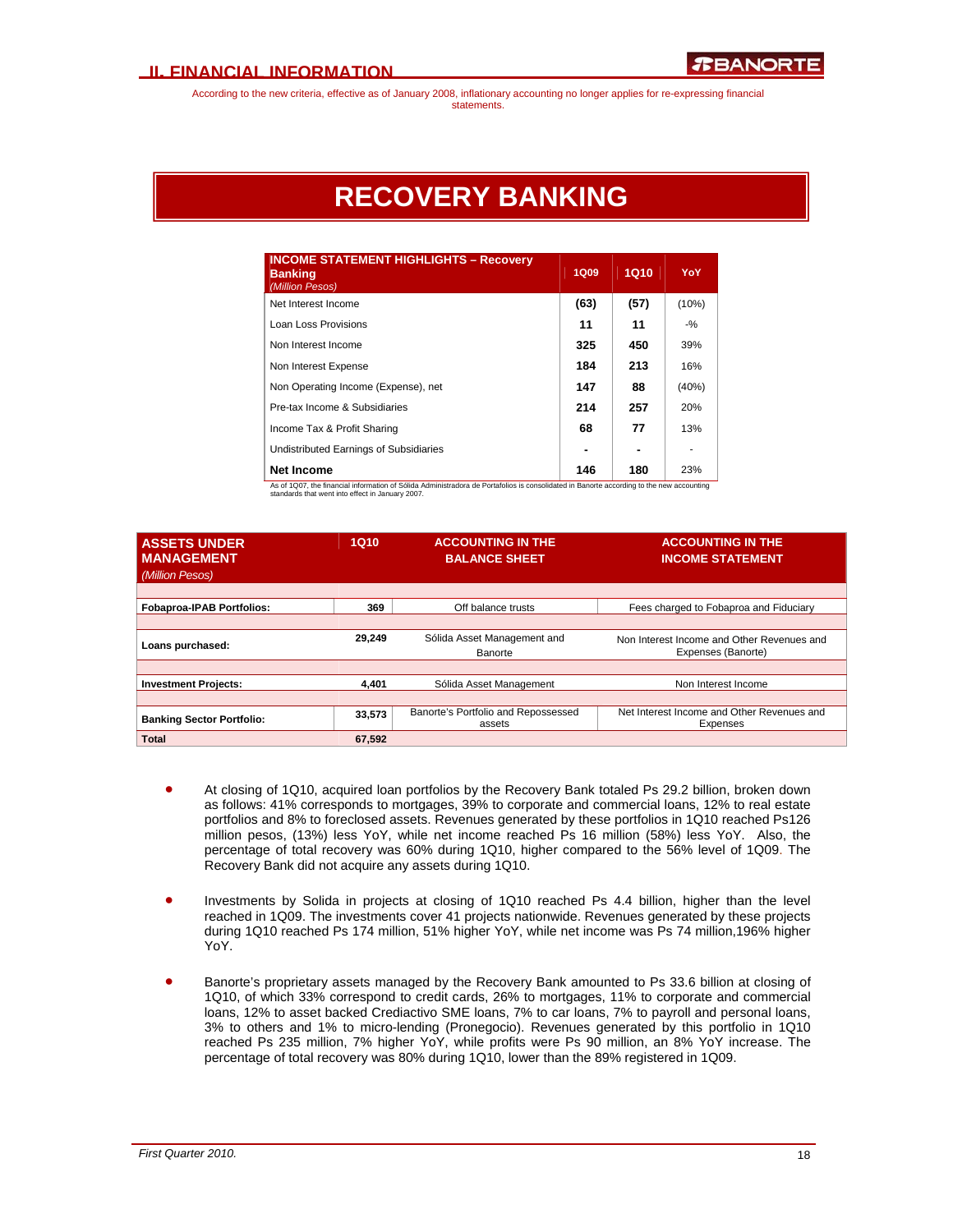## **BROKERAGE**

| <b>Brokerage</b><br>(Million Pesos) | <b>1Q09</b> | 1Q10<br>4Q09 |         | QoQ      | YoY    |
|-------------------------------------|-------------|--------------|---------|----------|--------|
| <b>Brokerage</b>                    |             |              |         |          |        |
| Net Income                          | 40          | 88           | 78      | (12%)    | 92%    |
| Shareholder's Equity                | 1.163       | 1.396        | 1.495   | 7%       | 29%    |
| Assets Under Custody                | 98,072      | 135,621      | 150,985 | 11%      | 54%    |
| <b>Total Assets</b>                 | 1,532       | 5,273        | 7,840   | 49%      | 412%   |
| <b>ROE</b>                          | 14.0%       | 26.0%        | 21.5%   | (4.5 pp) | 7.5 pp |
| <b>Net Capital</b>                  |             |              |         |          |        |
| Net Capital                         | 914         | 1,153        | 1,246   | 8%       | 36%    |

### • **Broker-Dealer**

### **Net Income**

The Broker Dealer reported net income of Ps 78 million for 1Q10, a 92% YoY increase as a result of higher revenues from financial advisory services, management fees in mutual funds, risk positions and trading in money market and capital markets' brokerage fees, as well as a containment in general expenses. Profits declined (12%) QoQ due to the high level of investment banking advisories services received during the 4Q09, which fell in 1Q10.

### **Mutual Funds**

In 1Q10, Assets under management grew by 40% annually as a result of the efforts to improve the yields in the family of funds and to promote them among clients. Assets managed in fixed income mutual funds rose to Ps 25.4 billion, while equity mutual funds AUM's were Ps 5.5 billion. At closing of 1Q10, Banorte's market share in mutual funds was 3%.

### **Assets Under Custody**

At closing of 1Q10, assets under custody totaled Ps 151 billion, a 54% YoY increase driven mainly by more deposits from private banking clients in equities, as well as mutual funds, money market and Banorte Securities. The 11% QoQ increase was a result of growth in assets for fixed income and equities' mutual funds, money market and Banorte Securities.

The annual growth in total assets is due mainly to changes in accounting of Repos. The change compared to 4Q09 is due to an increase in the money market desk's positions.

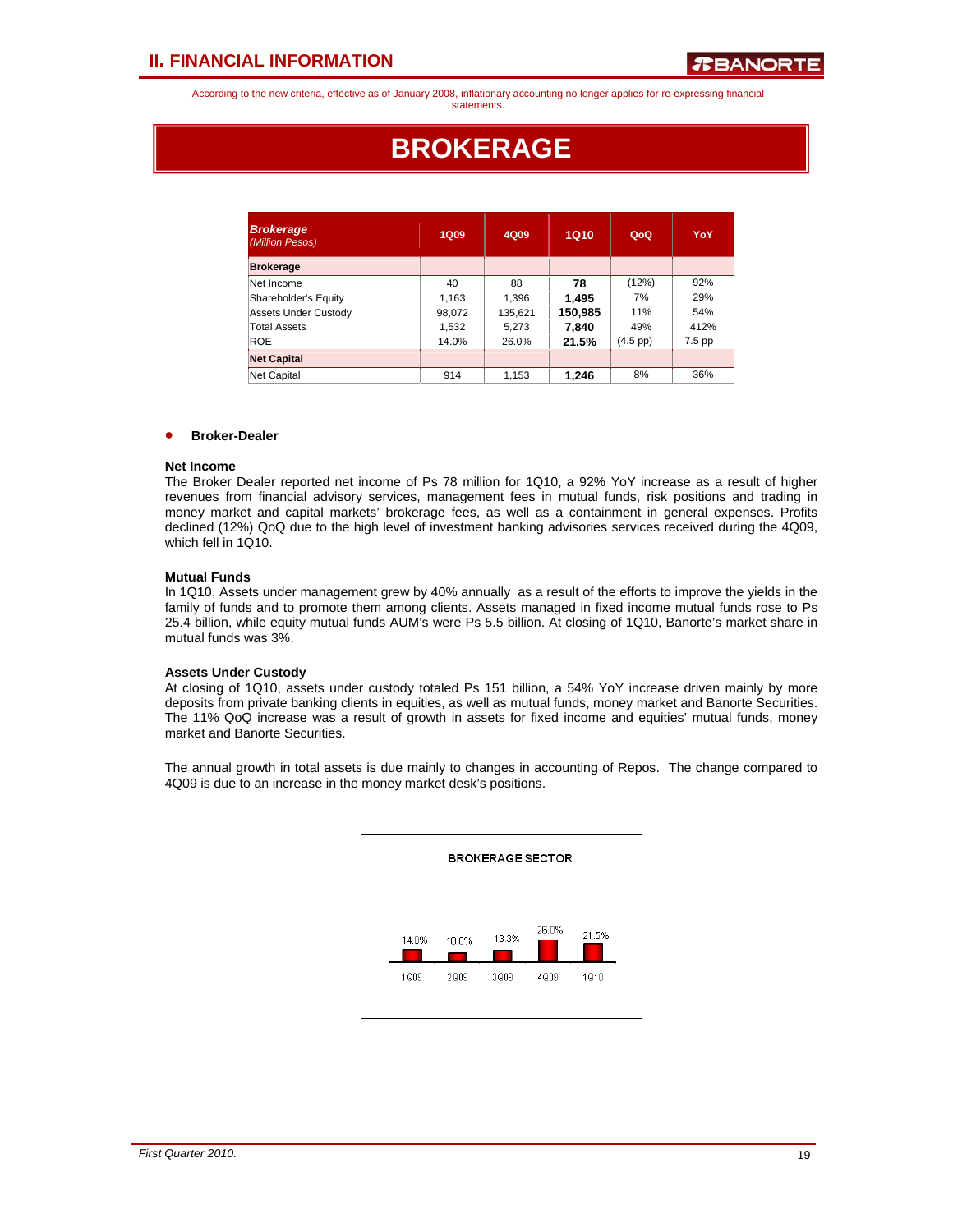statements.

| <b>LONG TERM SAVINGS</b><br>(Million Pesos) | <b>1Q09</b> | 4Q09           | <b>1Q10</b> | QoQ        | YoY           |
|---------------------------------------------|-------------|----------------|-------------|------------|---------------|
| Afore                                       |             |                |             |            |               |
| Net Income                                  | 60          | 108            | 102         | (6%)       | 71%           |
| Equity                                      | 1,112       | 1,340          | 1,442       | 8%         | 30%           |
| <b>Total Assets</b>                         | 1,220       | 1,557          | 1,609       | 3%         | 32%           |
| AUM (SIEFORE)*                              | 56,333      | 72,287         | 75,623      | 5%         | 34%           |
| <b>ROE</b>                                  | 22.1%       | 33.7%          | 29.4%       | $(4.3$ pp) | 7.3 pp        |
| Insurance                                   |             |                |             |            |               |
| Net Income                                  | 152         | 118            | 137         | 16%        | (10%)         |
| Equity                                      | 2,278       | 2,370          | 2,510       | 6%         | 10%           |
| <b>Total Assets</b>                         | 11.374      | 12,257         | 12,260      | $-9/6$     | 8%            |
| <b>Technical Reserves</b>                   | 7,359       | 7,740          | 7.687       | (1%)       | 4%            |
| Premiums sold                               | 2.080       | 1.967          | 1.919       | (2%)       | (8%)          |
| <b>ROE</b>                                  | 27.6%       | 20.4%          | 22.5%       | 2.1 pp     | (5.1~pp)      |
| <b>Annuities</b>                            |             |                |             |            |               |
| Net Income                                  | 24          | $\mathfrak{p}$ | 10          | 480%       | (59%)         |
| Equity                                      | 1,009       | 1,016          | 1,026       | 1%         | 2%            |
| <b>Total Assets</b>                         | 15,491      | 18,212         | 19,777      | 9%         | 28%           |
| <b>Technical Reserves</b>                   | 14,337      | 16,938         | 18,534      | 9%         | 29%           |
| Premiums sold                               | 672         | 1,184          | 1,300       | 10%        | 93%           |
| <b>ROE</b>                                  | 9.4%        | 0.6%           | 3.7%        | 3.1 pp     | $(5.7$ pp $)$ |

## **LONG TERM SAVINGS**

(\*)The data for 1Q09 y 4Q09 does not match previous quarterly reports due to changes in the accounting criteria for the valuation of funds managed by the Siefores.

### • **Afore**

l

In 1Q10, the AFORE reported net income of Ps 102 million (51% corresponds to Banorte), a 71% YoY increase and (6%) QoQ reduction. The annual increase is due to higher operating revenues and financial products, which grew at a faster rate than expenses given the containment of sales related costs. The quarterly decline is due to a lower pace of growth in revenues and a reduction in financial products. At closing of 1Q10, the AFORE's AUMs grew by 34% YoY and 5% QoQ, reaching Ps 75.6 billion.

Banorte has a 6.2% market share in AUM's, ranking 7th in the market at closing of March 2010.

At closing of 1Q10, the AFORE had 3,899,615 affiliates, with a 9.8% share of total affiliates in the system and also in certified accounts.

### • **Insurance**

Profits were Ps 137 million in 1Q10 (51% corresponds to GFNorte), (10%) less YoY, as a result of lower issued and accrued premiums, reduced financial products and other revenues, as well as higher acquisition costs and reserves for tax contingencies resulting from non-deductibility of damages occurred between 2004 and 2009. Net income increased 16% QoQ, due to lower reserves for fiscal contingencies.

Issued premiums declined by (8%) YoY reaching Ps 1.9 billion, while accrued premiums reduced by (2%) YoY to Ps 1.33 billion at closing of1Q10 due to greater competition in the car and life sectors. As a result of the earthquake registered in the Northwestern region of the country last April, 134 damage claims have been registered for an approximate of Ps 765 million, amount that is adequately reserved.

Technical reserves were Ps 7.69 billion, increasing 4% YoY and (1%) QoQ.

### • **Annuities**

Annuities reported net income of Ps 10 million in 1Q10 (51% corresponds to GFNorte), declining (59%) YoY given a drop in revenues from accrued premiums due to higher reserves as well as lower financial products resulting from write-offs in some securities of the investment portfolio and an increase in expenses greater than revenue growth. Profits rose 480% QoQ, due to increased issued and accrued premiums, lower administration expenses, and the positive impact of higher real interest rates than expected and a reduction in the reference rate for auctions.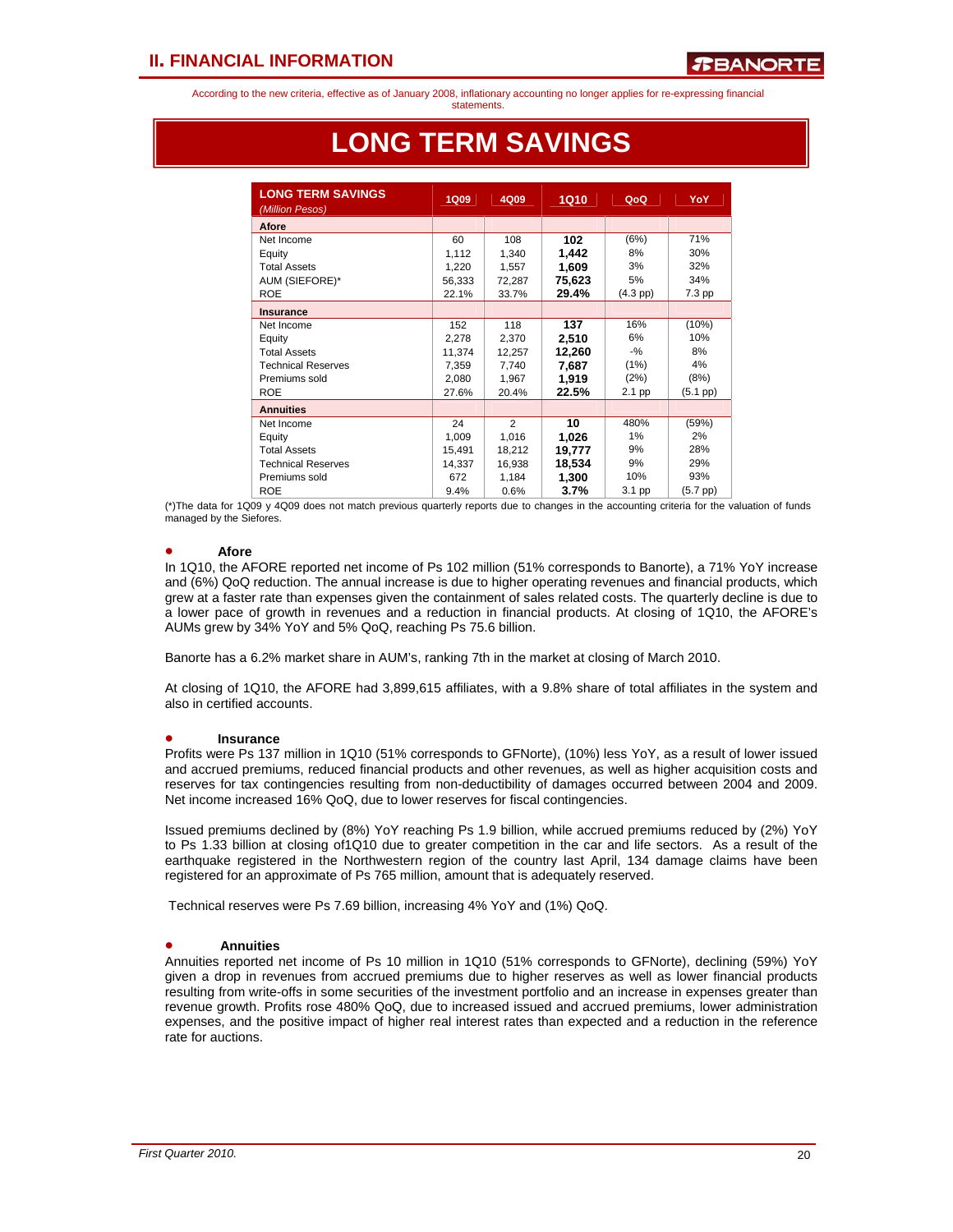### **II. FINANCIAL INFORMATION**





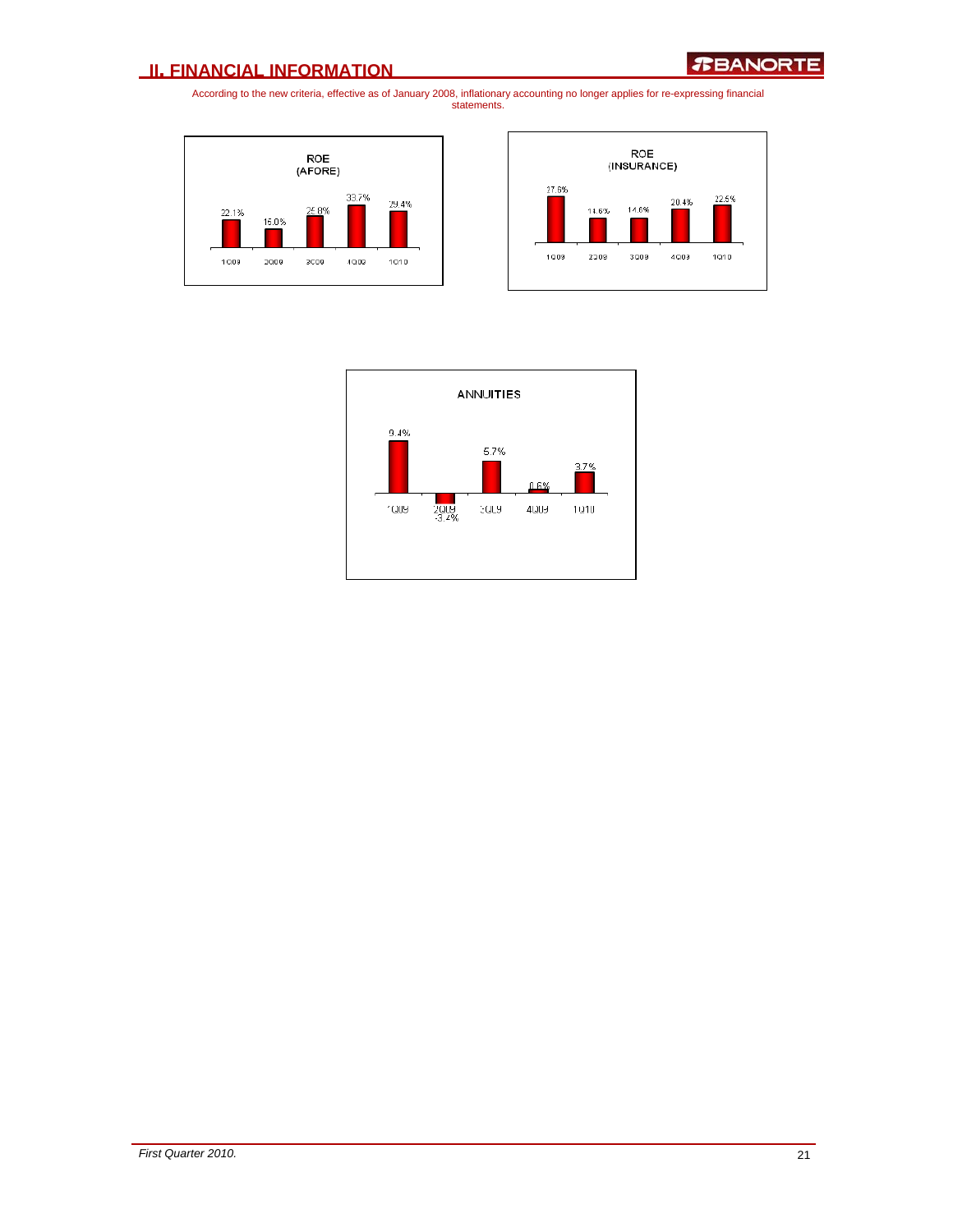statements.

## **OTHER FINANCE COMPANIES**

| <b>OTHER FINANCE</b><br><b>COMPANIES (1)</b><br>(Million Pesos) | <b>1Q09</b> | 4Q09   | 1Q10   | QoQ                | YoY                 |
|-----------------------------------------------------------------|-------------|--------|--------|--------------------|---------------------|
| <b>Leasing and Factoring</b>                                    |             |        |        |                    |                     |
| Net Income                                                      | 94          | 111    | 102    | (8%)               | 9%                  |
| Equity                                                          | 1,278       | 1,486  | 1.589  | 7%                 | 24%                 |
| Loan Portfolio (1)                                              | 12,791      | 13,461 | 13,183 | (2%)               | 3%                  |
| Past Due Loans                                                  | 92          | 103    | 111    | 8%                 | 20%                 |
| Loan Loss Reserves                                              | 88          | 177    | 203    | 15%                | 130%                |
| <b>Total Assets</b>                                             | 12,927      | 13.434 | 13,079 | (3%)               | 1%                  |
| <b>ROE</b>                                                      | 30.6%       | 31.1%  | 26.6%  | $(4.5 \text{ pp})$ | $(4.0 \text{ pp})$  |
| Warehousing                                                     |             |        |        |                    |                     |
| Net Income                                                      | 7           | 3      | 3      | 18%                | (50%)               |
| Equity                                                          | 129         | 144    | 152    | 5%                 | 18%                 |
| Inventories                                                     | 479         | 119    | 111    | (7%)               | (77%)               |
| <b>Total Assets</b>                                             | 621         | 211    | 199    | (6%)               | (68%)               |
| <b>ROE</b>                                                      | 22.3%       | 8.3%   | 9.4%   | $1.1$ pp           | $(12.9 \text{ pp})$ |

(1) Includes the portfolio of assets under pure leasing registered in property, plant and equipment.

### • **Leasing and Factoring**

Leasing and Factoring generated profits of Ps \$102 million in 1Q10, a 9% YoY increase derived from higher spreads on new loans and a decrease in expenses of 13%. The profits of 1Q10 declined (8%) QoQ due to a decrease of 12% in total revenue and to an increase in provisions resulting from applying the risk rating methodology in accordance with the changes to CNBV criteria.

At closing of 1Q10, the PDL ratio closed at 0.8%, while the Capitalization Ratio was 12%, considering average risk assets of Ps13.6 billion.

Arrendadora and Factor Banorte ranks 2nd in terms of portfolio size among the 44 companies of this sector according to the latest publicly available information.

### • **Warehousing**

Net income for 1Q10 was Ps 3 million, (50%) lower YoY due mainly to lower volumes of inventory commercialization. On a quarterly basis, net income rose 18% QoQ due to a 80% increase in total revenue.

At closing of 1Q10, the Capitalization Ratio was 9.0% considering Ps 1.69 billion in total risk certificates in circulation. Almacenadora Banorte ranks 4th among the 20 Warehousing Companies in terms of profits generated.



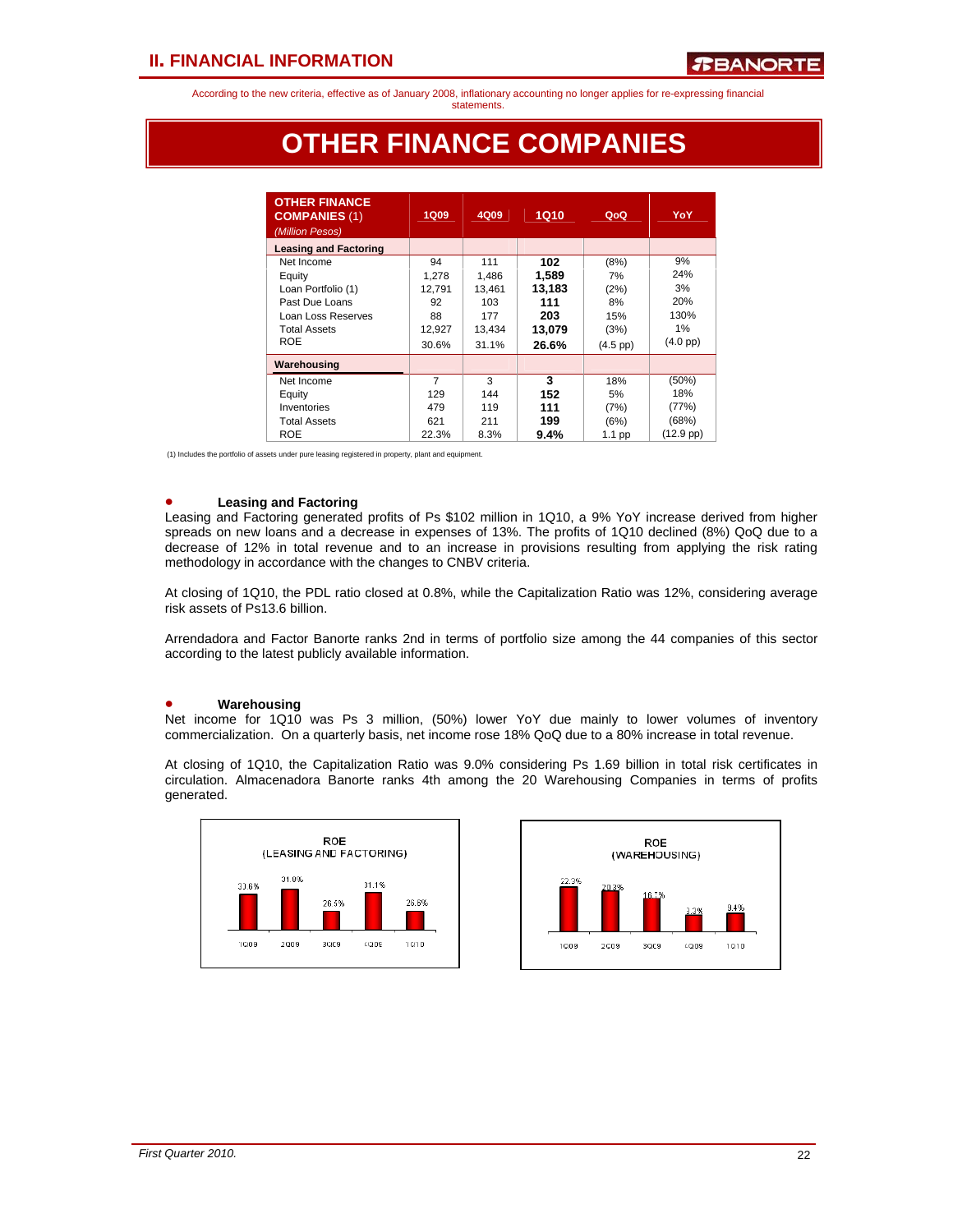## **PRONEGOCIO**

| <b>MICROLENDING</b><br><b>PRONEGOCIO</b><br>(Million Pesos) | <b>1Q09</b> | 4Q09                     | <b>1Q10</b>    | QoQ  | YoY  |
|-------------------------------------------------------------|-------------|--------------------------|----------------|------|------|
| Net Income                                                  | 6           | $\blacksquare$           |                | N.A. | N.A. |
| Equity                                                      | 54          | $\overline{\phantom{0}}$ |                | N.A. | N.A. |
| Loan Portfolio                                              | 162         | $\blacksquare$           |                | N.A. | N.A. |
| Non Performing Loans                                        | 24          | $\blacksquare$           | -              | N.A. | N.A. |
| Loan Loss Reserves                                          | 21          | $\blacksquare$           |                | N.A. | N.A. |
| <b>Total Assets</b>                                         | 266         | $\blacksquare$           | $\blacksquare$ | N.A. | N.A. |
| <b>ROE</b>                                                  | 43.8%       | $\blacksquare$           |                | N.A. | N.A. |

### • **Pronegocio**

The Board of Directors' Meeting held on January 29th, 2009 approved the merger of Banco Mercantil del Norte as the merging company, with Créditos Pronegocio, S.A. de C.V., as the merged entity. Since this resolution was passed, there has been a gradual transfer of expenses to the bank and the reassignation of the SOFOM's healthy clients to other Banorte products. The final merger agreement was signed on August 31st, 2009, after receiving the necessary authorizations from the regulatory authorities.

The merger process required a specific work plan to reduce the financial impact on Banorte's long term capitalization process, as well as the absorption of recurring losses for several fiscal years.

The work plan concluded in December 2009, including among its objectives the closing of all branches and reduction of the financial impact. In accordance to this plan, all branches were closed at the end of September 2009 and the financial impact was reduced to almost Ps 265 million. This cost could decrease if the loan portfolio is further controlled and the recovery of existing portfolio balances continues.

As of January 2010, the Asset Recovery unit is in charge of monitoring the recovery of the remaining portfolio through third parties.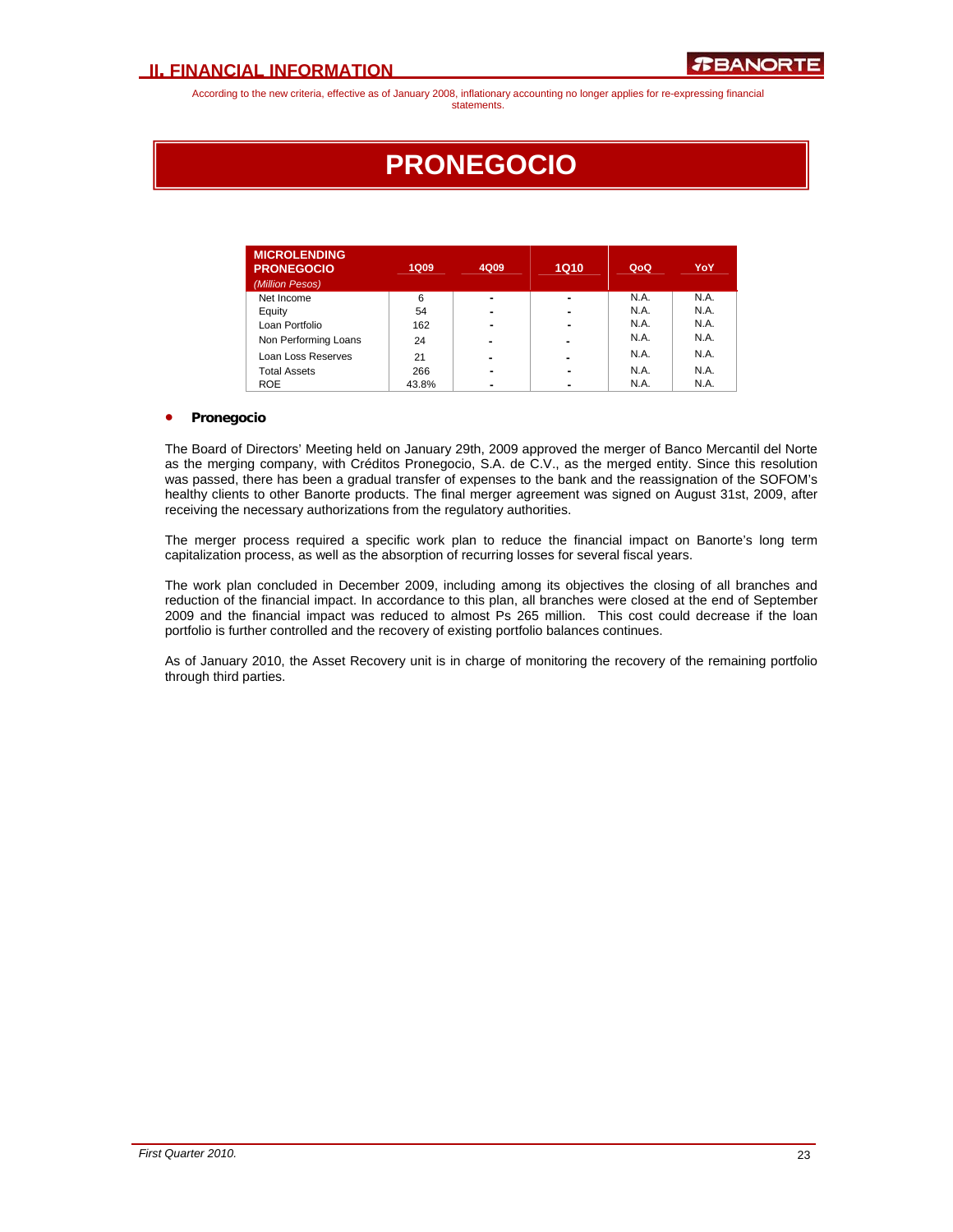## **RATINGS**

| <b>International Ratings</b> |                                |                                           |                                                       |                  |  |  |  |
|------------------------------|--------------------------------|-------------------------------------------|-------------------------------------------------------|------------------|--|--|--|
| <b>Rating Agency</b>         | Rated<br><b>Institution</b>    | Rating                                    | Category                                              | Date             |  |  |  |
|                              |                                | Stable                                    | Outlook                                               |                  |  |  |  |
| Standard & Poors             |                                | <b>BBB-</b>                               | Long term foreign issuer credit                       |                  |  |  |  |
|                              | Banorte                        | BBB-                                      | Long term local currency deposits                     |                  |  |  |  |
|                              |                                | $A-3$                                     | Short term foreign issuer credit                      | January,<br>2010 |  |  |  |
|                              |                                | $A-3$                                     | Short tem local issuer credit                         |                  |  |  |  |
|                              |                                | Stable                                    | Outlook                                               |                  |  |  |  |
|                              |                                | <b>BBB</b>                                | Long Term Foreign currency                            |                  |  |  |  |
|                              | Banorte                        | <b>BBB</b>                                | Long Term Local currency                              |                  |  |  |  |
| Fitch                        | Grupo<br>Financiero<br>Banorte | F <sub>2</sub>                            | <b>Short Term Local Currency</b>                      | February,        |  |  |  |
|                              |                                | F <sub>2</sub>                            | <b>Short Term Foreign Currency</b>                    |                  |  |  |  |
|                              |                                | C<br><b>Individual - Foreign Currency</b> |                                                       | 2009             |  |  |  |
|                              |                                | $\overline{2}$<br><b>Support Rating</b>   |                                                       |                  |  |  |  |
|                              |                                | 5                                         | <b>Support Rating</b>                                 |                  |  |  |  |
|                              | Negative                       |                                           | <b>Outlook BFSR</b>                                   |                  |  |  |  |
|                              |                                | $C -$                                     | <b>Modest Financial Strength</b>                      |                  |  |  |  |
|                              |                                | Stable                                    | <b>Outlook GLC</b>                                    |                  |  |  |  |
| Moody's                      | Banorte                        | Baa1                                      | Foreign long - term bank deposits                     | February,        |  |  |  |
|                              |                                | $P-2$                                     | Foreign short- term bank deposits                     | 2010             |  |  |  |
|                              |                                | A <sub>3</sub>                            | Local long - term bank deposits                       |                  |  |  |  |
|                              |                                | $P-2$                                     | Local short - term bank deposits                      |                  |  |  |  |
|                              |                                | Baa1                                      | Long term local currency subordinated debt (Tier 2)   |                  |  |  |  |
|                              |                                | Baa2                                      | Long term local currency subordinated debt (Tier 1)   | February,        |  |  |  |
| Moody's                      | <b>Banorte</b>                 | Baa1                                      | Long term foreign currency subordinated debt (Tier 2) | 2010             |  |  |  |
|                              |                                | Ba1                                       | Long term foreign currency subordinated debt          |                  |  |  |  |
|                              |                                | Stable                                    | Outlook                                               |                  |  |  |  |
| Moody's                      | Casa de Bolsa                  | A <sub>3</sub>                            | <b>Issue Rating Long Term</b>                         | October,<br>2009 |  |  |  |
|                              | <b>Banorte</b>                 | $P-2$                                     | <b>Issue Rating ShortTerm</b>                         |                  |  |  |  |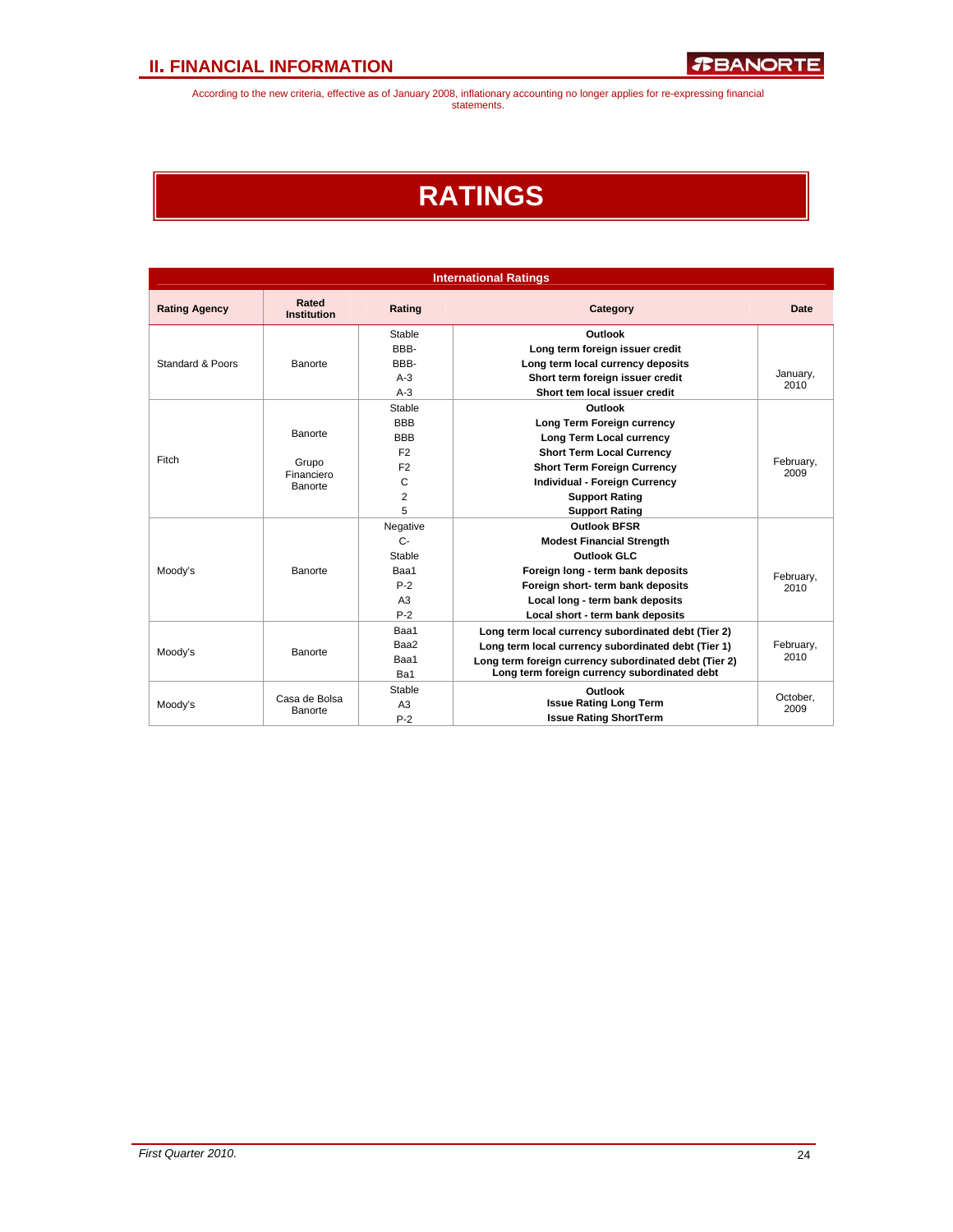### **II. FINANCIAL INFORMATION**

*R***BANORTE** 

According to the new criteria, effective as of January 2008, inflationary accounting no longer applies for re-expressing financial statements.

|                           | <b>Domestic Ratings</b>         |                                                              |                                                                                                                                      |                   |  |  |  |  |
|---------------------------|---------------------------------|--------------------------------------------------------------|--------------------------------------------------------------------------------------------------------------------------------------|-------------------|--|--|--|--|
| <b>Rating Agency</b>      | Rated<br><b>Institution</b>     | Rating                                                       | Category                                                                                                                             | Date              |  |  |  |  |
| Fitch                     | Banorte                         | $F1 + (mex)$<br>$AA + (mex)$<br>$F1 + (mex)$<br>$AA + (mex)$ | Short term counterparty risk<br>Long term counterparty risk<br>Short term CD's and Term Deposits<br>Long term CD's and Term Deposits | February, 2009    |  |  |  |  |
|                           | Arrendadora y<br>Factor Banorte | $AA + (mex)$<br>$F1 + (mex)$                                 | <b>Medium and Long Term</b><br><b>Short Term</b>                                                                                     | May, 2007         |  |  |  |  |
| Moody's Domestic<br>Scale | Banorte                         | Aaa.mx<br>$MX-1$                                             | <b>Long Term Deposits</b><br><b>ShortTerm Deposits</b>                                                                               | October, 2009     |  |  |  |  |
|                           | Arrendadora<br>Banorte          | Aaa.mx<br>$MX-1$                                             | <b>Issue Rating in Domestic Scale Long Term</b><br><b>Issue Rating in Domestic Scale ShortTerm</b>                                   | October, 2009     |  |  |  |  |
|                           | Factor<br>Banorte               | Aaa.mx<br>$MX-1$                                             | Issue Rating in Domestic Scale Long Term<br><b>Issue Rating in Domestic Scale ShortTerm</b>                                          | October, 2009     |  |  |  |  |
|                           | Banorte                         | Aa1.mx                                                       | Long term Mexican National Scale junior subordinated<br>debt                                                                         | October, 2009     |  |  |  |  |
| <b>Other Ratings</b>      |                                 |                                                              |                                                                                                                                      |                   |  |  |  |  |
| Fitch                     | Banorte                         | AAFC1(mex)                                                   | <b>Financial Asset Administrator</b>                                                                                                 | February, 2008    |  |  |  |  |
| Fitch                     | Seguros Banorte<br>Generali     | AA (mex)                                                     | <b>Insurance Financial Strength</b>                                                                                                  | November.<br>2008 |  |  |  |  |
| Fitch                     | Casa de Bolsa<br>Banorte        | Stable<br>$F1 + (mex)$<br>$AA + (mex)$                       | Outlook<br>Short term counterparty risk<br>Long term counterparty risk                                                               | March, 2009       |  |  |  |  |
| Moodys                    | Casa de Bolsa<br>Banorte        | Stable<br>Aaa.mx<br>$MX-1$                                   | Outlook<br><b>Issue Rating Long Term</b><br><b>Issue Rating ShortTerm</b>                                                            | October, 2009     |  |  |  |  |

## **INFRASTRUCTURE**

| <b>INFRASTRUCTURE</b> | <b>1Q09</b> | 4Q09        | <b>1Q10</b> |
|-----------------------|-------------|-------------|-------------|
| <b>Employees</b>      | 19,516      | 19,311      | 19,167      |
| Banking (1)           | 15,032      | 15,343      | 15,386      |
| Other                 | 4,484       | 3,968       | 3,781       |
| Branches $(2)(3)$     | 1,074       | 1,088       | 1,098       |
| <b>INB</b>            | 20          | 20          | 20          |
| Pronegocio            | 56          | $\mathbf 0$ | 0           |
| ATM's                 | 4.170       | 4,478       | 4,539       |

(1) Includes INB since 4Q06 and Uniteller since 1Q07. (2) Includes 5 banking modules. Excludes remote teller windows and 1 branch located in Cayman Island.

- During the quarter, 6 new branches were opened and 1 was closed. Total ATM's at the end of the quarter were 4,539, a 9% annual growth. Also 2,139 Point of Sale Terminals were activated during the quarter for a total of 31,178 active POS terminals at quarterend, 15% more compared to a year ago.
- The opening of 40 new branches and 10 relocations or expansions is contemplated for 2010, as well as the installation of 400 ATMs and activation of 3,743 POS terminales.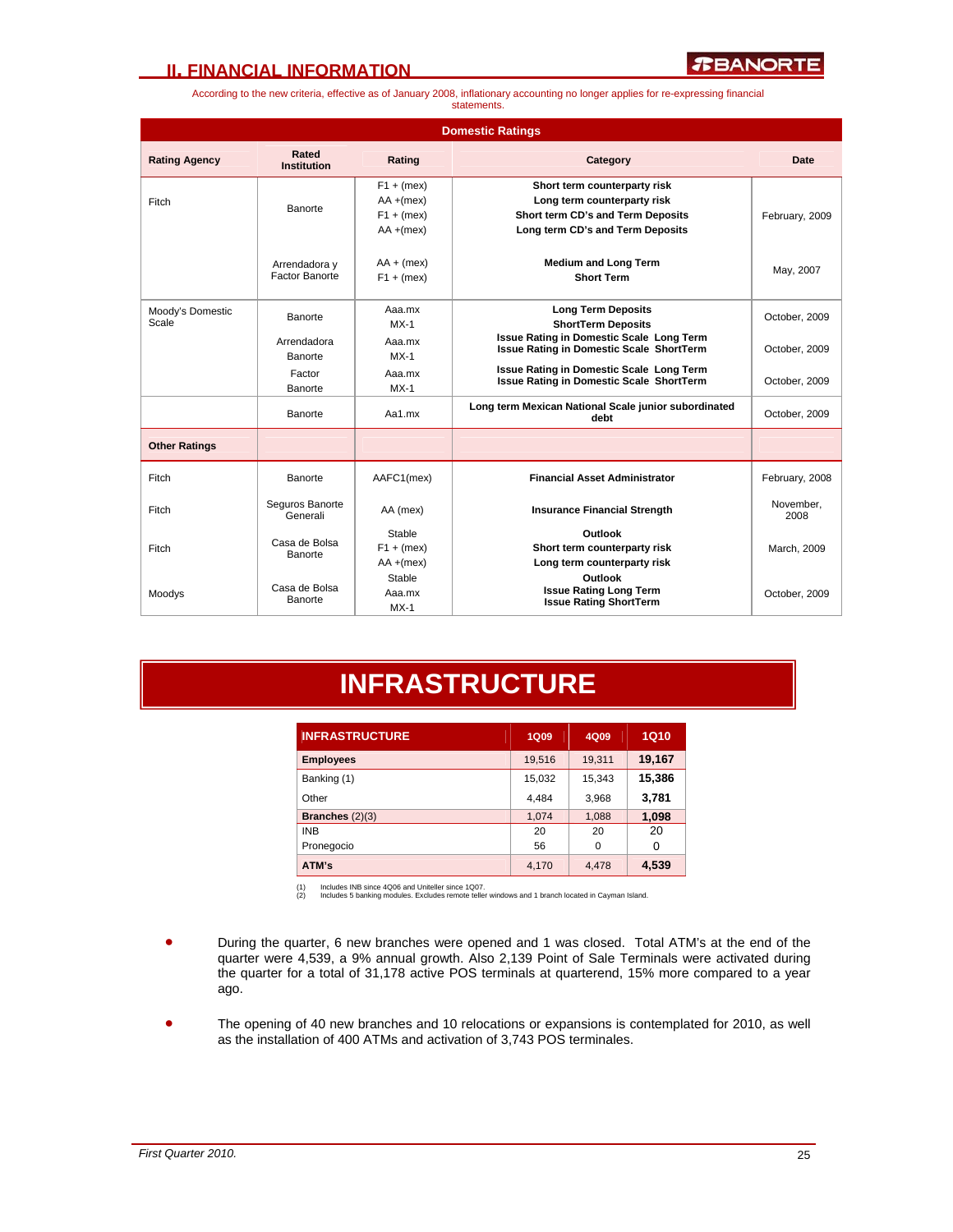# **ANNEXES**

1. GROUP'S GENERAL INFORMATION

2. SUMMARY OF RESULTS AND FINANCIAL **STATEMENTS** 

3. ACCOUNTING CHANGES AND REGULATIONS

4. LOAN PORTFOLIO SALES TO SOLIDA ADMINISTRADORA DE PORTAFOLIOS

5. NOTES TO THE GROUP'S FINANCIAL STATEMENTS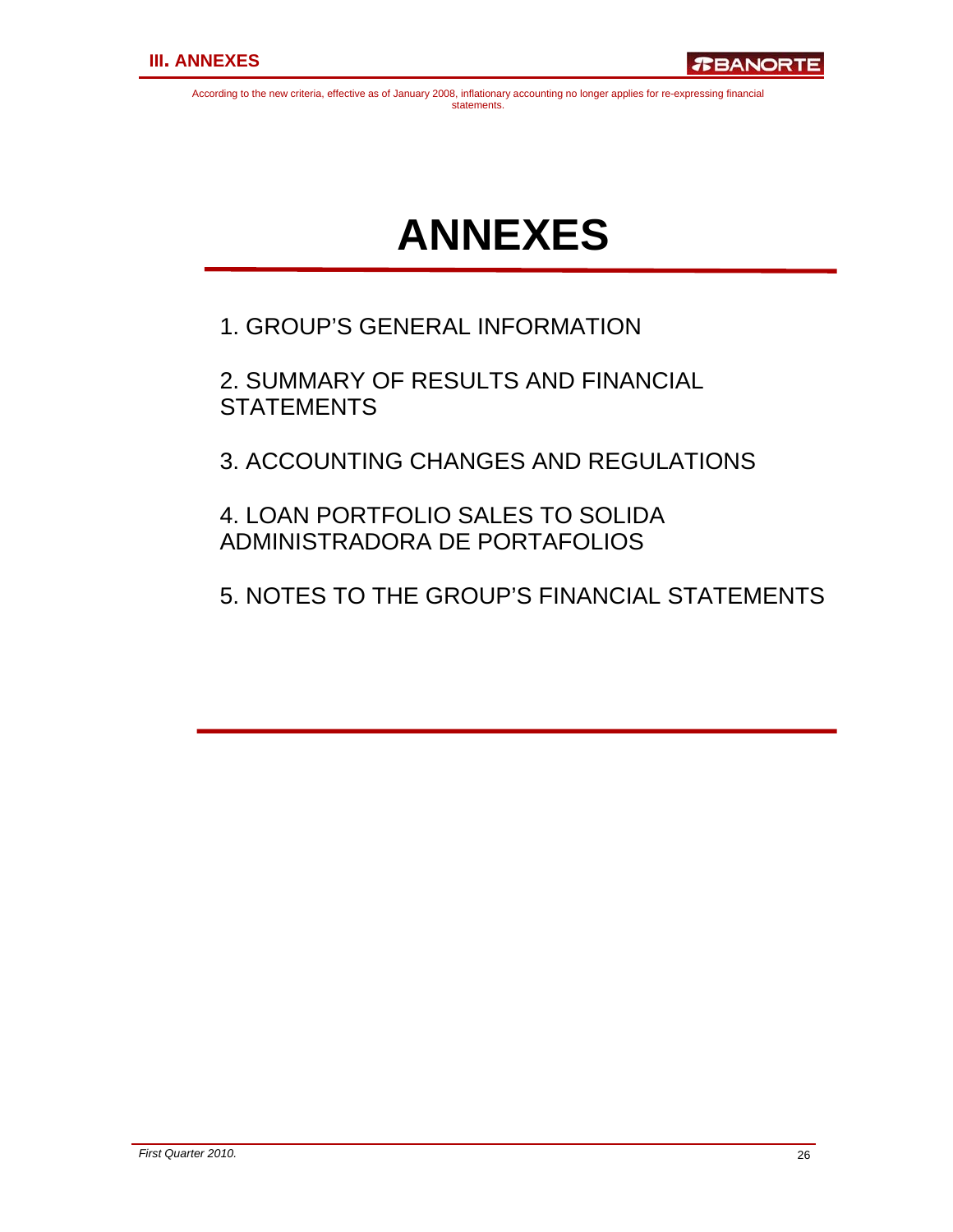## **III. 1 GROUP'S GENERAL INFORMATION**

According to the new criteria, effective as of January 2008, inflationary accounting no longer applies for re-expressing financial statements.

## **GFNORTE'S GENERAL INFORMATION**

| <b>GFNorte Ownership of Subsidiaries</b> | <b>1Q10</b> |
|------------------------------------------|-------------|
| Banco Mercantil del Norte (1)            | 92.72%      |
| <b>Brokerage House</b>                   | 99.99%      |
| Retirement Funds - Afore (2)             | 51.00%      |
| Insurance                                | 51.00%      |
| Annuities                                | 51.00%      |
| Leasing and Factoring                    | 99.99%      |
| Warehouse                                | 99.99%      |
| Banorte USA (2)                          | 100.00%     |

1) As a resukt of merging Pronegocio on August 31,2009. Reflects the IFC's investment in Banco Mercantil del Norte<br>because the operation was concluded on 4Q09.<br>2) Subsidiary of Banco Mercantil del Norte. Banorte USA owns 1

| <b>Holding Company Capital Structure</b> |                                        |  |  |  |  |  |  |
|------------------------------------------|----------------------------------------|--|--|--|--|--|--|
| <b>Number of Shares</b>                  | <b>SERIE O</b><br>As of march 31, 2010 |  |  |  |  |  |  |
| Number of Shares Outstanding             | 2,018,347,548                          |  |  |  |  |  |  |
| Shares held in the bank's Treasury       |                                        |  |  |  |  |  |  |

| <b>Group Officers</b>                                                                                                                                                                                                   |                                                                                                                                                                                                                                                                                               |  |  |  |  |  |
|-------------------------------------------------------------------------------------------------------------------------------------------------------------------------------------------------------------------------|-----------------------------------------------------------------------------------------------------------------------------------------------------------------------------------------------------------------------------------------------------------------------------------------------|--|--|--|--|--|
| <b>NAME</b>                                                                                                                                                                                                             | <b>CURRENT POSITION</b>                                                                                                                                                                                                                                                                       |  |  |  |  |  |
| Alejandro Valenzuela del Río                                                                                                                                                                                            | Chief Executive Officer                                                                                                                                                                                                                                                                       |  |  |  |  |  |
| <b>BUSINESS UNITS</b>                                                                                                                                                                                                   |                                                                                                                                                                                                                                                                                               |  |  |  |  |  |
| Carlos Garza<br>Fernando Solís Soberón<br>Jesús Garza Martínez<br>José Armando Rodal Espinosa<br>Luis Fernando Orozco<br>Manuel Sescosse Varela<br>Ricardo Acevedo Garay                                                | Managing Director - Banorte USA<br>Managing Director - Long Term Savings<br>Managing Director - Retail and Commercial Banking<br>Managing Director - Corporate Banking<br>Managing Director - Asset Recovery<br>Managing Director - Government Banking<br>Managing Director - Brokerage House |  |  |  |  |  |
| <b>STAFF</b>                                                                                                                                                                                                            |                                                                                                                                                                                                                                                                                               |  |  |  |  |  |
| Alejandro Garay Espinosa<br>Alfredo Thorne Vetter<br>Aurora Cervantes Martínez<br>Carla Juan Chelala<br>Javier Márquez Diez-Canedo<br>José Daniel Oviedo Tobias<br>Prudencio Frigolet Gómez<br>Sergio García Robles Gil | Managing Director - Corporate Services<br>Chief Corporate and Investor Relations Officer<br>Managing Director - Legal<br>Managing Director - Marketing<br>Managing Director - Risk<br>Managing Director - Audit<br>Managing Director-Technology<br><b>Chief Financial Officer</b>             |  |  |  |  |  |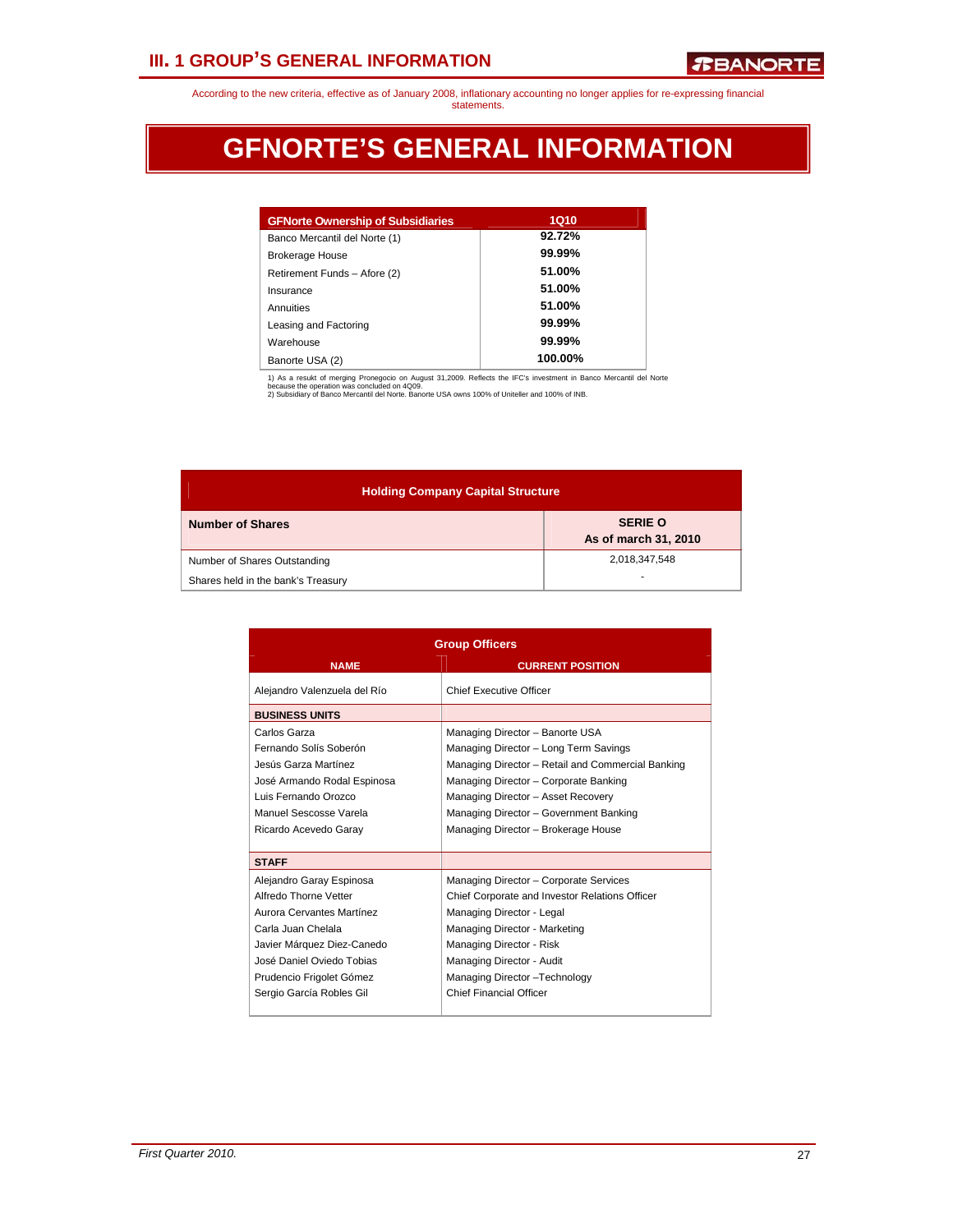## **III. 2 SUMMARY OF RESULTS**

According to the new criteria, effective as of January 2008, inflationary accounting no longer applies for re-expressing financial

#### statements.

## **SUMMARY OF RESULTS**

**Monterrey, N. L., April 29<sup>th</sup>, 2010.** Grupo Financiero Banorte announced today its operating results for the end of the first quarter of 2010 (1Q10), reporting a quarterly net income of Ps 1.58 billion, a 5% QoQ increase and comparable net income grows by 7% annualy. The bank contributed with 81% of these profits, reaching Ps 1.28 billion.

#### **Deposits and Net Interest Income**

Deposits grew by 5% driven by demand and retail time deposits, from Ps 203 billion in 1Q09 to Ps 212 billion in 1Q10.During this first quarter, net interest income remained practically at the same level compared to the previous quarter, reaching Ps 5.56 billion.

### **Loan Portfolio**

At closing of 1Q10, Performing Loans remained at the same level compared to a year ago, reaching a balance of Ps 236.56 billion. This sluggish performance is the result of the bank's cautious approach to an adverse economic environment, ensuring the quality of loan originations while at the same time taking advantage of market opportunities, especially in sectors such as government, mortgages and payroll.

The Government portfolio increased 43% YoY reaching Ps 41 billion, being the main driver of loan growth over the last 12 months. Commercial and Corporate loans' balances declined in 1Q10 due to pre-payment activity. Commercial loans totaled Ps 80.31 billion and the corporate portfolio totaled Ps 39.05 billion.

Consumer loans posted a 3% YoY. Mortgages continued to trend upwards in 1Q10, reaching a balance of Ps 50.44 billion, 9% more than in 1Q09, thus consolidating Banorte as the number one mortgage bank in the country in the first quarter of 2010.

In 1Q10, there was an improvement in asset quality of most segments of the portfolio, and the PDL Ratio was 2.5% at the end of the quarter, one of the lowest in the banking system. Grupo Financiero Banorte closed 1Q10 with past due loans of Ps 6.13 billion.

The loan loss reserve coverage for the Group was 122%, an improvement from the 109% one of a year ago. .

### **Efficiency Ratio**

The efficiency ratio at closing of 1Q10 was 51%, improving by 1 percentage points (pp) when compared to the registered in 1Q09 Non interest expenses for the quarter declined 3% YoY as a result of the bank's efforts to contain expenses.

### **Capitalization Ratio**

The capitalization ratio was 16.8% in the first quarter of 2010, one of the highest in the system. This indicator demonstrates Banorte's financial strength and investors' confidence in its ability to take advantage of growth opportunities under a sound footing.

### **Other Susidiaries**

Long Term Savings' contribution to profits, which includes the AFORE, Insurance and Annuities companies, was Ps 123 million in 1Q10, 3% YoY. During 1Q10, Other Finance Companies which includes the Factoring & Leasing Company and Warehouse, posted profits of Ps 106 million, 5% higher YoY, while the Broker Dealer reported profits of Ps 78 million, 92% higher YoY.

### Important Events during the Quarter:

In 1Q10, Banorte continued with the efforts of the past year to strengthen its fundamentals and emerge from the economic crisis as stronger institution. These efforts are reflected in the following important events:

1. Everardo Elizondo former Deputy Governor of Banco de Mexico and Patricia Armendáriz, former Vicepresident of the Comisión Nacional Bancaria y de Valores (National Bank and Securities Commission), were appointed as Independent Members of Grupo Financiero Banorte's Board of Directors. With these appointments Banorte increased the number of Independent Members to over 50% of the total Board members, making this institution one of the leading companies in Corporate Governance Practices in Mexico.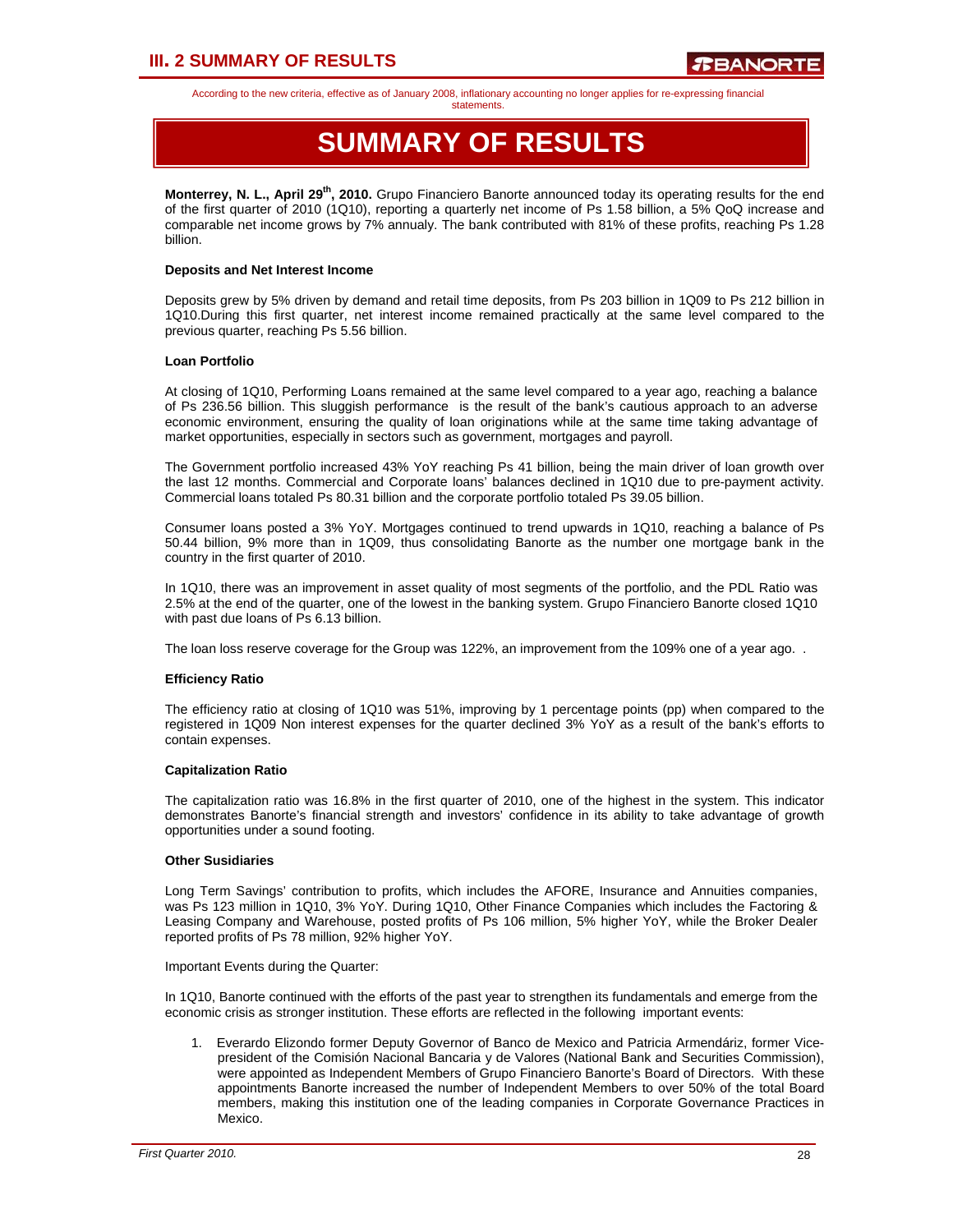- 2. In its first year in the "Great Place to Work" ranking and based on a survey applied to employees of the 400 participating companies, Banorte was rated one of the top ten companies with 5,000 or more employees to work for.
- 3. Banorte was recognized as the bank with the most transparent payroll accounts by CONDUSEF, awarding the bank with a grade of 10, the highest granted by that Commission.
- 4. For the second consecutive year, Grupo Financiero Banorte was recognized as "Best Financial Group in Mexico 2010" by World Finance magazine; this prestigious award is granted to leading companies in the financial sector.
- 5. In February, Grupo Financiero Banorte paid shareholders a dividend of Ps 0.17 for each share in circulation. This is the second of three payments to cover the amount of Ps 0.52 per share which was approved in October 2009. The final payment will be made in May 2010.

The Mexican banking system continues to operate in a complicated environment of low interest rates and stricter regulations that seriously affect the results of banking institutions. In spite of this, the Mexican economy has already begun to show signs of recovery, in a country with that offers important opportunities to the bankig system due to a level of penetration that barely exceeds 15% of GDP. In this difficult environment, Banorte has evolved with agility and strength as a truly Mexican bank, escalating its market position to the third most important institution in the country. Looking forward, Banorte is resolved to continue along the same path, maintaining solid capital levels, ensuring the quality of its assets and growing in importance as a financial intermediary.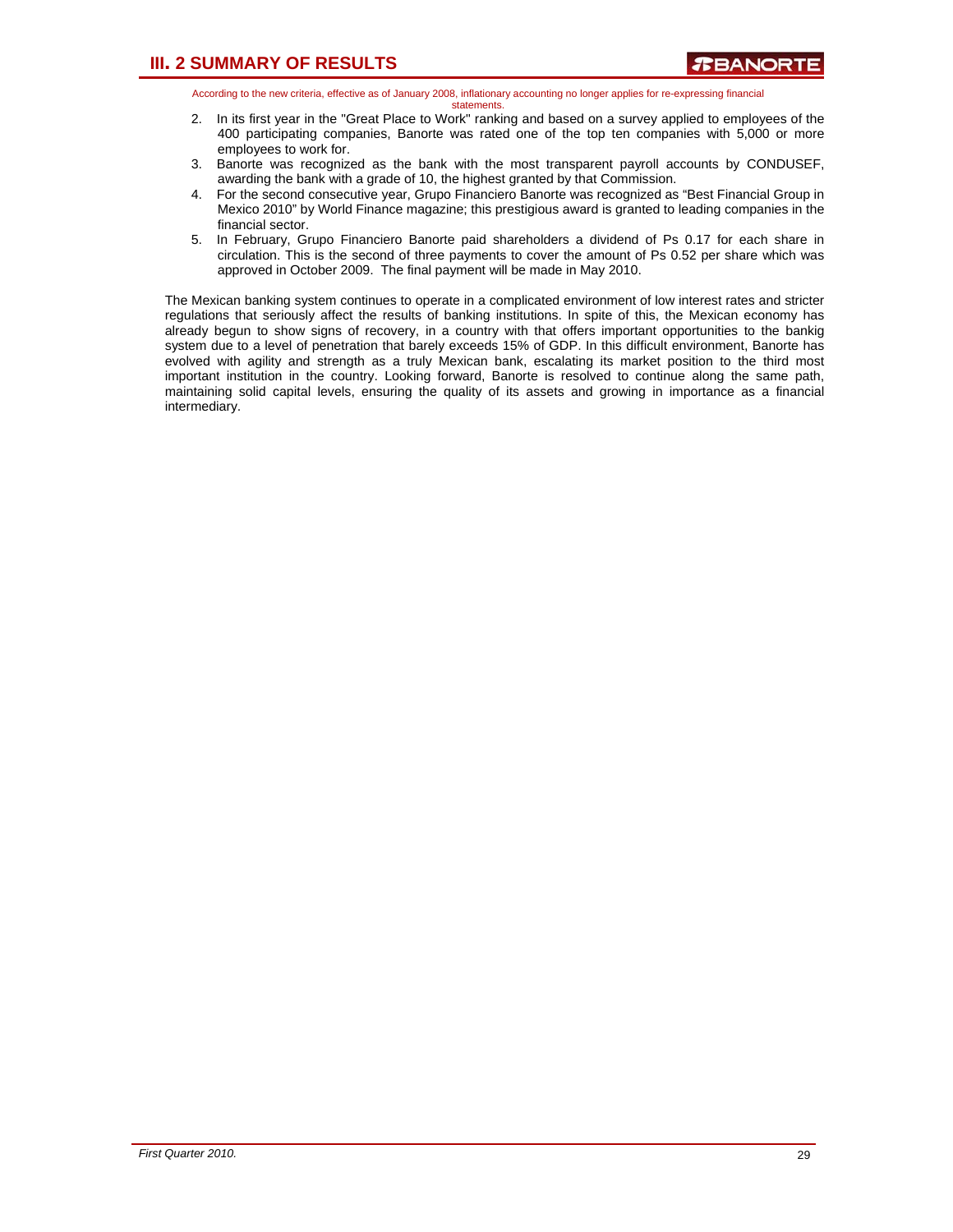According to the new criteria, effective as of January 2008, inflationary accounting no longer applies for re-expressing financial statements.

### **HOLDING**

| <b>Holding - INCOME</b><br><b>STATEMENT</b> (Million Pesos) | <b>1Q09</b>    | <b>2Q09</b>    | 3Q09  | 4Q09  | Accum.<br>2009 | <b>1Q10</b> | <b>2Q10</b> | <b>3Q10</b> | 4Q10 | Accum.<br>2010 |
|-------------------------------------------------------------|----------------|----------------|-------|-------|----------------|-------------|-------------|-------------|------|----------------|
| Income Subsidiaries & Other                                 | 1.613          | 1,315          | 1.429 | 1.452 | 5.809          | 1.589       |             |             |      | 1,589          |
| Interest Income                                             |                | 2              | 2     | 2     |                | 2           |             |             |      | 2              |
| Interest Expense                                            |                |                |       |       |                |             |             |             |      |                |
| Fees & Tariffs                                              |                |                |       |       |                |             |             |             |      |                |
| Trading Income                                              |                |                |       |       |                |             |             |             |      |                |
| <b>Monetary Position REPOMO</b>                             |                | ٠              |       |       |                |             |             |             |      |                |
| <b>Total Operating Income</b>                               | 1,614          | 1,317          | 1,431 | 1.454 | 5.815          | 1,591       |             |             |      | 1,591          |
| Admin & Promotion Expense                                   |                | 3              | 2     | 4     | 11             | 3           |             |             |      | 3              |
| Operating Income                                            | 1,612          | 1.314          | 1.429 | 1.450 | 5.805          | 1,588       |             |             |      | 1,588          |
| <b>Non Operating Income</b>                                 | 2              |                |       |       |                |             |             |             |      |                |
| <b>Non Operating Expense</b>                                |                |                |       |       |                |             |             |             |      |                |
| Non Operating Income, net                                   | $\overline{2}$ | ۰              | ۰     | ٠     | $\overline{2}$ |             |             |             |      |                |
| Pre-tax Income                                              | 1,614          | 1,314          | 1,429 | 1,450 | 5,806          | 1,588       |             |             |      | 1,588          |
| Income Tax & Profit Sharing                                 |                | (1)            |       |       |                |             |             |             |      |                |
| Tax on Assets                                               |                |                |       |       |                |             |             |             |      |                |
| Deferred Income Tax & PS                                    | 2              | 3              | ٠     | (1)   | 4              |             |             |             |      |                |
|                                                             | 3              | $\overline{2}$ |       | (1)   | 4              |             |             |             |      |                |
| <b>Profit from Cont Ops</b>                                 | 1,611          | 1,312          | 1,428 | 1,450 | 5,802          | 1,588       |             |             |      | 1,588          |
| Extraordinary Items net                                     | ٠              | ٠              | ٠     | ٠     | ۰              | ٠           |             |             |      |                |
| <b>Total Net Income</b>                                     | 1.611          | 1,312          | 1,428 | 1,450 | 5,802          | 1,588       |             |             |      | 1,588          |

| <b>Holding - BALANCE SHEET</b><br>(Million Pesos) | <b>1Q09</b>    | <b>2Q09</b>    | 3Q09    | 4Q09                     | <b>1Q10</b>  | <b>2Q10</b> | 3Q10 | 4Q10 |
|---------------------------------------------------|----------------|----------------|---------|--------------------------|--------------|-------------|------|------|
| <b>ASSETS</b>                                     |                |                |         |                          |              |             |      |      |
| Cash & Due from Banks                             | 63             | 150            | 254     | 127                      | 145          |             |      |      |
| Margin Accounts                                   |                |                |         |                          |              |             |      |      |
| <b>Investment in Securities</b>                   |                |                |         |                          |              |             |      |      |
| Sundry Debtors & Other Accts Receivable, net      | $\overline{2}$ | 3              | 104     | 9                        | 8            |             |      |      |
| Real Estate, Furniture & Equipment, net           |                |                |         |                          |              |             |      |      |
| <b>Investments in Subsidiaries</b>                | 39,186         | 39,455         | 40,655  | 42,156                   | 42,806       |             |      |      |
| <b>Deferred Taxes</b>                             | 3              | 1              | 1       | 1                        | 1            |             |      |      |
| Goodwill                                          | 34             | 31             | 31      | 30                       | 33           |             |      |      |
| Other Assets, Deferred Charges & Intangibles      |                |                |         |                          |              |             |      |      |
| <b>TOTAL ASSETS</b>                               | 39.288         | 39.640         | 41.044  | 42.323                   | 42.993       |             |      |      |
| <b>LIABILITIES</b>                                |                |                |         |                          |              |             |      |      |
| Due to Banks & Correspondents                     | ÷              |                |         |                          |              |             |      |      |
| Income Tax & Profit Sharing                       |                |                |         |                          |              |             |      |      |
| Other Accounts Payable                            | 1              | 1              | 1       | 5                        | 1            |             |      |      |
| <b>Deferred Taxes</b>                             |                |                |         |                          |              |             |      |      |
| <b>TOTAL LIABILITIES</b>                          | $\overline{1}$ | $\overline{1}$ | 1       | 5                        | $\mathbf{1}$ |             |      |      |
| <b>STOCKHOLDER'S EQUITY</b>                       |                |                |         |                          |              |             |      |      |
| Paid-in Capital                                   | 12,007         | 12,020         | 12,020  | 12,018                   | 12,020       |             |      |      |
| Premium of Share Subscription & Issuance          | 1.859          | 1,853          | 1,852   | 2,246                    | 2,246        |             |      |      |
| Subordinated Convertible Debt                     |                | ä,             | ä,      | $\overline{\phantom{a}}$ | ä,           |             |      |      |
| <b>Subscribed Capital</b>                         | 13,866         | 13,873         | 13,871  | 14,263                   | 14,266       |             |      |      |
| <b>Capital Reserves</b>                           | 2,748          | 3,173          | 3,175   | 3,154                    | 3,178        |             |      |      |
| <b>Retained Earnings</b>                          | 23,965         | 23,459         | 21,228  | 20,681                   | 26,153       |             |      |      |
| Surplus (Deficit) from Valuation of Securities    | (1, 315)       | (867)          | 452     | 428                      | 521          |             |      |      |
| Mark To Market of Securities                      |                | (1, 342)       | (1,547) | (1,369)                  | (1,766)      |             |      |      |
| Results from Conversions of Foreign Ops           | 1,244          | (1,580)        | (488)   | (641)                    | (946)        |             |      |      |
| Surpluss (Deficit) in Capital Restatement         | ٠              |                |         |                          |              |             |      |      |
| Results of Non Monetary Fixed Assets              |                |                |         |                          |              |             |      |      |
| Results of Non Monetary Investment Assets         | (2,833)        |                |         |                          |              |             |      |      |
| Adjustmens in the Employees' Liabilities          |                |                |         |                          |              |             |      |      |
| Net Income                                        | 1,611          | 2,923          | 4,352   | 5,802                    | 1,588        |             |      |      |
| <b>Earned Capital</b>                             | 25,421         | 25,767         | 27,172  | 28,055                   | 28,727       |             |      |      |
| <b>Total Stockholder's Equity</b>                 | 39,287         | 39,640         | 41,043  | 42,318                   | 42,993       |             |      |      |
| <b>TOTAL LIABILITIES &amp; EQUITY</b>             | 39,288         | 39,640         | 41,044  | 42,323                   | 42,993       |             |      |      |

| <b>Holding - MEMORANDUM ACCOUNTS</b><br>(Million Pesos) | 1Q09  | <b>2Q09</b> | 3009  | 4009  | 1Q10  | 2Q10 | 3Q10 | 4Q10 |
|---------------------------------------------------------|-------|-------------|-------|-------|-------|------|------|------|
| Securities held under Custody                           | 3.716 | 3.716       | 3.716 | 3.716 | 3.716 |      |      |      |
| <b>Other Registration Accounts</b>                      |       |             |       |       |       |      |      |      |
|                                                         | 3.717 | 3.717       | 3.717 | 3.717 | 3.717 |      |      |      |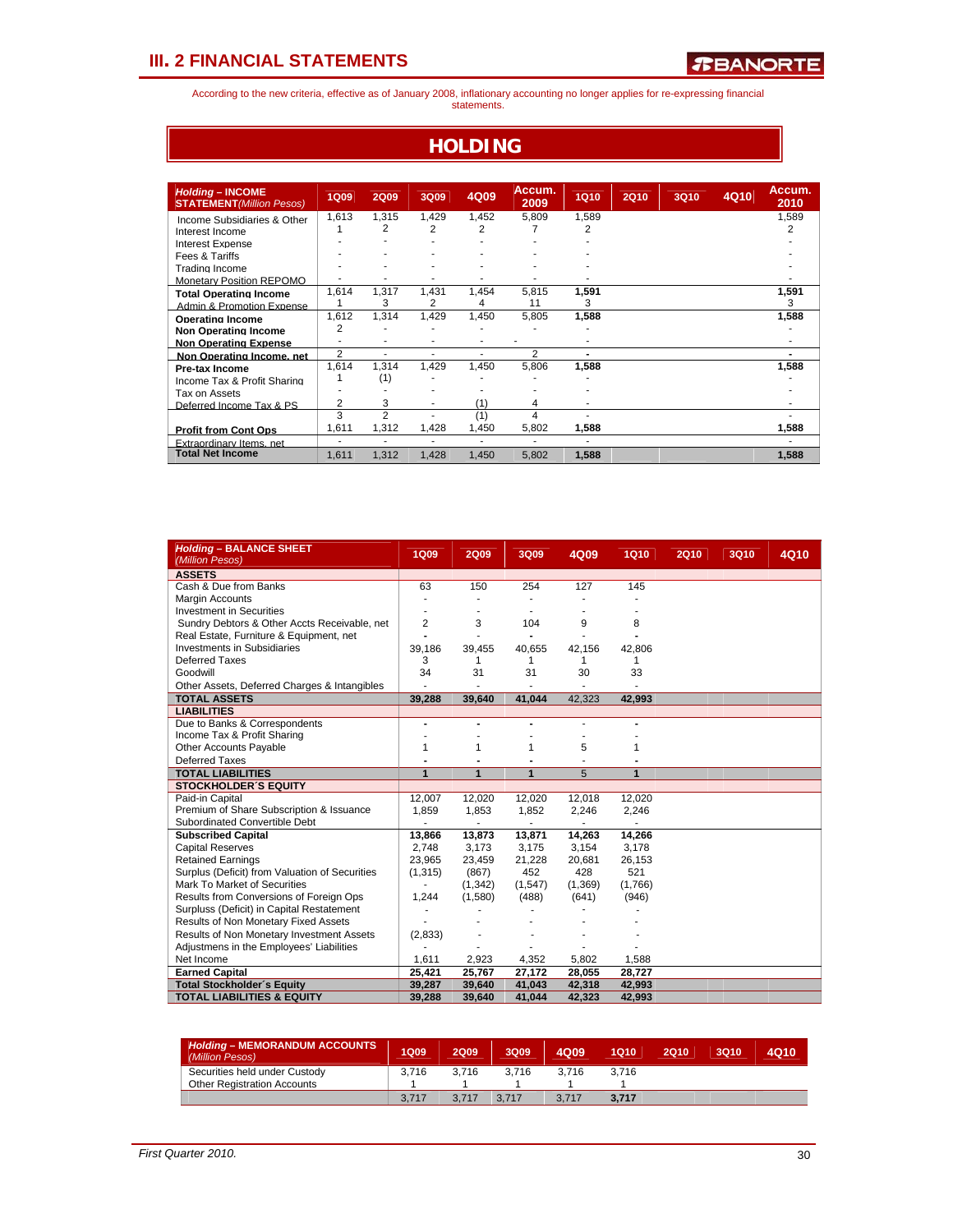According to the new criteria, effective as of January 2008, inflationary accounting no longer applies for re-expressing financial statements.

### **GRUPO FINANCIERO BANORTE**

| <b>GFNorte - INCOME STATEMENT</b><br>(Million Pesos)          | <b>1Q09</b>                     | <b>2Q09</b>    | 3Q09                     | 4Q09           | Accum.<br>2009           | <b>1Q10</b>              | <b>2Q10</b> | <b>3Q10</b> | 4Q10 | Accum.<br>2010 |
|---------------------------------------------------------------|---------------------------------|----------------|--------------------------|----------------|--------------------------|--------------------------|-------------|-------------|------|----------------|
|                                                               |                                 |                |                          |                |                          |                          |             |             |      |                |
| Interest Income                                               | 13,141                          | 11,358         | 10,269                   | 10.105         | 44,873                   | 9,927                    |             |             |      | 9,927          |
| <b>Interest Expense</b>                                       | 7,094<br>153                    | 5,656<br>139   | 4,803<br>137             | 4,681<br>149   | 22,235<br>578            | 4,496<br>159             |             |             |      | 4,496<br>159   |
| Loan Fees Charged<br>Fees Paid                                |                                 | $\overline{4}$ | 11                       | 19             | 33                       | 28                       |             |             |      | 28             |
| Net Interest Income (NII)                                     | 6,199                           | 5,838          | 5,592                    | 5,554          | 23,183                   | 5,562                    |             |             |      | 5,562          |
| Preventive Provisions for Loan Losses                         | 2,162                           | 2,188          | 2,154                    | 1,782          | 8,286                    | 1,772                    |             |             |      | 1,772          |
| Loan Loss Sharing Provisions Fobaproa                         | ÷                               | $\overline{a}$ | ÷,                       | $\blacksquare$ |                          | $\overline{a}$           |             |             |      |                |
| <b>NII Adjusted for Credit Risk</b>                           | 4,037                           | 3,650          | 3,438                    | 3,772          | 14,897                   | 3,790                    |             |             |      | 3,790          |
| <b>Fund Transfers</b>                                         | 60                              | 61             | 63                       | 64             | 248                      | 57                       |             |             |      | 57             |
| <b>Account Management</b>                                     | 230                             | 237            | 233                      | 246            | 946                      | 224                      |             |             |      | 224            |
| Fiduciary                                                     | 51                              | 68             | 62                       | 74             | 254                      | 65                       |             |             |      | 65             |
| Income from Real Estate Portfolios                            | 137                             | 164            | 229                      | 287            | 818                      | 195                      |             |             |      | 195            |
| <b>Electronic Banking Services</b>                            | 250                             | 256            | 253                      | 271            | 1,030                    | 263                      |             |             |      | 263            |
| <b>Credit Card Fees</b>                                       | 590                             | 520            | 571                      | 629            | 2,310                    | 616                      |             |             |      | 616            |
| Fees Charged to IPAB                                          | $\blacksquare$                  | ÷.             | $\blacksquare$           | ÷              | $\mathbf{1}$             | $\sim$                   |             |             |      |                |
| <b>Other Fees</b>                                             | 597                             | 612            | 641                      | 836            | 2,683                    | 771                      |             |             |      | 771            |
| <b>Fees Charged on Services</b>                               | 1,915                           | 1,917          | 2,052                    | 2,408          | 8,291                    | 2,192                    |             |             |      | 2,192          |
| <b>Fund Transfers</b>                                         | 6                               | 5              | 5                        | 5              | 21                       | $\overline{7}$           |             |             |      | $\overline{7}$ |
| <b>Other Fees</b>                                             | 324                             | 301<br>÷       | 338                      | 354            | 1,317                    | 375<br>÷.                |             |             |      | 375            |
| <b>Expenses from Real Estate Portfolios</b>                   | $\overline{\phantom{a}}$        |                | ÷,                       | ÷,             |                          |                          |             |             |      |                |
| <b>Fees Paid on Services</b>                                  | 330                             | 306            | 343                      | 359            | 1,339                    | 382                      |             |             |      | 382            |
| Foreign Exchange                                              | 360<br>17                       | 162<br>92      | 199<br>179               | 155<br>234     | 875<br>522               | 189<br>265               |             |             |      | 189<br>265     |
| Securities - Realized Gains                                   | (131)                           | (86)           | 32                       | 32             | (153)                    | 131                      |             |             |      | 131            |
| Securities - Unrealized Gains<br><b>Market Related Income</b> | 246                             | 167            | 411                      | 421            | 1,244                    | 585                      |             |             |      | 585            |
| <b>Other Operating Income (Expense)</b>                       | 235                             | 154            | 340                      | 250            | 980                      | 286                      |             |             |      | 286            |
| <b>Non-Interest Income</b>                                    | 2,065                           | 1,932          | 2,460                    | 2,719          | 9,177                    | 2,681                    |             |             |      | 2,681          |
| <b>Total Operating Income</b>                                 | 6,102                           | 5,582          | 5.898                    | 6,491          | 24,074                   | 6,471                    |             |             |      | 6,471          |
| Personnel                                                     | 1,699                           | 1,544          | 1,704                    | 1,817          | 6.763                    | 1,736                    |             |             |      | 1,736          |
| <b>Profit Sharing</b>                                         | 199                             | 169            | 136                      | 174            | 679                      | 210                      |             |             |      | 210            |
| <b>Professional Fees Paid</b>                                 | 334                             | 340            | 307                      | 483            | 1,465                    | 308                      |             |             |      | 308            |
| Administrative and Promotional Expenses                       | 1,163                           | 1,099          | 1,102                    | 1,090          | 4,452                    | 967                      |             |             |      | 967            |
| Rents, Depreciation and Amortization                          | 452                             | 435            | 404                      | 436            | 1,727                    | 494                      |             |             |      | 494            |
| Other Taxes (other than Income tax)                           | 209                             | 172            | 149                      | 335            | 865                      | 212                      |             |             |      | 212            |
| Contributions to IPAB                                         | 267                             | 265            | 271                      | 270            | 1,073                    | 263                      |             |             |      | 263            |
| <b>Non-Interest Expense</b>                                   | 4,324                           | 4,023          | 4,073                    | 4,604          | 17,024                   | 4,190                    |             |             |      | 4,190          |
| <b>Net Operating Income</b>                                   | 1,778                           | 1,559          | 1,825                    | 1,887          | 7,050                    | 2,281                    |             |             |      | 2,281          |
| <b>Other Revenues</b>                                         | 468                             | 581            | 289                      | 575            | 1,914                    | 125                      |             |             |      | 125            |
| Changes in Foreign Exchange Valuation                         | $\sim$                          | ÷.             | ÷,                       | $\sim$         |                          | $\sim$                   |             |             |      |                |
| Recoveries                                                    | 181                             | 108            | 152                      | 83             | 525                      | 71                       |             |             |      | 71             |
| Repomo - Other revenues                                       | $\blacksquare$                  | $\blacksquare$ | $\blacksquare$           | $\blacksquare$ | ٠                        | $\blacksquare$           |             |             |      |                |
| <b>Non-Operating Income</b>                                   | 649                             | 690            | 442                      | 658            | 2,438                    | 196                      |             |             |      | 196            |
| <b>Other Expenses</b>                                         | (235)                           | (521)          | (304)                    | (506)          | (1,566)                  | (178)                    |             |             |      | (178)          |
| Foreign Exchange                                              | $\blacksquare$                  | $\blacksquare$ | $\overline{a}$           | $\blacksquare$ |                          | $\overline{\phantom{a}}$ |             |             |      |                |
| Repomo - Other (creditor balance)                             |                                 |                |                          |                |                          |                          |             |             |      |                |
| <b>Non-Operating Expense</b>                                  | (235)                           | (521)          | (304)                    | (506)          | (1, 566)                 | (178)                    |             |             |      | (178)          |
| Non Operating Income (Expense), net                           | 413                             | 168            | 138                      | 152            | 872                      | 18                       |             |             |      | 18             |
| Pre-Tax Income                                                | 2,192                           | 1,728          | 1,964                    | 2,039          | 7,922                    | 2,299                    |             |             |      | 2,299          |
| Income Tax                                                    | 258<br>$\overline{\phantom{a}}$ | 413<br>÷,      | 765<br>$\blacksquare$    | 1,146          | 2,581                    | 578<br>÷,                |             |             |      | 578            |
| <b>Profit Sharing</b><br>Tax on Assets                        | $\overline{\phantom{a}}$        | $\sim$         | $\overline{\phantom{a}}$ | $\sim$         |                          | $\overline{\phantom{a}}$ |             |             |      | ÷,             |
| Deferred Income Tax                                           | 317                             | 17             | (220)                    | (650)          | (536)                    | 80                       |             |             |      | 80             |
| <b>Taxes</b>                                                  | 574                             | 429            | 545                      | 496            | 2,045                    | 659                      |             |             |      | 659            |
| <b>Net Income before Subsidiaries</b>                         | 1,617                           | 1,298          | 1,418                    | 1,543          | 5,877                    | 1,640                    |             |             |      | 1,640          |
| Subsidiaries' Net Income                                      | 89                              | 45             | 85                       | 94             | 312                      | 95                       |             |             |      | 95             |
| Net Income form Continuos Operations                          | 1,706                           | 1,343          | 1,503                    | 1,637          | 6,190                    | 1,735                    |             |             |      | 1,735          |
| Extraordinary Items, net                                      | $\overline{\phantom{a}}$        |                | $\overline{a}$           | $\blacksquare$ | $\overline{\phantom{a}}$ | $\blacksquare$           |             |             |      |                |
| Minority Interest                                             | 95                              | 31             | 75                       | 135            | 336                      | 155                      |             |             |      | 155            |
| <b>TOTAL NET INCOME</b>                                       | 1,611                           | 1,312          | 1,428                    | 1,502          | 5,854                    | 1,580                    |             |             |      | 1,580          |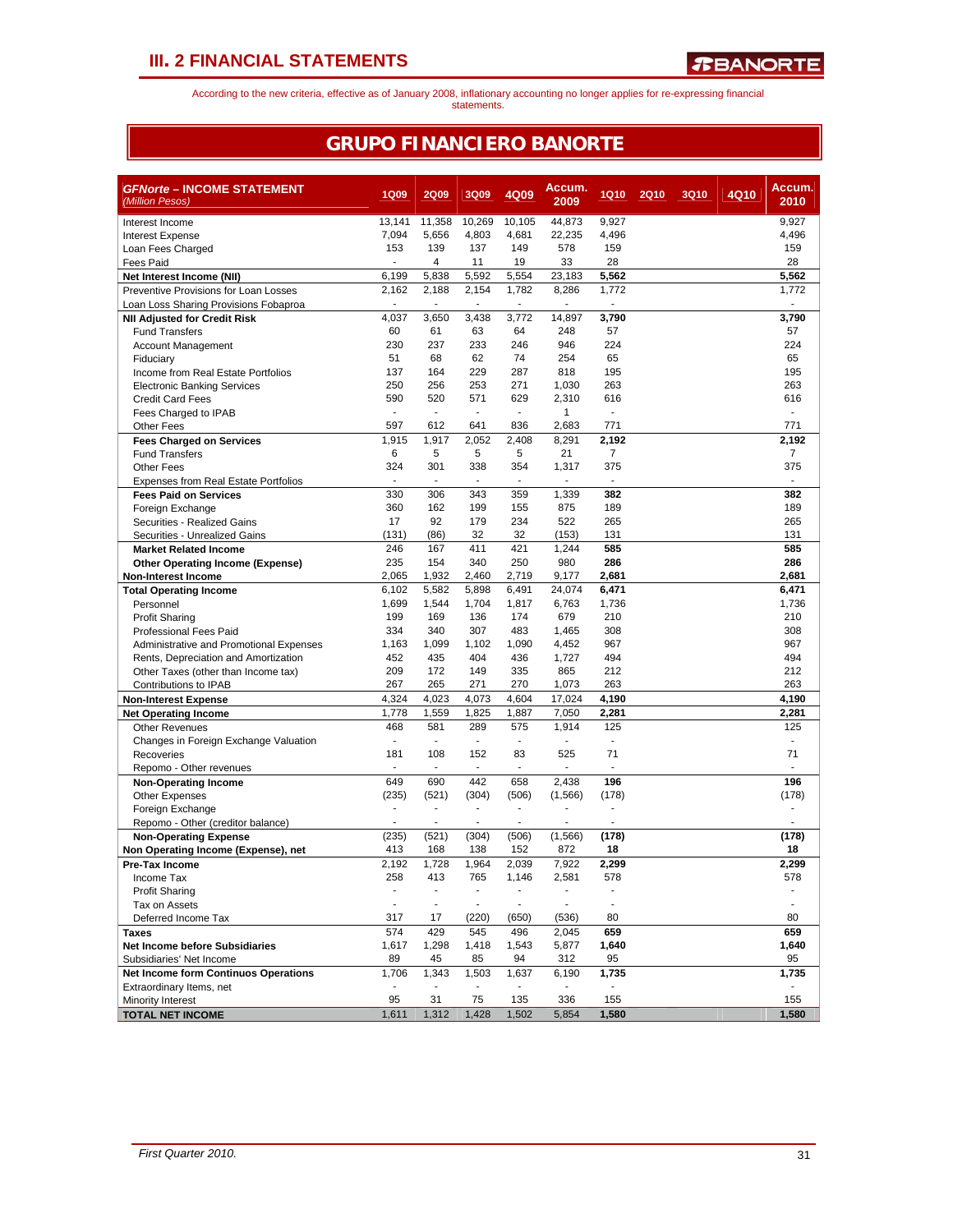| <u> <i>GFNORTE</i> – BALANCE SHEET</u><br>(Millions Pesos) | <b>1Q09</b>    | <b>2Q09</b>              | 3Q09                     | 4Q09           | <b>1Q10</b>              | <b>2Q10</b> | <b>3Q10</b> | 4Q10 |
|------------------------------------------------------------|----------------|--------------------------|--------------------------|----------------|--------------------------|-------------|-------------|------|
| <b>ASSETS</b>                                              |                |                          |                          |                |                          |             |             |      |
| <b>Cash and Due from Banks</b>                             | 56,303         | 56,918                   | 55,439                   | 59,268         | 58,325                   |             |             |      |
| <b>Margin Accounts</b>                                     | 14             | 17                       | 20                       | 18             | 46                       |             |             |      |
| Negotiable Instruments                                     | 5,172          | 25,672                   | 18,439                   | 24,460         | 44,335                   |             |             |      |
| Securities Available for Sale                              | 11,870         | 11,566                   | 13,268                   | 11,701         | 12,836                   |             |             |      |
| Securities Held to Maturity                                | 217,922        | 210,702                  | 201,066                  | 190,332        | 173,072                  |             |             |      |
| <b>Investment in Securities</b>                            | 234,965        | 247,940                  | 232,774                  | 226,493        | 230.243                  |             |             |      |
| Non-assigned Securities for Settlement                     |                |                          |                          |                |                          |             |             |      |
| Debtor Balance in Repo Trans, net                          | 1,620          | 16                       | 6                        | $\overline{4}$ | 3                        |             |             |      |
| Securities lending                                         |                | $\overline{a}$           |                          |                |                          |             |             |      |
| For trading purposes                                       | 6,406          | 5,525                    | 5,381                    | 4,824          | 4,963                    |             |             |      |
| For hedging purposes                                       | 2,529          | 1,142                    | 1,313                    | 1,056          | 762                      |             |             |      |
| <b>Transactions with Derivatives</b>                       | 8,936          | 6,667                    | 6,694                    | 5,880          | 5,725                    |             |             |      |
| <b>Operations w/ Derivatives &amp; Securities</b>          | 10,556         | 6,684                    | 6,700                    | 5,884          | 5,728                    |             |             |      |
| <b>Commercial Loans</b>                                    | 122,563        | 120,617                  | 118,508                  | 117,237        | 113,274                  |             |             |      |
| Financial Intermediaries' Loans                            | 10,229         | 8,462                    | 8,214                    | 7,131          | 6,091                    |             |             |      |
| <b>Consumer Loans</b>                                      | 27,775         | 26,651                   | 26,177                   | 25,712         | 25,759                   |             |             |      |
| Mortgage Loans                                             | 47,023         | 47,691                   | 48,792                   | 49,881         | 51,082                   |             |             |      |
| Government Entities' Loans                                 | 28,592         | 31,921                   | 33,738                   | 38,993         | 41,003                   |             |             |      |
| <b>IPAB Loans</b>                                          | $\frac{1}{2}$  |                          | $\overline{a}$           |                | $\overline{\phantom{a}}$ |             |             |      |
| <b>Performing Loans</b>                                    | 236,181        | 235,342                  | 235,429                  | 238,953        | 237,210                  |             |             |      |
| Commercial PDL's                                           | 2,181          | 2,796                    | 2,914                    | 3,163          | 3,703                    |             |             |      |
| Financial Intermediaries PDL's                             | 3              |                          |                          |                | ÷.                       |             |             |      |
| Consumer PDL's                                             | 2,541          | 2,584                    | 2,195                    | 1,942          | 1,565                    |             |             |      |
| Mortgage PDL's                                             | 825            | 919                      | 994                      | 1,049          | 860                      |             |             |      |
| Government Entities PDL's                                  | $\mathbf{r}$   | ÷.                       | ä,                       |                | ÷.                       |             |             |      |
| <b>Past Due Loans</b>                                      | 5,550          | 6,299                    | 6,103                    | 6,154          | 6,128                    |             |             |      |
| Gross Loan Portfolio                                       | 241,731        | 241,641                  | 241,532                  | 245,107        | 243,338                  |             |             |      |
| Preventive Loan Loss Reserves                              | 6,051          | 6,426                    | 7,547                    | 7,535          | 7,498                    |             |             |      |
| <b>Net Loan Portfolio</b>                                  | 235,680        | 235,215                  | 233,985                  | 237,573        | 235,840                  |             |             |      |
| <b>Acquired Collection Rights</b>                          | 2,923          | 2,804                    | 2,705                    | 2,548          | 2,426                    |             |             |      |
| <b>Total Credit Portfolio</b>                              | 238,603        | 238,019                  | 236,690                  | 240,121        | 238,266                  |             |             |      |
| Benef.receivab.securitization transactions                 | 699            | 557                      | 465                      | 433            | 406                      |             |             |      |
| Sundry Debtors & Other Accs Rec, net                       | 13,769         | 10,771                   | 15,719                   | 11,324         | 12,288                   |             |             |      |
| Inventories                                                | 479            | 312                      | 427                      | 119            | 111                      |             |             |      |
| Foreclosed Assets, net                                     | 841            | 800                      | 870                      | 928            | 911                      |             |             |      |
| Real Estate, Furniture & Equipment, net                    | 8,459          | 8,419                    | 8,535                    | 8,623          | 8,678                    |             |             |      |
| <b>Investments in Subsidiaries</b>                         | 2,668          | 2,896                    | 2,940                    | 3,036          | 3,222                    |             |             |      |
| Deferred Taxes, net                                        | 147            | 141                      | 759                      | 1,411          | 1,287                    |             |             |      |
| Goodwill and Intangibles                                   | 5,799          | 4,330                    | 4,638                    | 4,214          | 4,418                    |             |             |      |
| Other Assets Short and Long Term                           | 4,499          | 4,119                    | 4,371                    | 5,270          | 5,081                    |             |             |      |
| <b>Other Assets</b>                                        | $\blacksquare$ | $\overline{\phantom{a}}$ | $\overline{\phantom{a}}$ | $\blacksquare$ | $\blacksquare$           |             |             |      |
|                                                            | 37,361         | 32,345                   | 38,724                   | 35,356         | 36,403                   |             |             |      |
| <b>TOTAL ASSETS</b>                                        | 577,802        | 581,922                  | 570,347                  | 567,138        | 569,012                  |             |             |      |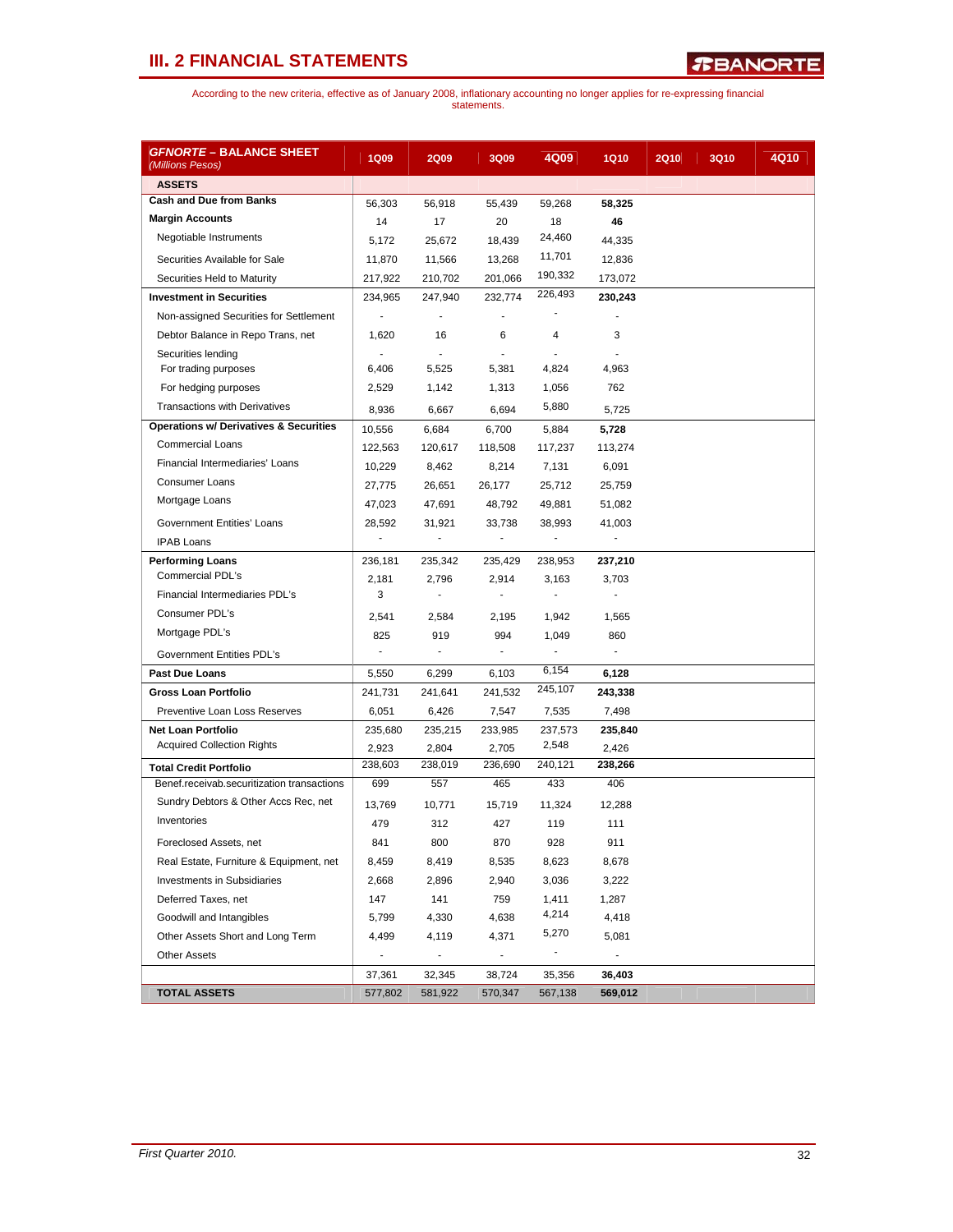*R***BANORTE** 

| <b>GFNORTE - BALANCE SHEET</b>                    |                          |                          |                          |                |                          |             |             |      |
|---------------------------------------------------|--------------------------|--------------------------|--------------------------|----------------|--------------------------|-------------|-------------|------|
| (Million Pesos)                                   | <b>1Q09</b>              | <b>2Q09</b>              | 3Q09                     | 4Q09           | <b>1Q10</b>              | <b>2Q10</b> | <b>3Q10</b> | 4Q10 |
| <b>LIABILITIES</b>                                |                          |                          |                          |                |                          |             |             |      |
| <b>Demand Deposits</b>                            | 120,255                  | 123,755                  | 122,312                  | 137,581        | 125,917                  |             |             |      |
| <b>Time Deposits</b>                              | 134,964                  | 141,608                  | 147,447                  | 137,327        | 145,358                  |             |             |      |
| <b>Bank Bonds</b>                                 | $\blacksquare$           | ÷,                       | $\blacksquare$           | $\blacksquare$ | $\blacksquare$           |             |             |      |
| <b>Deposits</b>                                   | 255,219                  | 265,363                  | 269,759                  | 274,908        | 271,275                  |             |             |      |
| Immediate Redemption Loans                        | 4,180                    | 501                      | 2,711                    | 21             | 1                        |             |             |      |
| <b>Short Term Loans</b>                           | 25,322                   | 25,057                   | 19,266                   | 13,385         | 13,037                   |             |             |      |
| Long Term Loans                                   | 10,723                   | 9,727                    | 9,648                    | 7,562          | 7,524                    |             |             |      |
| Due to Banks & Correspondents                     | 40,225                   | 35,285                   | 31,626                   | 20,968         | 20,562                   |             |             |      |
| Non-assigned Securities for Settlement            | 420                      | 540                      | $\overline{\phantom{m}}$ | 159            | 268                      |             |             |      |
| Creditor Balance in Repo Trans, net               | 191,47<br>a              | 200,933                  | 185,203                  | 185,480        | 191,073                  |             |             |      |
| Secs to be received in Repo Trans, net            |                          |                          | ٠                        |                |                          |             |             |      |
| Repo Transactions with Collateral                 | 304                      |                          | $\mathbf{1}$             | $\overline{c}$ |                          |             |             |      |
| For trading purposes                              | 6,300                    | 5,219                    | 5,079                    | 4,553          | 4,773                    |             |             |      |
| For hedging purposes                              | 5,345                    | 3,976                    | 4,446                    | 3,822          | 3,423                    |             |             |      |
| <b>Transactions with Derivatives</b>              | 11,646                   | 9,195                    | 9,524                    | 8,376          | 8,196                    |             |             |      |
| <b>Operations w/ Derivatives &amp; Securities</b> | 203,84                   | 210,668                  | 194,727                  | 194,017        | 199,537                  |             |             |      |
| Income Tax Payable                                | a<br>211                 | 170                      | 496                      | 617            | 443                      |             |             |      |
| Profit Sharing Payable                            | 285                      | 371                      | 505                      | 675            | 249                      |             |             |      |
| Creditors for settlement of transactions          | 6,832                    | 1,709                    | 2,264                    | 2,224          | 2,523                    |             |             |      |
| Other Creditors & Accounts Payable                | 10,894                   | 8,516                    | 9,108                    | 8,968          | 9,329                    |             |             |      |
| <b>Other Payable Accounts</b>                     | 18,222                   | 10,767                   | 12,373                   | 12,485         | 12,544                   |             |             |      |
| Subordinated Non Convertible Debt                 | 18,053                   | 17,783                   | 18,505                   | 18,168         | 17,838                   |             |             |      |
| <b>Deferred Taxes</b>                             |                          |                          | $\overline{\phantom{a}}$ | $\blacksquare$ |                          |             |             |      |
| <b>Deferred Credits</b>                           | 1,336                    | 1,464                    | 1,568                    | 1,619          | 1,600                    |             |             |      |
| <b>TOTAL LIABILITIES</b>                          | 536,903                  | 541,330                  | 528,558                  | 522,164        | 523,356                  |             |             |      |
| <b>EQUITY</b>                                     |                          |                          |                          |                |                          |             |             |      |
| Paid-in Capital                                   | 11,932                   | 11,945                   | 11,945                   | 11,956         | 11,961                   |             |             |      |
| <b>Share Subscription Premiums</b>                | 1,530                    | 1,247                    | 966                      | 1,526          | 1,545                    |             |             |      |
| Subordinated Convertible Debentures               | $\overline{\phantom{a}}$ | $\overline{\phantom{a}}$ | $\overline{\phantom{a}}$ | $\bullet$      | $\overline{\phantom{a}}$ |             |             |      |
| <b>Subscribed Capital</b>                         | 13,462                   | 13,192                   | 12,911                   | 13,481         | 13,506                   |             |             |      |
| <b>Capital Reserves</b>                           | 2,748                    | 3,173                    | 3,175                    | 3,154          | 3,178                    |             |             |      |
| <b>Retained Earnings</b>                          | 23,965                   | 23,459                   | 21,228                   | 20,681         | 26,188                   |             |             |      |
| Surplus (Deficit) of Secs Available for Sale      | (1, 315)                 | (866)                    | 452                      | 206            | 233                      |             |             |      |
| Results from Valuation of Hedging Secs            | $\blacksquare$           | (1, 342)                 | (1, 547)                 | (1,369)        | (1,766)                  |             |             |      |
| <b>Results from Conversions</b>                   | 1,244                    | (1,580)                  | (488)                    | (641)          | (946)                    |             |             |      |
| Surplus (Deficit) in Capital Restatement          |                          |                          |                          |                |                          |             |             |      |
| Results of Non Monetary Fixed Assets              |                          |                          |                          |                |                          |             |             |      |
| Results of Non Monetary - Investment Assets       | (2,833)                  |                          |                          |                |                          |             |             |      |
| Adjustments in the Employee's Pensions            | $\overline{a}$           |                          |                          |                |                          |             |             |      |
| Accumulated Effect of Deferred Liabilities        |                          |                          |                          |                |                          |             |             |      |
| Net Income                                        | 1,611                    | 2,923                    | 4,352                    | 5,854          | 1,580                    |             |             |      |
| <b>Earned Capital</b>                             | 25,421                   | 25,767                   | 27,172                   | 27,885         | 28,466                   |             |             |      |
| Minority Interest                                 | 2,016                    | 1,633                    | 1,706                    | 3,608          | 3,683                    |             |             |      |
| <b>Total Equity</b>                               | 40,899                   | 40,592                   | 41,789                   | 44,974         | 45,655                   |             |             |      |
| <b>TOTAL LIABILITIES &amp; EQUITY</b>             | 577,802                  | 581,922                  | 570,347                  | 567,138        | 569,012                  |             |             |      |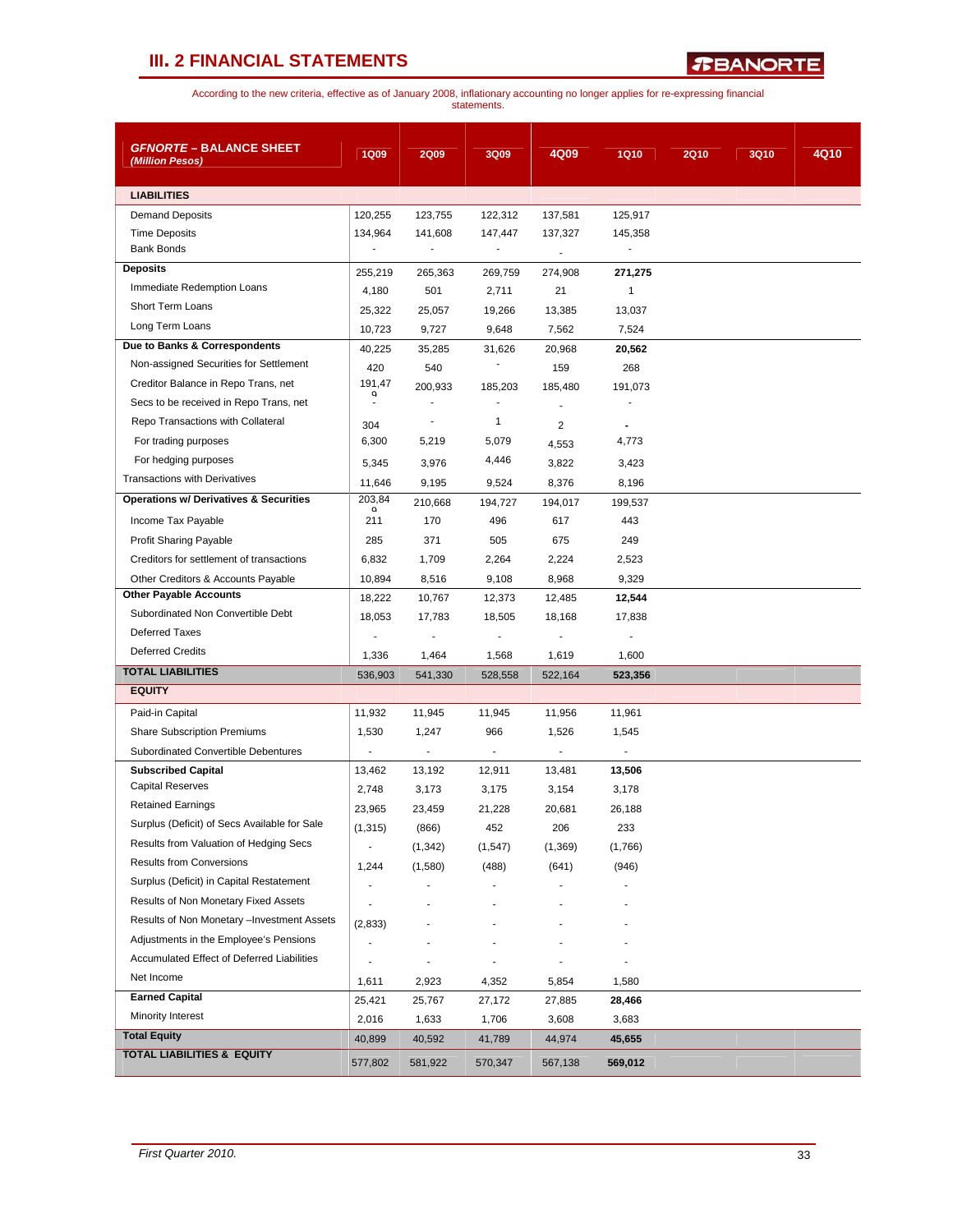| <i>GFNORTE</i> – MEMORANDUM ACCOUNTS<br>(Million Pesos)                               | <b>1Q09</b>              | <b>2Q09</b>                  | 3Q09                     | 4Q09                         | <b>1Q10</b>       | <b>2Q10</b> | <b>3Q10</b> | 4Q10 |
|---------------------------------------------------------------------------------------|--------------------------|------------------------------|--------------------------|------------------------------|-------------------|-------------|-------------|------|
| On behalf of Third Parties                                                            |                          |                              |                          |                              |                   |             |             |      |
| <b>Customer's Banks</b>                                                               | 30                       | $\overline{7}$               | 4                        | 4                            | 12                |             |             |      |
| Dividends Receivable from Customers                                                   |                          |                              |                          |                              |                   |             |             |      |
| Interest Receivable from Customers                                                    |                          |                              |                          | $\blacksquare$               |                   |             |             |      |
| Settlement of Customer Transactions                                                   | 246                      | 118                          | (196)                    | (80)                         | 18                |             |             |      |
| <b>Customer Premiums</b>                                                              |                          | ä,                           |                          |                              |                   |             |             |      |
| Settlement with Clients' Foreign Currency                                             |                          |                              |                          |                              |                   |             |             |      |
| Margin Accounts in Futures' Operations                                                |                          |                              |                          |                              |                   |             |             |      |
| <b>Other Current Accounts</b>                                                         |                          | $\overline{a}$               |                          |                              |                   |             |             |      |
| <b>Customers' Current Account</b>                                                     | 276                      | 125                          | (192)                    | (75)                         | 30                |             |             |      |
| <b>Client Securities Received in Custody</b>                                          | 97,315                   | 113,978                      | 130,648                  | 134,480                      | 150,022           |             |             |      |
| Securities and Documents Received in Guarantee                                        | $\frac{1}{2}$            | $\overline{\phantom{a}}$     | $\overline{a}$           | $\qquad \qquad \blacksquare$ | ä,                |             |             |      |
| <b>Client Securities Abroad</b>                                                       | ÷,                       | $\blacksquare$               | $\overline{\phantom{a}}$ | $\blacksquare$               | ÷                 |             |             |      |
| <b>Clients' Securities</b>                                                            | 97,315                   | 113,978                      | 130,648                  | 134,480                      | 150,022           |             |             |      |
| Clients' Repurchase Operations                                                        | 30,925                   | 27,617                       | 32,058                   | 35,680                       | 30,034            |             |             |      |
| Clients' Repo Transactions w/ Securities                                              |                          |                              |                          |                              |                   |             |             |      |
| Purchase of Futures & Forward Contracts notional                                      | $\overline{a}$           |                              |                          |                              |                   |             |             |      |
| Sale of Futures and Forward Contracts, notional                                       | $\overline{a}$           |                              |                          |                              |                   |             |             |      |
| <b>Clients' Option Parchase Operations</b><br><b>Clients' Option Sales Operations</b> | 281                      |                              |                          |                              |                   |             |             |      |
| Purchase of Derivatives' Packages                                                     |                          |                              |                          |                              |                   |             |             |      |
| Sale of Derivatives' Packages                                                         |                          |                              |                          |                              |                   |             |             |      |
| <b>Trusts Ander Administration</b>                                                    | 2,244                    |                              |                          |                              |                   |             |             |      |
| <b>Transactions On Behalf of Clients</b>                                              |                          | 3,422<br>31,039              | 3,702                    | 4,641                        | 4,099             |             |             |      |
| <b>TOTAL ON BEHALF OF THIRD PARTIES</b>                                               | 33,450<br>131,042        | 145,142                      | 35,760<br>166,215        | 40,321<br>174,726            | 34,133<br>184,185 |             |             |      |
| Loan Obligations                                                                      | 3,129                    | 2,503                        | 2,135                    | 2,271                        | 2,421             |             |             |      |
| Trusts                                                                                | 88,471                   | 98,397                       | 104,565                  | 110,795                      | 113,540           |             |             |      |
| Mandates                                                                              | 2,161                    | 1,924                        | 2,107                    | 2,147                        | 2,097             |             |             |      |
| Properties in Trusts and Warrant                                                      | 90,632                   | 100,321                      | 106,673                  | 112,942                      | 115,637           |             |             |      |
| Properties in Custody or Administration                                               | 150,235                  | 161,005                      | 169,018                  | 158,547                      | 210,338           |             |             |      |
| <b>Collaterals Received</b>                                                           | 31,156                   | 24,990                       | 31,716                   | 33,464                       | 34,792            |             |             |      |
| Collaterals Received or sold                                                          | ÷.                       | 26,794                       | 42,144                   | 43,165                       | 36,082            |             |             |      |
| Amounts committed to Operations with Fobaproa                                         | $\overline{\phantom{a}}$ | ä,                           | $\blacksquare$           | $\blacksquare$               | ÷,                |             |             |      |
| Drafts in Transit                                                                     | $\blacksquare$           | $\overline{\phantom{a}}$     | $\blacksquare$           | $\blacksquare$               | $\blacksquare$    |             |             |      |
| Certificates of Deposits in Circulation                                               | 2,825                    | 2,013                        | 1,538                    | 1,632                        | 1,632             |             |             |      |
| Letters of Credit to the Corporation as Guarantee                                     | $\overline{\phantom{a}}$ | ٠                            |                          | $\blacksquare$               |                   |             |             |      |
| Securities to the Corporation for Custody                                             | 900                      |                              |                          |                              |                   |             |             |      |
| Government Secs of the Corp under Custody                                             | 100                      |                              |                          |                              |                   |             |             |      |
| Securities of the Corp given as Guarantee                                             |                          |                              |                          |                              |                   |             |             |      |
| Securities of the Corp Abroad                                                         |                          |                              |                          |                              |                   |             |             |      |
| Settlement with FX of the Corp Abroad                                                 |                          |                              |                          |                              |                   |             |             |      |
| Debts with the Contingency Fund                                                       |                          |                              |                          |                              |                   |             |             |      |
| <b>Contingent Assets &amp; Liabilities</b>                                            | 264                      | 267                          | 266                      | 273                          | 272               |             |             |      |
| Investment bank Trans on Behalf of Third Parties                                      | 91,943                   | 87,165                       | 84,921                   | 74,646                       | 72,539            |             |             |      |
| Uncollected Accrued Interest from Past Due Loans                                      | 181                      | 220                          | 203                      | 198                          | 161               |             |             |      |
| <b>Investments of Retirement Savings Funds</b>                                        |                          |                              |                          |                              |                   |             |             |      |
| Integration of the Credit Portfolio                                                   |                          |                              |                          |                              |                   |             |             |      |
| Amounts Contracted in Derivatives                                                     |                          |                              |                          |                              |                   |             |             |      |
| <b>Other Registration Accounts</b>                                                    | ٠                        | $\sim$                       | $\blacksquare$           | ٠                            | ٠                 |             |             |      |
| <b>Proprietary Transactions</b>                                                       | 371,364                  | 405,279                      | 438,613                  | 427,139                      | 473,874           |             |             |      |
| Repo Securities to be Received                                                        | 31,324                   |                              |                          |                              |                   |             |             |      |
| (Minus) Repurchase Creditors                                                          | (31,414)                 |                              |                          |                              |                   |             |             |      |
| <b>Repurchase Transactions</b>                                                        | (90)                     | $\blacksquare$               | $\blacksquare$           | ٠                            | $\blacksquare$    |             |             |      |
| Repurchase Debtors                                                                    | 27,757                   | $\blacksquare$               | $\overline{\phantom{a}}$ | $\blacksquare$               | $\sim$            |             |             |      |
| (Minus) Repo Securities to be Delivered                                               | (27, 663)                | $\overline{\phantom{a}}$     |                          | $\blacksquare$               | $\overline{a}$    |             |             |      |
| <b>Repurchase Transactions</b>                                                        | 93                       | $\qquad \qquad \blacksquare$ |                          | $\qquad \qquad \blacksquare$ |                   |             |             |      |
| <b>TOTAL PROPRIETARY</b>                                                              | 371,367                  | 405,279                      | 438,613                  | 427,139                      | 473,874           |             |             |      |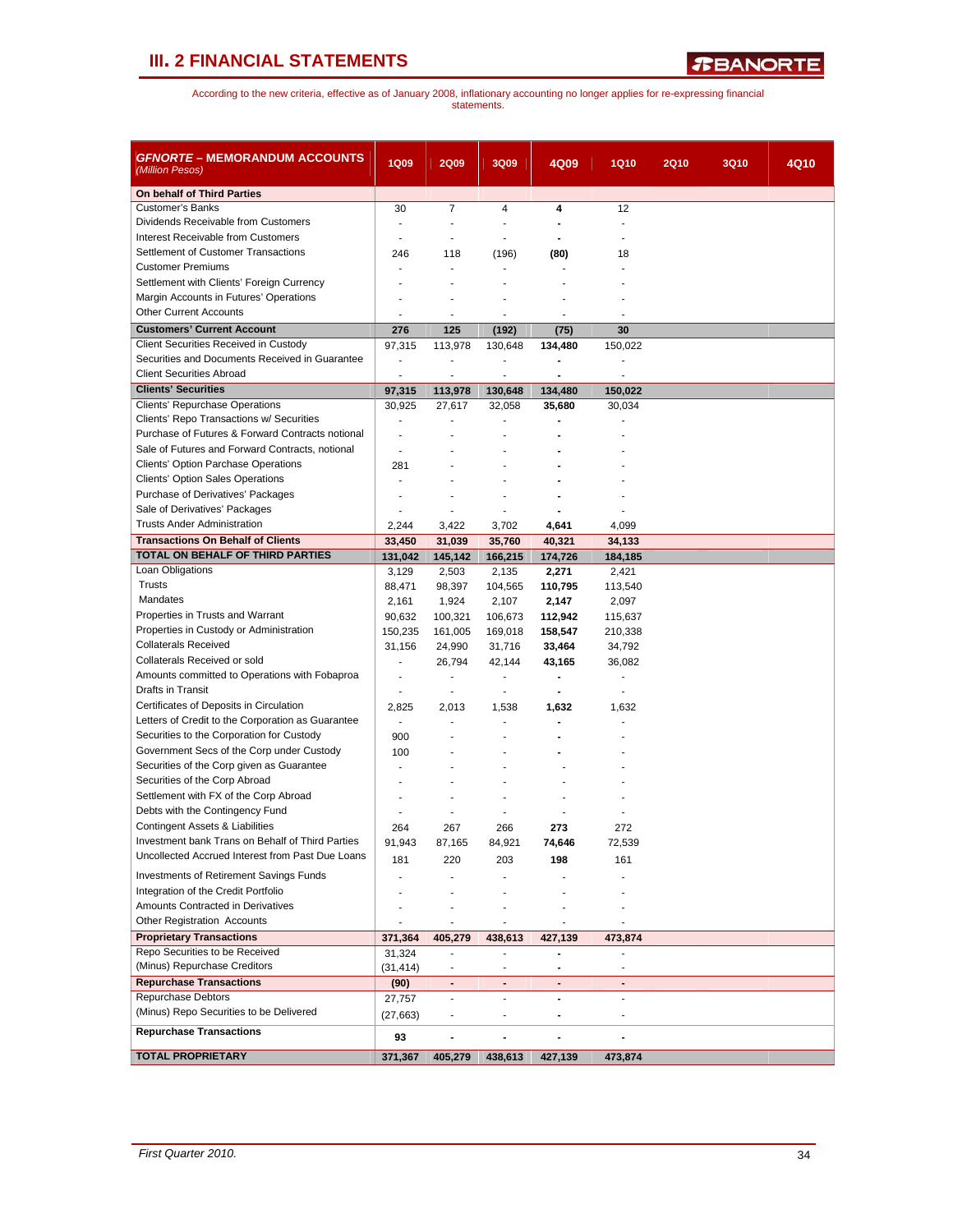| <b>GFNORTE - CONSOLIDATED STATEMENT OF CASH FLOW</b><br><b>JANUARY 1, 2010 - MARCH 31, 2010</b><br>(Million Pesos) |                  |  |  |  |  |  |
|--------------------------------------------------------------------------------------------------------------------|------------------|--|--|--|--|--|
| <b>Cash Flow from Operating Activities</b>                                                                         |                  |  |  |  |  |  |
| <b>Net Income</b>                                                                                                  | 1,580            |  |  |  |  |  |
| Items charged to results that do not generate or require use of resources                                          |                  |  |  |  |  |  |
|                                                                                                                    |                  |  |  |  |  |  |
| Provisions for loan losses                                                                                         | 1,772            |  |  |  |  |  |
| Estimate for non recovery or difficult collection                                                                  | 64               |  |  |  |  |  |
| Depreciation and amortization                                                                                      | 276              |  |  |  |  |  |
| Provisions for obligations                                                                                         | (587)            |  |  |  |  |  |
| Effective and deffered taxes on profits                                                                            | 659              |  |  |  |  |  |
| Minority Interest                                                                                                  | 60               |  |  |  |  |  |
|                                                                                                                    | 2,244            |  |  |  |  |  |
| Change in items related to operations:                                                                             |                  |  |  |  |  |  |
| Change in Margin Accounts                                                                                          | (29)             |  |  |  |  |  |
| Change in Invesment in Securities                                                                                  | (4, 180)         |  |  |  |  |  |
| Change in repo debtors                                                                                             | $\mathbf{1}$     |  |  |  |  |  |
| Change in derivatives (assets)<br>Changesin Loan Portfolio                                                         | (139)<br>(855)   |  |  |  |  |  |
| Change in purchased receivables                                                                                    | 122              |  |  |  |  |  |
| Change in benefits to receive from securitizations                                                                 | 26               |  |  |  |  |  |
| Change in foreclosed assets                                                                                        | (12)             |  |  |  |  |  |
| Change in other operating assets                                                                                   | (1, 513)         |  |  |  |  |  |
| Change in core deposits<br>Change in interbank loans and other entities                                            | (2,366)<br>(402) |  |  |  |  |  |
| Change in repo creditors                                                                                           | 5,702            |  |  |  |  |  |
| Change in collateral pledged sold                                                                                  | (2)              |  |  |  |  |  |
| Change in derivatives (liability)                                                                                  | 219              |  |  |  |  |  |
| Change in subordinated debt with characteristics of liabilities                                                    | (314)<br>54      |  |  |  |  |  |
| Change in other operating liabilities<br>Change in hedging instruments (the related hedged transaction activities) | (105)            |  |  |  |  |  |
| Net cash generated or used from operations                                                                         | 31               |  |  |  |  |  |
|                                                                                                                    |                  |  |  |  |  |  |
| <b>Investment Activities:</b>                                                                                      |                  |  |  |  |  |  |
| Charges for disposal of property, furniture and equipment                                                          | 178              |  |  |  |  |  |
| Payments for acquisition of property, furnitute and equipment                                                      | (548)            |  |  |  |  |  |
| Subsidiaries and associated acquisitions payment                                                                   | (168)            |  |  |  |  |  |
| Charges for other permanent investments                                                                            | $\mathbf{1}$     |  |  |  |  |  |
| Payment s for purchase of other invesments                                                                         | L.               |  |  |  |  |  |
| Charges for cash dividends                                                                                         |                  |  |  |  |  |  |
| Net cash generated or used from investment activities                                                              | (537)            |  |  |  |  |  |
|                                                                                                                    |                  |  |  |  |  |  |
| <b>Financing Activities:</b><br>Payments of cash dividends                                                         |                  |  |  |  |  |  |
|                                                                                                                    | (343)            |  |  |  |  |  |
| Payments assopciated with the repurchase of proprietary shares                                                     | (35)<br>(378)    |  |  |  |  |  |
|                                                                                                                    |                  |  |  |  |  |  |
| Net Cash Increase (decrease)                                                                                       | (884)            |  |  |  |  |  |
| Cash flow adjusmtents given exchage rate or inflation variations                                                   | (59)             |  |  |  |  |  |
| Cash and cash equivalents at beginning of period                                                                   | 59,268           |  |  |  |  |  |
|                                                                                                                    |                  |  |  |  |  |  |
| Cash and cash equivalents at end of period                                                                         | 58.325           |  |  |  |  |  |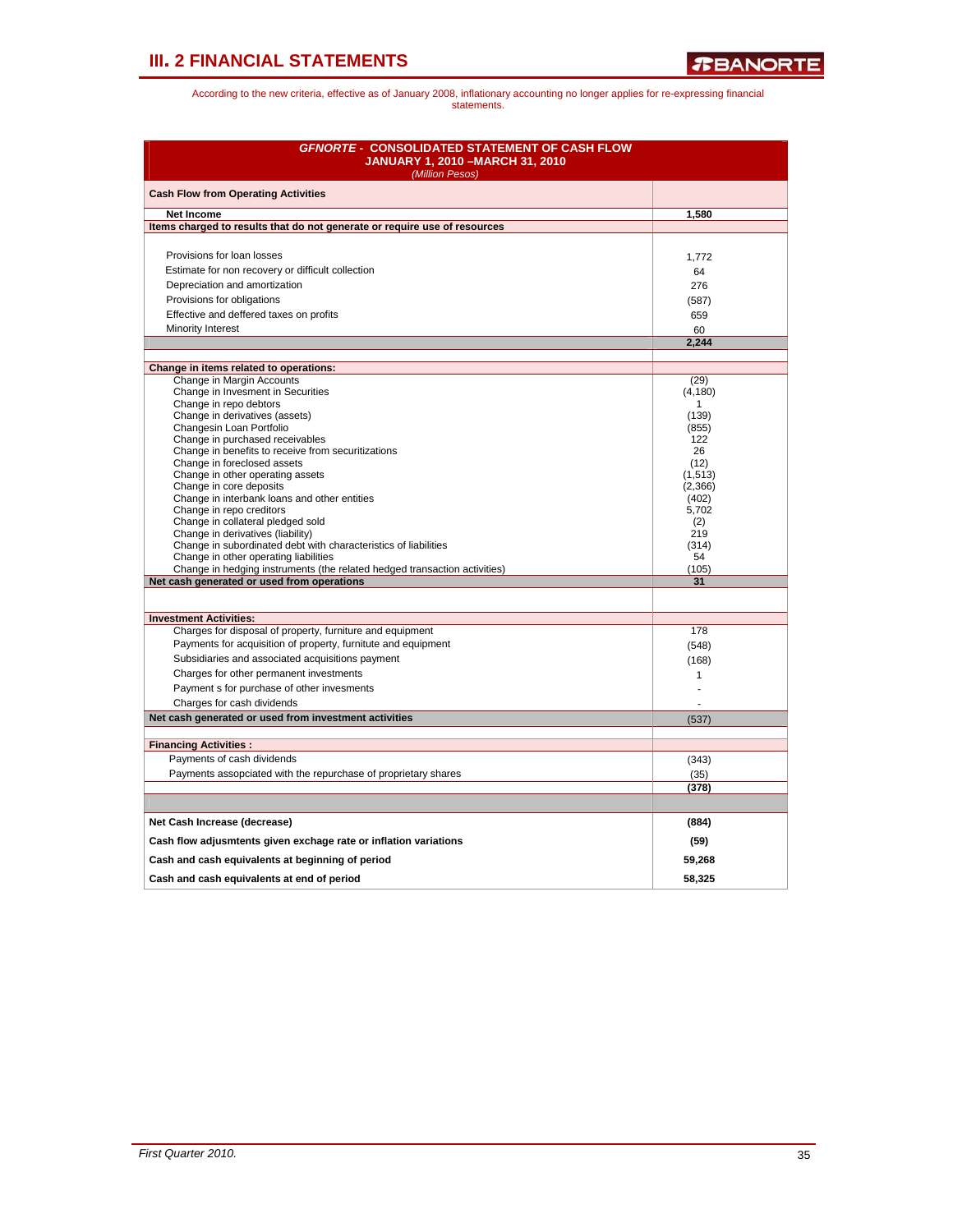| <b>GFNORTE – CONSOLIDATED STATEMENTS OF CHANGES IN STOCKHOLDER S EQUITY</b><br><b>JANUARY 1, 2010 - MARCH 31, 2010.</b><br>(Million Pesos) |                                                                    |       |  |  |  |  |  |  |
|--------------------------------------------------------------------------------------------------------------------------------------------|--------------------------------------------------------------------|-------|--|--|--|--|--|--|
|                                                                                                                                            | <b>CONTRIBUTED CAPITAL</b>                                         |       |  |  |  |  |  |  |
|                                                                                                                                            | Premium from sale of<br><b>Fixed Paid-in Capital</b><br>securities |       |  |  |  |  |  |  |
| Balance as of December 31,2009                                                                                                             | 11,956                                                             | 1.525 |  |  |  |  |  |  |
| Changes stemming from stockholder's decisions                                                                                              |                                                                    |       |  |  |  |  |  |  |
| Stock repurchases                                                                                                                          | 5                                                                  | 19    |  |  |  |  |  |  |
| Capitalization of profits                                                                                                                  |                                                                    |       |  |  |  |  |  |  |
| Dividends declared by the General Assembly of<br>Shareholders on February 15, 2010                                                         |                                                                    |       |  |  |  |  |  |  |
| <b>Total</b>                                                                                                                               | 5                                                                  | 19    |  |  |  |  |  |  |
|                                                                                                                                            |                                                                    |       |  |  |  |  |  |  |
| <b>Changes stemming from profits</b>                                                                                                       |                                                                    |       |  |  |  |  |  |  |
| Total profits:                                                                                                                             |                                                                    |       |  |  |  |  |  |  |
| Net Income                                                                                                                                 |                                                                    |       |  |  |  |  |  |  |
| Effect of subsidiaries                                                                                                                     |                                                                    |       |  |  |  |  |  |  |
| Changes in accounting policies                                                                                                             |                                                                    |       |  |  |  |  |  |  |
| <b>Total</b>                                                                                                                               |                                                                    |       |  |  |  |  |  |  |
| Balance as of March 31,2010                                                                                                                | 11,961                                                             | 1.545 |  |  |  |  |  |  |

|                                                                                    | <b>EARNED CAPITAL</b>           |                                         |                                                                                                      |                                                                     |                                                  |                             |                                    |                                         |  |  |  |
|------------------------------------------------------------------------------------|---------------------------------|-----------------------------------------|------------------------------------------------------------------------------------------------------|---------------------------------------------------------------------|--------------------------------------------------|-----------------------------|------------------------------------|-----------------------------------------|--|--|--|
|                                                                                    | Capital<br>Reser-<br><b>ves</b> | Retaine<br>d<br>earning<br>$\mathbf{s}$ | Valuatio<br>$\mathbf n$<br><b>Effects</b><br>of<br><b>Securiti</b><br><b>es</b><br>Availabl<br>e for | <b>Results from</b><br>val of instrum<br><b>Cash flow</b><br>hedges | <b>Results</b><br>from<br>Conversio<br><b>ns</b> | <b>Net</b><br><b>Income</b> | <b>Minority</b><br><b>Interest</b> | Total<br>Stockholders'<br><b>Equity</b> |  |  |  |
| Balance as of December 31,2009                                                     | 3,154                           | 20,681                                  | 206                                                                                                  | (1, 369)                                                            | (641)                                            | 5,854                       | 3,608                              | 44,974                                  |  |  |  |
| Changes stemming from stockholder's decisions                                      |                                 |                                         |                                                                                                      |                                                                     |                                                  |                             |                                    |                                         |  |  |  |
| Stock repurchases                                                                  | 24                              | (17)                                    | (66)                                                                                                 | $\blacksquare$                                                      | $\overline{\phantom{a}}$                         | $\overline{\phantom{a}}$    | $\blacksquare$                     | (35)                                    |  |  |  |
| Application of profits                                                             | ٠                               | 5,854                                   | ٠                                                                                                    |                                                                     | $\blacksquare$                                   | (5,854)                     |                                    | ٠                                       |  |  |  |
| Dividends declared by the General Assembly of<br>Shareholders on February 15, 2010 | ÷                               | (343)                                   |                                                                                                      |                                                                     |                                                  |                             |                                    | (343)                                   |  |  |  |
| <b>Total</b>                                                                       | 24                              | 5,494                                   | (66)                                                                                                 | ٠                                                                   | ٠                                                | (5,854)                     | ٠                                  | (378)                                   |  |  |  |
| <b>Changes stemming from profits</b>                                               |                                 |                                         |                                                                                                      |                                                                     |                                                  |                             |                                    |                                         |  |  |  |
| Total profits:                                                                     |                                 |                                         |                                                                                                      |                                                                     |                                                  |                             |                                    |                                         |  |  |  |
| Net Income                                                                         | ۰                               | $\overline{\phantom{a}}$                |                                                                                                      |                                                                     | ٠                                                | 1,580                       |                                    | 1,580                                   |  |  |  |
| Result from valuation of securities available for sale                             |                                 | $\blacksquare$                          | 93                                                                                                   |                                                                     | ÷,                                               | $\overline{a}$              | ٠                                  | 93                                      |  |  |  |
| <b>Effect of subsidiaries</b>                                                      | ٠                               | 13                                      | $\blacksquare$                                                                                       | $\overline{\phantom{a}}$                                            | (305)                                            | ۰                           | $\overline{\phantom{a}}$           | (291)                                   |  |  |  |
| Result from valuation of instruments of cash flow<br>hedges                        | ۰                               | ٠                                       |                                                                                                      | (397)                                                               | ٠                                                |                             |                                    | (397)                                   |  |  |  |
| <b>Total</b>                                                                       | ٠                               | 13                                      | 93                                                                                                   | (397)                                                               | (305)                                            | 1.580                       | ٠                                  | 985                                     |  |  |  |
| Recognition of minority interest                                                   |                                 | ٠                                       |                                                                                                      |                                                                     |                                                  | ä,                          | 75                                 | 75                                      |  |  |  |
|                                                                                    |                                 |                                         |                                                                                                      |                                                                     |                                                  |                             |                                    |                                         |  |  |  |
| Balance as of March 31,2010                                                        | 3,178                           | 26,188                                  | 233                                                                                                  | (1,766)                                                             | (946)                                            | 1,580                       | 3,683                              | 45,656                                  |  |  |  |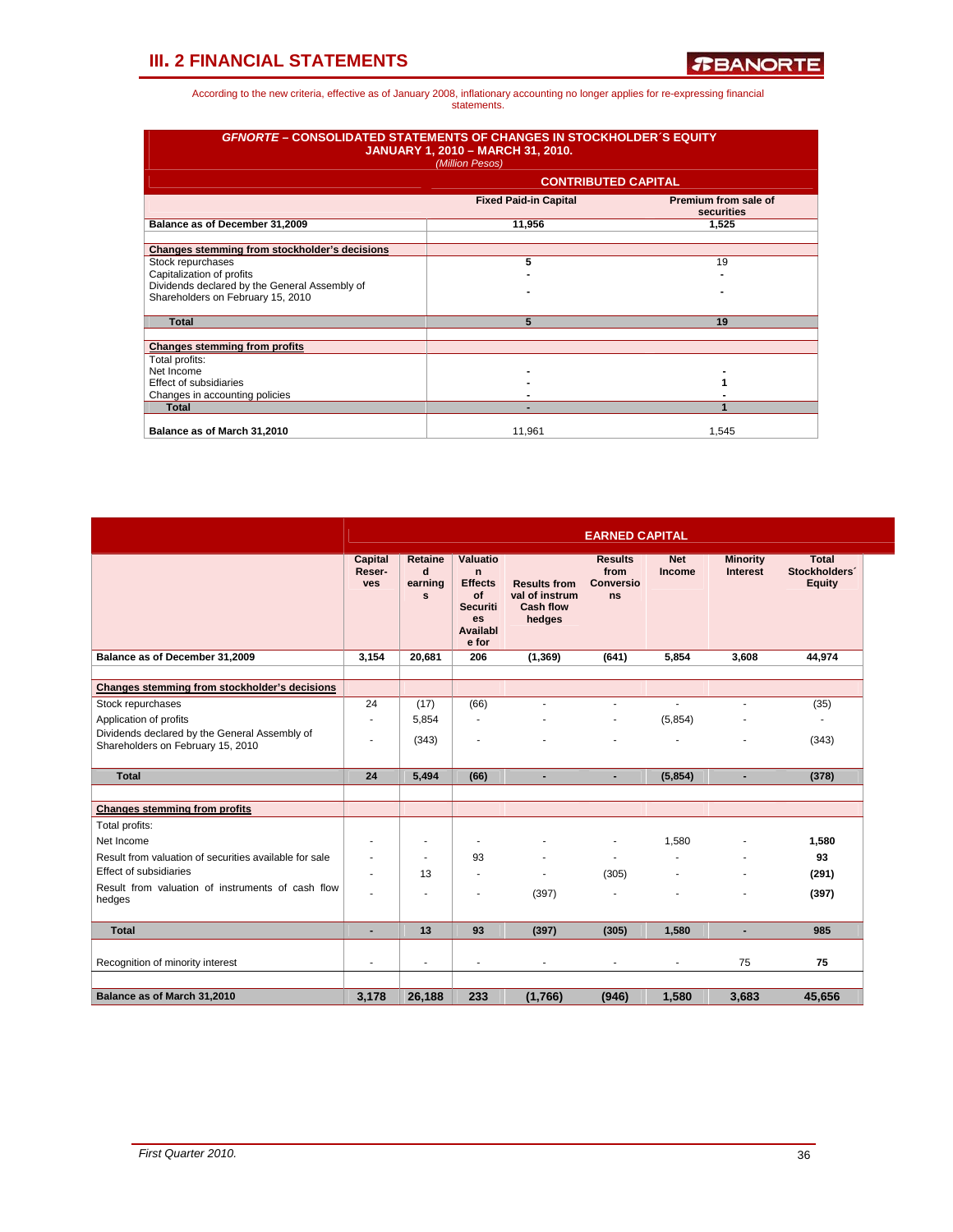F

*R***BANORTE** 

According to the new criteria, effective as of January 2008, inflationary accounting no longer applies for re-expressing financial statements.

|                                                                             |                          | <b>BANKING SECTOR</b>    |                             |                          |                          |                |             |             |      |        |
|-----------------------------------------------------------------------------|--------------------------|--------------------------|-----------------------------|--------------------------|--------------------------|----------------|-------------|-------------|------|--------|
| <b>BANKING SECTOR* - INCOME</b>                                             |                          |                          |                             |                          | Accum.                   |                |             |             |      | Accum. |
| <b>STATEMENT</b><br>(Million Pesos)                                         | <b>1Q09</b>              | <b>2Q09</b>              | 3Q09                        | 4Q09                     | 2009                     | <b>1Q10</b>    | <b>2Q10</b> | <b>3Q10</b> | 4Q10 | 2010   |
| Interest Income                                                             | 12,688                   | 10,899                   | 9,920                       | 9,779                    | 43,286                   | 9,571          |             |             |      |        |
| <b>Interest Expense</b>                                                     | 6,873                    | 5,455                    | 4,669                       | 4,521                    | 21,517                   | 4,354          |             |             |      |        |
| Loan Fees Charged                                                           | 149                      | 137                      | 136                         | 149                      | 571                      | 159            |             |             |      |        |
| <b>Fees Paid</b>                                                            | $\sim$                   | $\overline{4}$           | 11                          | 19                       | 33                       | 28             |             |             |      |        |
| Net Interest Income (NII)                                                   | 5,965                    | 5,578                    | 5,376                       | 5,388                    | 22,307                   | 5,348          |             |             |      |        |
| Preventive Provisions for Loan Losses                                       | 2,144                    | 2,151                    | 2,113                       | 1,757                    | 8,164                    | 1,746          |             |             |      |        |
| Loan Loss Sharing Provisions Fobaproa                                       | $\overline{\phantom{a}}$ | $\overline{\phantom{a}}$ | $\overline{\phantom{a}}$    | $\blacksquare$           | $\blacksquare$           | $\blacksquare$ |             |             |      |        |
| <b>NII Adjusted for Credit Risk</b>                                         | 3,822                    | 3,427                    | 3,263                       | 3,632                    | 14,143                   | 3,602          |             |             |      |        |
| <b>Fund Transfers</b>                                                       | 60                       | 61                       | 63                          | 64                       | 248                      | 57             |             |             |      |        |
| <b>Account Management</b>                                                   | 230                      | 237                      | 233                         | 246                      | 946                      | 224            |             |             |      |        |
| Fiduciary<br>Income from Real Estate Portfolios                             | 51<br>137                | 68<br>164                | 62<br>229                   | 74<br>287                | 254<br>818               | 65<br>195      |             |             |      |        |
| <b>Electronic Banking Services</b>                                          | 250                      | 256                      | 253                         | 271                      | 1,030                    | 263            |             |             |      |        |
| <b>Credit Cards Fees</b>                                                    | 590                      | 520                      | 571                         | 629                      | 2,310                    | 616            |             |             |      |        |
| Fees Charged to IPAB                                                        | ä,                       | $\sim$                   | $\mathcal{L}_{\mathcal{A}}$ | ×.                       | $\mathbf{1}$             | ÷.             |             |             |      |        |
| Other Fees                                                                  | 225                      | 226                      | 195                         | 223                      | 868                      | 305            |             |             |      |        |
| <b>Fees Charged on Services</b>                                             | 1,543                    | 1,532                    | 1,606                       | 1,795                    | 6,476                    | 1,726          |             |             |      |        |
| <b>Fund Transfers</b>                                                       | 6                        | 5                        | 5                           | $\overline{5}$           | 21                       | $\overline{7}$ |             |             |      |        |
| Other Fees                                                                  | 293                      | 282                      | 310                         | 330                      | 1,215                    | 357            |             |             |      |        |
| <b>Expenses from Real Estate Portfolios</b>                                 | ä,                       | $\sim$                   | $\mathcal{L}_{\mathcal{A}}$ | $\bar{z}$                |                          | ×,             |             |             |      |        |
| <b>Fees Paid on Services</b>                                                | 300                      | 287                      | 315                         | 335                      | 1,237                    | 364            |             |             |      |        |
| Foreign Exchange                                                            | 360                      | 162                      | 199                         | 155                      | 875                      | 189            |             |             |      |        |
| Securities - Realized Gains                                                 | (25)                     | 36                       | 94                          | 131                      | 237                      | 184            |             |             |      |        |
| Securities - Unrealized Gains                                               | (133)                    | (73)                     | 32                          | 16                       | (158)                    | 133            |             |             |      |        |
| <b>Market Related Income</b>                                                | 202                      | 125                      | 324                         | 302                      | 953                      | 506            |             |             |      |        |
| <b>Other Operating Income (Expenses)</b>                                    | 237                      | 159                      | 339                         | 252                      | 987                      | 285            |             |             |      |        |
| <b>Non-Interest Income</b>                                                  | 1,683                    | 1,529                    | 1,955                       | 2,014                    | 7,181                    | 2,153          |             |             |      |        |
| <b>Total Operating Income</b>                                               | 5,504                    | 4,956                    | 5,218                       | 5,645                    | 21,323                   | 5,756          |             |             |      |        |
| Personnel                                                                   | 1,571                    | 1,376                    | 1,544                       | 1,664                    | 6,156                    | 1,590          |             |             |      |        |
| Profit sharing                                                              | 197                      | 167                      | 134                         | 170                      | 668                      | 208            |             |             |      |        |
| <b>Professional Fees Paid</b>                                               | 330                      | 335                      | 285                         | 474                      | 1,425                    | 292            |             |             |      |        |
| Administrative and Promotional Expenses                                     | 1,065                    | 991                      | 973<br>299                  | 976                      | 4,005                    | 850            |             |             |      |        |
| Rents, Depreciation and Amortization<br>Other Taxes (other than Income tax) | 355                      | 337<br>126               | 127                         | 338<br>313               | 1,329                    | 404            |             |             |      |        |
| Contribuitons to IPAB                                                       | 191                      | 265                      | 271                         | 270                      | 756                      | 188            |             |             |      |        |
| <b>Non-Interest Expense</b>                                                 | 267<br>3,976             | 3,597                    | 3,633                       | 4,205                    | 1,073<br>15,412          | 263<br>3,795   |             |             |      |        |
| <b>Net Operating Income</b>                                                 | 1,528                    | 1,359                    | 1,585                       | 1,440                    | 5,912                    | 1,961          |             |             |      |        |
| <b>Other Revenues</b>                                                       | 393                      | 186                      | 130                         | 241                      | 950                      | 102            |             |             |      |        |
| Foreign Exchange                                                            | ÷,                       | $\overline{\phantom{a}}$ | $\overline{\phantom{a}}$    | $\blacksquare$           | $\overline{\phantom{a}}$ | ÷,             |             |             |      |        |
| Recoveries                                                                  | 175                      | 102                      | 149                         | 83                       | 509                      | 71             |             |             |      |        |
| Repomo - other revenues                                                     |                          | $\sim$                   |                             |                          |                          |                |             |             |      |        |
| <b>Non-Operating Income</b>                                                 | 568                      | 288                      | 279                         | 324                      | 1,459                    | 173            |             |             |      |        |
| Other Expenses                                                              | (156)                    | (141)                    | (142)                       | (169)                    | (607)                    | (154)          |             |             |      |        |
| Changes in Foreign Exchange Valuation                                       |                          |                          |                             |                          |                          |                |             |             |      |        |
| Repomo - other expenses (creditor balance)                                  | $\sim$                   | $\overline{\phantom{a}}$ | $\overline{\phantom{a}}$    | ÷,                       | $\blacksquare$           | $\sim$         |             |             |      |        |
| <b>Non-Operating Expense</b>                                                | (156)                    | (141)                    | (142)                       | (169)                    | (607)                    | (154)          |             |             |      |        |
| Non Operating Income (Expense), net                                         | 412                      | 147                      | 137                         | 155                      | 852                      | 18             |             |             |      |        |
| <b>Pre-Tax Income</b>                                                       | 1,940                    | 1,506                    | 1,722                       | 1,596                    | 6,763                    | 1,979          |             |             |      |        |
| Income Tax                                                                  | 209                      | 380                      | 712                         | 1,049                    | 2,350                    | 507            |             |             |      |        |
| <b>Profit Sharing</b>                                                       | $\overline{\phantom{a}}$ | $\overline{\phantom{a}}$ | $\overline{\phantom{a}}$    | $\sim$                   | $\blacksquare$           | $\blacksquare$ |             |             |      |        |
| Deferred Income Tax and Profit Sharing<br>Taxes                             | 318                      | 17                       | (222)                       | (657)                    | (543)                    | 85             |             |             |      |        |
| <b>Net Income before Subsidiaries</b>                                       | 527<br>1,413             | 398<br>1,108             | 490<br>1,232                | 392<br>1,204             | 1,807<br>4,956           | 592<br>1,387   |             |             |      |        |
| Subsidiaries' Net Income                                                    | 29                       | 27                       | 42                          | 62                       | 161                      | 49             |             |             |      |        |
| <b>Net Income form Continuos Operations</b>                                 | 1,442                    | 1,135                    | 1,274                       | 1,266                    | 5,117                    | 1,435          |             |             |      |        |
| Extraordinary Items, net                                                    |                          | $\overline{\phantom{a}}$ | $\sim$                      | ä,                       | $\blacksquare$           | $\blacksquare$ |             |             |      |        |
| Minority Interest                                                           | 24                       | (24)                     | $\overline{\phantom{a}}$    | $\overline{\phantom{a}}$ |                          |                |             |             |      |        |
| <b>TOTAL NET INCOME</b>                                                     | 1,418                    | 1,159                    | 1,274                       | 1,266                    | 5,117                    | 1,435          |             |             |      |        |

(\*) Afore is included in the Subsidiaries' net income.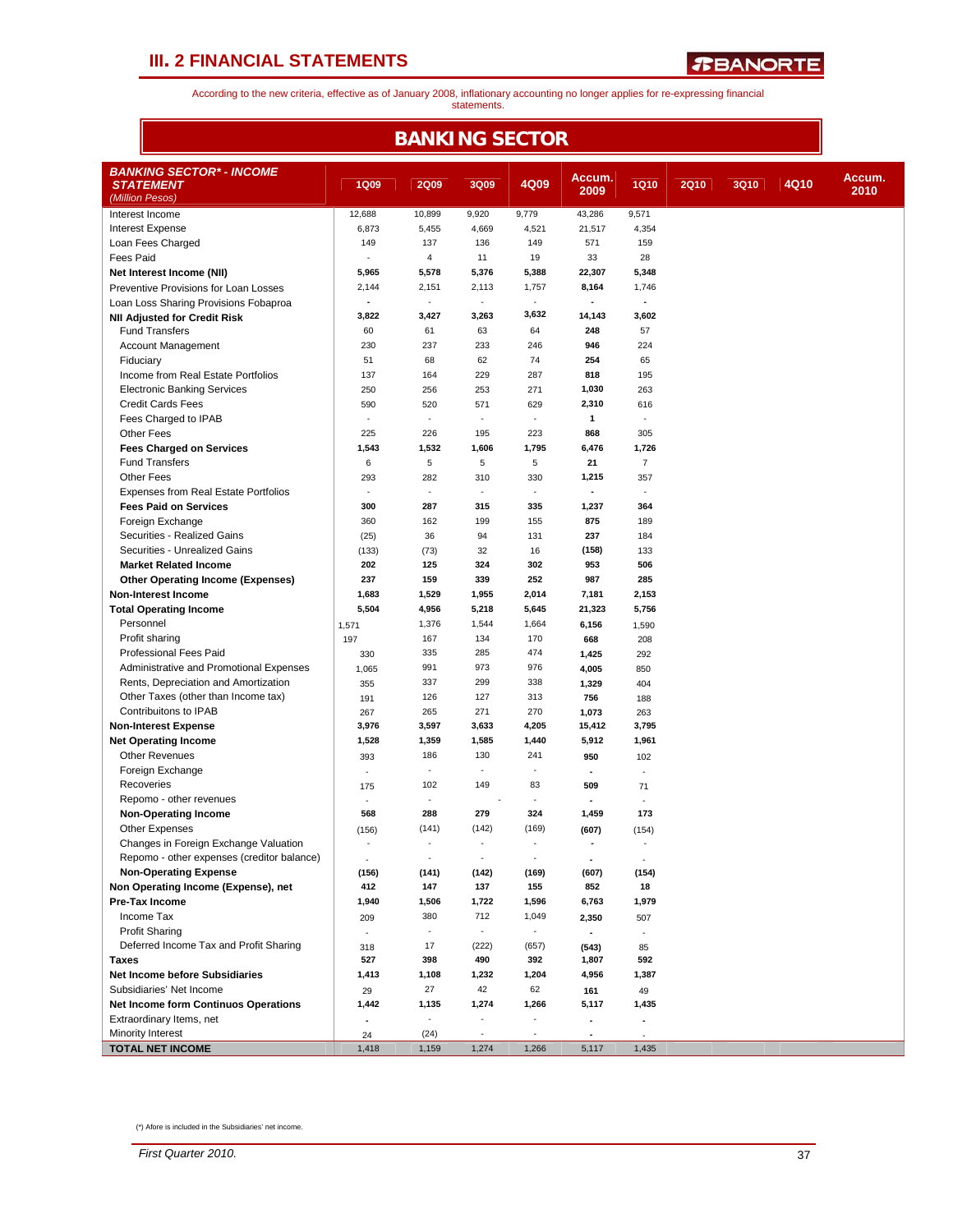*R***BANORTE** 

| <b>BANKING SECTOR - BALANCE SHEET</b><br>(Million Pesos) | <b>1Q09</b>              | <b>2Q09</b>              | 3Q09                     | 4Q09                     | <b>1Q10</b>              | <b>2Q10</b> | <b>3Q10</b> | 4Q10 |
|----------------------------------------------------------|--------------------------|--------------------------|--------------------------|--------------------------|--------------------------|-------------|-------------|------|
| <b>ASSETS</b>                                            |                          |                          |                          |                          |                          |             |             |      |
| <b>Cash and Due from Banks</b>                           | 55,776                   | 56,598                   | 55,106                   | 58,876                   | 57,827                   |             |             |      |
| <b>Margin Accounts</b>                                   | 14                       | 12                       | 16                       | 18                       | 46                       |             |             |      |
| Negotiable Instruments                                   | 4,629                    | 21,375                   | 15,806                   | 20,131                   | 37,673                   |             |             |      |
| Securities Available for Sale                            | 12,163                   | 12,074                   | 13,983                   | 12,538                   | 13,674                   |             |             |      |
| Securities Held to Maturity                              | 217,573                  | 210,345                  | 200,703                  | 189,964                  | 172,599                  |             |             |      |
| <b>Investment in Securities</b>                          | 234,365                  | 243,793                  | 230,492                  | 222,633                  | 223,947                  |             |             |      |
| Non-assigned Securities pending Settlement               | $\blacksquare$           | ٠                        | ٠                        | $\blacksquare$           |                          |             |             |      |
| Debtor Balance in Repo Trans, net                        | 1,502                    | 8                        | 3                        | $\overline{2}$           | $\overline{2}$           |             |             |      |
| Securities lending                                       |                          | $\overline{\phantom{a}}$ | $\overline{\phantom{a}}$ | $\blacksquare$           |                          |             |             |      |
| For trading purposes                                     | 6,406                    | 5,525                    | 5,381                    | 4,824                    | 4,963                    |             |             |      |
| For hedging purposes                                     | 2,529                    | 1,142                    | 1,313                    | 1,056                    | 762                      |             |             |      |
| <b>Transactions with Derivatives</b>                     | 8,936                    | 6,667                    | 6,694                    | 5,880                    | 5,725                    |             |             |      |
| <b>Operations w/ Derivatives &amp; Securities</b>        | 10,437                   | 6,676                    | 6,697                    | 5,882                    | 5,727                    |             |             |      |
| <b>Commercial Loans</b>                                  | 111,385                  | 108,861                  | 107,070                  | 105,338                  | 101,489                  |             |             |      |
| Financial Intermediaries' Loans                          | 13,374                   | 11,224                   | 9,958                    | 8,923                    | 7,918                    |             |             |      |
| <b>Consumer Loans</b>                                    | 27,770                   | 26,646                   | 26,171                   | 25,704                   | 25,754                   |             |             |      |
| Mortgage Loans                                           | 47,023                   | 47,691                   | 48,792                   | 49,881                   | 51,082                   |             |             |      |
| Government Entities' Loans                               | 28,574                   | 31,906                   | 33,725                   | 38,982                   | 40,995                   |             |             |      |
| <b>IPAB Loans</b>                                        |                          | $\overline{\phantom{a}}$ |                          |                          |                          |             |             |      |
| <b>Performing Loans</b>                                  | 228,126                  | 226,328                  | 225,716                  | 228,827                  | 227,239                  |             |             |      |
| Commercial PDL's                                         | 2,065                    | 2,666                    | 2,815                    | 3,060                    | 3,592                    |             |             |      |
| Financial Intermediaries PDL's                           | 3                        | $\overline{\phantom{a}}$ | $\overline{\phantom{a}}$ | $\overline{\phantom{a}}$ |                          |             |             |      |
| Consumer PDL's                                           | 2,540                    | 2,584                    | 2,195                    | 1,942                    | 1,565                    |             |             |      |
| Mortgage PDL's                                           | 825                      | 919                      | 994                      | 1,049                    | 860                      |             |             |      |
| Government Entities PDL's                                |                          |                          |                          |                          |                          |             |             |      |
| <b>Past Due Loans</b>                                    | 5,434                    | 6,169                    | 6,004                    | 6,051                    | 6,017                    |             |             |      |
| <b>Gross Loan Portfolio</b>                              | 233,560                  | 232,496                  | 231,720                  | 234,878                  | 233,255                  |             |             |      |
| Preventive Loan Loss Reserves                            | 5,942                    | 6,295                    | 7,390                    | 7,358                    | 7,295                    |             |             |      |
| <b>Net Loan Portfolio</b>                                | 227,628                  | 226,201                  | 224,329                  | 227,520                  | 225,961                  |             |             |      |
| <b>Acquired Collection Rights</b>                        | 2,923                    | 2,804                    | 2,705                    | 2,548                    | 2,426                    |             |             |      |
| <b>Total Credit Portfolio</b>                            | 230,541                  | 229,005                  | 227,034                  | 230,068                  | 228,387                  |             |             |      |
| Benef.receivab.securitization transactions               | 699                      | 557                      | 465                      | 433                      | 406                      |             |             |      |
| Sundry Debtors & Other Accs Rec, net                     | 13,361                   | 10,385                   | 15,268                   | 11,005                   | 12,071                   |             |             |      |
| Foreclosed Assets, net                                   | 841                      | 801                      | 870                      | 928                      | 911                      |             |             |      |
| Real Estate, Furniture & Equipment, net                  | 6,654                    | 6,610                    | 6,780                    | 7,083                    | 7,296                    |             |             |      |
| Investments in Subsidiaries                              | 977                      | 1,128                    | 1,169                    | 1,230                    | 1,369                    |             |             |      |
| Deferred Taxes, net                                      | 138                      | 150                      | 817                      | 1,470                    | 1,374                    |             |             |      |
| Goodwill and Intangibles                                 | 5,766                    | 4,132                    | 4,454                    | 4,025                    | 4,230                    |             |             |      |
| Other Assets Short and Long Term                         | 4,190                    | 3,775                    | 3,985                    | 4,909                    | 4,700                    |             |             |      |
| <b>Other Assets</b>                                      | $\overline{\phantom{a}}$ | $\blacksquare$           | $\overline{\phantom{a}}$ | $\blacksquare$           | $\overline{\phantom{a}}$ |             |             |      |
|                                                          | 32,625                   | 27,537                   | 33,808                   | 31,083                   | 32,356                   |             |             |      |
| <b>TOTAL ASSETS</b>                                      | 563,758                  | 563,620                  | 553,153                  | 548,560                  | 548,290                  |             |             |      |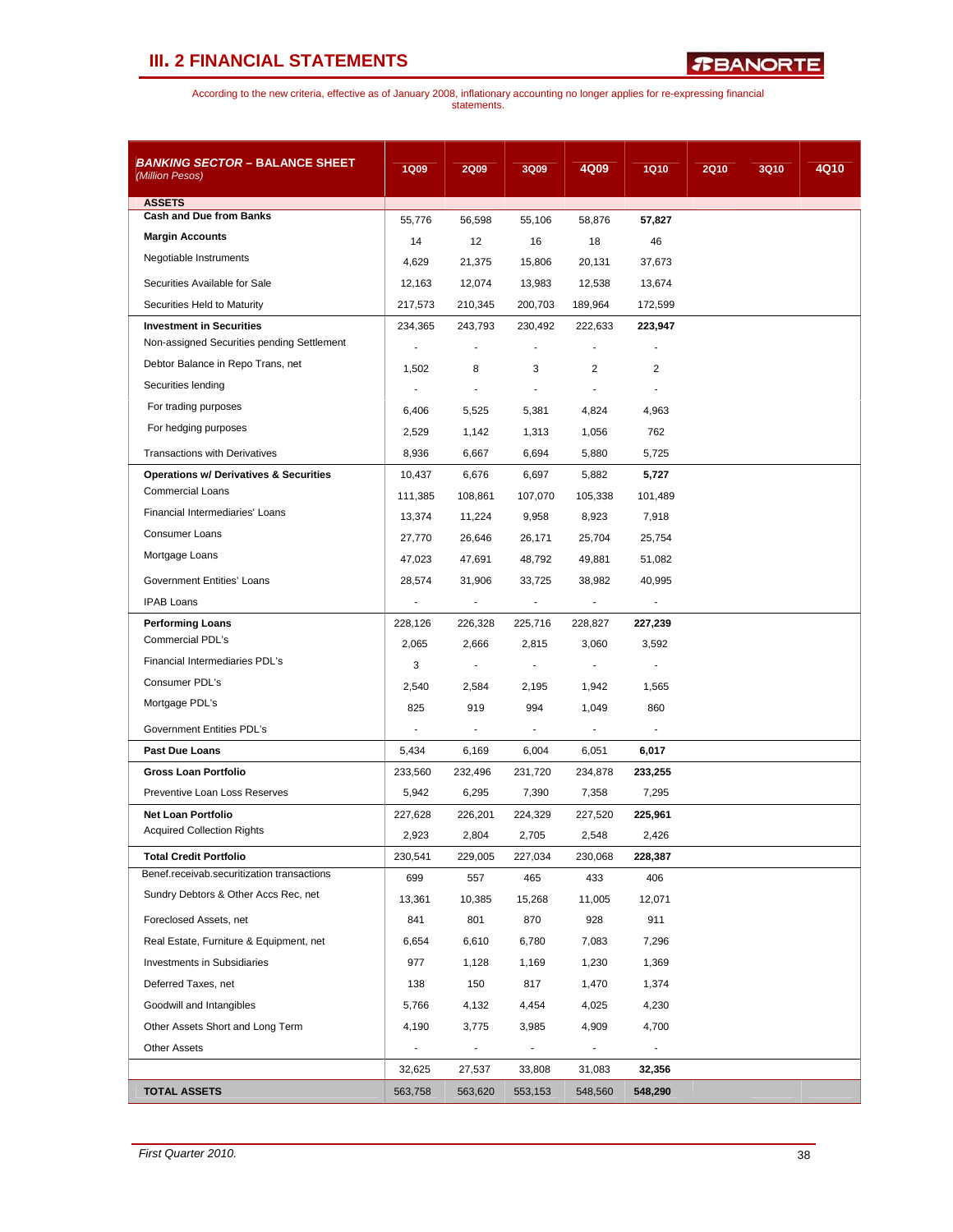*R***BANORTE** 

According to the new criteria, effective as of January 2008, inflationary accounting no longer applies for re-expressing financial statements.

| BANKING SECTOR – BALANCE SHEET<br>(Million Pesos)                                           | <b>1Q09</b>              | <b>2Q09</b>              | 3Q09                     | 4Q09             | <b>1Q10</b>      | <b>2Q10</b> | <b>3Q10</b> | 4Q10 |
|---------------------------------------------------------------------------------------------|--------------------------|--------------------------|--------------------------|------------------|------------------|-------------|-------------|------|
| <b>LIABILITIES</b>                                                                          |                          |                          |                          |                  |                  |             |             |      |
| <b>Demand Deposits</b>                                                                      | 120,269                  | 123,778                  | 122,445                  | 137,608          | 125,971          |             |             |      |
| <b>Time Deposits</b>                                                                        | 135,038                  | 141,760                  | 147,601                  | 137,454          | 145,502          |             |             |      |
| <b>Bank Bonds</b>                                                                           |                          |                          |                          |                  |                  |             |             |      |
| <b>Deposits</b><br>Immediate Redemption Loans                                               | 255,307<br>4,180         | 265,538<br>501           | 270,046<br>2,711         | 275,062<br>21    | 271,473<br>1     |             |             |      |
| Short Term                                                                                  | 19,223                   | 18,289                   | 11,775                   | 6,207            | 6,495            |             |             |      |
| Long Term                                                                                   | 8,193                    | 7,253                    | 7,150                    | 5,058            | 4,814            |             |             |      |
| Due to Banks & Correspondents                                                               | 31,596                   | 26,043                   | 21,637                   | 11,286           | 11,310           |             |             |      |
| Non-assigned Securities for Settlement                                                      | 420                      | 540                      | $\overline{\phantom{a}}$ | 159              | 268              |             |             |      |
| Creditor Balance in Repo Trans, net<br>Repo Transactions with Collateral                    | 191,36<br>304            | 197,102<br>1             | 183,139<br>1             | 181,959<br>2     | 185,135          |             |             |      |
| Secs to be received in Repo Trans, net                                                      |                          | ä,                       |                          | ÷,               |                  |             |             |      |
| For trading purposes                                                                        | 6,300                    | 5,219                    | 5,079                    | 4,553            | 4,773            |             |             |      |
| For hedging purposes                                                                        | 5,345                    | 3,976                    | 4,446                    | 3,822            | 3,423            |             |             |      |
| <b>Transactions with Derivatives</b>                                                        | 11,646                   | 9,195                    | 9,524                    | 8,376            | 8,196            |             |             |      |
| <b>Operations w/ Derivatives &amp; Securities</b>                                           | 203,733                  | 206,837                  | 192,664                  | 190,497          | 193,599          |             |             |      |
| Income Tax Payable<br>Profit Sharing Payable                                                | 141<br>285               | 122<br>369               | 416<br>502               | 473<br>672       | 379<br>247       |             |             |      |
| Creditors for settlement of transactions                                                    | 6,832                    | 1,709                    | 2,263                    | 2,223            | 2,523            |             |             |      |
| Other Creditors & Accounts Payable                                                          | 10,180                   | 7,817                    | 8,360                    | 8,265            | 8,642            |             |             |      |
| <b>Other Payable Accounts</b>                                                               | 17,437                   | 10,017                   | 11,541                   | 11,633           | 11,791           |             |             |      |
| Subordinated Non Convertible Debt                                                           | 18,053                   | 17,783                   | 18,505                   | 18,168           | 17,838           |             |             |      |
| Deferred Taxes                                                                              | $\blacksquare$           | $\overline{\phantom{a}}$ | $\blacksquare$           | $\blacksquare$   |                  |             |             |      |
| <b>Deferred Credits</b><br><b>TOTAL LIABILITIES</b>                                         | 1,275<br>527,402         | 1,400<br>527,617         | 1,508<br>515,901         | 1,566<br>508,212 | 1,536<br>507,547 |             |             |      |
|                                                                                             |                          |                          |                          |                  |                  |             |             |      |
| <b>STOCKHOLDER'S EQUITY</b><br>Paid-in Capital                                              |                          |                          |                          |                  |                  |             |             |      |
| <b>Share Subscription Premiums</b>                                                          | 10,955<br>852            | 10,955<br>850            | 11,151<br>848            | 11,488<br>2,490  | 11,488<br>2,490  |             |             |      |
| Subordinated Convertible Debentures                                                         |                          | ä,                       | ٠                        |                  |                  |             |             |      |
| <b>Subscribed Capital</b>                                                                   | 11,807                   | 11,805                   | 11,998                   | 13,977           | 13,978           |             |             |      |
| <b>Capital Reserves</b>                                                                     | 4,005                    | 4,659                    | 4,659                    | 4,659            | 4,659            |             |             |      |
| <b>Retained Earnings</b>                                                                    | 19,988                   | 19,346                   | 18,505                   | 18,339           | 23,109           |             |             |      |
| Results from Valuation of Secs Available for Sale<br>Results from Valuation of Hedging Secs | (999)<br>(1,637)         | (329)<br>(1, 383)        | 330<br>(1,594)           | 315<br>(1,404)   | 386<br>(1, 832)  |             |             |      |
| Results from Conversions of Foreign Ops                                                     | 1,274                    | (682)                    | (522)                    | (679)            | (1,003)          |             |             |      |
| Surplus (Deficit) in Capital Restatement                                                    |                          |                          |                          |                  |                  |             |             |      |
| Results of Non Monetary Fixed Assets                                                        |                          |                          |                          |                  |                  |             |             |      |
| Results of Non Monetary -Investment Assets                                                  | 87                       |                          |                          |                  |                  |             |             |      |
| Adjustments in the Employee's Pensions                                                      | ÷                        |                          |                          |                  |                  |             |             |      |
| <b>Accumulated Effect of Deferred Liabilities</b><br>Net Income                             | 1,418                    | 2,577                    | 3,866                    | 5,132            | 1,435            |             |             |      |
| <b>Earned Capital</b>                                                                       | 24,135                   | 24,188                   | 25,244                   | 26,361           | 26,755           |             |             |      |
| <b>Minority Interest</b>                                                                    | 415                      | 10                       | 10                       | 10               | 10               |             |             |      |
| <b>Total Stockholder's Equity</b>                                                           | 36,356                   | 36,003                   | 37,252                   | 40,348           | 40,743           |             |             |      |
| TOTAL LIABILITIES & STOCKHOLDER'S EQUITY                                                    | 563,758                  | 563,620                  | 553,153                  | 548,560          | 548,290          |             |             |      |
|                                                                                             |                          |                          |                          |                  |                  |             |             |      |
| <b>BANKING SECTOR - MEMORANDUM</b>                                                          | 1Q09                     | <b>2Q09</b>              | 3Q09                     |                  | <b>1Q10</b>      | <b>2Q10</b> | <b>3Q10</b> | 4Q10 |
| <b>ACCOUNTS</b><br>(Milllon Pesos)                                                          |                          |                          |                          | 4Q09             |                  |             |             |      |
| <b>Endorsement Guarantees Granted</b>                                                       | $\overline{\phantom{a}}$ | $\blacksquare$           | $\blacksquare$           | $\mathbf{r}$     | $\blacksquare$   |             |             |      |
| Contingent Assets & Liabilities                                                             | 264                      | 267                      | 266                      | 273              | 272              |             |             |      |
| Irrevocable Lines of Credit                                                                 | 3,129                    | 2,503                    | 2,135                    | 2,271            | 2,421            |             |             |      |
| Trust<br>Mandate                                                                            | 88,471<br>2,161          | 98,397<br>1,924          | 104,565<br>2,107         | 110,795<br>2,147 | 113,540<br>2,097 |             |             |      |
| Assets held in Trusts or Mandate                                                            | 90.632                   | 100,321                  | 106.673                  | 112,942          | 115,637          |             |             |      |
| Assets held in custody or in administration                                                 | 146,493                  | 157,269                  | 165,302                  | 154,831          | 206,262          |             |             |      |
| Investment banking transactions for third parties, net                                      | 91.943                   | 87,165                   | 84,921                   | 74,646           | 72,539           |             |             |      |
| Uncharged accrued interest from past - due loans<br><b>Collaterals Received</b>             | 180                      | 220                      | 203                      | 198              | 161              |             |             |      |
| Amounts committed to fobaproa operations                                                    | 31,156                   | 24,990                   | 31,716                   | 33,464           | 34,792           |             |             |      |
| Collateral received or sold or delivered as quarantee by the                                |                          | 2,999                    | 9,520                    | 11,097           | 12,043           |             |             |      |
| entirty<br>Integration of loan portfolio                                                    |                          |                          |                          |                  |                  |             |             |      |
| Amounts received in derivative instruments                                                  |                          |                          |                          |                  |                  |             |             |      |
| Fobanroa trusts                                                                             |                          |                          |                          |                  |                  |             |             |      |
| Renurchase securities to be received                                                        |                          |                          |                          |                  |                  |             |             |      |
| (Less) creditors from repos                                                                 |                          |                          |                          |                  |                  |             |             |      |
| Debtors from repos<br>(Less) Renurchase securities to be delivered                          |                          |                          |                          |                  |                  |             |             |      |
| Other control accounts                                                                      |                          |                          |                          |                  |                  |             |             |      |
|                                                                                             |                          | 363,798 375,735          | 400,735                  | 389,723          | 444,487          |             |             |      |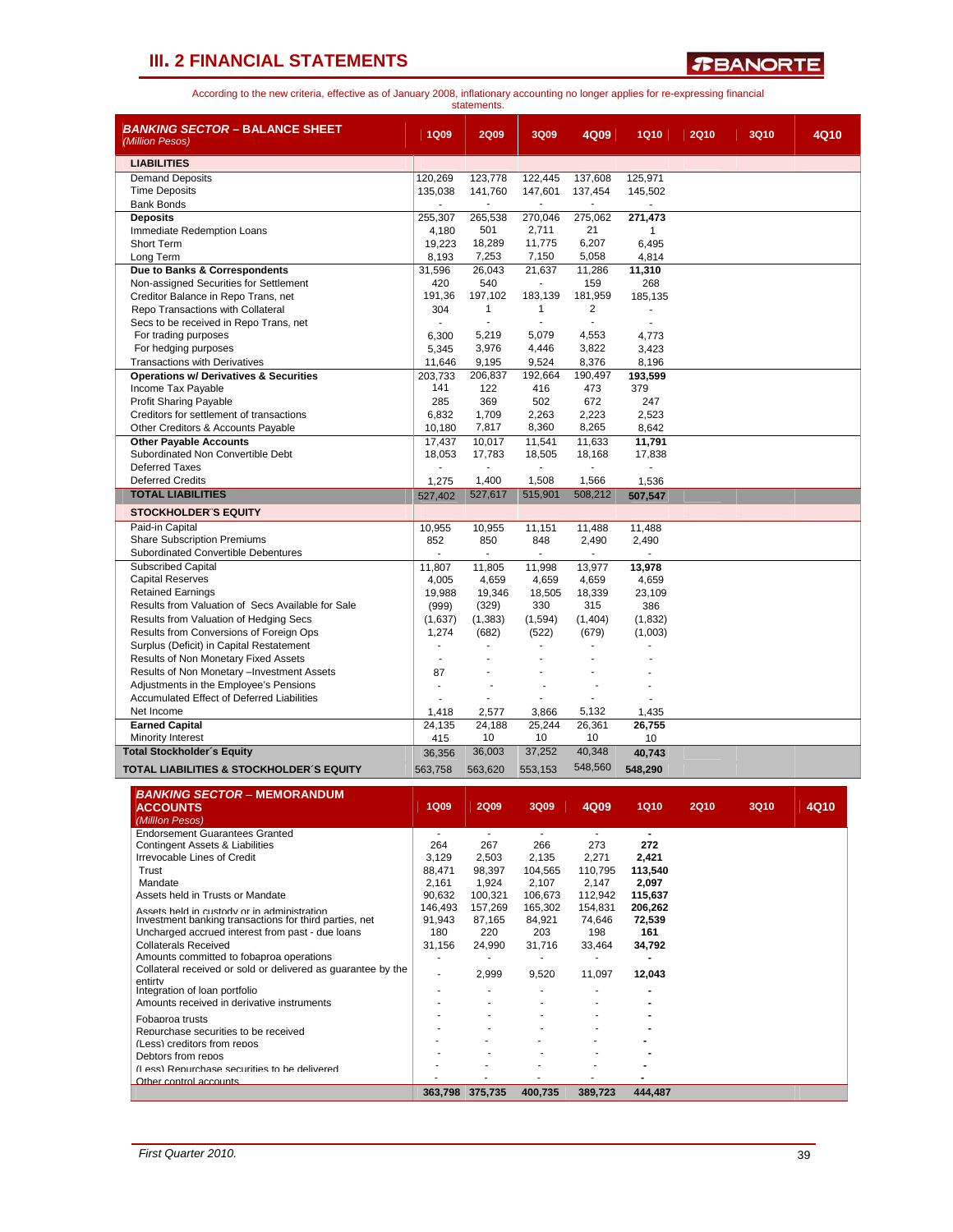According to the new criteria, effective as of January 2008, inflationary accounting no longer applies for re-expressing financial statements.

### **BANORTE USA**

| <i>BANORTE USA –</i> INCOME STATEMENT<br>(Million Pesos)          | <b>1Q09</b>             | <b>2Q09</b>                      | <b>3Q09</b>    | 4Q09                     | 2009           | <b>1Q10</b>    | <b>2Q10</b> | <b>3Q10</b> | 4Q10 | 2010 |
|-------------------------------------------------------------------|-------------------------|----------------------------------|----------------|--------------------------|----------------|----------------|-------------|-------------|------|------|
| Interest Income                                                   | 379                     | 340                              | 364            | 328                      | 1,411          | 326            |             |             |      |      |
| <b>Interest Expense</b>                                           | 158                     | 153                              | 145            | 129                      | 586            | 119            |             |             |      |      |
| Loan Fees Charged                                                 | ä,                      | $\overline{\phantom{a}}$         | ÷,             | $\overline{\phantom{a}}$ | ۰              | ä,             |             |             |      |      |
| Fees Paid                                                         |                         | $\overline{\phantom{a}}$         | ÷,             |                          | ä,             |                |             |             |      |      |
| Net Interest Income (NII)                                         | 221                     | 187                              | 218            | 199                      | 825            | 207            |             |             |      |      |
| Preventive Provisions for Loan Losses                             | 9                       | 164                              | 115            | 91                       | 378            | 128            |             |             |      |      |
| <b>Loss Sharing Provisions</b>                                    | ÷.                      |                                  |                |                          |                |                |             |             |      |      |
| <b>NII Adjusted for Credit Risk</b>                               | 212                     | 23                               | 103            | 109                      | 448            | 78             |             |             |      |      |
| Fund transfers                                                    |                         | $\overline{a}$                   |                |                          |                |                |             |             |      |      |
| Account management                                                |                         |                                  |                |                          |                |                |             |             |      |      |
| Fiduciary                                                         |                         |                                  |                |                          | ۰              |                |             |             |      |      |
| Income from Loan Portfolios Acquired                              |                         |                                  |                |                          |                |                |             |             |      |      |
| <b>Electronic Banking Services</b>                                |                         | ÷                                | ٠              |                          | ÷              |                |             |             |      |      |
| <b>Credit Card Fees</b>                                           |                         | $\overline{\phantom{a}}$         | ÷              |                          | ÷              | ÷              |             |             |      |      |
| Fees Charged to IPAB                                              | ÷                       | $\overline{\phantom{a}}$         |                | $\overline{a}$           | $\blacksquare$ |                |             |             |      |      |
| Other fees                                                        | 34                      | 32                               | 34             | 32                       | 133            | 64             |             |             |      |      |
| Fees Charged on Services,                                         | 34                      | 32                               | 34             | 32                       | 133            | 64             |             |             |      |      |
| Fund transfers                                                    |                         | $\overline{a}$<br>$\overline{a}$ | ÷.             |                          |                | L,             |             |             |      |      |
| Other fees                                                        | ä,                      |                                  |                | $\overline{a}$           | ä,             |                |             |             |      |      |
| Expenses from Loan Portfolios Acquired                            | ÷.                      | ÷                                | ٠              |                          | ÷              | ×.             |             |             |      |      |
| <b>Fees Paid on Services</b>                                      | ä,                      | $\overline{a}$                   | $\overline{a}$ |                          |                | L.             |             |             |      |      |
| Foreign exchange                                                  |                         |                                  |                | L,                       | $\blacksquare$ |                |             |             |      |      |
| Securities -Realized gains                                        |                         |                                  |                |                          | $\blacksquare$ |                |             |             |      |      |
| Securities- Unrealized gains<br><b>Market Related Income</b>      | $\overline{\mathbf{4}}$ |                                  |                |                          |                |                |             |             |      |      |
|                                                                   |                         | 10                               | 13<br>(28)     | 27                       | 54             | 33             |             |             |      |      |
| <b>Other Operating Income (Expenses)</b>                          | (1)<br>38               | 42                               | 19             | (2)                      | (31)           | (5)<br>65      |             |             |      |      |
| <b>Total Non Interest Income</b><br><b>Total Operating Income</b> | 250                     | 66                               | 122            | 56                       | 155            | 143            |             |             |      |      |
| Personnel                                                         | 71                      | 64                               | 65             | 165                      | 603<br>265     | 70             |             |             |      |      |
| <b>Profit Sharing</b>                                             | ÷,                      |                                  | ÷,             | 65                       |                |                |             |             |      |      |
| Professional Fees Paid                                            | 11                      | 13                               | 13             | 18                       | 55             | 17             |             |             |      |      |
| Administrative and Promotional Expenses                           | 111                     | 116                              | 70             | 117                      | 414            | 68             |             |             |      |      |
| Rents, depreciation and amortization                              | 6                       | 5                                | 5              | 5                        | 21             | 17             |             |             |      |      |
| Taxes, other than income tax                                      | ä,                      | $\blacksquare$                   | ä,             | $\overline{a}$           | $\blacksquare$ | ÷,             |             |             |      |      |
| Contributions to IPAB                                             |                         |                                  | ä,             |                          |                |                |             |             |      |      |
| <b>Non-Interest Expense</b>                                       | 198                     | 198                              | 153            | 205                      | 755            | 173            |             |             |      |      |
| <b>Operating Income</b>                                           | 51                      | (132)                            | (31)           | (40)                     | (152)          | (29)           |             |             |      |      |
| <b>Other Revenues</b>                                             | 48                      | 48                               | 50             | 47                       | 193            | 12             |             |             |      |      |
| Foreign exchange                                                  | $\overline{a}$          |                                  | ä,             | $\overline{a}$           |                | ÷              |             |             |      |      |
| Recoveries                                                        | $\mathbf{1}$            | $\overline{2}$                   | $\overline{2}$ | $\mathbf{1}$             | 6              | ÷.             |             |             |      |      |
| Repomo-other revenues                                             |                         |                                  |                |                          |                |                |             |             |      |      |
| Non Operating Income                                              | 50                      | 50                               | 52             | 49                       | 199            | 12             |             |             |      |      |
| <b>Other Expenses</b>                                             | $\overline{a}$          |                                  |                | -                        |                |                |             |             |      |      |
| Changes in Foreign Exchange Valuation                             | ä,                      | $\blacksquare$                   | $\overline{a}$ |                          |                | J.             |             |             |      |      |
| Repomo-other expenses (creditor balance)                          |                         |                                  |                |                          |                |                |             |             |      |      |
| <b>Non Operating Expense</b>                                      | $\overline{a}$          | $\blacksquare$                   | $\blacksquare$ | $\blacksquare$           | $\blacksquare$ | $\blacksquare$ |             |             |      |      |
| Non Operating Income (Expense), net                               | 50                      | 50                               | 52             | 49                       | 199            | 12             |             |             |      |      |
| Pre-tax Income                                                    | 101                     | (83)                             | 20             | 9                        | 48             | (18)           |             |             |      |      |
| Income Tax                                                        | (38)                    | 30                               | (5)            |                          | (14)           | 8              |             |             |      |      |
| Profit sharing                                                    | ÷.                      | $\blacksquare$                   | ٠              |                          |                |                |             |             |      |      |
| Tax on Assets                                                     | L,                      |                                  | ÷,             |                          | ÷              |                |             |             |      |      |
| Deferred Income Tax and Profit sharing                            |                         |                                  |                | $\overline{a}$           |                |                |             |             |      |      |
|                                                                   | (38)                    | 30                               | (5)            |                          | (14)           | 8              |             |             |      |      |
| Net Income before subsidiaries                                    | 62                      | (53)                             | 15             | 9                        | 34             | (10)           |             |             |      |      |
| Subsidiaries' net income                                          |                         |                                  |                |                          |                |                |             |             |      |      |
| Net Income from continuos operations                              | 62                      | (53)                             | 15             | 9                        | 34             | (10)           |             |             |      |      |
| Extraodinary items, net                                           |                         |                                  |                |                          |                |                |             |             |      |      |
| Minority Interest                                                 | (24)                    | 24                               | ä,             | $\overline{a}$           | ٠              |                |             |             |      |      |
| <b>TOTAL NET INCOME</b>                                           | 38                      | (29)                             | 15             | 9                        | 34             | (10)           |             |             |      |      |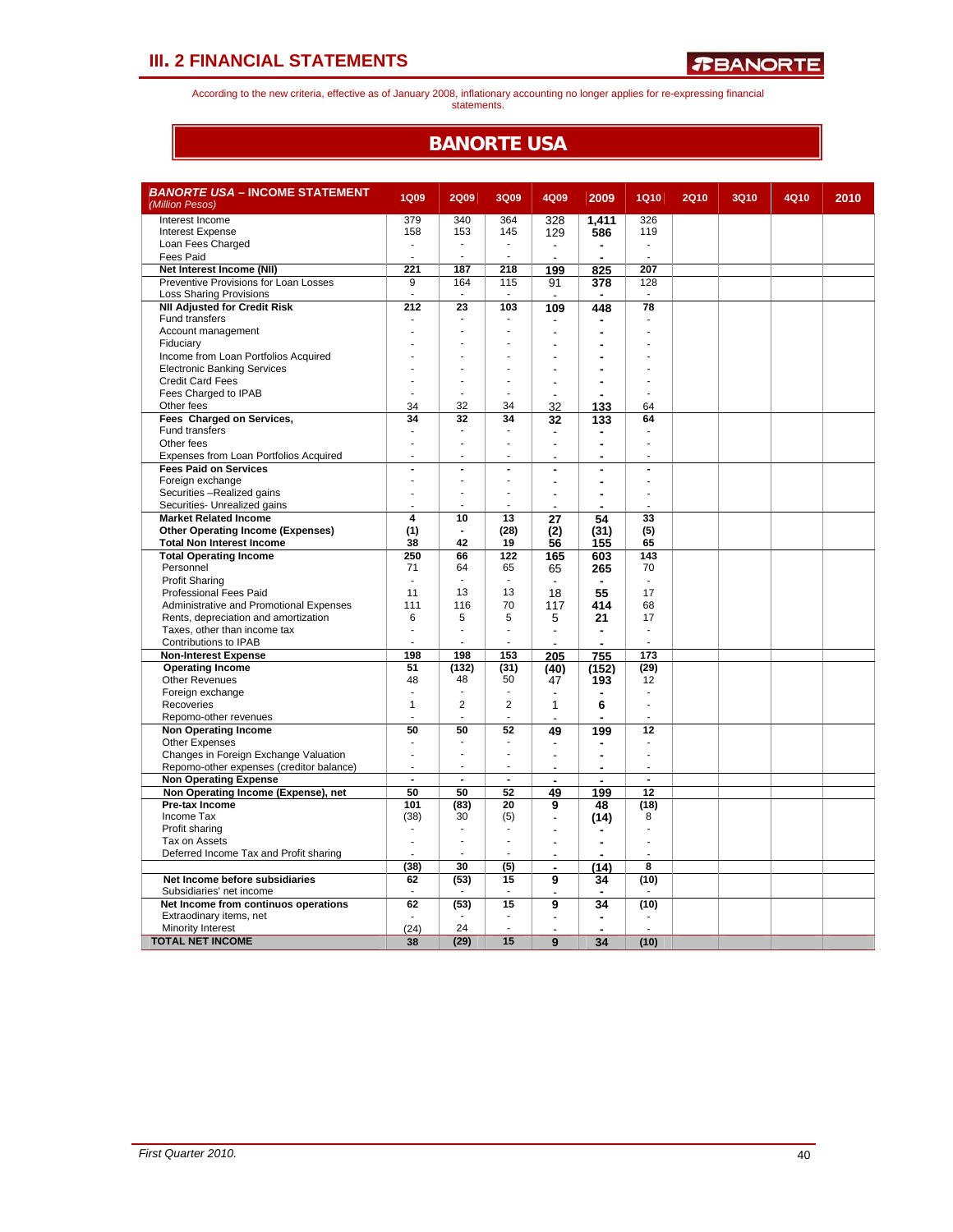# **II. FINANCIAL INFORMATION**

| <b>BANORTE USA – BALANCE SHEET</b><br>(Million Pesos) | <b>1Q09</b>    | <b>2Q09</b>    | 3Q09                     | 4Q09           | <b>1Q10</b>    | <b>2Q10</b> | <b>3Q10</b> | 4Q10 |
|-------------------------------------------------------|----------------|----------------|--------------------------|----------------|----------------|-------------|-------------|------|
| <b>ASSETS</b>                                         |                |                |                          |                |                |             |             |      |
| Cash and due from Banks                               | 492            | 1,426          | 1,407                    | 1,538          | 685            |             |             |      |
| Negotiable Instruments                                |                |                |                          |                |                |             |             |      |
| Securities available for sale                         | 6,484          | 6,411          | 7,583                    | 6,603          | 7,276          |             |             |      |
| Securities held to maturity                           | 13             | 12             | 13                       | 12             | 11             |             |             |      |
| <b>Investment in Securities</b>                       | 6,498          | 6,423          | 7,596                    | 6,616          | 7,287          |             |             |      |
| Non-assigned securities pending Settlement            | $\blacksquare$ |                |                          |                |                |             |             |      |
| Debtor Balance in Repo Trans, net                     |                |                |                          |                |                |             |             |      |
| Repo Transactions with Collateral                     |                |                |                          |                |                |             |             |      |
| Secs to be received in Repo Trans, net                | ۰              | ٠              | ÷                        | ۰              | $\blacksquare$ |             |             |      |
| Transactions with derivatives                         |                | ۰              |                          |                |                |             |             |      |
| <b>Operations w/ Derivatives &amp; Securities</b>     |                | Ĭ.             |                          |                |                |             |             |      |
| <b>Commercial Loans</b>                               | 13,495         | 11,866         | 12,269                   | 11,391         | 10,393         |             |             |      |
| Financial Intermediaries' Loans                       |                |                |                          |                |                |             |             |      |
| <b>Consumer Loans</b>                                 | 239            | 199            | 195                      | 179            | 186            |             |             |      |
| Mortgage Loans                                        | 2,732          | 2,690          | 2,755                    | 2,530          | 2,317          |             |             |      |
| <b>Goverment Entities' Loans</b>                      |                |                |                          |                |                |             |             |      |
| <b>IPAB Loans</b>                                     | ۰              | ٠              | ä,                       |                |                |             |             |      |
| <b>Fiduciary Collection Rights</b>                    |                |                |                          |                |                |             |             |      |
| <b>Performing Loans</b>                               | 16,466         | 14,755         | 15,219                   | 14,100         | 12,897         |             |             |      |
| <b>Commercial PDL's</b>                               | 172            | 411            | 498                      | 798            | 1,055          |             |             |      |
| Financial Intermediaries' PDL's                       | $\blacksquare$ | ٠              | $\overline{a}$           | ۰              |                |             |             |      |
| Consumer PDL's                                        | $\blacksquare$ | 1              | 1                        | 1              |                |             |             |      |
| Mortgage PDL's                                        | 30             | 35             | 104                      | 248            | 207            |             |             |      |
| <b>Goverment Entities PDL's</b>                       |                |                |                          |                |                |             |             |      |
| <b>Past Due Loans</b>                                 | 202            | 447            | 603                      | 1,047          | 1,263          |             |             |      |
| <b>Gross Loan Portfolio</b>                           | 16,668         | 15,201         | 15,822                   | 15,147         | 14,160         |             |             |      |
| Preventive loan loss reserves                         | 266            | 327            | 426                      | 416            | 422            |             |             |      |
| <b>Net Loan Portfolio</b>                             | 16,402         | 14,874         | 15,397                   | 14,731         | 13,738         |             |             |      |
| Credit Assets Portfolio                               | $\blacksquare$ | $\blacksquare$ | $\overline{\phantom{a}}$ | $\blacksquare$ |                |             |             |      |
| Sundry debtors and other accs rec, net                | 643            | 602            | 622                      | 607            | 641            |             |             |      |
| Foreclosed assets, net                                | 452            | 409            | 471                      | 527            | 484            |             |             |      |
| Real Estate, Furniture & Equipment, net               | 760            | 695            | 705                      | 684            | 639            |             |             |      |
| Investments in subsidiaries                           | 9              | 9              | 9                        | 8              | 8              |             |             |      |
| Deferred taxes, net                                   | ٠              | 21             | 5                        | $\overline{2}$ |                |             |             |      |
| Risk Coverage for Mortgage                            |                |                |                          |                |                |             |             |      |
| GoodWill and Intangibles                              | 3,476          | 3,234          | 3,308                    | 3,199          | 3,257          |             |             |      |
| <b>Other Assets</b>                                   | 269            | 225            | 319                      | 508            | 213            |             |             |      |
| <b>Other Assets</b>                                   | 3,746          | 3,460          | 3,627                    | 3,706          | 3,470          |             |             |      |
| <b>TOTAL ASSETS</b>                                   | 29,001         | 27,919         | 29,838                   | 28,420         | 26,951         |             |             |      |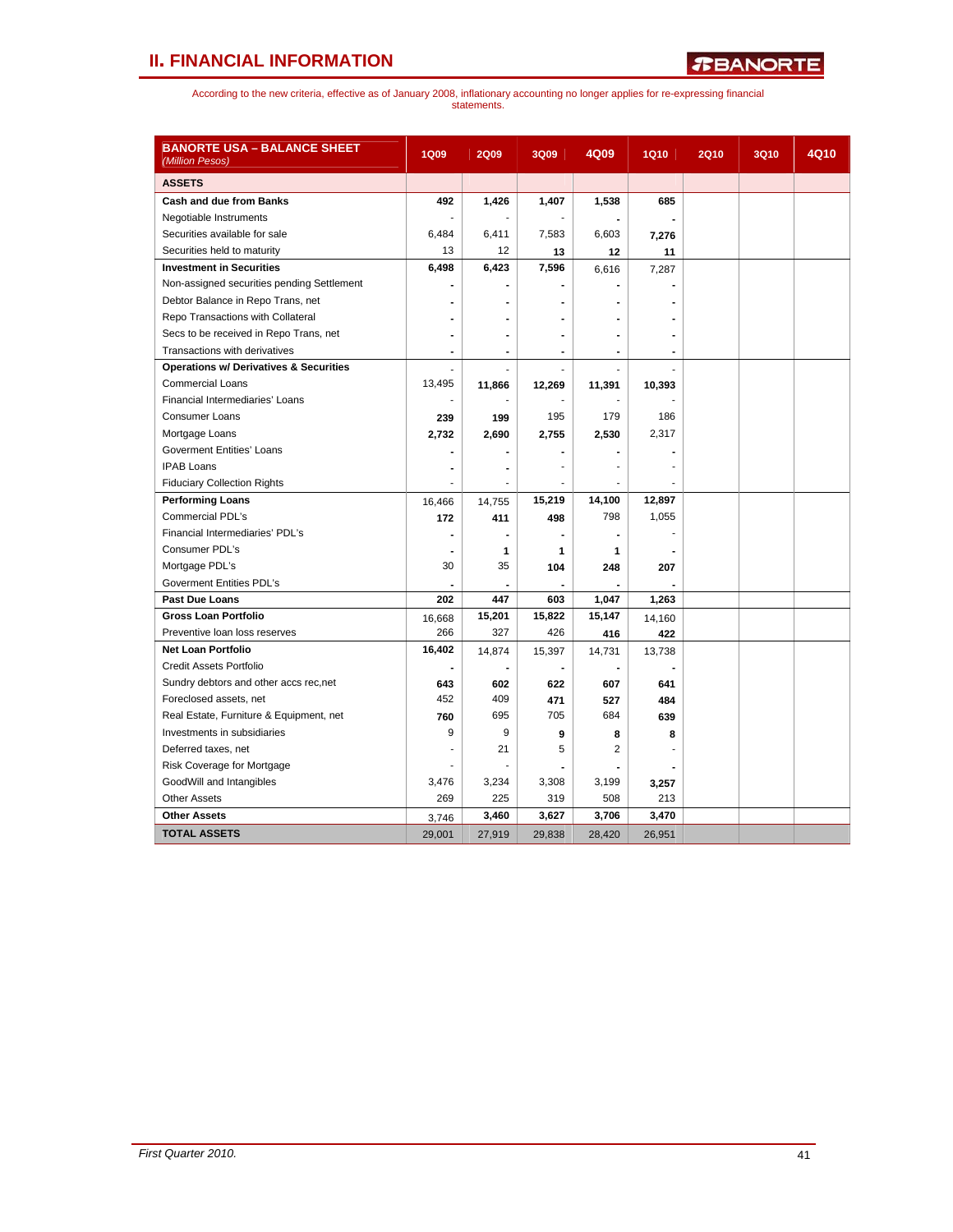| <b>BANORTE USA - BALANCE SHEET</b>                   |              |             |        |        |        |             |      |      |
|------------------------------------------------------|--------------|-------------|--------|--------|--------|-------------|------|------|
| (Million Pesos)                                      | <b>1Q09</b>  | <b>2Q09</b> | 3Q09   | 4Q09   | 1Q10   | <b>2Q10</b> | 3Q10 | 4Q10 |
| <b>LIABILITIES</b>                                   |              |             |        |        |        |             |      |      |
| <b>Demand Deposits</b>                               | 9,348        | 9,613       | 9,947  | 8,971  | 8,819  |             |      |      |
| <b>Time Deposits</b>                                 | 12,814       | 12,696      | 13,705 | 13,427 | 12,515 |             |      |      |
| <b>Bank Bonds</b>                                    |              |             |        |        |        |             |      |      |
| <b>Deposits</b>                                      | 22,162       | 22,309      | 23,652 | 22,398 | 21,334 |             |      |      |
| Immediate Redemption Loans                           |              |             |        |        |        |             |      |      |
| Short term                                           | 814          | 5           |        |        | 66     |             |      |      |
| Long term                                            | 88           | 79          | 78     | 73     |        |             |      |      |
| Due to banks and correspondents                      | 903          | 84          | 78     | 73     | 66     |             |      |      |
| Non-assigned securities pending settlement           |              |             |        |        |        |             |      |      |
| Cerditor Balance in Repo Trans, net                  |              |             |        |        |        |             |      |      |
| Repo transactions with collateral                    |              |             |        |        |        |             |      |      |
| Securities to be received in Repo Trans, net         |              | ÷           | ÷      | ٠      | ٠      |             |      |      |
| Transactions with derivatives, net                   | ٠            |             |        |        | ä,     |             |      |      |
| <b>Operations w/ Derivatives &amp; Securities</b>    |              |             |        |        |        |             |      |      |
| Income Tax & Profit Sharing Payable                  |              |             |        |        |        |             |      |      |
| Other creditors & accounts payable                   | 179          | 212         | 214    | 217    | 165    |             |      |      |
| Other payable accounts                               | 179          | 212         | 214    | 217    | 165    |             |      |      |
| Subordinated non Convertible Debenture               | 292          | 272         | 278    | 269    | 254    |             |      |      |
| Deferred Taxes                                       | 9            |             |        |        | 8      |             |      |      |
| Deferred credits                                     | 48           | 41          | 37     | 32     | 27     |             |      |      |
| <b>TOTAL LIABILITIES</b>                             | 23,592       | 22,917      | 24,259 | 22,989 | 21,855 |             |      |      |
| <b>STOCKHOLDER'S EQUITY</b>                          |              |             |        |        |        |             |      |      |
| Paid-in Capital                                      | 3,346        | 4,266       | 4,668  | 4,668  | 4,668  |             |      |      |
| Share subscription premiums                          |              |             |        |        |        |             |      |      |
| Subordinated Convertible Debentures                  |              |             |        |        |        |             |      |      |
| <b>Subscribed Capital</b>                            | 3,346        | 4,266       | 4,668  | 4,668  | 4,668  |             |      |      |
| <b>Capital Reserves</b>                              |              |             |        |        |        |             |      |      |
| <b>Retained Earnings</b>                             | 284          | 284         | 284    | 284    | 304    |             |      |      |
| Results from Valuation of Secs Available for Sale    | 122          | 59          | 87     | 104    | 101    |             |      |      |
| Results from Conversions of Foreign Ops              | 1,213        | 383         | 514    | 341    | 34     |             |      |      |
| Surplus (Deficit) in capital restatement             |              |             |        |        |        |             |      |      |
| Results of Non Monetary fixed assets                 |              |             |        |        |        |             |      |      |
| Results on non monetary - investment assets          |              |             |        |        |        |             |      |      |
| Adjustment in employees' pensions                    |              |             |        |        |        |             |      |      |
| Accumulated effect of Deferred Liabilities           |              |             |        |        |        |             |      |      |
| Net Income                                           | 38           | 10          | 25     | 34     | (10)   |             |      |      |
| <b>Earned Capital</b><br><b>Minority Holdings</b>    | 1,657<br>405 | 736         | 911    | 763    | 429    |             |      |      |
| <b>Total Stockholder's Equity</b>                    | 5,409        | 5,002       | 5,578  | 5,431  | 5,097  |             |      |      |
|                                                      |              |             |        |        |        |             |      |      |
| <b>TOTAL LIABILITIES &amp; STOCKHOLDER'S CAPITAL</b> | 29,001       | 27,919      | 29,838 | 28,420 | 26,951 |             |      |      |

| <b>BANORTE USA - MEMORANDUM ACCOUNTS</b><br>(Million Pesos) | 1Q09 | <b>2Q09</b> | 3Q09 | 4Q09 | <b>1Q10</b> | <b>2Q10</b> | <b>3Q10</b> | 4Q10 |
|-------------------------------------------------------------|------|-------------|------|------|-------------|-------------|-------------|------|
| Endorsement quarantees granted                              |      |             |      |      |             |             |             |      |
| Other contingent obligations                                |      |             |      |      |             |             |             |      |
| Credit commitments                                          | 42   | 29          | 33   | 31   | 22          |             |             |      |
| Irrevocable lines of credit                                 |      |             |      |      |             |             |             |      |
| Assets held in trusts or mandate                            |      |             |      |      |             |             |             |      |
| Assets held in custody or in administration                 |      |             |      |      |             |             |             |      |
| Investment banking transactions for third parties, net      |      |             |      |      |             |             |             |      |
| Amounts committed to fobaproa operations                    |      |             |      |      |             |             |             |      |
| Investment of retirement saving funds                       |      |             |      |      |             |             |             |      |
| Integration of loan portfolio                               |      |             |      |      |             |             |             |      |
| Amounts received in derivative instruments                  |      |             |      |      |             |             |             |      |
| Fobaproa trusts                                             |      |             |      |      |             |             |             |      |
| Repurchase securities to be received                        |      |             |      |      |             |             |             |      |
| (Less) creditors from repos                                 |      |             |      |      |             |             |             |      |
| Debitors from repos                                         |      |             |      |      |             |             |             |      |
| (Less) Repurchase securities to be delivered                |      |             |      |      |             |             |             |      |
| Other control accounts                                      |      |             |      |      |             |             |             |      |
| Endorsement guarantees granted                              | 23   | 26          | 33   | 31   | 22          |             |             |      |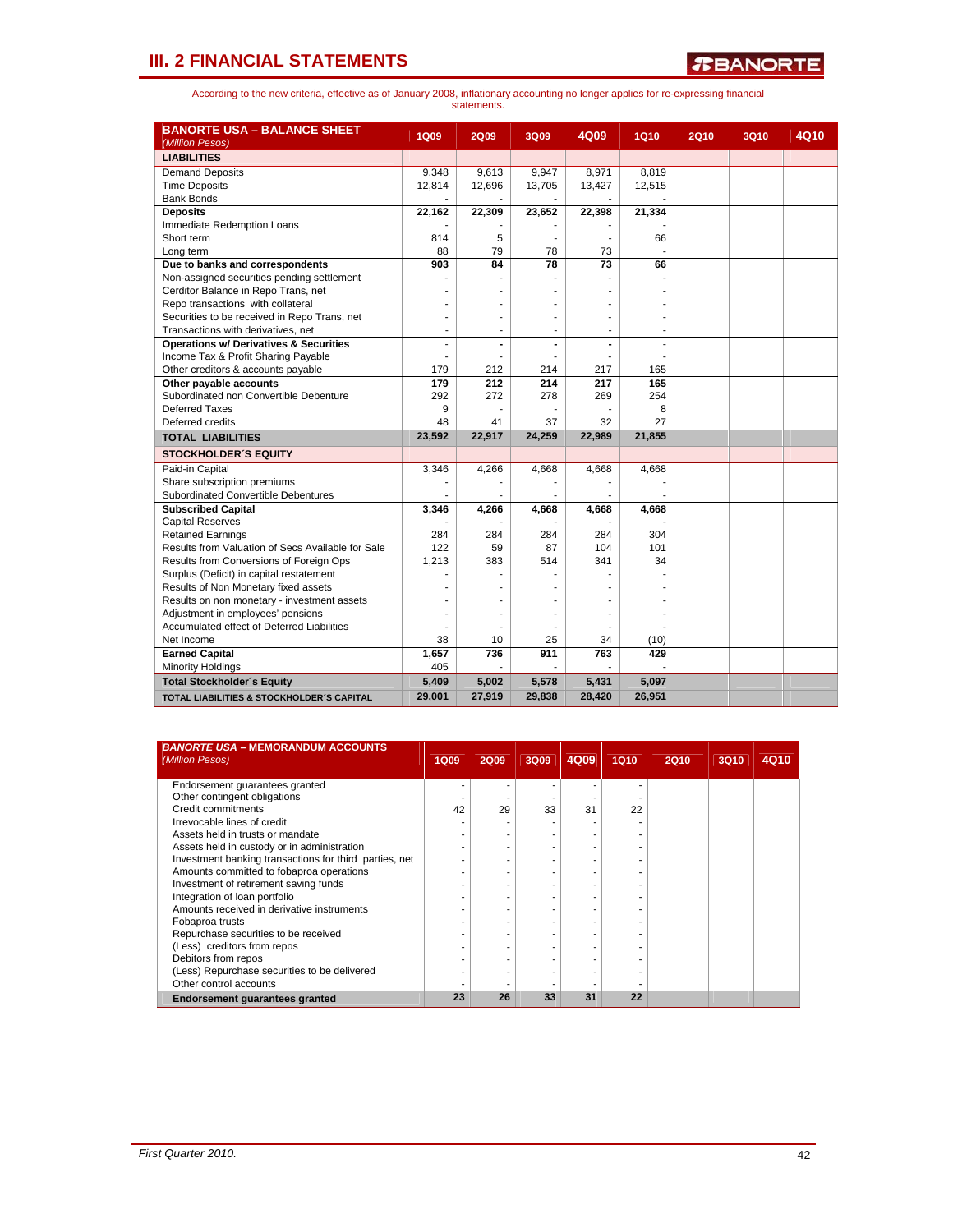According to the new criteria, effective as of January 2008, inflationary accounting no longer applies for re-expressing financial statements.

### • **Information by Segments**

|                                     | <b>GFNORTE - INCOME STATEMENT 1Q10</b><br>(Million Pesos) |                |                  |                          |                          |       |                         |                      |  |  |  |  |  |
|-------------------------------------|-----------------------------------------------------------|----------------|------------------|--------------------------|--------------------------|-------|-------------------------|----------------------|--|--|--|--|--|
|                                     | Holding                                                   | <b>Banorte</b> | <b>Brokerage</b> | Leasing &<br>Factoring   | Wareho<br>use            | Total | Eliminatio<br>ns        | <b>Final Balance</b> |  |  |  |  |  |
| Interest Income                     | 2                                                         | 9,578          | 388              | 369                      | $\overline{a}$           | 10,33 | (410)                   | 9,927                |  |  |  |  |  |
| <b>Interest Expense</b>             |                                                           | 4.382          | 389              | 152                      | ä,                       | 4,924 | (400)                   | 4,524                |  |  |  |  |  |
| Loan Fees                           |                                                           | 159            |                  |                          | $\blacksquare$           | 159   |                         | 159                  |  |  |  |  |  |
| Net Interest Income (NII)           | $\mathbf{2}$                                              | 5,355          | (2)              | 217                      | $\blacksquare$           | 5,572 | (10)                    | 5,562                |  |  |  |  |  |
| Loan Loss & Loss Sharing Provisions | ä,                                                        | 1,746          | ÷,               | 26                       | $\overline{\phantom{a}}$ | 1,772 |                         | 1,772                |  |  |  |  |  |
| NII after Provisions                | $\overline{2}$                                            | 3,610          | (2)              | 191                      | $\blacksquare$           | 3,800 | (10)                    | 3,790                |  |  |  |  |  |
| Fees on services.                   |                                                           | 2,017          | 162              | 3                        | 10                       | 2,192 |                         | 2,192                |  |  |  |  |  |
| Fees paid,                          |                                                           | 371            | 15               | 6                        | ÷,                       | 392   | (10)                    | 382                  |  |  |  |  |  |
| Market-related Income               |                                                           | 506            | 79               |                          | ÷.                       | 585   |                         | 585                  |  |  |  |  |  |
| Other Operating Income (Expenses)   | ä,                                                        | 285            | (1)              | $\mathbf{1}$             | $\blacksquare$           | 286   |                         | 286                  |  |  |  |  |  |
| <b>Total Non Interest Income</b>    | $\blacksquare$                                            | 2,437          | 225              | (2)                      | 10                       | 2,671 | 10                      | 2,681                |  |  |  |  |  |
| <b>Total Operating Income</b>       | $\mathbf{2}$                                              | 6,047          | 224              | 189                      | 9                        | 6,471 | $\blacksquare$          | 6,471                |  |  |  |  |  |
| <b>Non-Interest Expense</b>         | 3                                                         | 3,978          | 116              | 90                       | 6                        | 4.194 | (4)                     | 4,190                |  |  |  |  |  |
| <b>Operating Income</b>             | (2)                                                       | 2,069          | 108              | 98                       | 3                        | 2,277 | $\overline{\mathbf{4}}$ | 2,281                |  |  |  |  |  |
| Non Operating Income                | ä,                                                        | 173            | 5                | 5                        | 25                       | 208   | (12)                    | 196                  |  |  |  |  |  |
| Non Operating Expense               | ÷                                                         | 154            | ä,               | 1                        | 23                       | 178   |                         | 178                  |  |  |  |  |  |
| <b>Non Operating Income</b>         | $\blacksquare$                                            | 18             | 5                | 4                        | $\mathbf{2}$             | 29    | (11)                    | 18                   |  |  |  |  |  |
| Pre-tax Income                      | (2)                                                       | 2,088          | 113              | 102                      | 6                        | 2,306 | (7)                     | 2,299                |  |  |  |  |  |
| Tax and Profit sharing              | $\overline{a}$                                            | 622            | 35               | $\blacksquare$           | $\mathbf{2}$             | 659   |                         | 659                  |  |  |  |  |  |
| Net Income before subsidiaries      | (2)                                                       | 1,466          | 78               | 102                      | 3                        | 1,648 | (7)                     | 1,640                |  |  |  |  |  |
| Subsidiaries 'net income            | 1,589                                                     | 20             | ÷                | ÷.                       | $\blacksquare$           | 1,609 | (1,51)                  | 95                   |  |  |  |  |  |
| Net Inc. from continuos             | 1,588                                                     | 1,485          | 78               | 102                      | 3                        | 3,257 | (1, 522)                | 1,735                |  |  |  |  |  |
| Extraodinary items, net             | ÷                                                         |                | ÷.               |                          | ÷.                       |       |                         |                      |  |  |  |  |  |
| Minority Interest                   | $\overline{\phantom{a}}$                                  | (50)           | $\blacksquare$   | $\overline{\phantom{a}}$ | $\blacksquare$           | (50)  | (105)                   | (155)                |  |  |  |  |  |
| <b>TOTAL NET INCOME</b>             | 1.588                                                     | 1,435          | 78               | 102                      | 3                        | 3,207 | (1,627)                 | 1,580                |  |  |  |  |  |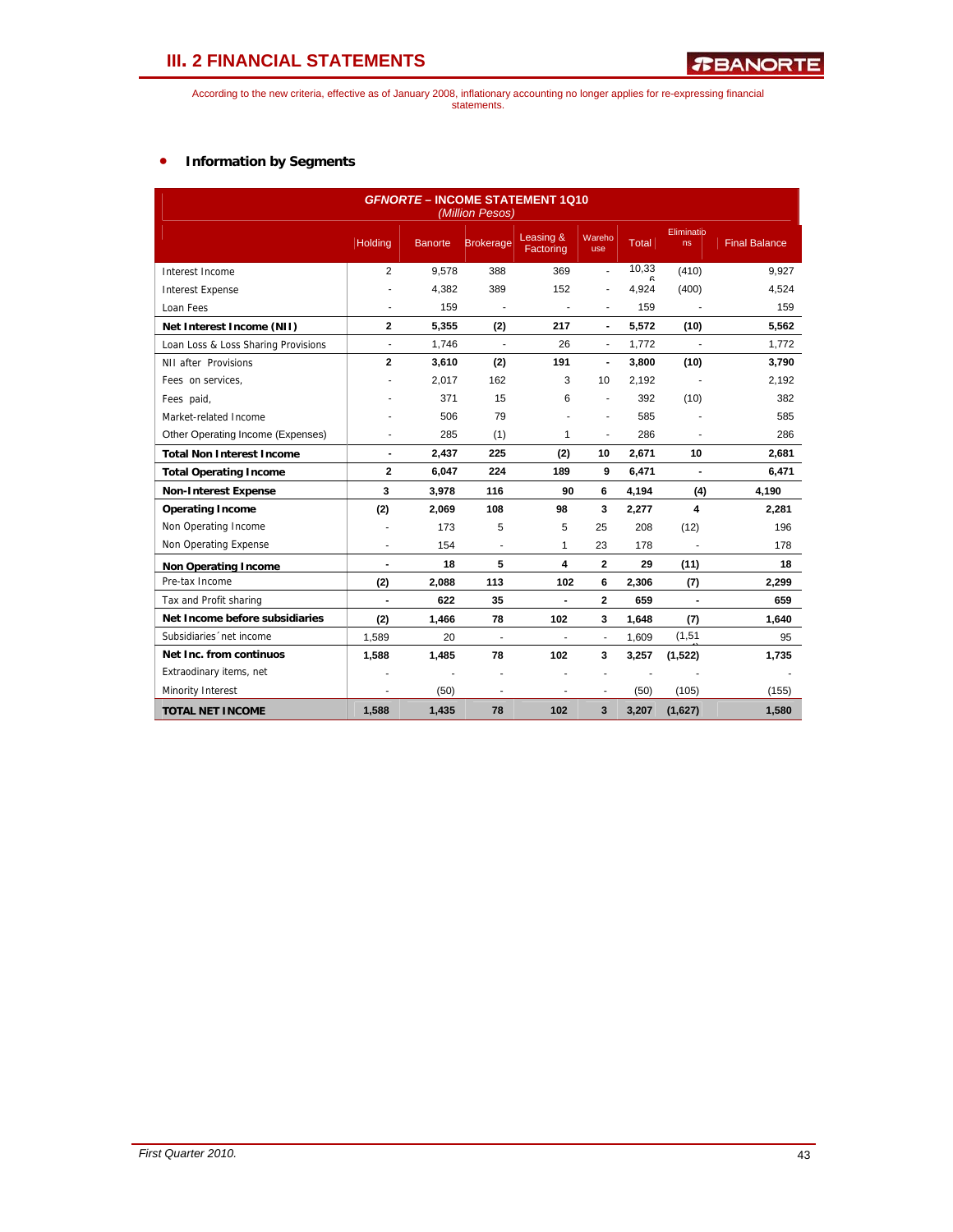*R***BANORTE** 

|                                      |                          |                |                          | (Million Pesos)        | <b>GFNORTE - BALANCE SHEET AS OF 1Q10</b> |              |                     |                      |
|--------------------------------------|--------------------------|----------------|--------------------------|------------------------|-------------------------------------------|--------------|---------------------|----------------------|
| <b>ASSETS</b>                        | Holding                  |                | Banorte Brokerage        | Leasing &<br>Factoring | Warehouse                                 | <b>Total</b> | <b>Eliminations</b> | <b>Final balance</b> |
| <b>Cash and due from Banks</b>       | 145                      | 58.321         | $\overline{2}$           | 58                     | 3                                         | 58,528       | (203)               | 58,325               |
| Margin Accounts                      |                          | 46             |                          |                        |                                           | 46           |                     | 46                   |
| Negotiable Instruments               |                          | 37.673         | 6.662                    |                        |                                           | 44.335       |                     | 44.335               |
| Securities held for sale             | ÷                        | 13,674         | 278                      |                        |                                           | 13,952       | (1, 116)            | 12,836               |
| Securities held to maturity          | ÷                        | 172,599        | 473                      | ٠                      |                                           | 173,072      |                     | 173,072              |
| <b>Financial Instruments:</b>        | L.                       | 223,947        | 7,413                    |                        |                                           | 231,359      | (1, 116)            | 230,243              |
| Non-assigned securities to pay       |                          |                |                          |                        |                                           |              |                     |                      |
| Futures receivable, net              |                          | $\overline{2}$ | 1                        |                        |                                           | 3            |                     | 3                    |
| For trading purposes                 | ÷                        | 4,963          |                          |                        |                                           | 4,963        |                     | 4,963                |
| For hedging purposes                 | ä,                       | 762            |                          |                        |                                           | 762          |                     | 762                  |
| <b>Repos &amp; Derivatives:</b>      | $\overline{a}$           | 5.727          | 1                        |                        |                                           | 5.728        |                     | 5.728                |
| Commercial                           | $\overline{\phantom{a}}$ | 101,489        | $\blacksquare$           | 11.784                 |                                           | 113,274      |                     | 113,274              |
| <b>Financial Intermediaries</b>      |                          | 7,918          |                          | 15                     |                                           | 7,933        | (1, 842)            | 6,091                |
| Consumer                             |                          | 25,754         |                          | 5                      |                                           | 25,759       |                     | 25,759               |
| Mortgage                             |                          | 51,082         |                          |                        |                                           | 51,082       |                     | 51,082               |
| <b>Goverment Entities</b>            |                          | 40,995         |                          | 8                      |                                           | 41,003       |                     | 41,003               |
| Fobaproa                             | ٠                        |                |                          |                        |                                           |              |                     |                      |
| <b>Performing Loans</b>              | $\blacksquare$           | 227,239        | $\overline{\phantom{a}}$ | 11,813                 |                                           | 239,051      | (1, 842)            | 237,210              |
| Commercial                           |                          | 3,592          |                          | 111                    |                                           | 3,703        |                     | 3,703                |
| <b>Financial Intermediaries</b>      |                          |                |                          |                        |                                           |              |                     |                      |
| Consumer                             |                          | 1,565          |                          |                        |                                           | 1,565        |                     | 1,565                |
| Mortgage                             | ٠                        | 860            |                          |                        |                                           | 860          |                     | 860                  |
| <b>Goverment Entities</b>            | ٠                        |                |                          |                        |                                           |              |                     |                      |
| Past Due Loans                       | $\blacksquare$           | 6,017          | $\blacksquare$           | 111                    | $\blacksquare$                            | 6.128        |                     | 6.128                |
| <b>Total Credit</b>                  | $\blacksquare$           | 233,256        | $\blacksquare$           | 11,924                 | $\blacksquare$                            | 245,179      | (1, 842)            | 243,338              |
| Preventive loan loss reserves        | $\overline{a}$           | 7,295          | ٠                        | 203                    | $\sim$                                    | 7,498        |                     | 7,498                |
| <b>Net Loan Portfolio</b>            | $\blacksquare$           | 225,961        | $\blacksquare$           | 11.721                 | $\blacksquare$                            | 237,682      | (1, 842)            | 235,840              |
| Acquired collection rights           | ä,                       | 2,426          |                          |                        | $\blacksquare$                            | 2,426        |                     | 2,426                |
| <b>Total Loans</b>                   | $\blacksquare$           | 228,387        | $\overline{\phantom{a}}$ | 11,721                 |                                           | 240,108      | (1, 842)            | 238,266              |
| Benef.receivab.securitization        | $\blacksquare$           | 406            | ÷                        | J.                     | ÷.                                        | 406          |                     | 406                  |
| Sundry debtors and other assets, net | 8                        | 12,120         | 115                      | 23                     | 33                                        | 12,300       | (12)                | 12,288               |
| Merchandise Inventory                |                          |                |                          | ä,                     | 111                                       | 111          |                     | 111                  |
| Foreclosed assets, net               | ÷.                       | 911            |                          |                        |                                           | 911          |                     | 911                  |
| Real Estate, Furniture & Equipment,  | ä,                       | 7,365          | 8                        | 1,260                  | 45                                        | 8,678        |                     | 8,678                |
| Investments in subsidiaries          | 42,806                   | 1,399          | 20                       |                        |                                           | 44,225       | (41,003)            | 3,222                |
| Deferred taxes                       | $\mathbf{1}$             | 1,373          |                          |                        |                                           | 1,375        | (87)                | 1,287                |
| GoodWill                             | 29                       | 2,918          | ÷.                       |                        |                                           | 2,947        |                     | 2,947                |
| Intangible                           | 4                        | 1,312          | 155                      |                        |                                           | 1,471        |                     | 1,471                |
| Other Assets Short and Long Term     |                          | 4,931          | 126                      | 17                     | $\overline{7}$                            | 5,081        |                     | 5,081                |
| <b>Total Other Assets</b>            | 42.849                   | 32.329         | 424                      | 1.300                  | 196                                       | 77,098       | (41,102)            | 35.997               |
| <b>TOTAL ASSETS</b>                  | 42,993                   | 549,163        | 7.840                    | 13,079                 | 199                                       | 613,274      | (44, 263)           | 569,012              |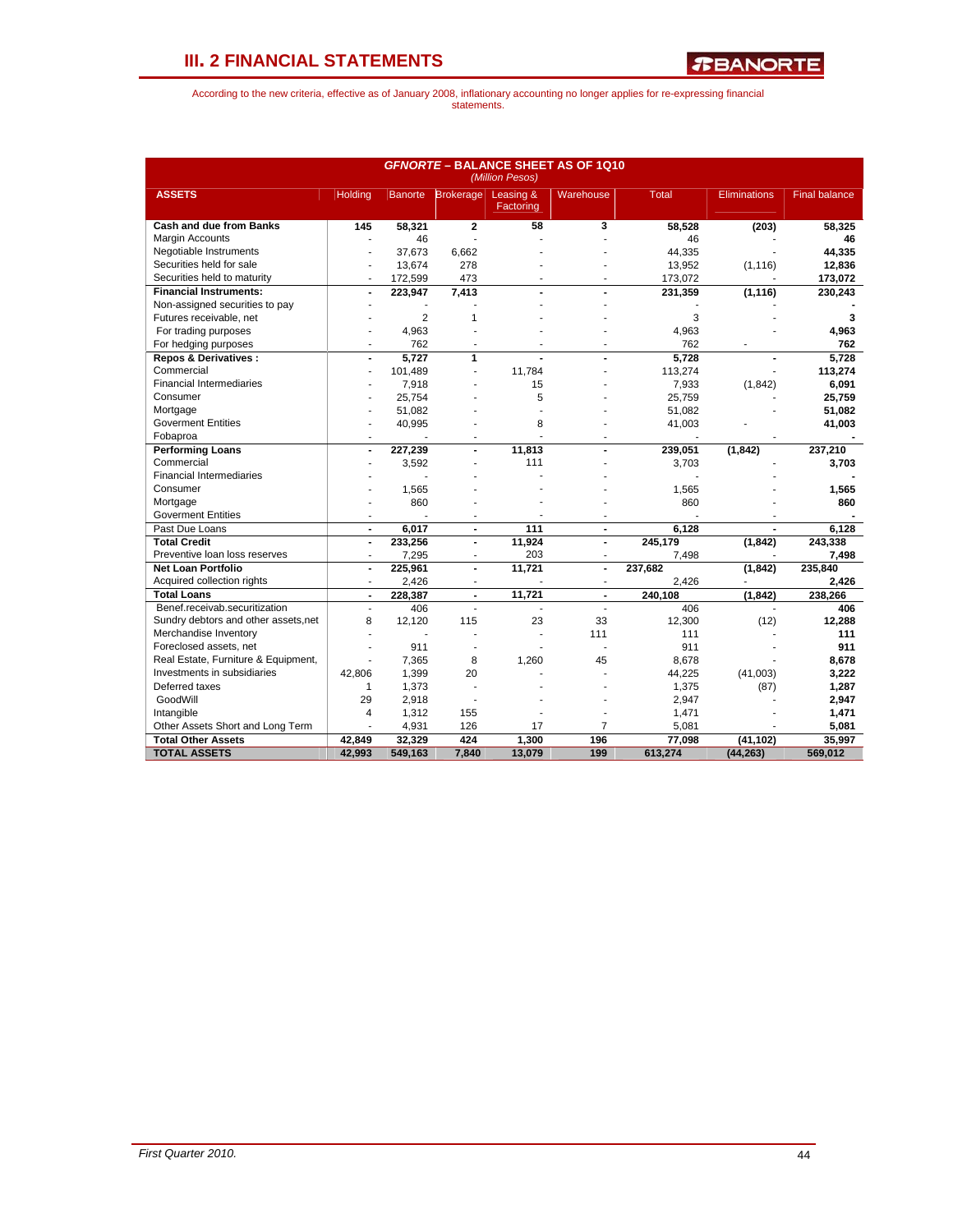*R***BANORTE** 

According to the new criteria, effective as of January 2008, inflationary accounting no longer applies for re-expressing financial statements.

|                                                              |         |           | (Million Pesos)   | <b>GFNORTE - BALANCE SHEET AS OF 1Q10</b> |                          |              |                     |                  |
|--------------------------------------------------------------|---------|-----------|-------------------|-------------------------------------------|--------------------------|--------------|---------------------|------------------|
| <b>LIABILITIES</b>                                           | Holding |           | Banorte Brokerage | Leasing &<br>Factoring                    | Warehou<br>se            | <b>Total</b> | <b>Eliminations</b> | Final<br>balance |
| <b>Demand Deposits</b>                                       | ÷.      | 125,970   |                   |                                           |                          | 125,970      | (53)                | 125,917          |
| <b>Time Deposits</b>                                         |         | 145,502   |                   |                                           |                          | 145,502      | (144)               | 145,358          |
| Bonds                                                        |         |           |                   |                                           |                          | ÷,           |                     |                  |
| <b>Deposits</b>                                              |         | 271,472   |                   |                                           |                          | 271,472      | (197)               | 271,275          |
| Demand                                                       |         | 1         |                   |                                           |                          | 1            |                     | $\mathbf{1}$     |
| Short term                                                   |         | 6,495     |                   | 8,355                                     | 29                       | 14,879       | (1, 842)            | 13,037           |
| Long term                                                    |         | 4,814     |                   | 2,710                                     | $\overline{\phantom{a}}$ | 7,524        |                     | 7,524            |
| Due to banks & corresp.                                      |         | 11,310    |                   | 11,064                                    | 29                       | 22,403       | (1, 842)            | 20,562           |
| Assigned securities to pay                                   |         | 268       |                   |                                           |                          | 268          |                     | 268              |
| Futures receivable, net                                      |         | 185,135   | 5,938             |                                           |                          | 191,073      |                     | 191,073          |
| Collateral sold                                              |         |           |                   |                                           |                          |              |                     |                  |
| For trading purposes                                         |         | 4,773     |                   |                                           |                          | 4,773        |                     | 4,773            |
| For hedging purposes                                         |         | 3,423     |                   |                                           |                          | 3,423        |                     | 3,423            |
| <b>Repos &amp; Derivatives:</b>                              |         | 193,331   | 5,938             |                                           |                          | 199,270      |                     | 199,270          |
|                                                              |         |           | 25                |                                           | 1                        | 443          |                     | 443              |
| Income Tax                                                   |         | 418       | 2                 |                                           |                          |              |                     |                  |
| Profit Sharing<br>Creditors<br>for<br>settlement<br>οf       |         | 247       |                   |                                           |                          | 249          |                     | 249              |
| transactions                                                 | ÷       | 2,523     |                   |                                           |                          | 2,523        |                     | 2,523            |
| Other Creditors & Accounts Payable                           | 1       | 8,770     | 302               | 362<br>362                                | 8<br>8                   | 9,443        | (114)               | 9,329            |
| Other payable accounts<br>Subordinated<br>Convertible<br>non | 1       | 11,959    | 328               |                                           |                          | 12,658       | (114)               | 12,544           |
| Debenture                                                    |         | 17,838    | $\blacksquare$    | ٠                                         | 9                        | 17,838       | $\blacksquare$      | 17,838           |
| <b>Deferred Taxes</b>                                        |         | $\sim$    | 79                | 64                                        |                          | 87           | (87)                |                  |
| Deferred credits                                             |         | 1,536     | L.                |                                           |                          | 1,600        |                     | 1,600            |
| <b>TOTAL LIABILITIES</b>                                     |         | 1 507,713 | 6,345             | 11,490                                    | 47                       | 525,596      | (2, 240)            | 523,356          |
| <b>STOCKHOLDER 'S EQUITY</b>                                 |         |           |                   |                                           |                          |              |                     |                  |
| Paid-in Capital                                              | 12,020  | 11,488    | 540               | 306                                       | 87                       | 24,440       | (12, 479)           | 11,961           |
| Share subscription premiums                                  | 2,246   | 2,490     |                   |                                           |                          | 4,736        | (3, 192)            | 1,545            |
| Subordinated Convertible Debentures                          |         |           |                   |                                           |                          |              |                     |                  |
| <b>Subscribed Capital</b>                                    | 14,266  | 13,978    | 540               | 306                                       | 87                       | 29,177       | (15, 671)           | 13,506           |
| <b>Capital Reserves</b>                                      | 3,178   | 4,659     | 81                | 235                                       | 21                       | 8,174        | (4,996)             | 3,178            |
| <b>Retained Earnings</b>                                     | 26,153  | 23,109    | 640               | 945                                       | 41                       | 50,889       | (24, 701)           | 26,188           |
| Surplus (Deficit) from securities                            | 521     | 386       | 144               |                                           |                          | 1,051        | (818)               | 233              |
| Results from coverage securities<br>valuation                | (1,766) | (1,832)   |                   |                                           |                          | (2.598)      | (1,822)             | (1,766)          |
| Results of foreign operations exchange                       | (946)   | (1,003)   | 12                |                                           |                          | (1,937)      | 991                 | (946)            |
| Excess (Insuf.) in capital restatement                       |         |           |                   |                                           |                          |              |                     |                  |
| Non Mon assets results Fixed Assets                          |         |           |                   |                                           |                          |              |                     |                  |
| Non Mon assets results Investm                               |         |           |                   |                                           |                          |              |                     |                  |
| subsidiaries<br>Adjustment in the employees pension<br>funds |         |           |                   |                                           |                          |              |                     |                  |
| Net Income                                                   | 1,588   | 1,435     | 78                | 102                                       | 3                        | 3,207        | (1,627)             | 1,580            |
| <b>Earned Capital</b>                                        | 42,993  | 40,733    | 1,495             | 1,589                                     | 152                      | 86,962       | (44,990)            | 41,972           |
| <b>Minority Holdings</b>                                     | ä,      | 716       |                   |                                           | ä,                       | 716          | 2,967               | 3,683            |
| Total Stockholder 's Equity                                  | 42,993  | 41,450    | 1,495             | 1,589                                     | 152                      | 87,678       | (42, 023)           | 45,655           |
| TOT. LIAB. & STOCKHOL. EQUITY                                | 42,993  | 549,163   | 7,840             | 13,079                                    | 199                      | 613,274      | (44, 263)           | 569,012          |

*First Quarter 2010.* 45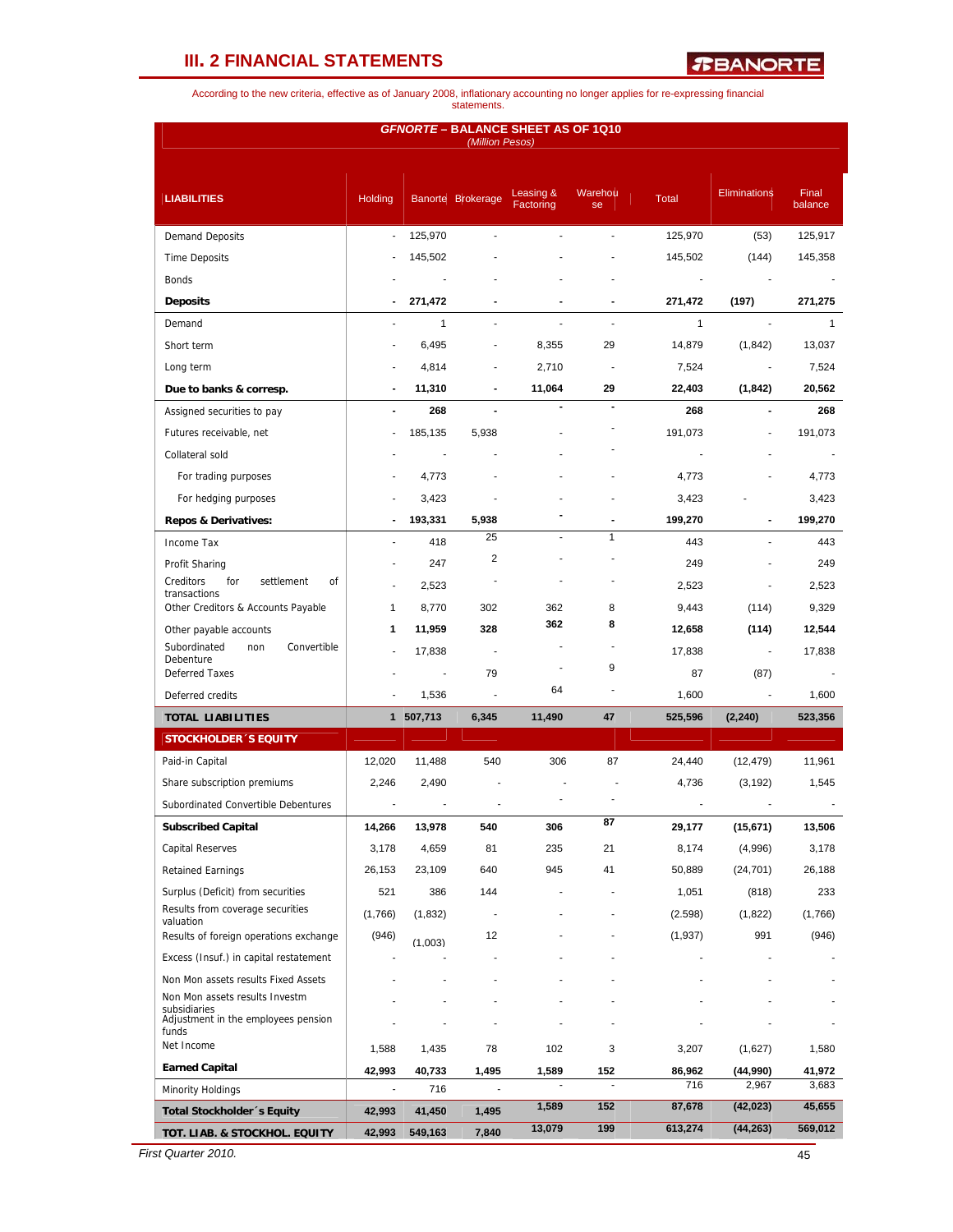According to the new criteria, effective as of January 2008, inflationary accounting no longer applies for re-expressing financial

#### statements.

# **ACCOUNTING CHANGES AND REGULATIONS**

#### • **General guidelines applicable to the financial information of holding companies of financial institutions subject to supervision by the National Banking and Securities Commission (CNBV.)**

On April 27, 2005, the CNBV issued general provisions applicable to the financial information of the controlling companies of financial groups in order to homologate the information that financial groups issue to the public for the analysis of their solvency and economic stability. This is done in order to facilitate savings and investment decision-making. GFNorte's Financial Statements can be found in our website at www.banorte.com/informacion\_financiera

### • **Provisions for implementation of the new Basel Capital Agreement.**

On October 3th, 2005, the CNBV published the agreement signed by financial authorities and the Mexican Banker's Association in order to implement the new capital guidelines that contain the standards and principles known as Basel II that will enable the bank's capital to reflect with greater precision the credit, market and operational risks.

### • **New rules for banking institutions' capital requirements.**

On December 28, 2005, the Ministry of Finance(Secretaria de Hacienda y Credito Publico (SHCP)), issued new regulations for capital requirements, establishing a greater number of of bands and higher capital requirements. These new regulations came into effect on January, 2006.

### • **B-11 Bulletin.**

The income and amortizations from investments in collection rights will be recognized according to according to the rules established in the B-11 critera of the CNBV using one of the three different methods established in this critera for that effect.

### • **B-10 Bulletin "Inflation Effects".**

When comparing 2008 results vs. reported figures for previous periods are not fully comparable, as a result of the NIF B10 "Inflation Effects" norm taking effect in January of this year. This norm indicates that the economic environment is non-inflationary when the accumulated inflation rate over the last three years is less than 26%. Under this context, it is not necessary to re-express financial statements as of January 2008.

#### • **Change in rules for loan loss reserves requirements**

According to the new provisions of the CNBV published on August 22, 2008 in the DOF regarding the percentage of credit card reserves when there are no delinquent payments, and according to the second transitory article which makes it possible to make such adjustments by October, the impact of the change will be gradual. The percentage applied to reserves for zero delinquent payments for september is 1.72%, and at the close of October the change will be completed by applying a 2.5% reserve percentage for zero delinquent payments.

#### • **Repo Transactions and reclassification of investments in securities NEW ACCOUNTING CRITERIA**

On October 14, 2008 the CNBV published a series of changes to its accounting criteria in the Official Gazette of the Federation (DOF). Such changes became effective the following day. The most important changes include:

#### • *Criterion B-3 "Repurchasing and Sales Agreements"*

Repurchase or Resale Agreement operations will be recorded according to the financial substance of the operation itself which is financing with collateral, in which the purchaser of securities gives cash as financing in exchange for financial assets that serve as protection in case of default.

Financial assets given as collateral by the purchaser of securities, pursuant to criterion C-1 are still recognized in the balance sheet provided that the risks, benefits and control of the same are kept.

On the repurchase and sale operation contract date, the entity acting as the purchaser of securities should record the incoming cash or a debt-liquidating account as well as an account payable at a reasonable value at the initially agreed price, which represents the obligation to return such cash to the purchaser of securities.

Throughout the life of the repurchasing and sale agreement, the account payable mentioned above will be valued at its reasonable value by acknowledging the interest on the repurchasing and sale agreement in the period's results as accrued, according to the effective interest method that affects such account payable.

On the repurchase and sale agreement operation contract date, the entity acting as the purchaser of securities should record the outlay of availabilities or a creditor-liquidating account, as well as an account receivable at a reasonable value, at initially the agreed price, which represents the right to recover the cash.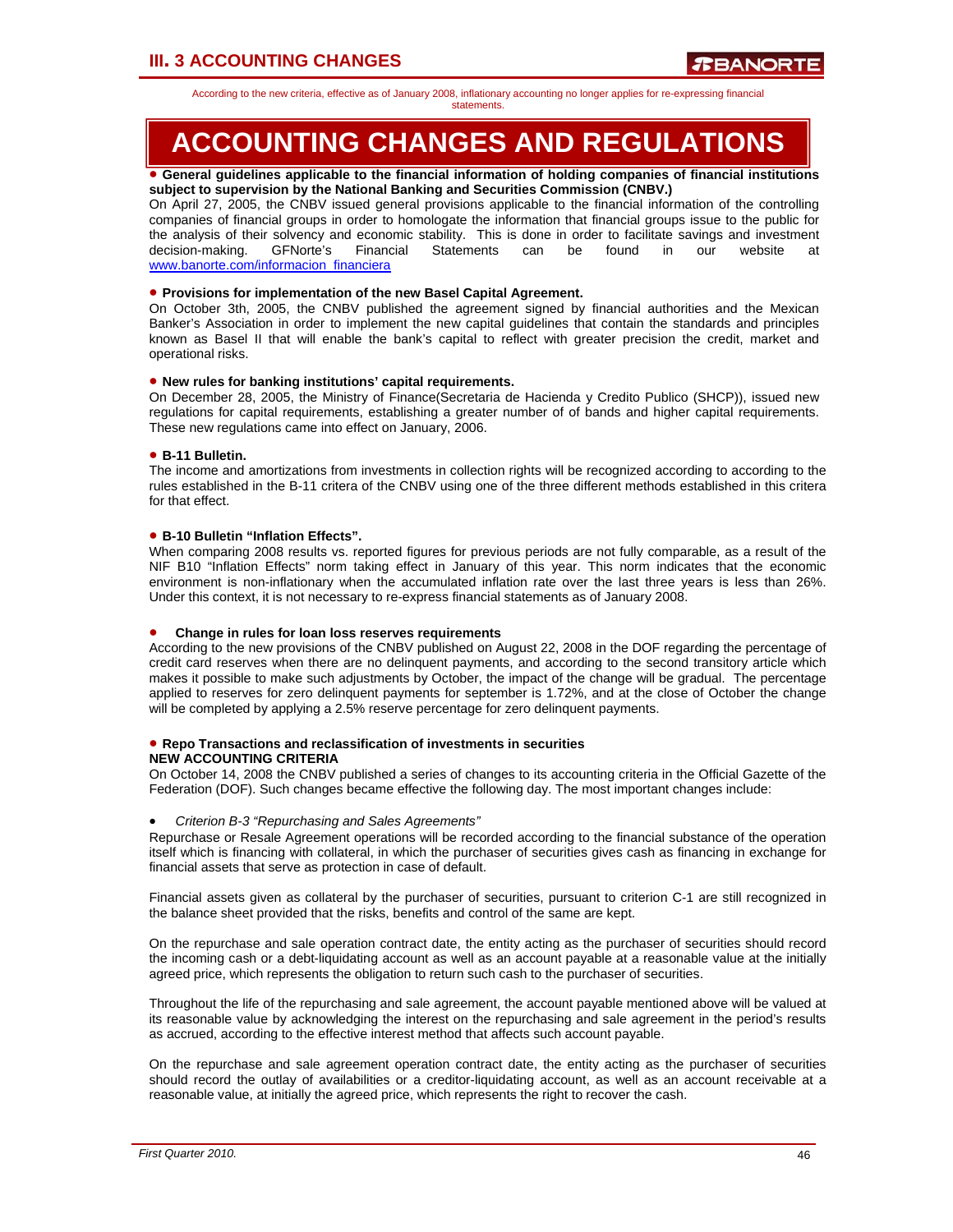According to the new criteria, effective as of January 2008, inflationary accounting no longer applies for re-expressing financial statements.

Throughout the life of the repurchasing and sale agreement, the account receivable mentioned above will be valued at its reasonable value by acknowledging the interest on the repurchase and sale agreement in the period's results as accrued, according to the effective interest method that affects such account receivable.

### **PREVIOUS ACCOUNTING CRITERIA Repurchase or Resale Agreement Operations**

Represent the temporary purchase or sale of certain financial instruments in exchange for an established premium with the obligation to resell or repurchase such securities in the future.

When the Institution acts as the seller of securities, the net position represents the difference between the fair value of the securities covered by the repurchase agreement (asset position) which, in turn, represents the securities to be received through the transaction, valued according to the investment valuation methods established for trading securities, and the value of the present value of the price at maturity (liability position).

When the Institution acts as the purchaser of securities, the net position represents the difference between the present value of the price at maturity (asset position) and the fair value of the securities received under the repurchase agreement (liability position) which are valued according to the method discussed in the preceding paragraph.

The debit or credit balance resulting from transactions involving repurchase agreements is presented under assets or liabilities in the consolidated balance sheet under the heading "Securities and derivative financial instruments".

For repurchase transactions entered into for periods exceeding three business days, a guarantee must be provided to mitigate market and counterpart risks. Guarantees received for repurchase transactions not involving the transfer of ownership are recognized in memoranda accounts and are considered as restricted assets.

### **a. Reclassification of Securities**

In view of the current economic situation and considering the worldwide financial system crisis, the CNBV has adjusted various criteria, especially those relative to Repurchase or Resale Agreement operations, to allow reporting debt securities independently of the category in which they are found, within the "Investment in Securities" line item. This is to avoid restricting financial market liquidity and volatility securities' prices. Furthermore, the Commission authorized the Institution, by means of Document No. 100-035/2008 issued on October 16, 2008 and Document No. 100-042/2008 issued on November 10, 2008, to reclassify the investment-in-securities holding position and the position of receivable securities in Repurchase or Resale Agreement operations, pursuant to the rules set forth in such documents.

Therefore, during October, the Institution reclassified from the "Negotiable Securities" item to "Securities-held-tomaturity" item a total of 6,035,947,400 titles whose book value at the reclassification date was Ps 12,803. Additionally, from the "Securities available for sale" item the Institution reclassified to "Securities-held-to-maturity" a total of 560,523,193 instruments whose book value was USD 553 million and € 20 million.

The above reclassification was due to the valuation loss that negotiable securities were showing when valuated at a reasonable value, caused by market volatility. By December 31, 2008 the position in securities-held-to-maturity has not shown indications of permanent deterioration.

The effect of the valuation at reasonable value that would have been acknowledged if the above reclassification had not been made, would have shown up in the period results Ps (20) million and in shareholders' equity Ps (710) million.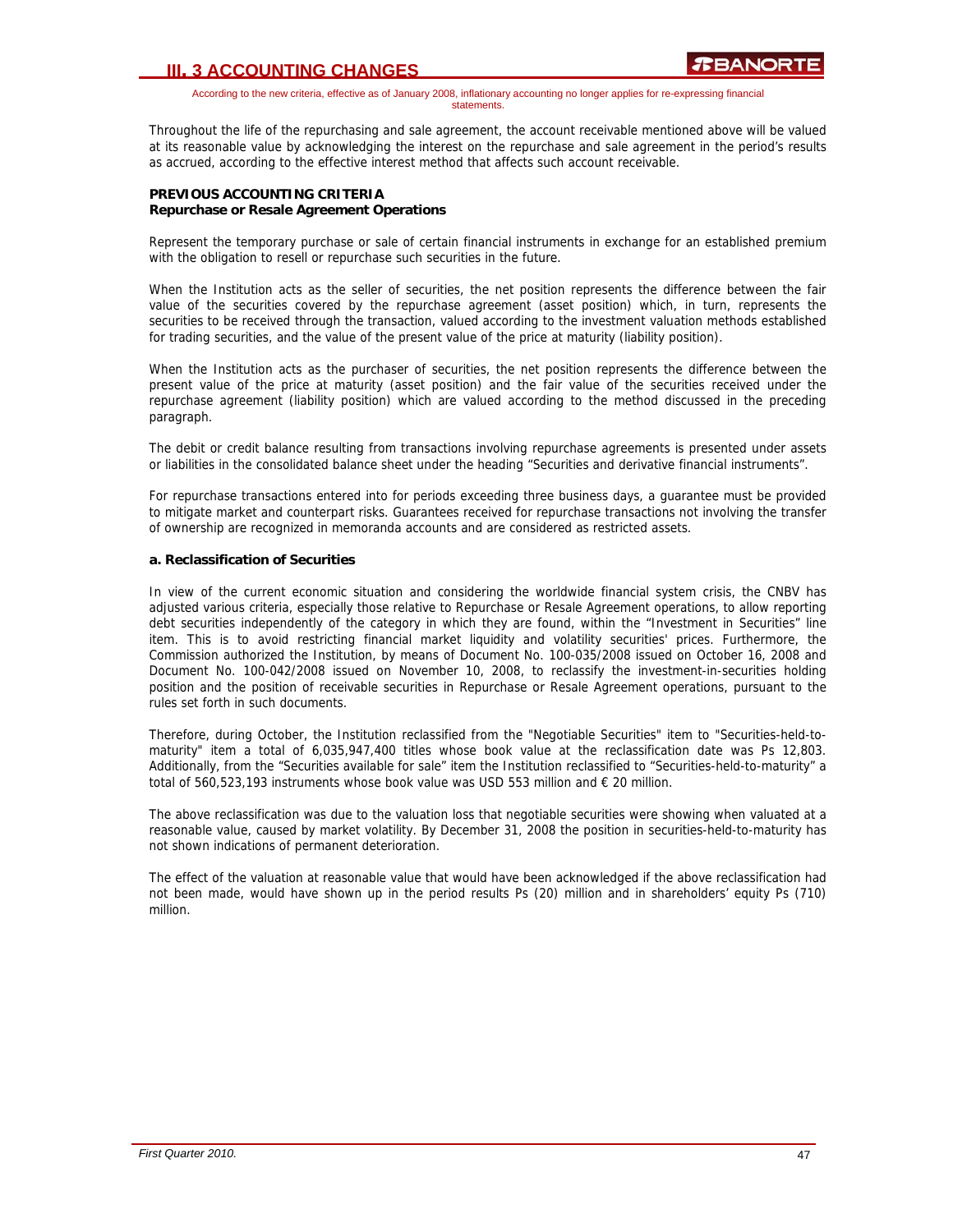According to the new criteria, effective as of January 2008, inflationary accounting no longer applies for re-expressing financial statements.

#### • **Main changes resulting from new accounting criteria and norms.**

Among the main changes resulting from the new measures and norms issued or modified by the Commission and CINIF that became effective as of January  $1<sup>st</sup>$ , 2009 are:

The C-2 criteria, "Securitizations", establishes that in this type of transaction, the assigner can decide to transfer the risks and benefits and/or control of financial assets or not to the assignee.

It establishes that the benefits from the asignee's surplus will be recognized as "benefits to be received in securitization transactions" and remain valued since its initial registration, at a reasonable value, with any valuation adjustments recognized in the results of the exercise. This valuation must be consistent with "Entity with a Specific Purpose", Entidad de Propósito Especifico (EPE) accounting policies established as the securitization medium.

If an assigner provides administrative services for transferred assets, an asset or liability must be registered initially from management of assets and liabilities, at its reasonable value according to the C-1 measure as follows:

a) An asset is registered if payment exceeds the cost and expenses incurred in providing the service; to the contrary a liability is registered.

b) Later, such asset or liability will be valued at a reasonable value, registering the effects of its valuation in the results of the exercise.

Benefits of the remaining balances of securitization operations and the asset from management of financial assets transferred will be exhibited under the heading "Benefits to be received in securitization operations".

The valuation of benefits to be received, as well as the asset or liability from management will be exhibited under the heading of "Other products" or "Other expenses", as appropriate.

The effects of said measure, in the event of having been applied to securitizations effective December 31<sup>st</sup>, 2008 are detailed as follows:

In realized securitization operations, the financial assets were eliminated from the balance sheet based on the effective accounting measures to date, C-1 "Transfer of financial assets" and C-2 "Securitization". Given that the new accounting measures that substitute the previous ones are applied prospectively, no retroactive recording will apply for operations performed prior to applying this measure, which is why the re-valuation of financial asset transfers previously registered is not required.

Notwithstanding, in accordance with these new accounting measures, securitized loans for mortgage, state and municipal government portfolios that Banorte carried out during 2006 and 2007, respectively, did not fulfill the requirements of the new accounting measures for elimination from the balance sheet, given that in both operations most of the inherent risks and/or benefits are retained.

The C-5 measure "Consolidation of Entities with a Specific Purpose" defines the particular norms related to the consolidation of EPEs. It establishes that an entity must consolidate an EPE when the economic substance of the relationship between both entities indicates that it controls said EPE.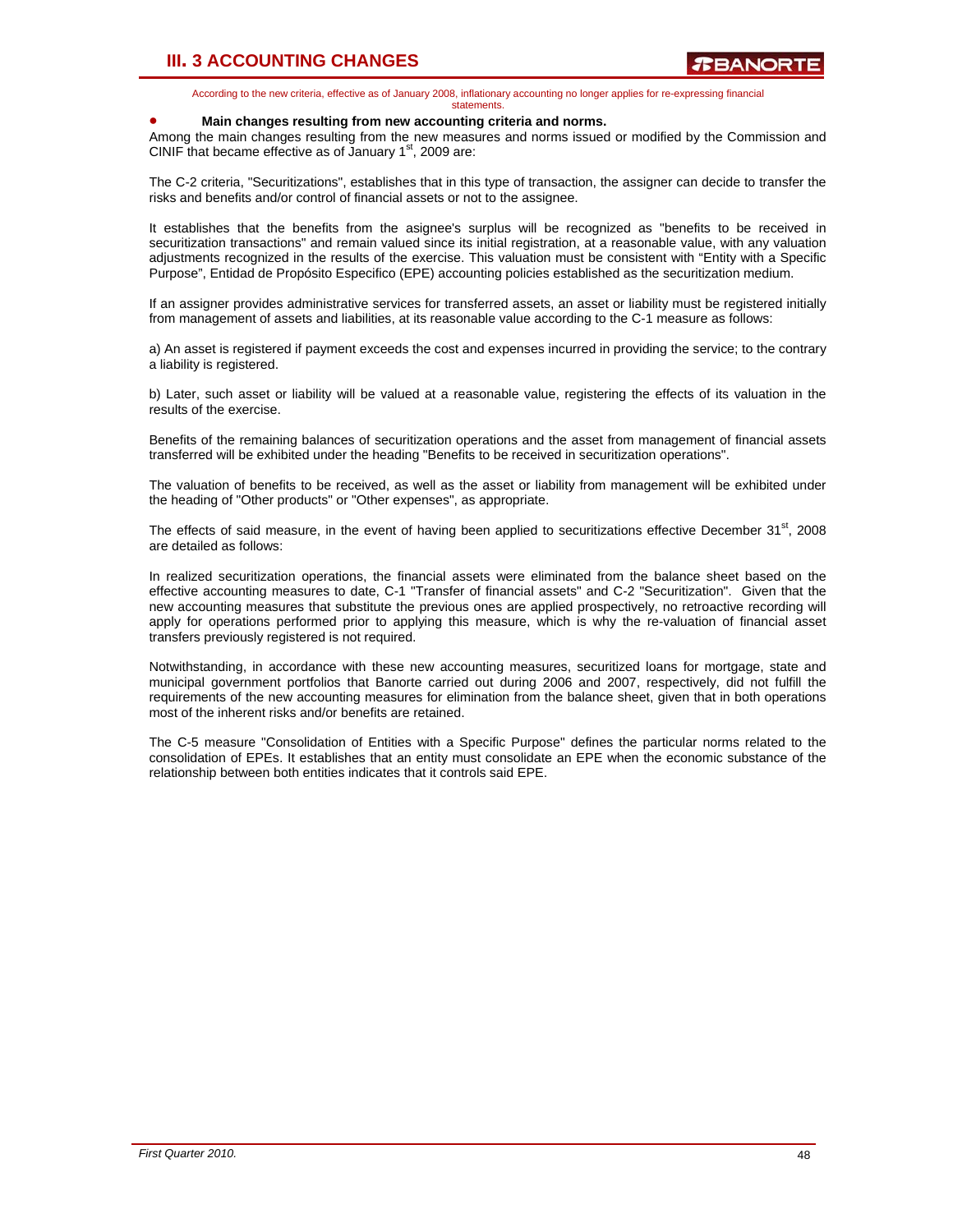According to the new criteria, effective as of January 2008, inflationary accounting no longer applies for re-expressing financial statements.

#### • **Main changes to accounting criteria**

On April 27 and May 28, 2009, the National Banking and Securities Commission issued changes in accounting criteria applicable to credit institutions and the financial groups' holdings companies, to make them consistent with financial reporting standards set out in Mexico and abroad, while at the same time facilitate the comparison of the information provided to authorities, public and the markets. Such changes were adopted and applied since April 2009. The most relevant changes are listed below:

Adjustments were made to the conceptual outline of the accounts, eliminating the concept of "rules of general application" which were substituted by "Standards and criteria for recognition."

With regard to the criteria B-2 "Investments in Securities" , the securities value impairment was extended in regards to their identification and treatment. As of now, it also includes securities available for sale and not just the securities held to maturity, as previously considered. The new criteria requires that in case that there is objective evidence of events subsequent to the initial recognition that have a negative impact on the expected cash flow, such deterioration must be booked in the value of that security.

The accrued interest from debt securities must be determined in accordance to the effective interest method regardless of the category in which these securities are registered. Previously, the straight line method was used to recognize such interests.

Regarding criteria B-5 "Derivatives and hedging transactions", the leasing contracts and the common buy-sell and supply of assets, on those underlyng derivatives' financial instruments that institutions are allowed to trade must be analyzed, with the aim of evaluating whether it complies with the definition of embedded derivative and if it may have an impact on results. Also, the NIF C-10 substitution is eliminated.

Regarding criteria B-6 "Loan Portfolio", the costs and expenses arising from initial loan placements are registered as deferred charges, and must be amortized against interest expense during the life of the loan.

The annual or renewal fees charged on credit cards will be registered as a deferred loan and will be amortized during a 12 month period.

As a result of the accounting criteria changes to the diverse Income Statement line items, the Income Statement has been adapted to reflect these modifications. The changes basically consist on the following:

The Balance Sheet includes new lines like: margin accounts, repo debtors, securities lending, hedging and trading derivatives' details, adjustments to hedging securities mark to market valuations, benefits to receive from securitizations, long term securities available for sale and mandates in securitization transactions, among others. In memo accounts, the received collaterals by entity and the received and sold or delivered collaterals as guarantee by the entity are included in this line item.

In the Income Statement, the Profit Sharing line is included within the Administrative and Promotional Expenses. Also, the net interest income adjusted for credit risk and the trading income details are included, as well as other operating income (expenses) which includes, among other things, loan recoveries arising from the sale or disposal of the loan portfolio, the impairment loss or reversal of assets other than investments in securities and the mark to valuation results in awarded property.

The D-4 criteria is reestructured and contemplates changes in substance between the State of Changes in Financial Position and the Cash Flow Statement. This was done because the first one showed the changes in the financial structure of the entity, which may or may not identify the generation or application of resources in the period, while the second shows the cash flows that represent the creation or application of cash of the entity during the period

For comparison purposes, financial information is presented for the first quarter of 2009, based on accounting criteria contained in the resolution amending the general provisions applicable to financial reporting by companies of financial groups subject to supervision of the National Banking and Securities Commission issued on May 28, 2009.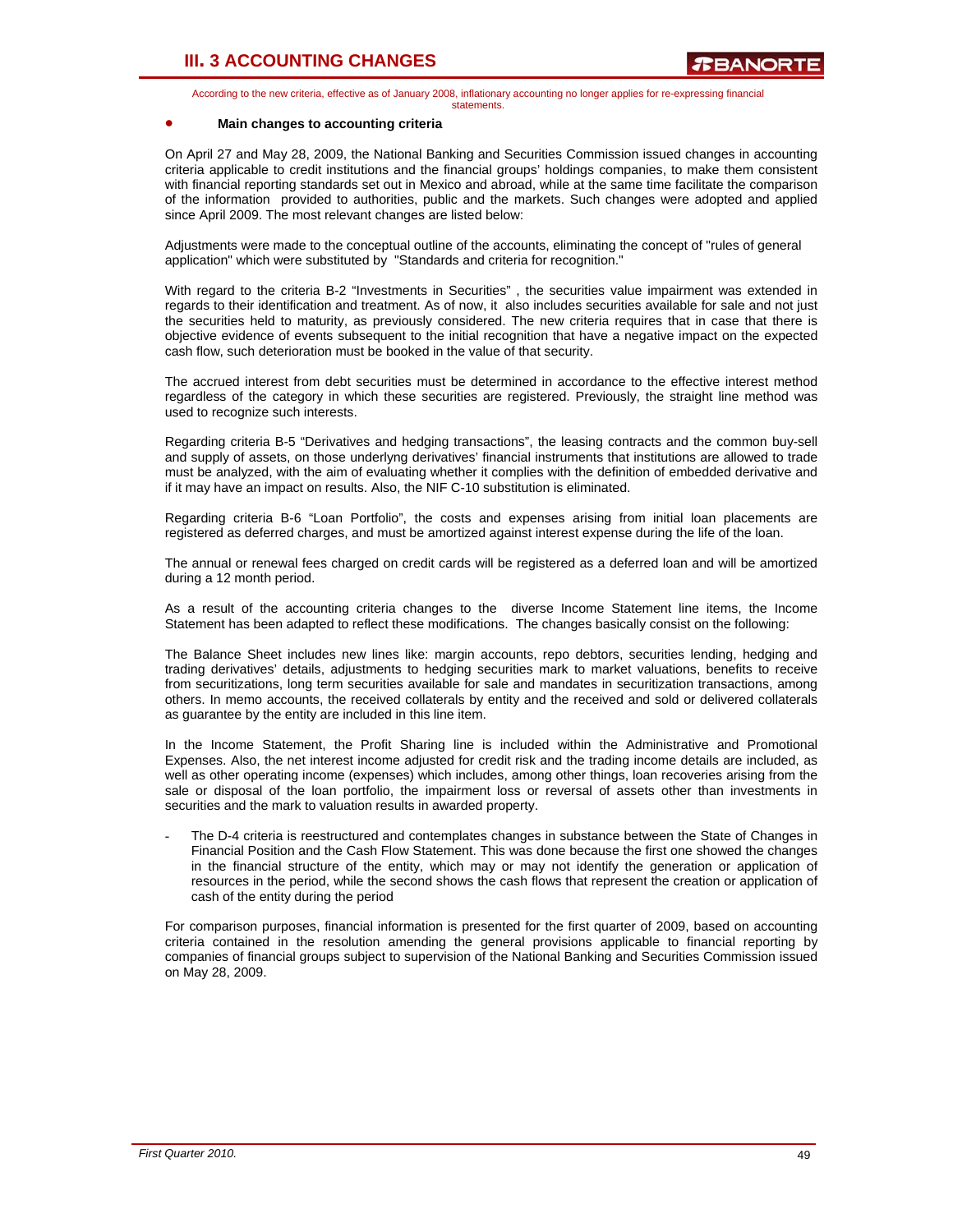

| <b>GFNorte - INCOME STATEMENT</b><br>(Million Pesos) | 1Q09<br><b>Previous</b><br>criteria | <b>Reclassifications</b>     | <b>Current</b><br>criteria | <b>Adjustments</b><br>to current<br>criteria | <b>1Q09</b><br>reprocessed<br>criteria | <b>2Q09</b> | 1H09<br><b>Reprocessed</b><br>to current |
|------------------------------------------------------|-------------------------------------|------------------------------|----------------------------|----------------------------------------------|----------------------------------------|-------------|------------------------------------------|
|                                                      | 13,141                              | $\blacksquare$               | 13,141                     | $\overline{\phantom{a}}$                     | 13,141                                 | 11,358      | criteria<br>24,499                       |
| Interest Income<br>Interest Expense                  | 7.094                               |                              | 7.094                      | 3                                            | 7,097                                  | 5.656       | 12.753                                   |
| Loan Fees                                            | 153                                 |                              | 153                        | $\overline{a}$                               | 153                                    | 139         | 292                                      |
| <b>Fees Paid</b>                                     |                                     |                              |                            |                                              |                                        | 4           | 4                                        |
| Net Interest Income (NII)                            | 6.199                               | $\blacksquare$               | 6,199                      | (3)                                          | 6,197                                  | 5.838       | 12,034                                   |
| Preventive Provision for Loan Losses                 | 2,162                               | $\blacksquare$               | 2,162                      | $\overline{\phantom{a}}$                     | 2,162                                  | 2,188       | 4,350                                    |
| Loan Loss Provisions Fobaproa                        | $\overline{\phantom{a}}$            | $\overline{a}$               | $\overline{\phantom{a}}$   | $\overline{a}$                               |                                        |             |                                          |
| <b>NII Adjusted for Credit Risk</b>                  | 4,037                               | $\overline{a}$               | 4,037                      | (3)                                          | 4,034                                  | 3,650       | 7,684                                    |
| <b>Fund Trasnfers</b>                                | 60                                  |                              | 60                         |                                              | 60                                     | 61          | 121                                      |
| <b>Account Management</b>                            | 230                                 |                              | 230                        |                                              | 230                                    | 237         | 467                                      |
| Fiduciarv                                            | 51                                  |                              | 51                         |                                              | 51                                     | 68          | 119                                      |
| Income from Real Estate Portfolios                   | 137                                 |                              | 137                        |                                              | 137                                    | 164         | 302                                      |
| <b>Electronic Banking Services</b>                   | 250                                 |                              | 250                        |                                              | 250                                    | 256         | 506                                      |
| <b>Credit Card Fees</b>                              | 590                                 |                              | 590                        | (56)                                         | 534                                    | 520         | 1,054                                    |
| Fees Charged to IPAB                                 | $\blacksquare$                      |                              | $\sim$                     | $\overline{\phantom{a}}$                     | ÷,                                     | $\sim$      | $\sim$                                   |
| <b>Other Fees</b>                                    | 596                                 |                              | 596                        |                                              |                                        | 606         | 1,202                                    |
| <b>Fees Charged on Services</b>                      | 1,914                               |                              | 1.914                      | (56)                                         | 1,858                                  | 1,912       | 3,770                                    |
| <b>Fund Trasnfers</b>                                | 6                                   |                              | 6                          |                                              | 6                                      | 5           | 11                                       |
| <b>Other Fees</b>                                    | 305                                 |                              | 305                        | L.                                           | 305                                    | 289         | 594                                      |
| <b>Real Estate Portfolios</b>                        |                                     |                              | $\overline{a}$             | J.                                           | L.                                     | J.          |                                          |
| <b>Fees Paid on Services</b>                         | $\overline{312}$                    | $\overline{a}$               | 312                        | $\ddot{\phantom{a}}$                         | 312                                    | 294         | 605                                      |
| <b>FX</b>                                            | 356                                 |                              | 356                        |                                              | 356                                    | 163         | 518                                      |
| Securities - realized gains                          | 19                                  |                              | 19                         | 17                                           | 36                                     | 79          | 115                                      |
| Securities - unrealized gains                        | (133)                               |                              | (133)                      |                                              | (133)                                  | (85)        | (218)                                    |
| <b>Market Related Income</b>                         | 241                                 | $\overline{a}$               | 241                        | 17                                           | 259                                    | 157         | 416                                      |
| <b>Other Operating Income (expenses)</b>             |                                     | 226                          | 226                        |                                              | 226                                    | 147         | 373                                      |
| Non Interest Income                                  | 1.844                               | 226                          | 2.070                      | (39)                                         | 2.032                                  | 1.922       | 3.954                                    |
| <b>Total Operating Income</b>                        | 5.881                               | 226                          | 6,107                      | (41)                                         | 6,066                                  | 5,572       | 11,638                                   |
| Personnel                                            | 1,692                               |                              | 1.693                      |                                              | 1,693                                  | 1,523       | 3,216                                    |
| <b>Profit Sharing</b>                                | $\blacksquare$                      | 199                          | 199                        |                                              | 199                                    | 169         | 368                                      |
| <b>Profesional Fees Paid</b>                         | 334                                 |                              | 334                        |                                              | 334                                    | 340         | 675                                      |
| Admin, And Promotional Expenses                      | 1.186                               |                              | 1.186                      | (36)                                         | 1.150                                  | 1.132       | 2.282                                    |
| Rents, Depreciation and Amortization                 | 452                                 |                              | 452                        |                                              | 452                                    | 435         | 887                                      |
| <b>Other Taxes</b>                                   | 209                                 | Ĭ.                           | 209                        | l,                                           | 209                                    | 172         | 381                                      |
| Contributions to IPAB                                | 267                                 | $\overline{a}$               | 267                        | ÷                                            | 267                                    | 265         | 532                                      |
| <b>Non Interest Expense</b>                          | 4,142                               | 199                          | 4,341                      | (36)                                         | 4,304                                  | 4,037       | 8,341                                    |
| <b>Operating Income</b>                              | 1,739                               | 27                           | 1,767                      | (5)                                          | 1,762                                  | 1,535       | 3,297                                    |
| <b>Other Products</b>                                | 502                                 | (33)                         | 469                        |                                              | 469                                    | 595         | 1,064                                    |
| Changes in FX valuation                              |                                     |                              |                            |                                              |                                        |             |                                          |
| Recoveries                                           | 403                                 | (207)                        | 196                        |                                              | 196                                    | 122         | 318                                      |
| Repomo - ohters(creditor balance)                    | 904                                 |                              | 665                        | $\overline{a}$                               | 665                                    | 717         |                                          |
| <b>Non-Operating Income</b><br><b>Other Expenses</b> | (253)                               | (240)<br>13                  | (240)                      | L,                                           |                                        |             | 1,382                                    |
| Changes in FX valuation                              |                                     |                              |                            |                                              | (240)                                  | (525)       | (764)                                    |
| Repomo - other (debtor balance)                      |                                     | $\overline{a}$               |                            |                                              |                                        |             |                                          |
| <b>Non-Operating Expenses</b>                        | (253)                               | 13                           | (240)                      | $\blacksquare$                               | (240)                                  | (525)       | (764)                                    |
| Non Operating Income (Expense), net                  | 652                                 | (226)                        | 425                        |                                              | 425                                    | 193         | 618                                      |
| Pre-tax Income                                       | 2,391                               | (199)                        | 2,192                      | (5)                                          | 2,187                                  | 1,728       | 3,915                                    |
| Income tax                                           | 258                                 |                              | 258                        |                                              | 258                                    | 413         | 670                                      |
| <b>Profit Sharing</b>                                | 199                                 |                              | $\blacksquare$             |                                              |                                        | ٠           | ۰                                        |
| Tax on Assets                                        |                                     | $\overline{a}$               |                            |                                              |                                        |             |                                          |
| Deffered Income Tax                                  | 317                                 | L.                           | 317                        | ÷.                                           | 317                                    | 17          | 334                                      |
| <b>Taxes</b>                                         | 774                                 | 199                          | 574                        | ÷.                                           | 574                                    | 429         | 1.004                                    |
| Net Income before Subsidiaries                       | 1,617                               | $\qquad \qquad \blacksquare$ | 1,617                      | (5)                                          | 1,613                                  | 1,298       | 2,911                                    |
| Subsidiaries' Net Income                             | 89                                  | $\blacksquare$               | 89                         |                                              | 89                                     | 45          | 134                                      |
| <b>Net Income from Continous Operations</b>          | 1,706                               | $\overline{a}$               | 1,706                      | (5)                                          | 1,701                                  | 1,343       | 3,045                                    |
| Extraordinary items, net                             |                                     |                              |                            |                                              |                                        |             |                                          |
| <b>Minority Interest</b>                             | 95                                  |                              | 95                         |                                              | 95                                     | 31          | 126                                      |
| <b>Net Income</b>                                    | 1,611                               | L.                           | 1,611                      | (5)                                          | 1,607                                  | 1.312       | 2.919                                    |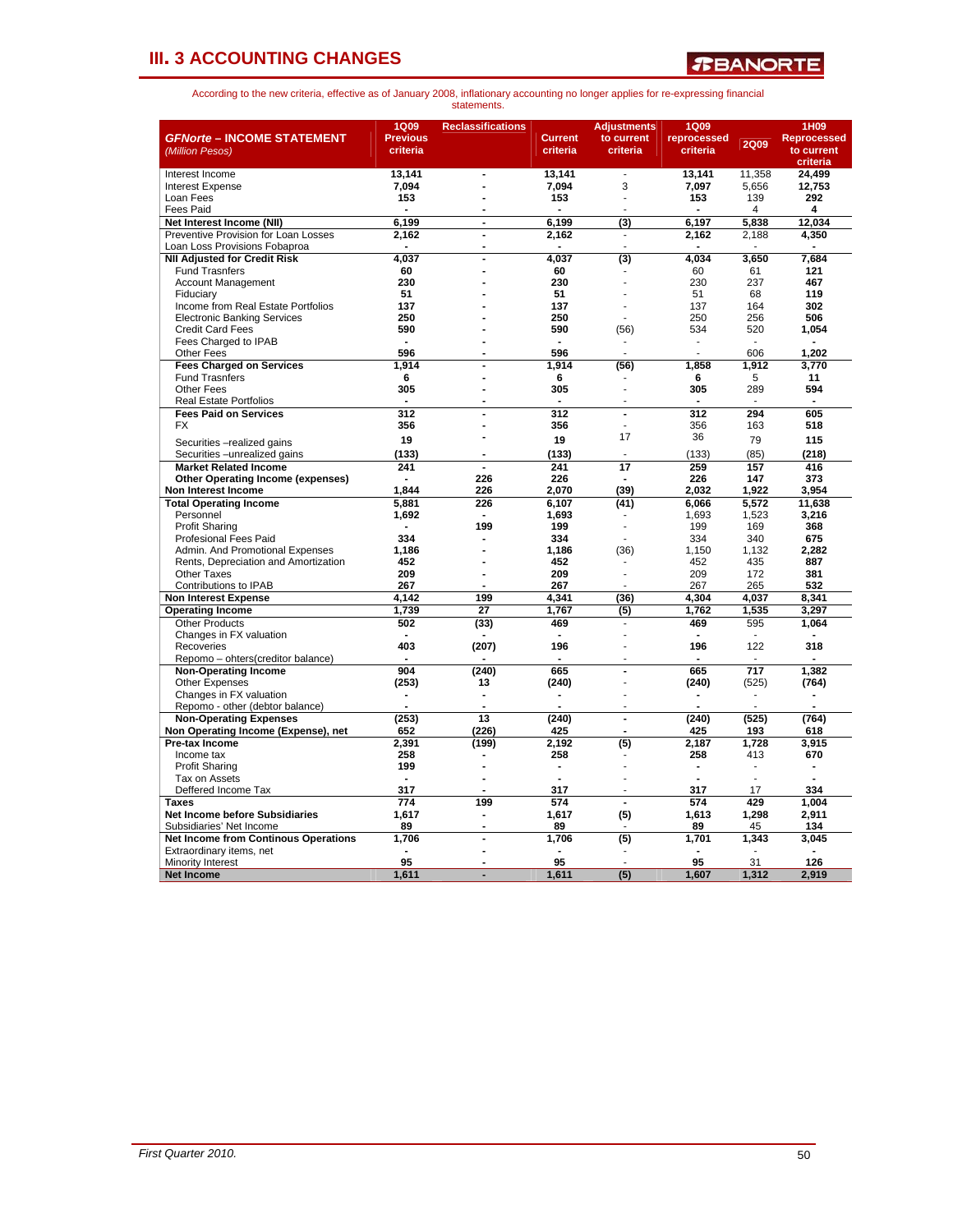| <i><b>GFNORTE – BALANCE SHEET</b></i>   | <b>1Q09</b><br><b>Previous</b> | <b>Reclassifi</b><br>cations | <b>Current</b>           | <b>Adjustm</b><br>ents to | <b>1Q09</b><br>reprocessed | <b>2Q09</b>              |
|-----------------------------------------|--------------------------------|------------------------------|--------------------------|---------------------------|----------------------------|--------------------------|
| (Milliones Pesos)                       | criteria                       |                              | criteria                 | current<br>criteria       | criteria                   |                          |
| <b>ASSETS</b>                           |                                |                              |                          |                           |                            |                          |
| <b>Cash and Due from Banks</b>          | 56,317                         | (14)                         | 56,303                   | $\blacksquare$            | 56,303                     | 56,918                   |
| <b>Margin Accounts</b>                  | -                              | 14                           | 14                       |                           | 14                         | 17                       |
| Negotiable Instruments                  | 5,172                          |                              | 5,172                    |                           | 5,172                      | 25,672                   |
| Securities Available for Sale           | 11,870                         |                              | 11,870                   |                           | 11,870                     | 11,566                   |
| Securities Held to Maturity             | 217,922                        |                              | 217,922                  |                           | 217,922                    | 210,702                  |
| <b>Investment in Securitiees</b>        | 234,965                        | ۰                            | 234,965                  |                           | 234,965                    | 247,940                  |
| Non-assigned Sec for Settlement         |                                |                              | $\blacksquare$           |                           |                            |                          |
| Debtor balance in repo trans, (net)     | 1,620                          |                              | 1,620                    |                           | 1,620                      | 16                       |
| <b>Securities Lending</b>               |                                | $\blacksquare$               | $\blacksquare$           |                           |                            | ÷.                       |
| For trading                             |                                | 6,406                        | 6,406                    |                           | 6,406                      | 5,525                    |
| For hedging                             |                                | 2,529                        | 2,529                    |                           | 2,529                      | 1,142                    |
| <b>Derivatives</b>                      | 8,936                          | (8,936)                      |                          |                           |                            |                          |
| Operations w/ Derivatives & Securities  | 8,936                          | $\qquad \qquad \blacksquare$ | 8,936                    |                           | 8,936                      | 6,667                    |
| <b>Commercial Loans</b>                 | 122,563                        |                              | 122,563                  | $\sim$                    | 122,563                    | 120,616                  |
| <b>Financial INtermediaries' Loans</b>  | 10,229                         |                              | 10,229                   |                           | 10,229                     | 8,462                    |
| Consumer Loans                          | 27,775                         |                              | 27,775                   |                           | 27,775                     | 26,651                   |
| Mortgage Loans                          | 47,023                         |                              | 47,023                   |                           | 47,023                     | 47,691                   |
| Government Entities' Loans              | 28,592                         |                              | 28,592                   |                           | 28,592                     | 31,921                   |
| <b>IPAB Loans</b>                       |                                |                              | $\blacksquare$           |                           |                            | $\overline{\phantom{a}}$ |
| <b>Performing Loans</b>                 | 236,181                        | $\blacksquare$               | 236,181                  | $\blacksquare$            | 236,181                    | 235,342                  |
| <b>Commercial Loans</b>                 | 2,187                          | (6)                          | 2,181                    |                           | 2,181                      | 2,796                    |
| Financial Intermediaries' Loans         | 3                              |                              | 3                        |                           | 3                          | ä,                       |
| Consumer Loans                          | 2,541                          |                              | 2,541                    |                           | 2,541                      | 2,584                    |
| Mortgage Loans                          | 825                            |                              | 825                      |                           | 825                        | 919                      |
| Government Entities' Loans              |                                |                              | $\overline{\phantom{0}}$ |                           |                            | $\mathbf{r}$             |
| <b>Past due Loans</b>                   | 5,556                          | (6)                          | 5,550                    | $\blacksquare$            | 5,550                      | 6,299                    |
| <b>Gross Loan Portfolio</b>             | 241,737                        | (6)                          | 241,731                  | $\blacksquare$            | 241,731                    | 241,641                  |
| Preventive Loan Loss Reserves           | 6,051                          | $\blacksquare$               | 6,051                    |                           | 6,051                      | 6,426                    |
| <b>Net Loan Portfolio</b>               | 235,686                        | (6)                          | 235,680                  |                           | 235,680                    | 235,216                  |
| <b>Acquired Collection Rights</b>       | 2,923                          |                              | 2,923                    |                           | 2,923                      | 2,804                    |
| Total Loan Portfolio                    | 238,609                        | (6)                          | 238,603                  | $\blacksquare$            | 238,603                    | 238,020                  |
| Benef.receivab.securitiz. transactions  | 699                            | $\blacksquare$               | 699                      |                           | 699                        | 557                      |
| Sundry Debtors & Other Accs Rec, net    | 13,764                         | 6                            | 13,769                   |                           | 13,769                     | 10,770                   |
| Inventories                             | 479                            |                              | 479                      |                           | 479                        | 312                      |
| Foreclosed Assets, net                  | 841                            |                              | 841                      |                           | 841                        | 800                      |
| Real Estate, Furniture & Equipment, net | 8,459                          |                              | 8,459                    |                           | 8,459                      | 8,419                    |
| <b>Investments in Subsidiaries</b>      | 2,668                          |                              | 2,668                    |                           | 2,668                      | 2,896                    |
| Deferred Taxes, net                     | 147                            |                              | 147                      |                           | 147                        | 141                      |
| Deferred charges, and intangibles       |                                | 5,799                        | 5,799                    |                           | 5,799                      | 4,330                    |
|                                         |                                | 4,499                        | 4,499                    | 35                        | 4,534                      |                          |
| Other short and long term assets        |                                | (5,506)                      |                          |                           |                            | 4,119<br>$\frac{1}{2}$   |
| Other assets                            | 5,506                          | (293)                        | $\blacksquare$           |                           |                            |                          |
| Intangibles<br><b>Other Assets</b>      | 293                            | (4, 499)                     |                          |                           |                            |                          |
|                                         | 4,499                          | $\qquad \qquad \blacksquare$ |                          | 35                        | 10,333                     |                          |
| <b>Total Assets</b>                     | 10,298<br>577,802              | ۰                            | 10,298<br>577,802        | 35                        | 577,837                    | 32,345<br>581,922        |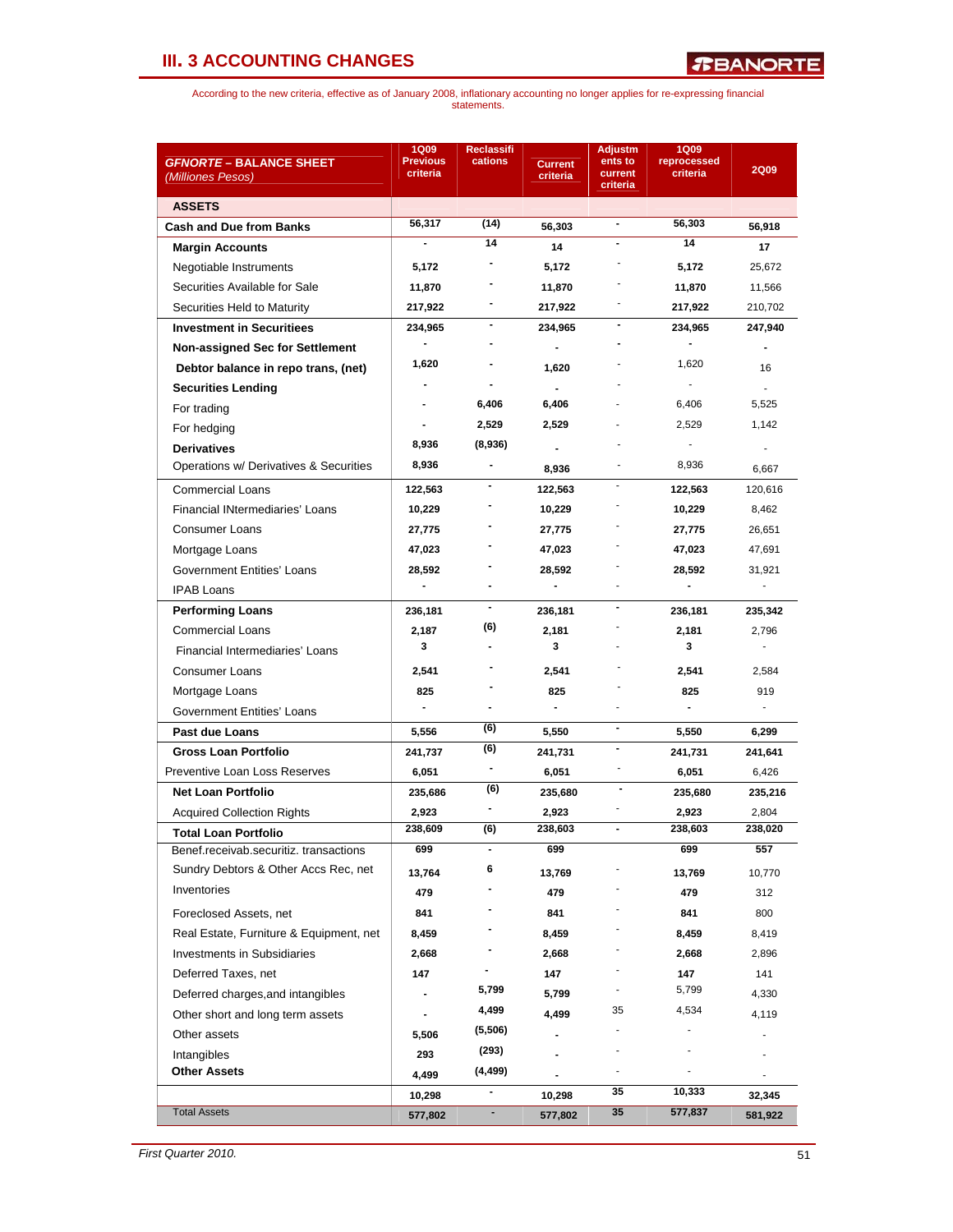| <b>GFNORTE - BALANCE SHEET</b><br>(Milliones Pesos) | <b>1Q09</b><br><b>Previous</b><br>criteria | <b>Reclassifi</b><br>cations | <b>Current criteria</b>      | <b>Adjust</b><br>ments<br>to | <b>1Q09</b><br>reproc<br>essed | <b>2Q09</b> |
|-----------------------------------------------------|--------------------------------------------|------------------------------|------------------------------|------------------------------|--------------------------------|-------------|
| <b>LIABILITIES</b>                                  |                                            |                              |                              |                              |                                |             |
| <b>Demand Deposits</b>                              | 120,255                                    | $\blacksquare$               | 120,255                      | -                            | 120,255                        | 123,755     |
| <b>Time Deposits</b>                                | 134,964                                    |                              | 134,964                      |                              | 134,964                        | 141,608     |
| <b>Bank Bonds</b>                                   |                                            |                              | $\qquad \qquad \blacksquare$ |                              |                                |             |
| <b>Deposits</b>                                     | 255,219                                    |                              | 255,219                      | $\overline{\phantom{a}}$     | 255,219                        | 265,363     |
| Immediate Redemption Loans                          | 4,180                                      |                              | 4,180                        |                              | 4,180                          | 501         |
| <b>Short Term Loans</b>                             | 25,322                                     |                              | 25,322                       |                              | 25,322                         | 25,057      |
| Long Term Loans                                     | 10,723                                     |                              | 10,723                       |                              | 10,723                         | 9,727       |
| Due to Banks & Correspondents                       | 40,225                                     | $\blacksquare$               | 40,225                       | -                            | 40,225                         | 35,285      |
| Assigned securities to settle                       | 420                                        |                              | 420                          |                              | 420                            | 540         |
| <b>Creditor Balances in Repo Trans, net</b>         | 191,479                                    |                              | 191,479                      |                              | 191,479                        | 200,933     |
| <b>Securities Lending</b>                           |                                            |                              |                              |                              |                                |             |
| <b>Repo Transactions with Collateral</b>            | 304                                        |                              | 304                          |                              | 304                            |             |
| Trading                                             |                                            | 6,300                        | 6,300                        | (18)                         | 6,282                          | 5,219       |
| Hedging                                             |                                            | 5,345                        | 5,345                        | -                            | 5,345                          | 3,976       |
| <b>Transactions with Derivatives</b>                | 11,646                                     | (11, 646)                    | $\blacksquare$               |                              |                                |             |
|                                                     | 11,646                                     |                              | 11,646                       | (18)                         | 11,628                         | 9,195       |
| <b>Operations w/ derivatives and Securities</b>     | 203,849                                    |                              | 203,849                      | (18)                         | 203,831                        | 210,668     |
| Income Tax payable                                  | 496                                        | (285)                        | 211                          |                              | 211                            | 170         |
| Profit Sharing.                                     |                                            | 285                          | 285                          |                              | 285                            | 371         |
| Creditor for settlement of transactions             |                                            | 6,832                        | 6,832                        |                              | 6,832                          | 1,709       |
| Other loans and accounts payable                    | 17,726                                     | (6, 832)                     | 10,894                       |                              | 10,894                         | 8,516       |
| <b>Other Payable accounts</b>                       | 18,222                                     |                              | 18,222                       | $\blacksquare$               | 18,222                         | 10,767      |
| <b>Subordinated Debentures</b>                      | 18,053                                     |                              | 18,053                       |                              | 18,053                         | 17,783      |
| <b>Deferred Taxes</b>                               |                                            |                              |                              |                              |                                |             |
| <b>Deferred Credits</b>                             | 1,336                                      |                              | 1,336                        | 58                           | 1,393                          | 1,464       |
| <b>TOTAL LIABILITIES</b>                            | 536,903                                    | $\overline{\phantom{a}}$     | 536,903                      | 40                           | 536,943                        | 541,330     |
| <b>EQUITY</b>                                       |                                            |                              |                              |                              |                                |             |
| Paid-in Capital                                     | 11,932                                     |                              | 11,932                       |                              | 11,932                         | 11,945      |
| <b>Share Subscription Premiums</b>                  | 1,530                                      |                              | 1,530                        |                              | 1,530                          | 1,247       |
| Subordinated Convertible Debentures                 | $\frac{1}{2}$                              |                              | $\overline{\phantom{a}}$     | $\blacksquare$               |                                |             |
| <b>Subscribed Capital</b>                           | 13,462                                     | $\blacksquare$               | 13,462                       | $\qquad \qquad \blacksquare$ | 13,462                         | 13,192      |
| <b>Capital Reserves</b>                             | 2,748                                      |                              | 2,748                        |                              | 2,748                          | 3,173       |
| Retained earnings                                   | 23,965                                     |                              | 23,965                       |                              | 23,965                         | 23,459      |
| Results from sec available for sale                 | (1, 315)                                   |                              | (1, 315)                     |                              | (1, 315)                       | (867)       |
| Results from valuation of securities                |                                            |                              |                              |                              |                                | (1, 342)    |
| Resuls from Conversion of Foreign Ops               | 1,244                                      |                              | 1,244                        |                              | 1,244                          | (1,580)     |
| Surplus (deficit) in capital restatement            |                                            |                              |                              |                              |                                |             |
| Results of Non Monetary Fixed Assets                |                                            |                              |                              |                              |                                |             |
| Results of Non Monetary Invesment Assets            | (2,833)                                    |                              | (2,833)                      |                              | (2,833)                        |             |
| Adjusments in the Employees' Pension                |                                            |                              |                              |                              |                                |             |
| Accumulated Effect or Deferred Liabilites           |                                            |                              |                              | $\overline{\phantom{a}}$     |                                |             |
| Net Income                                          | 1,611                                      |                              | 1,611                        | (5)                          | 1,607                          | 2,923       |
| Minority Interest                                   | 2,016                                      |                              | 2,016                        | ٠                            | 2,016                          | 1,633       |
| Earned Capital                                      | 27,437                                     | ۰                            | 27,437                       | (5)                          | 27,432                         | 27,400      |
| <b>Total Equity</b>                                 | 40,899                                     | ۰                            | 40,899                       | (5)                          | 40,894                         | 40,592      |
| TOTAL LIABILITIES AND EQUITY                        | 577,802                                    |                              | 577,802                      | 35                           | 577,837                        | 581,922     |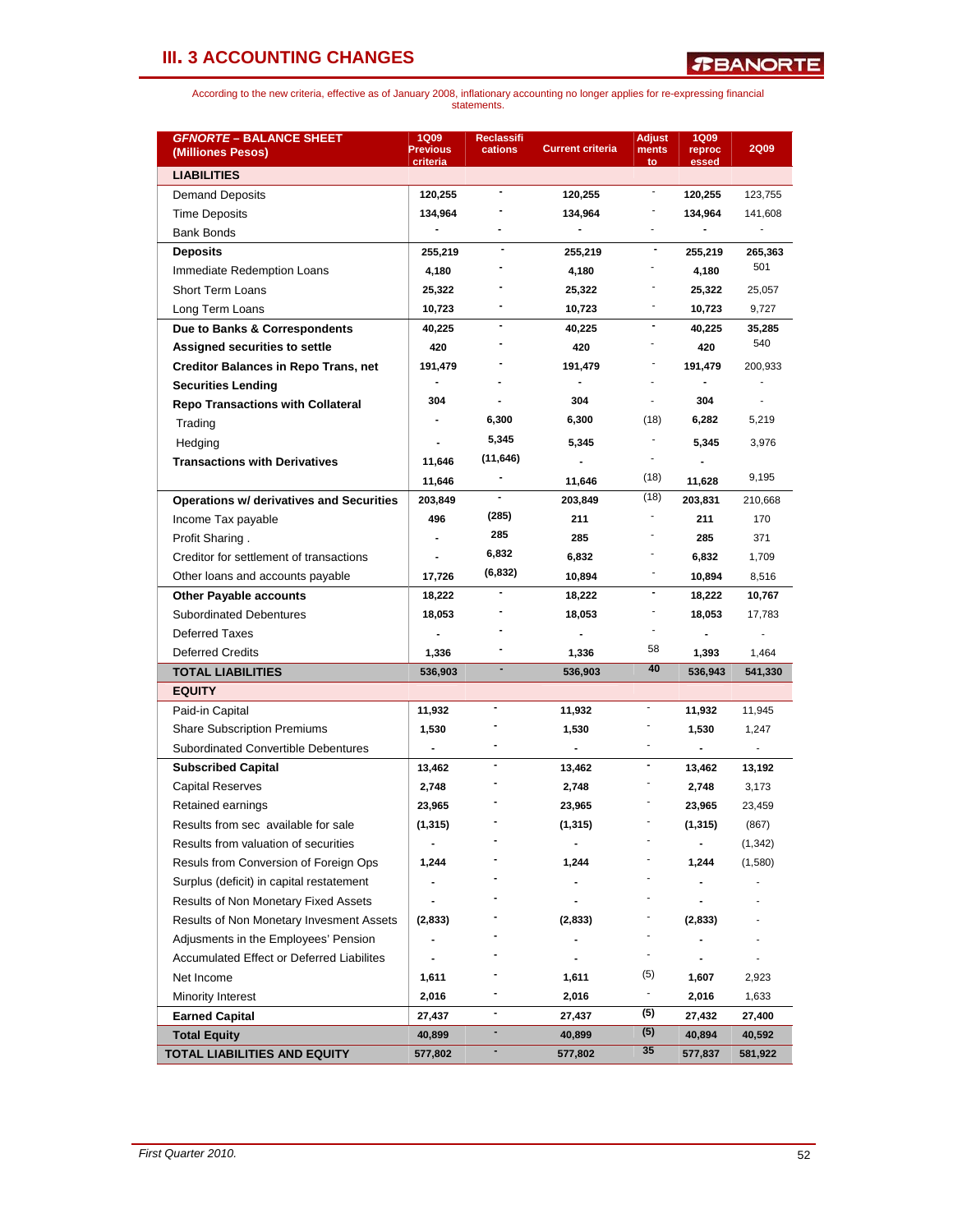According to the new criteria, effective as of January 2008, inflationary accounting no longer applies for re-expressing financial statements.

### • **Changes in accounting rules**

On July 30 2009, the National Banking and Securities Commission (CNBV) issued changes to accounting criteria applicable, among others, to auxiliary credit institutions, financial companies of limited scope and regulated financial companies of multiple scope; also on August 31 2009, it issued changes in accounting criteria applicable to mutual funds. These changes were done to make them consistent with the financial information norms established in Mexico and abroad. They are similar to the changes recently implemented for Credit Institutions and Broker Dealers in 2Q09.

#### • **D-8 Bulletin: Stock based compensation**

Banorte grants GFNORTE shares to its executives through different structured payments plans based on those shares. These plans are managed by trusts that Banorte constitutes and gives the necessary resources so that at the beginning of each plan, they can purchase directly in the financial markets the shares needed to fulfill these stock based plans.

The Financial Norm D-8, Stock based Payments, which is effective for fiscal exercises that begin as of January 2009, requires those entities that grant stock based payment plans to recognize an expense for the services received by the executives that are beneficiaries of the plans.

When a subsidiary grants stock plans of its holding Company, the NIF D-8 establishes that the accounting recognition of the expenditure must be made as if the plan was settled in cash at reasonable value, each period that the financial information is presented along with the assumptions known at that date.

On the other hand, the Holding must recognize such expenditure as if the plan was to be settled with shares. Under this scheme, the plan is valued in the beginning at the Holding level and must be later revalued.

In the consolidated financial statements with the Group's subsidiaries, the items recognized in its banking subsidiary derived from the recognition and valuation of the share plans granted have been eliminated through consolidation movements of Ps 103 million. In this sense, an expense incurred by the Financial Group of up to Ps 52 million has been recognized, which results at 4Q09 in a net positive effect in the financial statements of the holding Company of Ps 51 million. At 1Q10 results in a net negative effect in the financial statements of the holding Company of Ps (8) million .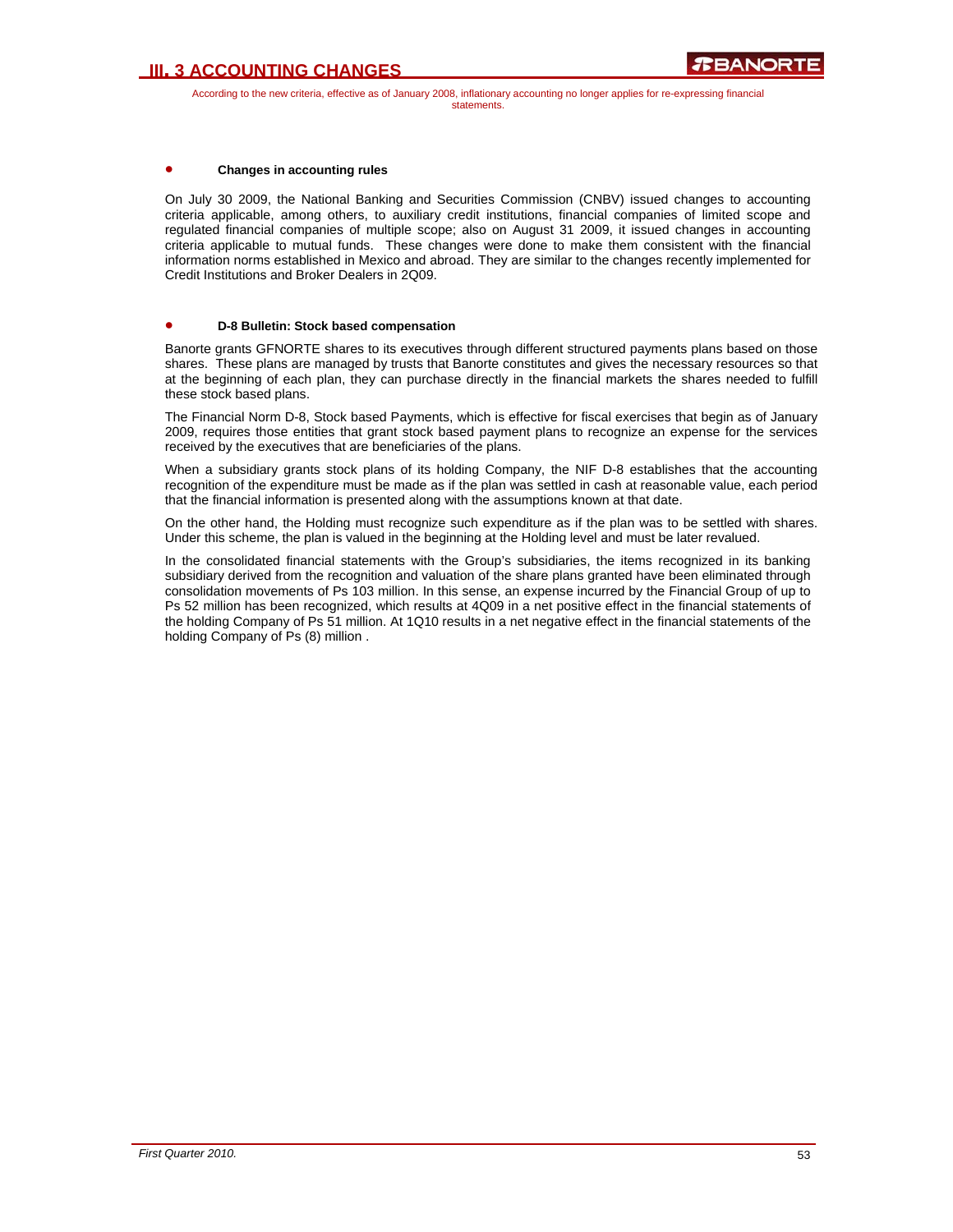### **III. 4 LOAN PORTFOLIO SALES TO SOLIDA**

According to the new criteria, effective as of January 2008, inflationary accounting no longer applies for re-expressing financial statements.

# **LOAN PORTFOLIO SALES TO SOLIDA ADMINISTRADORA DE PORTAFOLIOS**

On February, 2003 Banorte sold Ps \$1.9 billion (Ps \$1.861 billion in Past-due loans & Ps \$64 million in Performing loans) of its own portfolio (including interests) to its subsidiary Sólida Administradora de Portafolios, S.A. de C.V. for Ps \$378 million. The transaction was done based on August 2002 figures, and therefore the final figure that affected the February balance was Ps \$1.856 billion, once the collections made since August 2002 are considered. The past-due portfolio as well as Ps \$1.577 billion in associated loan reserves were cancelled.

As instructed by the CNBV in the document 601-II-323110, we show the integration of the loan portfolio sold in 1Q03 by Banorte to its subsidiary Sólida Administradora de Portafolios, S.A. de C.V. The Purpose of this sale was to concentrate the portfolio in this specialized recovery unit as it had been managing the collections of this loans previously. This was a one time operation.

|                             |        | <b>Local Currency (2)</b> |        |        | Foreign Currency (USD) (3) |               |        | <b>Total</b>  |        |
|-----------------------------|--------|---------------------------|--------|--------|----------------------------|---------------|--------|---------------|--------|
| (Millions of Nominal Pesos) | Aug'02 | <b>Dec'09</b>             | Mar'10 | Aug'02 | Dec'09                     | <b>Mar'10</b> | Aug'02 | <b>Dec'09</b> | Mar'10 |
| <b>Performing Loans</b>     |        |                           |        |        |                            |               |        |               |        |
| Commercial                  | 5      |                           |        | 5      | i.                         | ٠             | 10     |               |        |
| Consumer                    | ٠      | ۰                         | ۰      | ۰      | ٠                          | ٠             | ٠      | ۰             |        |
| Mortgage                    | 54     | 27                        | 25     | ۰      | ٠                          | ۰             | 54     | 27            | 25     |
| Total                       | 59     | 27                        | 25     | 5      | ٠                          |               | 64     | 27            | 25     |
| <b>Non Performing Loans</b> |        |                           |        |        |                            |               |        |               |        |
| Commercial                  | 405    | 361                       | 340    | 293    | 110                        | 103           | 698    | 471           | 443    |
| Consumer                    | 81     | 72                        | 72     | ۰      | ۰                          | ۰             | 81     | 72            | 72     |
| Mortgage                    | 1,112  | 350                       | 344    | ۰      | ٠                          | ٠             | 1,112  | 350           | 344    |
| Total                       | 1,598  | 783                       | 756    | 293    | 110                        | 103           | 1,891  | 893           | 859    |
| <b>TOTAL LOANS</b>          | 1,657  | 810                       | 781    | 298    | 110                        | 103           | 1,955  | 920           | 884    |
| Loan Loss Reserves (1)      |        |                           |        |        |                            |               |        |               |        |
| Commercial                  | 326    | 349                       | 327    | 246    | 110                        | 103           | 572    | 459           | 430    |
| Consumer                    | 77     | 72                        | 72     | ۰      |                            | ۰             | 77     | 72            | 72     |
| Mortgage                    | 669    | 336                       | 330    |        |                            | ۰             | 669    | 336           | 330    |
| Total                       | 1,072  | 757                       | 729    | 246    | 110                        | 103           | 1,318  | 867           | 832    |

1) Reserve requirements using the same classification method used for the bank.

2) Includes UDIS. 3) The dollar portfolio and reserves are re-expressed in pesos. Note 1.- There was a Reserve deficit of Ps 34 mllion as of March 2010. Note 2.- Banorte has a 99.99% stake in Sólida.

In 1Q10 the Loan portfolio showed changes due to: collections for Ps \$6 million, restructures for Ps \$3 million, repossessed assets for Ps \$18 millon and Ps \$34 million in charge-offs and discounts. In the Loan loss provisions, there were charge-offs and discounts for Ps \$10 million. There were transfers from performing loans to past due loans for Ps \$1 million and transfers from past due loans to performing loans for Ps \$1 million.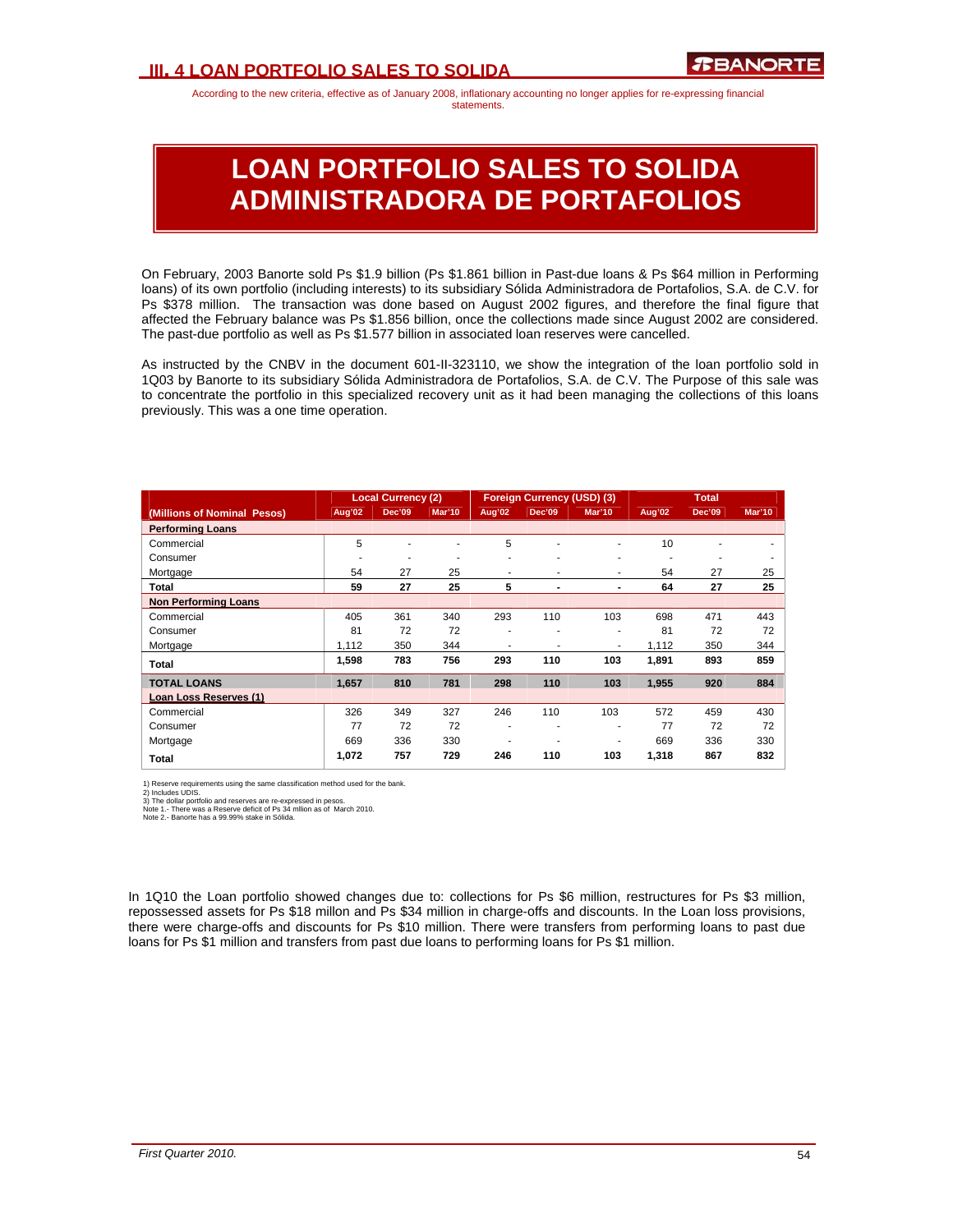# **III. 4 LOAN PORTFOLIO SALES TO SOLIDA**

*R***BANORTE** 

According to the new criteria, effective as of January 2008, inflationary accounting no longer applies for re-expressing financial statements.

As instructed by the CNBV in the document 601-II-323110 for purposes of determining financial indicators and a general disclosure referred to regulations, we show the integration of the Banorte's portfolio including the portfolio which was sold to Sólida Administradora de Portafolios, S.A. de C.V..

|                             | Local Currency (1) |         | Foreign Currency (USD)(2) |        | <b>Total</b>  |               |
|-----------------------------|--------------------|---------|---------------------------|--------|---------------|---------------|
| (Millions of Nominal Pesos) | <b>Dec'09</b>      | Mar'10  | <b>Dec'09</b>             | Mar'10 | <b>Dec'09</b> | <b>Mar'10</b> |
| <b>Performing Loans</b>     |                    |         |                           |        |               |               |
| Commercial                  | 133,823            | 133,800 | 11,316                    | 9,668  | 145,139       | 143,468       |
| Consumer                    | 25,525             | 25,568  |                           |        | 25,525        | 25,568        |
| Mortgage                    | 47,378             | 48,790  |                           |        | 47,378        | 48,790        |
| Fobaproa / IPAB             | ÷,                 |         |                           |        |               |               |
| <b>Performing Loans</b>     | 206,726            | 208,158 | 11,316                    | 9,668  | 218,042       | 217,826       |
|                             |                    |         |                           |        |               |               |
| <b>Non Performing Loans</b> |                    |         |                           |        |               |               |
| Commercial                  | 2,583              | 2,837   | 150                       | 142    | 2,733         | 2,979         |
| Consumer                    | 2,014              | 1,637   | ٠                         |        | 2,014         | 1,637         |
| Mortgage                    | 1,151              | 996     | ٠                         |        | 1,151         | 996           |
| <b>Non Performing Loans</b> | 5,748              | 5,470   | 150                       | 142    | 5,898         | 5,612         |
|                             |                    |         |                           |        |               |               |
| <b>TOTAL LOANS</b>          | 212,474            | 213,628 | 11,466                    | 9,810  | 223,940       | 223,438       |
|                             |                    |         |                           |        |               |               |
| <b>Loan Loss Reserves</b>   | 7,425              | 7,295   | 384                       | 409    | 7,809         | 7,704         |
| <b>Net Loan Portfolio</b>   | 205,049            | 206,333 | 11,082                    | 9,401  | 216,131       | 215,734       |
| <b>Loan Loss Reserves</b>   |                    |         |                           |        | 132.40%       | 137.28%       |
| % Past Due Loans            |                    |         |                           |        | 2.63%         | 2.51%         |

1) Includes UDIS. 2) The dollar portfolio and reserves are re-expressed in pesos.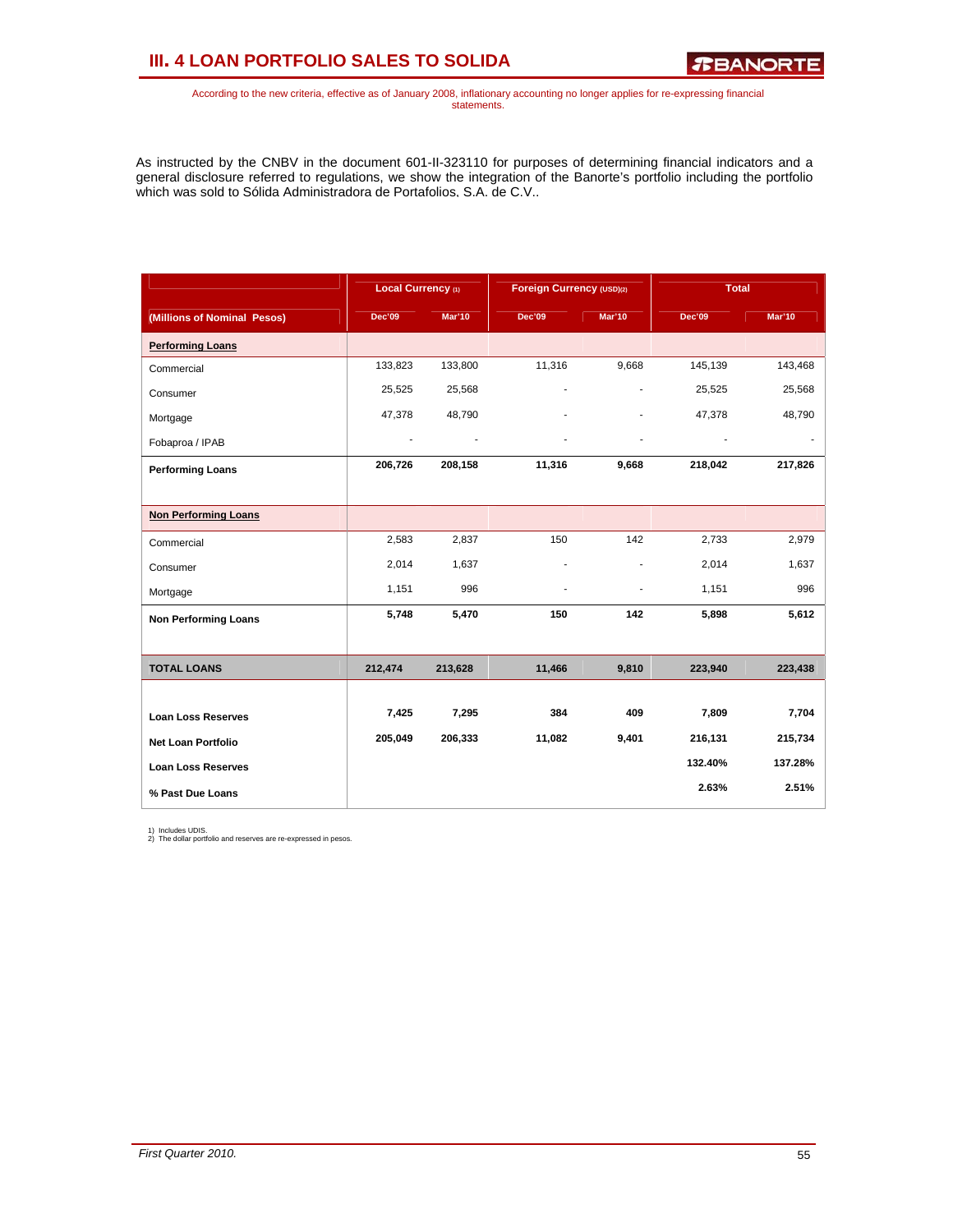According to the new criteria, effective as of January 2008, inflationary accounting no longer applies for re-expressing financial statements.

### **NOTES TO FINANCIAL STATEMENTS**

| <b>FINANCIAL INSTRUMENTS AND VALUATION EFFECTS 1Q10</b><br>(Million Pesos) |                             |                          |                                         |                     |
|----------------------------------------------------------------------------|-----------------------------|--------------------------|-----------------------------------------|---------------------|
| <b>NEGOTIABLE INSTRUMENTS</b>                                              | <b>BOOK</b><br><b>VALUE</b> | <b>INTEREST</b>          | <b>UNREALIZED</b><br><b>GAIN (LOSS)</b> | <b>MARKET VALUE</b> |
| <b>Goverment Securities</b>                                                | 36,116                      | 19                       | (14)                                    | 36,121              |
| <b>Unrestricted</b>                                                        | 109                         | Ĭ.                       | 1                                       | 110                 |
| Cetes                                                                      | 109                         |                          | 1                                       | 110                 |
| <b>Bonds</b>                                                               |                             |                          |                                         |                     |
| <b>Bondes</b>                                                              |                             |                          |                                         |                     |
| <b>Bpas</b>                                                                |                             |                          |                                         |                     |
| Restricted                                                                 | 36,007                      | 19                       | (14)                                    | 36,011              |
| Cetes                                                                      | 1,032                       | $\overline{\phantom{a}}$ |                                         | 1,032               |
| <b>Bonds</b>                                                               | 7,644                       | 7                        | 4                                       | 7,655               |
| <b>Bondes</b>                                                              | 3,541                       |                          |                                         | 3,542               |
| <b>Bpas</b>                                                                | 23,754                      | 12                       | (18)                                    | 23,747              |
| <b>Brems</b>                                                               |                             |                          |                                         |                     |
| <b>UMS</b>                                                                 |                             |                          |                                         |                     |
| <b>Udibonds</b>                                                            | 15                          |                          |                                         | 15                  |
| <b>Stock Certificates</b>                                                  | 20                          |                          |                                         | 20                  |
| <b>Banking Securities</b>                                                  | 5,401                       |                          | 3                                       | 5,401               |
| <b>Unrestricted</b>                                                        | 2,334                       |                          | 3                                       | 2,337               |
| <b>Notes</b>                                                               | 2,334                       |                          | 3                                       | 2,337               |
| Cedes                                                                      |                             |                          |                                         |                     |
| <b>Bonds</b>                                                               |                             |                          |                                         |                     |
| <b>Stock Certificates</b>                                                  |                             |                          |                                         |                     |
| <b>Other Banking Securities</b>                                            |                             |                          |                                         |                     |
| <b>Restricted</b>                                                          | 3,067                       |                          |                                         | 3,068               |
| <b>Notes</b>                                                               | 3,067                       |                          |                                         | 3,068               |
| Private                                                                    | 2,731                       | 2                        | (2)                                     | 2,732               |
| <b>Unrestricted</b>                                                        |                             |                          |                                         |                     |
| <b>Commercial Paper Pesos</b>                                              |                             |                          |                                         |                     |
| Commercial Paper U.S. Dollars                                              |                             |                          |                                         |                     |
| <b>PEMEX</b>                                                               |                             |                          |                                         |                     |
| <b>EUROBONDS</b>                                                           |                             |                          |                                         |                     |
| <b>Stock Certificates</b>                                                  | 45                          |                          |                                         | 45                  |
| Subordinated paper                                                         |                             |                          |                                         |                     |
| Other securities                                                           |                             |                          |                                         |                     |
| <b>Restricted</b>                                                          | 2,686                       | 2                        | (2)                                     | 2,686               |
| <b>Stock Certificates</b>                                                  | 2,686                       | $\overline{2}$           | (2)                                     | 2,686               |
| Foreign Goverment                                                          |                             |                          |                                         |                     |
| <b>Treasury Bonds</b>                                                      |                             |                          |                                         |                     |
| <b>Treasury Bill</b>                                                       |                             |                          |                                         |                     |
| <b>Treasury Notes</b>                                                      |                             |                          |                                         |                     |
| Other securities                                                           |                             |                          |                                         |                     |
| Shares listed in the SIC                                                   | 17                          |                          |                                         | 17                  |
| Guarantee (collateral) for futures                                         |                             |                          |                                         |                     |
| <b>Mutual Funds</b>                                                        | 61                          |                          |                                         | 61                  |
| <b>Total</b>                                                               | 44.327                      | 21                       | (2)                                     | 44,335              |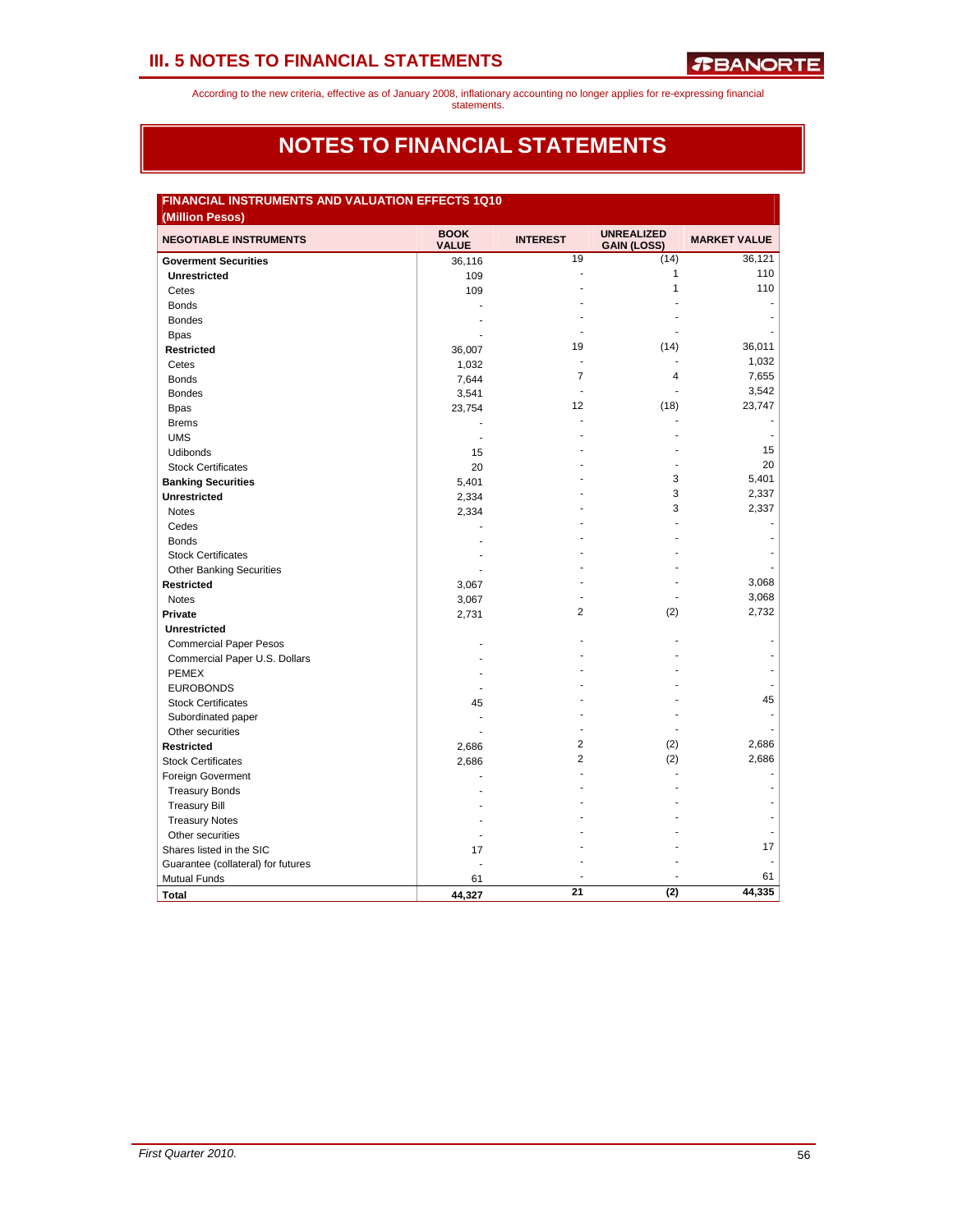|                                    | <b>BOOK</b>    |                 | <b>UNREALIZED</b>  |                     |
|------------------------------------|----------------|-----------------|--------------------|---------------------|
| <b>Securities Held to Maturity</b> | <b>VALUE</b>   | <b>INTEREST</b> | <b>GAIN (LOSS)</b> | <b>MARKET VALUE</b> |
| Cetes                              | 727            | 3               |                    | 731                 |
| Affected papers as collateral      |                |                 |                    |                     |
| <b>Fiduciary duties</b>            | $\overline{a}$ | ä,              |                    |                     |
| <b>Goverment Securities</b>        | 127,342        | 80              |                    | 127,422             |
| <b>Restricted</b>                  | 126,981        | 77              |                    | 127,058             |
| Cetes                              |                |                 |                    |                     |
| <b>Bonds</b>                       | 610            | (1)             |                    | 609                 |
| <b>Bondes</b>                      | 33,032         | 8               |                    | 33,039              |
| <b>Bpas</b>                        | 91,330         | 46              |                    | 91,375              |
| <b>Brems</b>                       |                | ÷.              |                    |                     |
| <b>UMS</b>                         | 2,006          | 24              |                    | 2,031               |
| <b>Udibonds</b>                    | 3              |                 |                    | 3                   |
| <b>Stock Certificates</b>          | ÷.             |                 |                    |                     |
| <b>Unrestricted</b>                | 361            | 3               |                    | 364                 |
| <b>Bonds</b>                       |                |                 |                    |                     |
| <b>Bondes</b>                      |                |                 |                    |                     |
| <b>Bpas</b>                        | 70             |                 |                    | 70                  |
| <b>UMS</b>                         | 265            | 3               |                    | 268                 |
| <b>Stock Certificates</b>          | 27             | L,              |                    | 27                  |
| <b>Banking Securities</b>          | 26,058         | 63              |                    | 26,121              |
| <b>Restricted</b>                  | 16,645         | 9               |                    | 16,653              |
| <b>Notes</b>                       |                |                 |                    |                     |
| Cedes                              | 9,019          | 8               |                    | 9,027               |
| <b>Bonds</b>                       |                |                 |                    |                     |
| <b>Stock Certificates</b>          | 7,625          | 1               |                    | 7,626               |
| <b>Other Banking Securities</b>    |                |                 |                    |                     |
| <b>Unrestricted</b>                | 9,414          | 55              |                    | 9,468               |
| <b>Bonds</b>                       | 2,550          | ä,              |                    | 2,550               |
| <b>Stock Certificates</b>          | 5,606          | 31              |                    | 5,637               |
| <b>Other Banking Securities</b>    | 1,258          | 24              |                    | 1,281               |
| Private                            | 18,677         | 110             |                    | 18,787              |
| <b>Restricted</b>                  | 12,698         | 78              |                    | 12,775              |
| <b>Commercial Paper Pesos</b>      |                |                 |                    |                     |
| Commercial Paper U.S. Dollars      |                |                 |                    |                     |
| <b>PEMEX</b>                       | 4,341          | 77              |                    | 4,418               |
| <b>EUROBONDS</b>                   |                |                 |                    |                     |
| <b>Stock Certificates</b>          | 8,357          | $\mathbf{1}$    |                    | 8,358               |
| <b>Sructured Notes</b>             |                |                 |                    |                     |
| <b>Unrestricted</b>                | 5,979          | 32              |                    | 6,012               |
| <b>Stock Certificates</b>          | 5,732          | 22              |                    | 5,754               |
| <b>Bonds</b>                       |                |                 |                    |                     |
| <b>PEMEX</b>                       | 247            | 10              |                    | 257                 |
| <b>Sructured Notes</b>             |                |                 |                    |                     |
| <b>Other Unrestricted</b>          |                |                 |                    |                     |
| <b>Other Debt Securities</b>       |                |                 |                    |                     |
| <b>U.S. Government Securities</b>  | 11             |                 |                    | 11                  |
| Subordinated paper                 |                |                 |                    |                     |
|                                    |                |                 |                    |                     |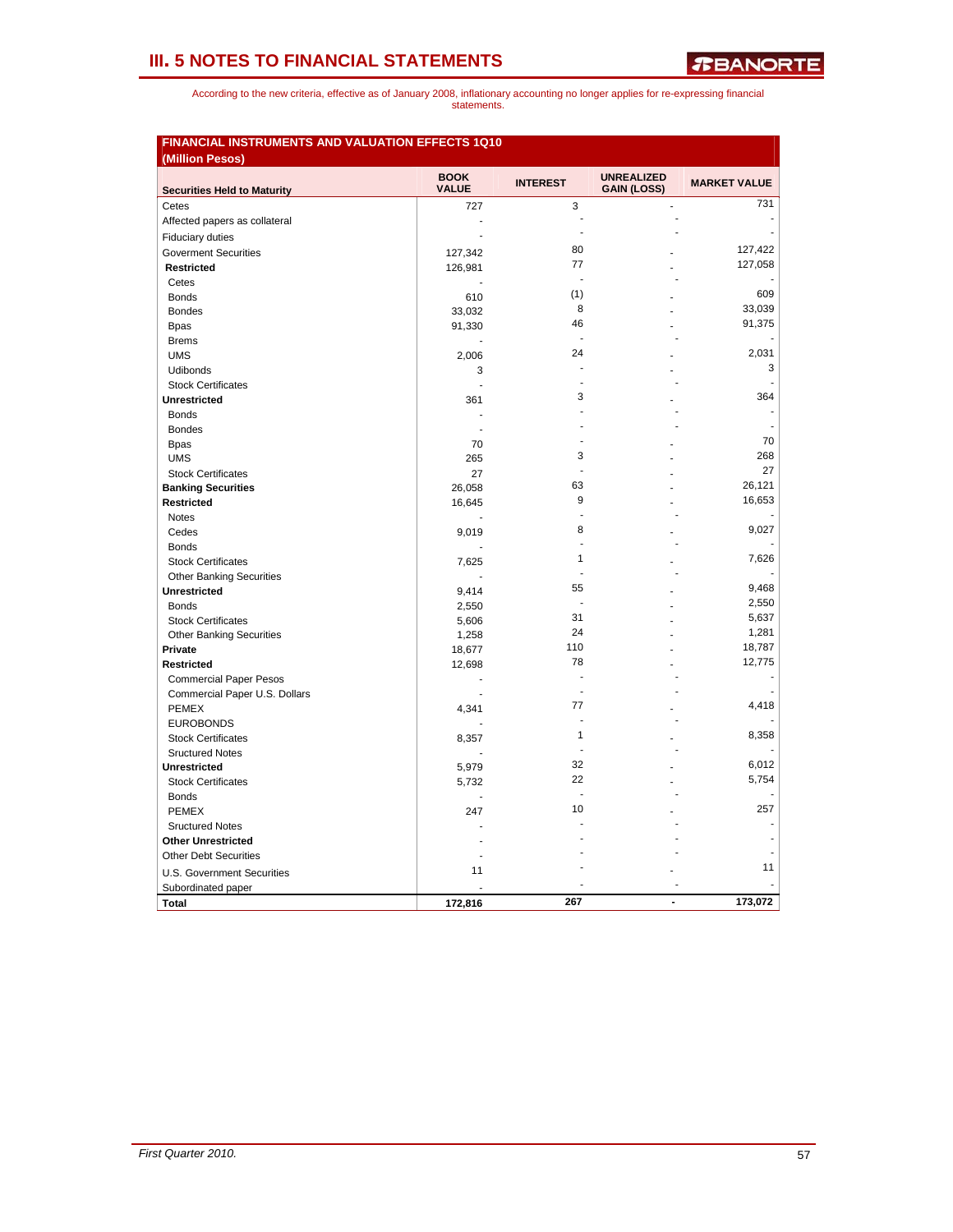According to the new criteria, effective as of January 2008, inflationary accounting no longer applies for re-expressing financial statements.

| <b>SECURITIES HELD FOR SALE 1Q10</b><br>(Million Pesos) |                             |                 |                                         |                     |
|---------------------------------------------------------|-----------------------------|-----------------|-----------------------------------------|---------------------|
| <b>SECURITIES HELD FOR SALE</b>                         | <b>BOOK</b><br><b>VALUE</b> | <b>INTEREST</b> | <b>UNREALIZED</b><br><b>GAIN (LOSS)</b> | <b>MARKET VALUE</b> |
| <b>Unrestricted</b>                                     | 10,039                      | 79              | 210                                     | 10,328              |
| <b>Goverment Securities</b>                             | 7,074                       | 27              | 174                                     | 7,276               |
| Mexican Government Securities (UMS)                     | 191                         | 3               | (8)                                     | 186                 |
| <b>Treasury Bonds</b>                                   |                             |                 |                                         |                     |
| Private company bonds                                   | 479                         |                 | (1)                                     | 479                 |
| Private company bonds                                   |                             |                 |                                         |                     |
| <b>GFNorte's Stock</b>                                  |                             |                 |                                         |                     |
| <b>BMV's Stock</b>                                      | 234                         |                 | 44                                      | 278                 |
| <b>Bonds</b>                                            | 1,491                       | 26              | 47                                      | 1,564               |
| Eurobonds                                               | 489                         | 20              | (46)                                    | 463                 |
| <b>Bank Paper</b>                                       |                             |                 |                                         |                     |
| Structured notes                                        |                             |                 |                                         |                     |
| <b>PEMEX</b>                                            | 80                          | 2               | 83                                      |                     |
| Other                                                   |                             |                 |                                         |                     |
| <b>Restricted</b>                                       | 2,380                       | 31              | 97                                      | 2,508               |
| Mexican Government Securities (UMS)                     | 152                         | 3               | 5                                       | 160                 |
| <b>Treasury Bonds</b>                                   |                             |                 |                                         |                     |
| <b>Bonds</b>                                            | 984                         | 14              | 25                                      | 1,023               |
| Eurobonds                                               | 434                         | 6               | 22                                      | 462                 |
| <b>PEMEX</b>                                            | 809                         | 8               | 45                                      | 862                 |
| <b>Total</b>                                            | 12,419                      | 110             | 307                                     | 12,836              |

### **SECURITIES ASSIGNED FOR SETTLEMENT 1Q10**

| (Million Pesos)                           |                             |                 |                                         |                     |
|-------------------------------------------|-----------------------------|-----------------|-----------------------------------------|---------------------|
| <b>SECURITIES ASSIGNED FOR SETTLEMENT</b> | <b>BOOK</b><br><b>VALUE</b> | <b>INTEREST</b> | <b>UNREALIZED</b><br><b>GAIN (LOSS)</b> | <b>MARKET VALUE</b> |
| Government securities                     | 587                         | 11              |                                         | 575                 |
| Cetes                                     | 76                          |                 |                                         | 76                  |
| <b>Bonds</b>                              | 476                         | 11              |                                         | 464                 |
| <b>Bondes</b>                             |                             |                 |                                         |                     |
| <b>Bpas</b>                               |                             |                 |                                         |                     |
| <b>Brems</b>                              |                             |                 |                                         |                     |
| <b>UMS</b>                                |                             |                 |                                         |                     |
| <b>UdiBonds</b>                           | 15                          |                 |                                         | 15                  |
| 2U CBIC                                   |                             |                 |                                         |                     |
| <b>Stock Certificates</b>                 |                             |                 |                                         |                     |
| <b>Bank Paper</b>                         |                             |                 |                                         |                     |
| Private                                   |                             |                 |                                         |                     |
| <b>Foreign Goverment</b>                  | (307)                       | (1)             |                                         | (308)               |
| <b>Total</b>                              | 281                         | 10              |                                         | 268                 |

### **REPURCHASE AGREEMENT OPERATIONS 1Q10**

|                             |                                                                | (Million Pesos)                             |                                  |                                |                                          |
|-----------------------------|----------------------------------------------------------------|---------------------------------------------|----------------------------------|--------------------------------|------------------------------------------|
|                             |                                                                |                                             |                                  |                                | <b>FINANCIAL STATEMENT</b>               |
| <b>SALES</b>                | <b>MARKET VALUE</b>                                            |                                             |                                  |                                | <b>INDIVIDUAL</b><br><b>COMPENSATION</b> |
|                             | <b>RECEIVABLES ON</b><br><b>REPURCHASE</b><br><b>AGREEMENT</b> | <b>SECURITIES TO</b><br><b>BE DELIVERED</b> | <b>GLOBAL</b><br><b>POSITION</b> | <b>ASSET</b><br><b>BALANCE</b> | <b>LIABILITY</b><br><b>BALANCE</b>       |
| <b>Goverment Securities</b> |                                                                | 160,304                                     | (160, 304)                       | ۰                              | 160,304                                  |
| <b>Banking Securities</b>   | -                                                              | 19.724                                      | (19, 724)                        | ۰                              | 19.724                                   |
| <b>Private Securities</b>   | $\overline{\phantom{a}}$                                       | 11.046                                      | (11, 046)                        | ۰                              | 11.046                                   |
| <b>Total</b>                | $\overline{\phantom{a}}$                                       | 191,073                                     | (191, 073)                       |                                | 191,073                                  |

|                           |                                                                |                                             |                                  |                                | <b>FINANCIAL STATEMENT</b>               |
|---------------------------|----------------------------------------------------------------|---------------------------------------------|----------------------------------|--------------------------------|------------------------------------------|
| <b>PURCHASES</b>          | <b>MARKET VALUE</b>                                            |                                             |                                  |                                | <b>INDIVIDUAL</b><br><b>COMPENSATION</b> |
|                           | <b>RECEIVABLES ON</b><br><b>REPURCHASE</b><br><b>AGREEMENT</b> | <b>SECURITIES TO</b><br><b>BE DELIVERED</b> | <b>GLOBAL</b><br><b>POSITION</b> | <b>ASSET</b><br><b>BALANCE</b> | <b>LIABILITY</b><br><b>BALANCE</b>       |
| Goverment Securities      | 34.716                                                         | 34,714                                      | (2)                              | $\overline{2}$                 |                                          |
| <b>Banking Securities</b> | 580                                                            | 580                                         |                                  |                                |                                          |
| <b>Private Securities</b> | 859                                                            | 858                                         | (1)                              |                                |                                          |
| <b>Total</b>              | 36,155                                                         | 36,152                                      | (3)                              | 3                              |                                          |
|                           |                                                                |                                             |                                  | 3                              | 191,073                                  |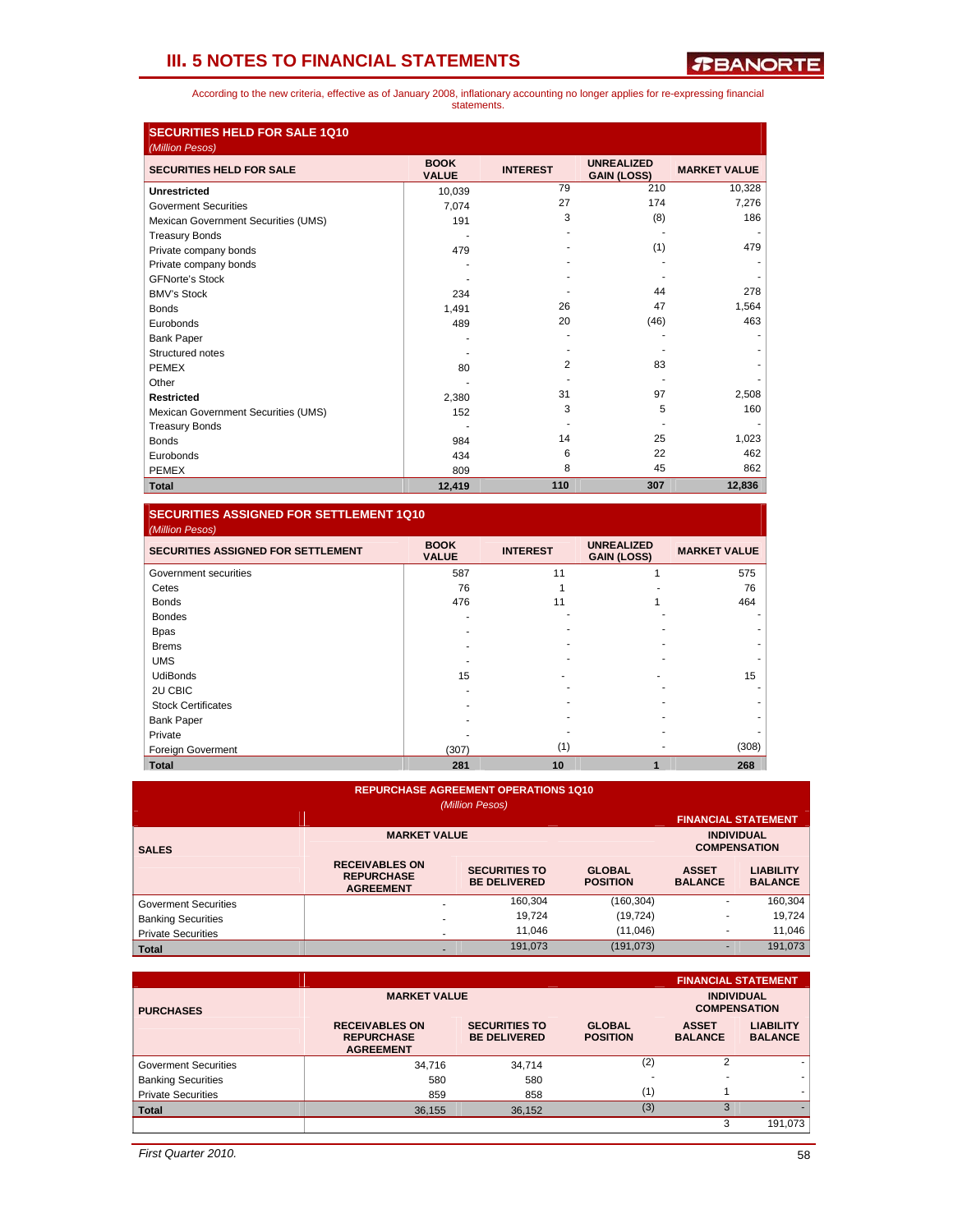|                             | DERIVATIVE FINANCIAL INSTRUMENTS OPERATIONS 1Q10 | (Million Pesos)     |                  |                                 |                                   |
|-----------------------------|--------------------------------------------------|---------------------|------------------|---------------------------------|-----------------------------------|
| <b>INSTRUMENT</b>           | <b>TO RECEIVE</b>                                | <b>TO DELIVER</b>   | <b>NET</b>       | <b>DEBTOR</b><br><b>BALANCE</b> | <b>CREDITOR</b><br><b>BALANCE</b> |
| <b>FUTURES</b>              |                                                  |                     |                  |                                 |                                   |
| Over Inflation (INPC)       | $\overline{a}$                                   | ÷.                  | ä,               | ÷,                              | $\overline{a}$<br>$\blacksquare$  |
| <b>FORWARD FX CONTRACTS</b> | <b>AGREED PRICE</b>                              | <b>MARKET VALUE</b> | <b>VALUATION</b> |                                 |                                   |
| Negotiable                  |                                                  |                     |                  |                                 |                                   |
| Purchases                   | 979                                              | (1,034)             | (55)             |                                 |                                   |
| Sells                       | (886)                                            | 981                 | 95               |                                 |                                   |
| Total                       | 93                                               | (54)                | 40               | 80                              | 40<br>40                          |
| Hedging                     |                                                  |                     |                  |                                 |                                   |
| Purchases                   |                                                  |                     |                  |                                 |                                   |
| <b>Sells</b>                |                                                  |                     |                  |                                 |                                   |
| Total                       |                                                  |                     |                  |                                 |                                   |
| <b>SWAPS</b>                | <b>TO RECEIVE</b>                                | <b>TO DELIVER</b>   | <b>NET</b>       |                                 |                                   |
|                             |                                                  |                     |                  |                                 |                                   |
| Negotiable                  |                                                  |                     |                  |                                 |                                   |
| Capital                     | 10,344                                           | (10, 289)           | 55               |                                 |                                   |
| Interest rate               | 671                                              | (673)               | (2)              |                                 |                                   |
| Valuation                   | 58,998                                           | (58, 957)           | 41               |                                 |                                   |
| Subtotal                    | 70,012                                           | (69, 919)           | 94               | 4,744                           | 4,650                             |
|                             |                                                  |                     |                  |                                 | 94                                |
| Hedging                     |                                                  |                     |                  |                                 |                                   |
| Capital                     | 13,481                                           | (14, 217)           | (736)            |                                 |                                   |
| Interest rate               | 250                                              | (357)               | (107)            |                                 |                                   |
| Valuation                   | 9,379                                            | (11, 294)           | (1,916)          |                                 |                                   |
| Subtotal                    | 23,110                                           | (25, 868)           | (2,759)          | 665                             | 3,423                             |
|                             |                                                  |                     |                  |                                 | (2,759)                           |
| <b>OPTIONS</b>              |                                                  |                     |                  |                                 |                                   |
| <b>Negociable-Assets</b>    |                                                  |                     |                  |                                 |                                   |
| Swaptions                   | $\overline{4}$                                   | $\mathbf{1}$        | 5                |                                 |                                   |
| Rate Options                | 142                                              | (10)                | 132              |                                 |                                   |
| Fx                          | $\mathbf{1}$                                     | 1                   | $\overline{c}$   |                                 |                                   |
| Index Options (ipc)         | $\overline{a}$                                   | ÷                   | ÷                |                                 |                                   |
| Total                       | 147                                              | (8)                 | 140              | 140                             |                                   |
| <b>Hedging -Assets</b>      |                                                  |                     |                  |                                 |                                   |
| Swaptions                   | $\overline{\phantom{a}}$                         | ÷,                  | $\blacksquare$   |                                 |                                   |
| Rate Options                | 193                                              | (96)                | 97               |                                 |                                   |
| Index Options (ipc)         | $\mathbf{r}$                                     | $\blacksquare$      | $\blacksquare$   |                                 |                                   |
| Total                       | 193                                              | (96)                | 97               | 97                              |                                   |
| Negociable-Liability        |                                                  |                     |                  |                                 |                                   |
| Swaptions                   | (17)                                             | 11                  | (6)              |                                 |                                   |
| <b>FX</b>                   | (2)                                              | (2)                 | (4)              |                                 |                                   |
| Rate Options                | (146)                                            | 74                  | (72)             |                                 |                                   |
| Index Options (ipc)         | $\overline{\phantom{a}}$                         | $\Box$              | ÷                |                                 |                                   |
| Total                       | (165)                                            | 82                  | (83)             | $\qquad \qquad \blacksquare$    | 83                                |
| Debtor Balance              |                                                  |                     |                  | 5,725                           |                                   |
| <b>Creditor Balance</b>     |                                                  |                     |                  |                                 | 8,196                             |
|                             |                                                  |                     |                  |                                 |                                   |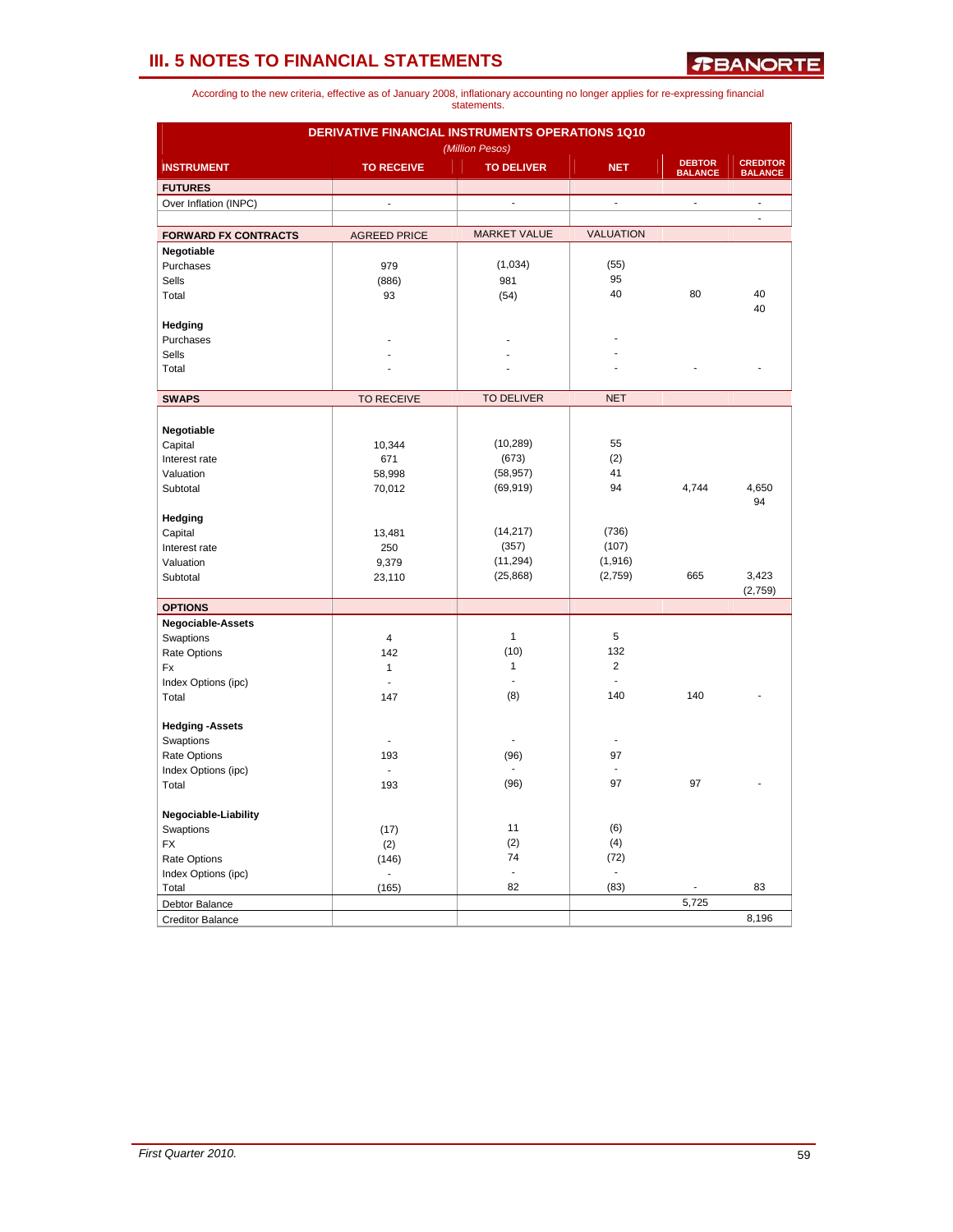| According to the new criteria, effective as of January 2008, inflationary accounting no longer applies for re-expressing financial |             |  |  |  |
|------------------------------------------------------------------------------------------------------------------------------------|-------------|--|--|--|
|                                                                                                                                    | statements. |  |  |  |

| <b>NOTIONAL PRINCIPAL AMOUNT IN DERIVATIVE OPERATIONS 1Q10</b><br>(Mililon Pesos) |                                |                                  |                          |                 |  |  |  |  |
|-----------------------------------------------------------------------------------|--------------------------------|----------------------------------|--------------------------|-----------------|--|--|--|--|
| <b>PRODUCT</b>                                                                    | <b>TYPE</b>                    | <b>UNDERLYING</b>                | <b>CURRENCY</b>          | <b>NOTIONAL</b> |  |  |  |  |
| <b>FX Forwards</b>                                                                | Purchases                      | <b>Exchange Rate</b><br>(Dollar) | <b>MXN</b>               | 979             |  |  |  |  |
| <b>FX Forwards</b>                                                                | <b>Sales</b>                   | <b>Exchange Rate</b><br>(Dollar) | <b>MXN</b>               | 886             |  |  |  |  |
| <b>FX Options</b>                                                                 | Purchases                      | <b>Exchange Rate</b><br>(Dollar) | <b>MXN</b>               | 125             |  |  |  |  |
| <b>FX Options</b>                                                                 | <b>Sales</b>                   | <b>Exchange Rate</b><br>(Dollar) | <b>MXN</b>               | 290             |  |  |  |  |
|                                                                                   |                                |                                  |                          |                 |  |  |  |  |
| <b>Interest Rate Options</b>                                                      | Purchases                      | TIIE                             | <b>MXN</b>               | 33,604          |  |  |  |  |
| <b>Interest Rate Options</b>                                                      | Sells                          | TIIE                             | <b>MXN</b>               | 9,161           |  |  |  |  |
| <b>Interest Rate Options</b>                                                      | Purchases                      | TIIE                             | <b>MXN</b>               | 213             |  |  |  |  |
| <b>Interest Rate Options</b>                                                      | Sells                          | <b>LIBOR</b>                     | <b>MXN</b>               | 216             |  |  |  |  |
| <b>Interest Rate Options</b>                                                      | Swaption                       | <b>LIBOR</b>                     | <b>MXN</b>               | 11,700          |  |  |  |  |
|                                                                                   |                                |                                  |                          |                 |  |  |  |  |
| <b>Interest Rate Swaps</b>                                                        | USLI/IRS                       | <b>LIBOR</b>                     | <b>MXN</b>               | 20,265          |  |  |  |  |
| <b>Interest Rate Swaps</b>                                                        | TIIE/IRS                       | TIIE                             | <b>MXN</b>               | 238,400         |  |  |  |  |
|                                                                                   |                                |                                  |                          |                 |  |  |  |  |
| <b>FX Swaps</b>                                                                   | <b>CS EURMXN</b>               | <b>FIX/FIX</b><br><b>CETE</b>    | <b>MXN</b>               | 968             |  |  |  |  |
| <b>FX Swaps</b><br><b>FX Swaps</b>                                                | CS USDCETE<br><b>CS USDMXN</b> | <b>FIX/FIX</b>                   | <b>MXN</b><br><b>MXN</b> | 1,233<br>21,624 |  |  |  |  |
|                                                                                   |                                |                                  |                          |                 |  |  |  |  |

| INVESTMENT IN NON GOVERNMENTAL FINANCIAL INSTRUMENTS THAT RESPRESENT MORE THAN<br>5% OF NET CAPITAL 1Q10<br>(Million Pesos) |                              |               |               |  |  |  |  |
|-----------------------------------------------------------------------------------------------------------------------------|------------------------------|---------------|---------------|--|--|--|--|
| <b>INDUSTRY</b>                                                                                                             | <b>INVESTMENT INSTRUMENT</b> | <b>AMOUNT</b> | % NET CAPITAL |  |  |  |  |
| <b>BANCOMER</b>                                                                                                             | Banking Bond                 | 7,803         | 16%           |  |  |  |  |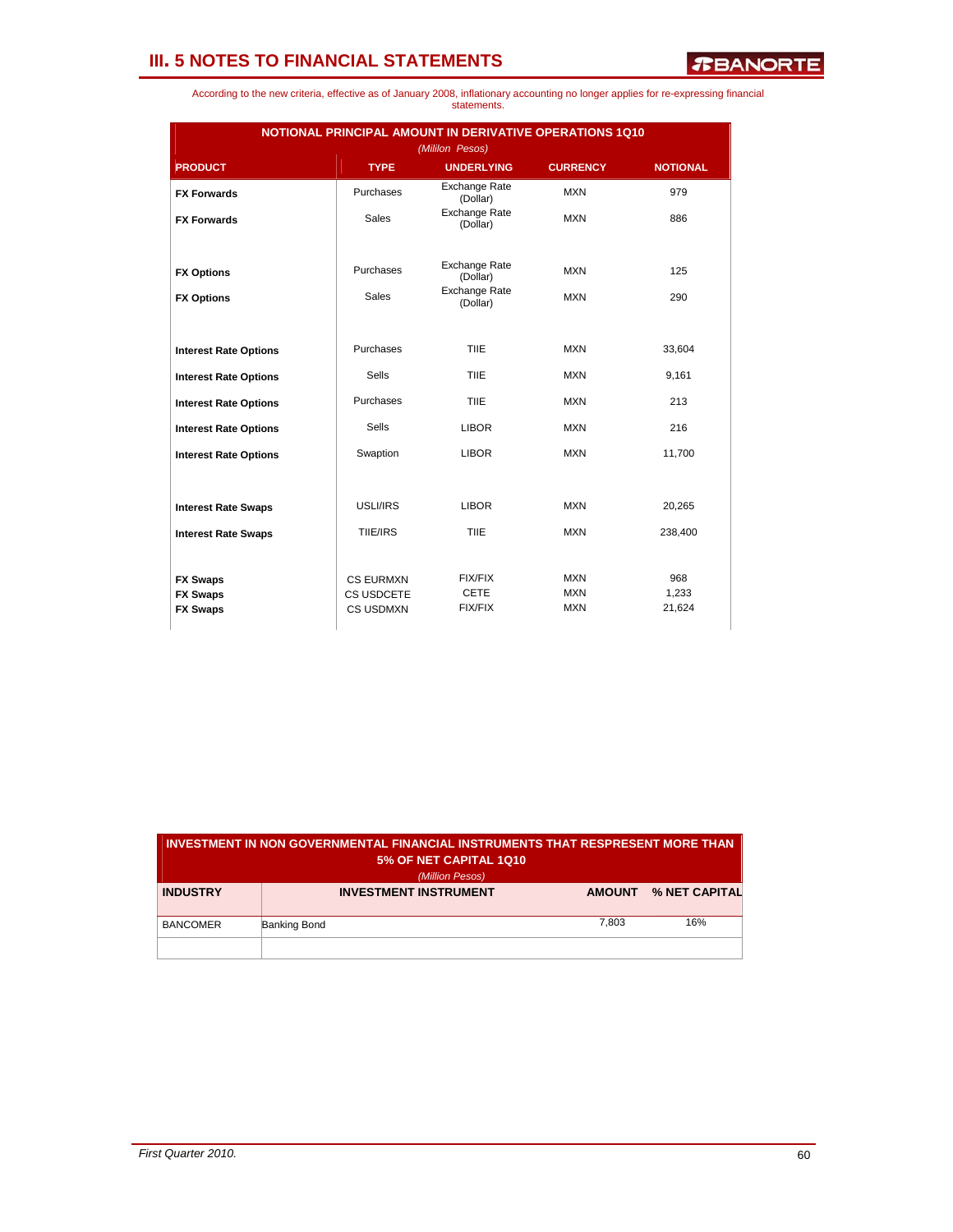*R***BANORTE** 

According to the new criteria, effective as of January 2008, inflationary accounting no longer applies for re-expressing financial statements.

|                                 | <b>LOAN PORTFOLIO</b><br>(Million Pesos) |                       |             |             |                         |                          |                |                          |  |
|---------------------------------|------------------------------------------|-----------------------|-------------|-------------|-------------------------|--------------------------|----------------|--------------------------|--|
|                                 |                                          | <b>Local Currency</b> |             | <b>UDIS</b> | <b>Foreign Currency</b> |                          | <b>Total</b>   |                          |  |
|                                 | <b>1Q09</b>                              | <b>1Q10</b>           | <b>1Q09</b> | <b>1Q10</b> | <b>1Q09</b>             | <b>1Q10</b>              | <b>1Q09</b>    | <b>1Q10</b>              |  |
| <b>Performing Loans</b>         |                                          |                       |             |             |                         |                          |                |                          |  |
| Commercial                      | 92.361                                   | 91,604                | 297         | 299         | 29.905                  | 21.371                   | 122,563        | 113,274                  |  |
| <b>Financial Intermediaries</b> | 10,119                                   | 5,707                 |             |             | 109                     | 385                      | 10,229         | 6,091                    |  |
| Consumer                        | 27,448                                   | 25,513                | 88          | 59          | 239                     | 186                      | 27,775         | 25,759                   |  |
| Mortgages                       | 43,449                                   | 48,050                | 842         | 715         | 2,732                   | 2,317                    | 47,023         | 51,082                   |  |
| <b>Goverment Entities</b>       | 28,303                                   | 40,852                | ۰           | ٠           | 289                     | 151                      | 28,592         | 41,003                   |  |
| Fobaproa                        | $\blacksquare$                           | $\blacksquare$        |             | ٠           | $\blacksquare$          | $\overline{a}$           |                | ٠                        |  |
| Total                           | 201,681                                  | 211,727               | 1,228       | 1,073       | 33,273                  | 24,410                   | 236,181        | 237,210                  |  |
| <b>Past Due Loans</b>           |                                          |                       |             |             |                         |                          |                |                          |  |
| Commercial                      | 1,908                                    | 2,602                 | 6           | 6           | 268                     | 1,095                    | 2.181          | 3,703                    |  |
| <b>Financial Intermediaries</b> | 3                                        | ٠                     |             |             | ٠                       | ٠                        | ٠              | $\overline{\phantom{a}}$ |  |
| Consumer                        | 2.540                                    | 1,565                 |             | ٠           | ۰                       | ٠                        | 2.540          | 1,565                    |  |
| Mortgages                       | 749                                      | 603                   | 47          | 50          | 30                      | 207                      | 825            | 860                      |  |
| <b>Goverment Entities</b>       | ٠                                        | ٠                     | ٠           | ٠           | $\blacksquare$          | $\overline{\phantom{a}}$ | $\blacksquare$ | $\blacksquare$           |  |
| <b>Total</b>                    | 5,200                                    | 4,769                 | 53          | 56          | 298                     | 1,302                    | 5,550          | 6,128                    |  |
| <b>Total Propietary Loans</b>   | 206,881                                  | 216,496               | 1,280       | 1,129       | 33,570                  | 25,713                   | 241,731        | 243,337                  |  |

| <b>COST OF BALANCES OF FINAPE, FOPIME, MORTGAGE UDIS AND MORTGAGE FOVI</b><br><b>LOAN PORTFOLIOS AS OF 1Q10</b><br>()Million Pesos) |                                                                  |    |  |  |  |  |  |
|-------------------------------------------------------------------------------------------------------------------------------------|------------------------------------------------------------------|----|--|--|--|--|--|
|                                                                                                                                     | <b>TOTAL</b>                                                     |    |  |  |  |  |  |
|                                                                                                                                     | <b>BALANCE OF LOAN</b><br><b>PERIOD COST</b><br><b>PORTFOLIO</b> |    |  |  |  |  |  |
| <b>FINAPE</b>                                                                                                                       |                                                                  |    |  |  |  |  |  |
| <b>FOPYME</b>                                                                                                                       |                                                                  | ۰  |  |  |  |  |  |
| Mortgage UDIS                                                                                                                       | 7                                                                | 69 |  |  |  |  |  |
| Mortgage FOVI                                                                                                                       |                                                                  |    |  |  |  |  |  |
|                                                                                                                                     | 7                                                                | 69 |  |  |  |  |  |

Quarter ending balance of Ps 69 million pesos in debtors support programs with a cost for the period of Ps 7 million.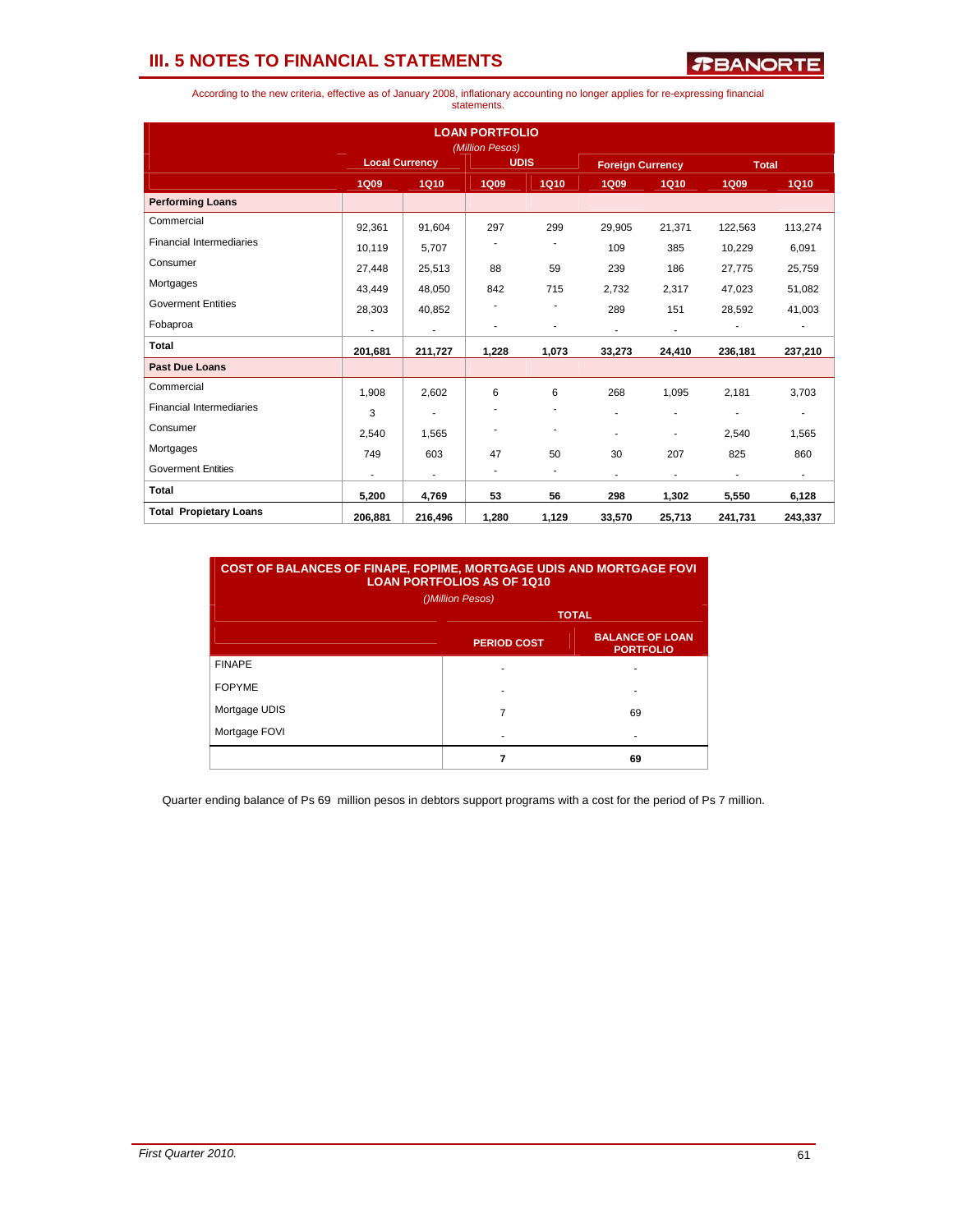According to the new criteria, effective as of January 2008, inflationary accounting no longer applies for re-expressing financial statements.

### • **Distressed Portfolio**

Based on criterion B6 Credit Portfolio of the CNBV, a Distressed Portfolio is defined as those commercial loans that are unlikely to be recovered fully, including both the principal and the interest pursuant to the terms and conditions originally agreed. Such determination is made based on actual information and data and on the loan revision process. Performing loans and past-due loans are susceptible to being identified as Distressed Portfolios. The D and E risk degrees of the commercial loan rating are as follows:

| (Million Pesos)                    | <b>Total</b> |
|------------------------------------|--------------|
| Distressed Portfolio               | 1.312        |
| Total Loans                        | 243.337      |
| Distressed Portfolio / Total Loans | 0.5%         |

| <b>DEFERRED TAXES 1Q10</b><br>(Million Pesos)                                                   |                   |                                 |            |  |  |  |  |
|-------------------------------------------------------------------------------------------------|-------------------|---------------------------------|------------|--|--|--|--|
| <b>ASSETS</b>                                                                                   | <b>INCOME TAX</b> | <b>PROFIT</b><br><b>SHARING</b> | <b>NET</b> |  |  |  |  |
| Tax losses pending amortization                                                                 | 1                 |                                 | 1          |  |  |  |  |
| Provisions for possible loss in loans                                                           | 123               |                                 | 123        |  |  |  |  |
| <b>Earnings per Society</b>                                                                     | 1                 |                                 | 1          |  |  |  |  |
| Excess of preventive reserves accounts over the fiscal limit                                    | 1,332             | 476                             | 1,808      |  |  |  |  |
| Non deductible provisions and cumulative income                                                 | 395               | 124                             | 519        |  |  |  |  |
| State Tax on Assets Deferred                                                                    | 6                 |                                 | 6          |  |  |  |  |
| Excess of accounting value over fiscal value on Reposessed Assets                               | 330               | 45                              | 375        |  |  |  |  |
| Diminishable profit sharing                                                                     | 266               | 89                              | 355        |  |  |  |  |
| Past-due loan reserves                                                                          |                   |                                 |            |  |  |  |  |
| Anticipated Income and Expenses                                                                 |                   |                                 |            |  |  |  |  |
| Installation expenses                                                                           |                   |                                 |            |  |  |  |  |
| Effects from valuation of instruments                                                           | 1                 |                                 | 1          |  |  |  |  |
| Other                                                                                           | 23                |                                 | 23         |  |  |  |  |
| <b>Total Assets</b>                                                                             | 2,478             | 733                             | 3,212      |  |  |  |  |
| <b>LIABILITIES</b>                                                                              |                   |                                 |            |  |  |  |  |
| Accrued interest and inflationary component of Fixed Assets,<br>Foreclosed, Intangible & Others | (14)              | 10                              | (4)        |  |  |  |  |
| Pension Funds Contribution                                                                      | (420)             | (150)                           | (570)      |  |  |  |  |
| Loan Portfolio Acquisitions                                                                     | (668)             | (112)                           | (778)      |  |  |  |  |
| Projects to be capitalized                                                                      | (223)             | (74)                            | (298)      |  |  |  |  |
| Income tax to pay on UDIS Trust funds                                                           | (41)              |                                 | (41)       |  |  |  |  |
| Dividends Federal Home Loan Bank                                                                | (1)               |                                 | (1)        |  |  |  |  |
| Intangibles' amortizations                                                                      | (27)              |                                 | (27)       |  |  |  |  |
| Unrealized loss from Securities held for sale                                                   | (61)              |                                 | (61)       |  |  |  |  |
| Effects from valuation of instruments                                                           | (1)               |                                 | (1)        |  |  |  |  |
| Effects of other accounts                                                                       | (101)             |                                 | (101)      |  |  |  |  |
| Reversal of Sale Costs                                                                          | (4)               |                                 | (4)        |  |  |  |  |
| Unrealized gains from investments in Siefore                                                    | (37)              |                                 | (37)       |  |  |  |  |
| <b>Total liabilities</b>                                                                        | (1,596)           | (327)                           | (1, 924)   |  |  |  |  |
| <b>Assets (Liabilities) Accumulated Net</b>                                                     | 881               | 406                             | 1,287      |  |  |  |  |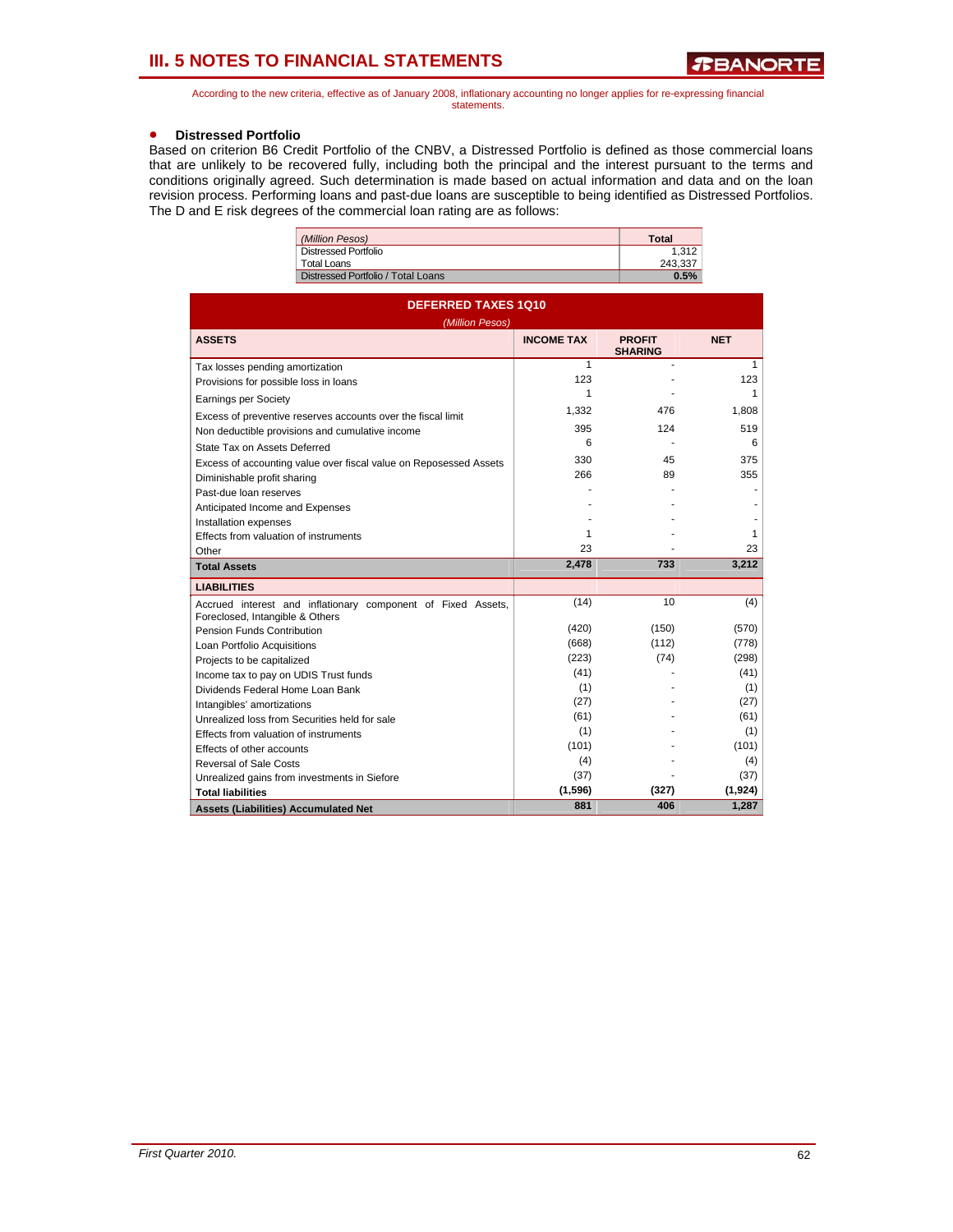

| <b>LONG TERM DEBT AS OF 1010</b><br>(Million Pesos)  |                            |                                |                          |                                                                       |             |                                |                 |                                   |  |
|------------------------------------------------------|----------------------------|--------------------------------|--------------------------|-----------------------------------------------------------------------|-------------|--------------------------------|-----------------|-----------------------------------|--|
| <b>TYPE OF DEBT</b>                                  | <b>CURR</b><br><b>ENCY</b> | <b>DATE OF</b><br><b>ISSUE</b> | <b>AMOUNT</b><br>(Pesos) | <b>ORIGINAL</b><br><b>AMOUNT</b><br>(Million)<br>Ps, Dils or<br>UDIS) | <b>TERM</b> | <b>INTEREST</b><br><b>RATE</b> | <b>MATURITY</b> | <b>INTEREST</b><br><b>PAYMENT</b> |  |
| CD's- Banorte U01001                                 | <b>UDIS</b>                | Jan 11 '01                     | 402                      | 90                                                                    | 10 years    | 8.13%                          | Dec 30 '10      | $E/182$ days                      |  |
| Non Convertible Subordinated<br><b>Bonds 2006</b>    | <b>USD</b>                 | Oct 13 '06                     | 4,932                    | 400                                                                   | 10 years    | 6.135%                         | Oct 13 '16      | $E/180$ days                      |  |
| Non Convertible Subordinated<br><b>Bonds 2006</b>    | <b>USD</b>                 | Oct 13 '06                     | 2,466                    | 200                                                                   | 15 years    | 6.862%                         | Oct 13 '21      | $E/180$ days                      |  |
| Non Convertible Subordinated<br>Bonds Q Banorte 08   | <b>MXN</b>                 | Mar 11 '08                     | 3,000                    | 3,000                                                                 | 10 years    | $T IIE + 0.60\%$               | Feb 27 '18      | $E/28$ days                       |  |
| Non Convertible Subordinated<br>Bonds Q Banorte 08U  | <b>UDIS</b>                | Mar 11 '08                     | 1,985                    | 447                                                                   | 20 years    | 4.95%                          | Feb 15 '28      | $E/182$ days                      |  |
| Non Convertible Subordinated<br>Bonds Q Banorte 08-2 | <b>MXN</b>                 | Jun 27 '08                     | 2,750                    | 2,750                                                                 | 10 years    | TIIE + 0.77%                   | Jun 15 '18      | $E/28$ days                       |  |
| Non Convertible Subordinated<br>Bonds Q Banorte 09   | <b>MXN</b>                 | Mar 30 '09                     | 2,200                    | 2,200                                                                 | 10 years    | $T IIE + 2.00\%$               | Mar 18 '19      | $E/28$ days                       |  |

| <b>BANK AND OTHER ENTITIES LOANS' AS OF 1Q10</b><br>(Million Pesos) |                                 |                                           |                       |                                   |                                |                          |              |  |
|---------------------------------------------------------------------|---------------------------------|-------------------------------------------|-----------------------|-----------------------------------|--------------------------------|--------------------------|--------------|--|
|                                                                     | <b>LOCAL</b><br><b>CURRENCY</b> | <b>INTER</b><br><b>EST</b><br><b>RATE</b> | <b>TERM</b><br>(DAYS) | <b>FOREIGN</b><br><b>CURRENCY</b> | <b>INTEREST</b><br><b>RATE</b> | <b>TERM</b><br>(DAYS)    | <b>TOTAL</b> |  |
| <b>LOANS FROM LOCAL BANKS</b>                                       |                                 |                                           |                       | 608                               | 2.73%                          | 1,234                    | 608          |  |
| LOANS FROM FOREIGN BANKS GENERATED<br>IN THE COUNTRY                |                                 |                                           |                       | 1.245                             | 1.60%                          | 439                      | 1,245        |  |
| LOANS FROM DEVELOPMENT BANKS                                        | 7.297                           | 3.76%                                     | 508                   | 1,534                             | 2.74%                          | 844                      | 8,831        |  |
| <b>LOANS FROM PUBLIC FUNDS</b>                                      | 5,264                           | 5.90%                                     | 571                   | 390                               | 1.61%                          | 438                      | 5,654        |  |
| CALL MONEY & LOANS FROM BANKS                                       | 5,558                           | 3.85%                                     | 273                   |                                   | ٠                              | $\overline{\phantom{a}}$ | 5,558        |  |
| LOANS FROM FIDUCIARY FUNDS                                          | 437                             | 16.56%                                    | 4,313                 | ٠                                 | ٠                              | $\overline{\phantom{a}}$ | 437          |  |
| PROVISIONS FOR INTEREST                                             | 71                              | N.A.                                      | N.A.                  |                                   | $\overline{\phantom{a}}$       | ٠                        | 71           |  |
|                                                                     | 18,627                          |                                           |                       | 3,777                             |                                |                          | 22,404       |  |
| <b>Eliminations</b>                                                 |                                 |                                           |                       |                                   |                                |                          | (1, 842)     |  |
| Total                                                               |                                 |                                           |                       |                                   |                                |                          | 20,562       |  |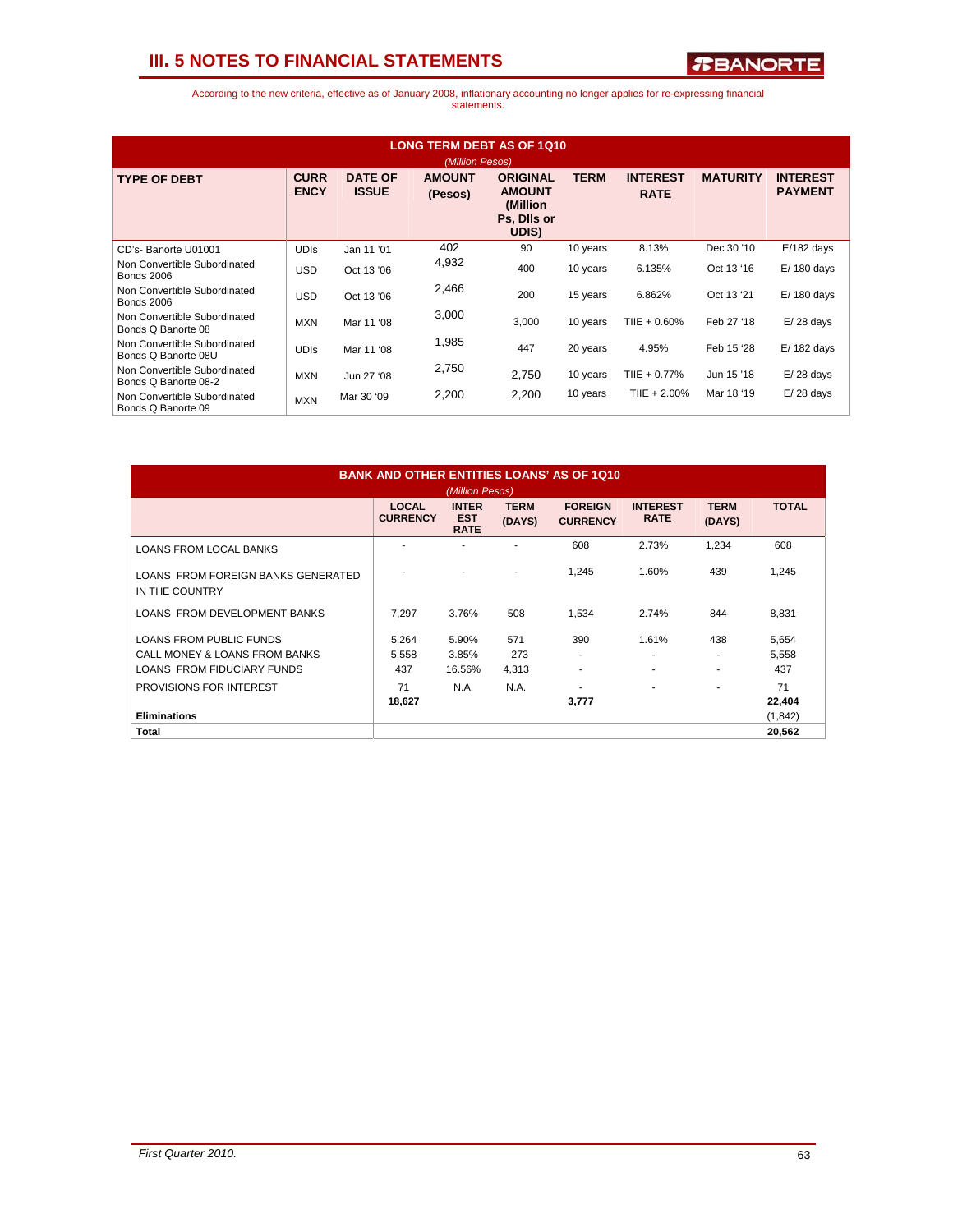| <b>TRADING INCOME 1Q10</b><br>(Million Pesos)  |     |  |  |
|------------------------------------------------|-----|--|--|
| <b>VALUATION EFFECTS</b>                       |     |  |  |
| Negotiable Instruments                         | (5) |  |  |
| Securities Held to Maturity                    |     |  |  |
| Repurchase Agreements                          |     |  |  |
| Derivative instruments                         | 136 |  |  |
| <b>Futures</b>                                 |     |  |  |
| From repo trasactions                          |     |  |  |
| Range                                          |     |  |  |
| Inflation Adjustment                           |     |  |  |
| Total                                          | 131 |  |  |
| <b>Dividends Received</b>                      |     |  |  |
| RESULTS FORM BUYING AND SELLING                |     |  |  |
| Negotiable Instruments                         | 240 |  |  |
| Securities Held for Sell                       | 6   |  |  |
| <b>Hedging Derivatives</b>                     |     |  |  |
| Securities Held to Maturity                    |     |  |  |
| <b>Derivative Operations</b>                   | 20  |  |  |
| <b>Inflation Adjustment</b>                    |     |  |  |
| <b>Total of Buying and Selling Instruments</b> | 265 |  |  |
| <b>FX Spot</b>                                 | 184 |  |  |
| <b>FX Forwards</b>                             | 12  |  |  |
| <b>FX Futures</b>                              |     |  |  |
| <b>FX Futures TIIE</b>                         |     |  |  |
| <b>FX Hedging</b>                              |     |  |  |
| Changes in FX Valuation                        | (6) |  |  |
| Intermediation of metals                       |     |  |  |
| Changes in valuation of Metals                 |     |  |  |
| <b>Total Foreign Exchange</b>                  | 189 |  |  |
| <b>Inflation Adjustment</b>                    |     |  |  |
| <b>Total of Buying and Selling</b>             | 454 |  |  |
| <b>TOTAL TRADING INCOME</b>                    | 585 |  |  |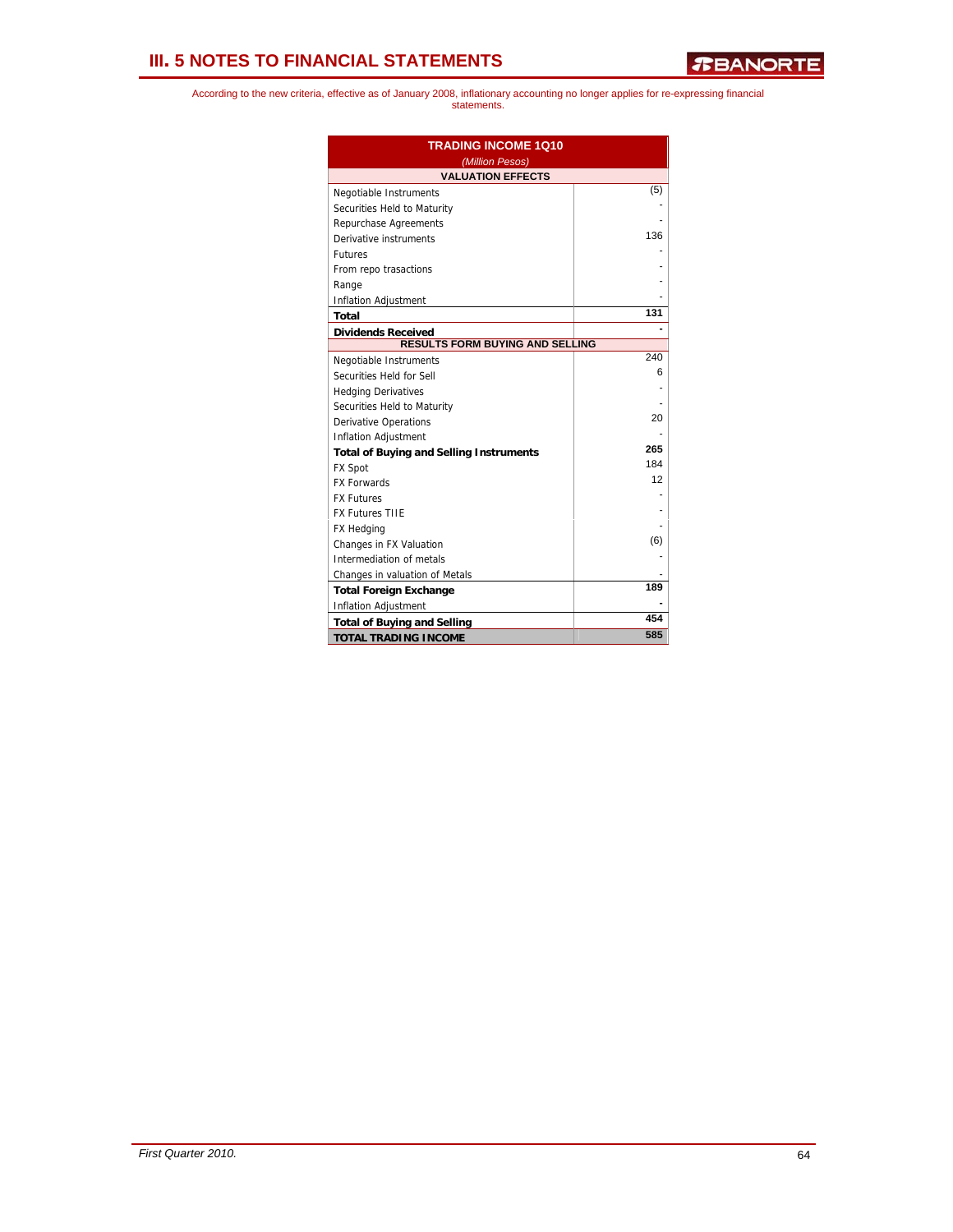According to the new criteria, effective as of January 2008, inflationary accounting no longer applies for re-expressing financial statements.

#### • **Risk Management**

### ¾ **Credit Risk**

It is a risk that clients, issuers or counterparts do not fulfill their payment obligations therefore, proper management is essential to maintain the loan quality of the portfolio.

The objectives of credit risk management at GFNorte are:

- Improve the quality, diversification and composition of the loan portfolio in order to optimize the riskperformance (yield) ratio
- Provide Executive Management with reliable, timely information to assist decision making regarding loans.
- Provide the Business Areas with clear and sufficient tools to support loan placement and follow-up.
- Create economic value for shareholders by efficient loan risk management.
- Comply with the information requirements that the authorities set forth regarding loan risk management.
- Perform risk management in accordance with the best practices, implementing models, methodologies, procedures and systems based on the main advances worldwide.

### ¾ **Individual Credit Risk**

The Bank of the Group separate the loan portfolio into two large groups: consumer loans and company loans.

The individual loan risk for consumer loans is identified, measured and controlled by a parametric system (scoring) that includes origination and behavior models for each of the consumer products: mortgage, car, payroll loans and credit cards.

Individual risk for companies is identified within the portfolio, measured and controlled by means of Objective Markets, the Criteria for Risk Acceptance, Early Alerts and Banorte's Internal Risk Rating (CIR Banorte).

The Objective Markets, Criteria for Risk Acceptance and the Early Alerts are tools that, together with the Internal Risk Rating are part of GFNorte's Loan Strategy and support the estimated level of credit risk.

The Target Markets are activities selected by region and economic activity – backed by economic research and loan behavior analysis – where Banorte is interested in placing loans.

The Risk Acceptance Criteria are parameters that describe the risk identified by the industry, which makes it possible to estimate the risk involved for the bank when granting a loan to customer on the bases of their economic activity. The types of risk contemplated in the Risk Acceptance Criteria are financial risk, operation risk, market risk, company life cycle, legal, regulatory, loan experience and management quality.

Early Alerts are a set of criteria based on borrower information and indicators and their conditions that were established as a mechanism for the timely prevention and identification of a probable deterioration in the loan portfolio, thereby enabling the institution to take prompt preventive actions to mitigate the credit risk..

Banorte's CIR aligns with the "general PROVISIONS applicable to the loan qualification method of loan institution" issued by the CNByV on December 2, 2005. Banorte's CIR was certified by the CNBV and by an international external auditor in 2001.

Banorte's CIR is applied to commercial loans equal to or greater than an amount in Mexican pesos equivalent to four million investment units on the qualification date.

#### ¾ **Portfolio Credit Risk**

GFNorte has designed a portfolio credit risk method that, besides contemplating the major and latest international practices in identification, measurement, control and follow-up, has been adapted to work within the context of the Mexican Financial System.

This credit risk methodology makes it possible to know the current value of the portfolio loans of GFNorte, that is, *the loan exposure*, allowing surveillance of the risk concentration levels per risk qualification, geographical regions, economic activities, currency and type of product in order to know the portfolio's profile and take action to direct it toward a diversification which will maximize profitability with the lowest risk.

Calculating loan exposure implies generating a cash flow of each one of the loans, of both capital and interest to discount it later. This exposure is sensible to changes in the market, thereby facilitating calculations under different economic scenarios.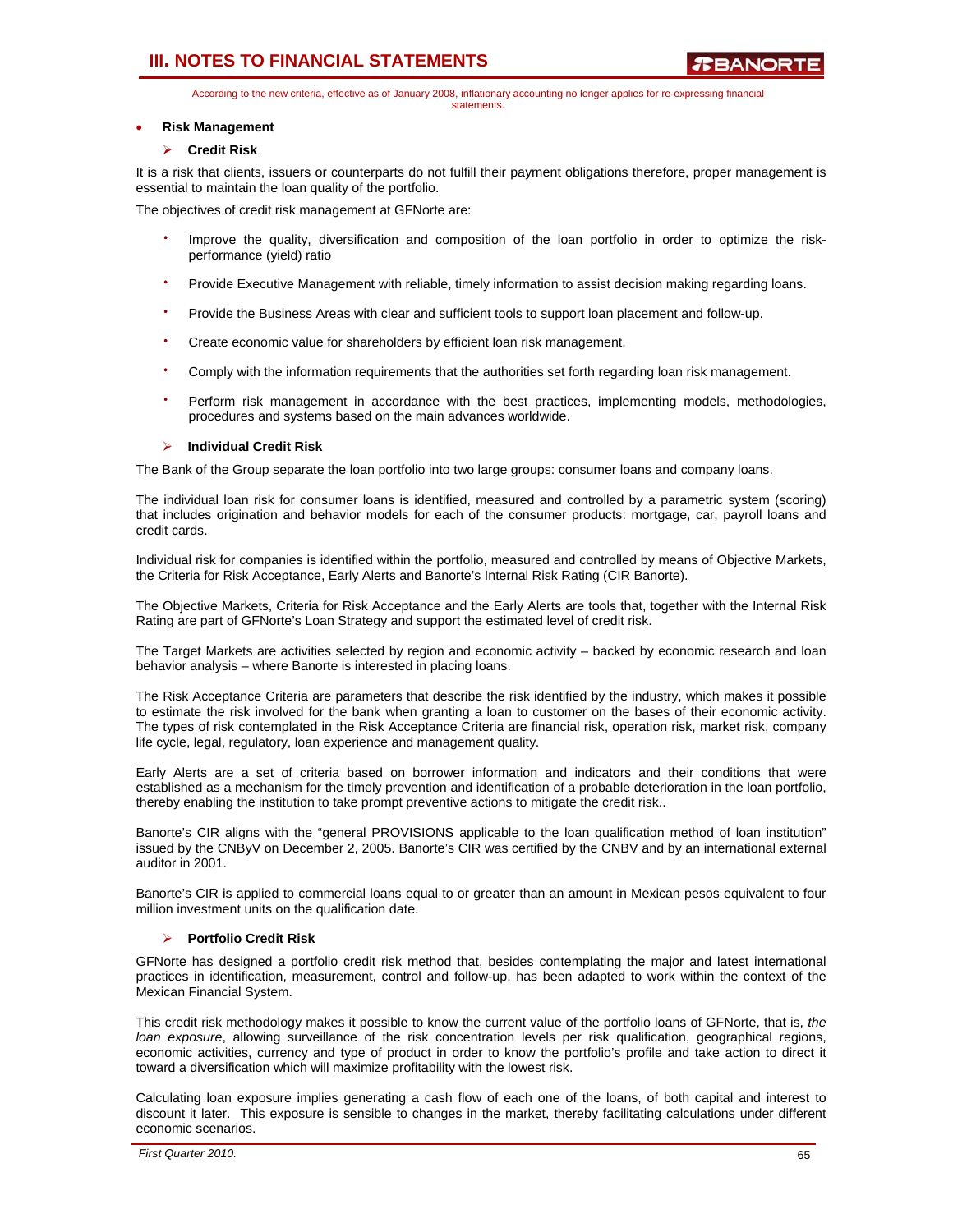According to the new criteria, effective as of January 2008, inflationary accounting no longer applies for re-expressing financial statements.

The method, in addition to contemplating loan exposure, takes into consideration the probability of non-compliance, the recovery level associated to each client and the classification of the debtor based on the Merton model. The *probability of non-compliance* is the probability that the debtor will not meet his/her debt obligation with the bank according to the originally agreed terms and conditions. The probability of non-compliance is based on the transition matrixes that the Banks calculate from the migration of the debtors through different risk qualification levels. The *recovery ratio* is the percentage of total exposure that is estimated to be recovered if the debtor fails to comply.

The *classification of the debtor*, based on the Merton model, associates the debtor's future behavior to loan and market factors on which his "credit health" depends, as determined by statistical techniques.

The results are risk measures such as the expected and unexpected loss at a one-year horizon. The expected loss is the credit portfolio's loss distribution average, which is used to measure the following year's expected loss due to noncompliance or variations in debtors' credit quality. This unexpected loss is an indicator of the loss that could be expected in extreme scenarios and is measured as the difference between the maximum loss given the distribution of losses, at a specific reliability level that in the case of the Banking Sector is 95%, and the expected loss.

The results obtained are used as a tool for better decision-making in granting loans and in the diversification of the portfolio, according to the Banks' global strategy. The individual risk identification tools and the portfolio credit risk methodology are periodically checked and updated to allow the application of new techniques that may support or strengthen them.

By March 31, 2010, the Banco Mercantil del Norte total portfolio was Ps 222,554 million. The expected loss represents 2.3% and the unexpected loss is 4.0% with respect to the total portfolio. The average expected loss is 2.3% during the period between January and March 2010.

The Brokerage House, the credit exposure of investments is Ps 6,560 milion and the expected loss represents 0.0106% of the exposure. The average expected loss is 0.0163% between January and March 2010.

The total operating portfolio of Arrendadora and Factor is Ps 13.184 billion. Prospective losses represent 0.9% and unforeseen losses 3.2% of the total operating portfolio. The prospective loss average represents 0.9% in the period of January to March 2010.

### ¾ **Credit Risks of Financial Instruments**

To identify, measure, supervise and control loan risks of financial instruments there are defined policies for Origination, Analysis, Authorization and Administration.

Origination policies define the types of financial instruments, as well as the method of evaluating the credit risk of the different types of originators / issuers and counterparts. Credit risk is assigned by means of a rating obtained with an internal methodology, through evaluations of external rating agencies or a combination of both. Maximum parameters of operation are also defined depending on the type of originator / issuer or counterpart, rating and type of operation.

Analysis policies include the type of information and the variables considered to analyze operations with financial instruments when they are presented for authorization to the corresponding committee, including information on the originator or counterpart, financial instrument, destination of the operation inside the group and market information.

The Loan Committee authorizes operation lines with financial instruments in accordance with Authorization policies. The request for authorization is submitted to the business sector and other sectors involved in the operation, with all the relevant information for analysis by the Committee who, if considered appropriate, issues its authorization.

Administration policies for transactions with financial instruments consider procedures of Admission, Instrumentation, Compliance with Regulations, Review, Consumption Monitoring, Administration of Lines and Responsibility by the areas and organisms involved in the operation with financial instruments.

Credit risk is measured by by means of the rating associated with the issuer, emission or tally, which has assigned a level of risk based on two fundamentals:

1) The probability of nonfulfillment of the originator, emission or tally, which is expressed as a percentage between 0% and 100% where the better the rating, the lower the probability of nonfulfillment and vice versa.

2) The severity of the loss that could be experienced with regard to the total of the operation in the event of nonfulfillment, is expressed as a percentage between 0% and 100% where the better the guarantees or credit structures, the smaller the severity of the loss and vice versa.

As of March 31<sup>st</sup>, 2010, exposure to credit risk for Securities Investments of Banco Mercantil del Norte was Ps 214.789 billion, of which 99.4% is rated higher or similar to A -(mex) on a local scale, placing them in investment grade and the 3 main originators other than the Federal Government, State Governments and National Financial Institutions represent 18% of the Basic Capital to December 2009. Additionally, the exposure of investments with the same originator other than the Federal Government that represents a higher or similar concentration to 5% of the Net Capital to December 2009 has a higher or similar rating to AA+ (mex) and is made up of (averge considered term, amount in millions of pesos and rate): Bancomer market certificates for 1 year and 2 months for Ps 14,063 at 5.0%; market certificates and Pemex bonds for 5 years and 3 months for Ps 8,345 at 4.3%; Sociedad Hipotecaria Federal deposit certificates for 3 months for Ps 5,014 at 4.7%; State and Municipal Government loan securitization certificates for 27 years for Ps 3,767 at 5.0%; and Banobras market certificates and bonds for 5 months for Ps4,045 at 4.6%.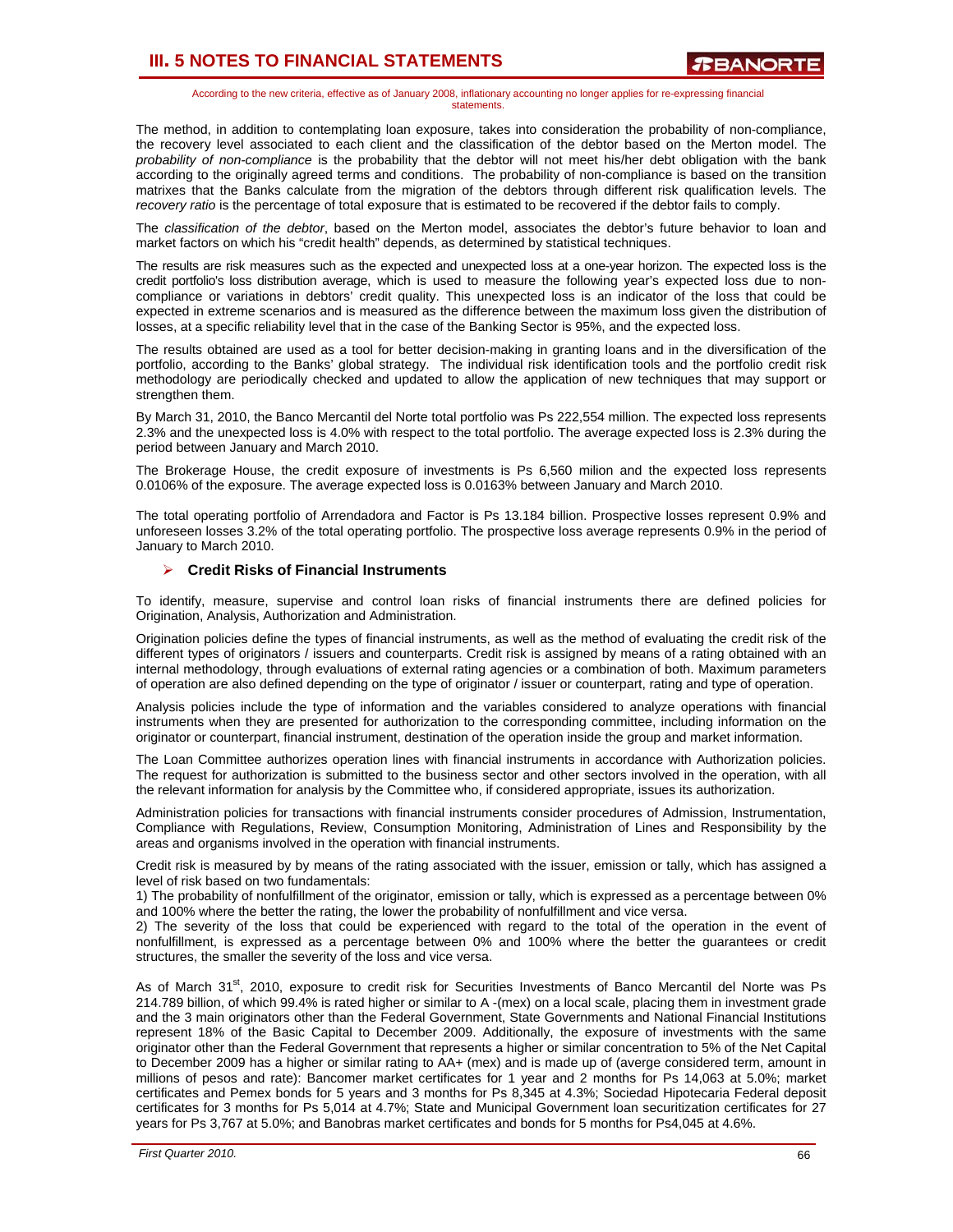According to the new criteria, effective as of January 2008, inflationary accounting no longer applies for re-expressing financial statements.

The exposure of Derivatives is Ps -2.794 billion, of which 99.9% has a rating higher or equal to A-(mex) on local level, placing them in investment grade and the 3 main counterparts other than then Federal or State Governments and National Financial Institutions represent 3% of the Basic Capital to December 2009.

Credit risk exposure of the Broker-Dealer, for Securities Investments is Ps 6.6 billion, with 100% rated higher or equal to A-(mex) on a local scale, placing them in investment grade, the three major originator other than the Federal or State Governments or Financial National Institutions represents 18% of Equity to December 2009. Additionally, the exposure of investments with the same originator other than the Federal Government represents 5% or more of the Equity to December 2009 has a rating higher or equal to AA+(mex) and is a promissory note with Banco Inbursa with an average considered term of 49 days for Ps 1.168 billion at a considered average interest rate of 4.7% and international investment for Deutsche Bank to three years for \$ 255 million at 8.1%. There are no operations with Derivatives.

#### ¾ **General rules for risk diversification in asset and liability operations applicable to loan institutions**

On December 2005, the CNBV issued "General Rules Applied to Credit Institutions in relation to Risk Diversification".

These guidelines state that the Banks must carry out an analysis of their borrowers and/or loans to determine the the amount of "Common Risk"; also, the Banks must have the necessary information and documentation to prove that the persono or group of persons represent common risk in accordance with the assumptions established in those rules.

In compliance with the risk diversification rules in asset and liability operations, Banco Mercantil del Norte submits the following information:

#### **Basic Capital by December 31, 2009** 35,380 35,380

#### **I. Loans with individual amounts that represent more than 10% of the basic capital:**

| <b>Loan Transactions</b> |
|--------------------------|
|                          |

Ov

| -               | Number of operations                       |         |
|-----------------|--------------------------------------------|---------|
| -               | Total amount of the financings             | \$4,531 |
| $\qquad \qquad$ | % relative to basic capital                | 13%     |
|                 | <b>Money Market Transactions</b>           |         |
|                 | Number operations                          |         |
| -               | Total amount of the financings             | \$3.767 |
|                 | % relative to basic capital                | 11%     |
|                 | Overnight Transactions                     |         |
|                 | Number of operations                       |         |
| -               | Total amount of the financings             | \$5.672 |
|                 | % relative to basic capital                | 16%     |
|                 | II. Maximum amount of financing with the   |         |
|                 | 3 largest borrowers and Common Risk groups |         |

In compliance with the rules of diversification of risks in active and passive operations, the following information corresponds to Leasing and Factoring (Arrendadora y Factor Banorte) in millions of pesos:

Basic Capital to December 31<sup>st</sup>, 2009 **\$1,486 \$1,486**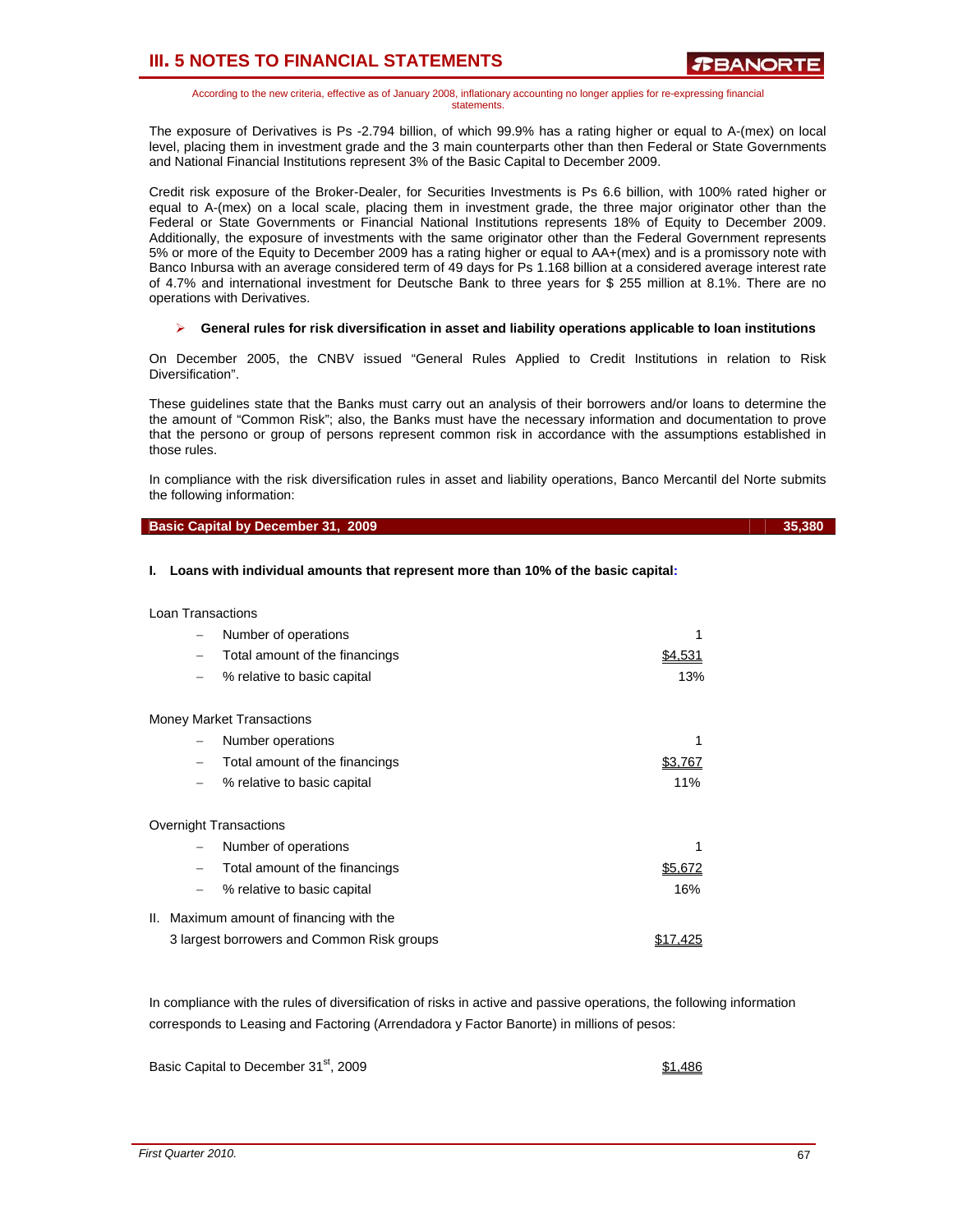According to the new criteria, effective as of January 2008, inflationary accounting no longer applies for re-expressing financial statements.

I. Financings with individual amounts that represent more than 10% of the basic capital:

Loan Transactions

| $\overline{\phantom{0}}$ | Number of operations                       | 15      |
|--------------------------|--------------------------------------------|---------|
|                          | Total amount of the financings             | \$5,308 |
| $-$                      | % relative to basic capital                | 357%    |
|                          | III. Maximum amount of financing with the  |         |
|                          | 3 largest borrowers and Common Risk groups |         |

#### ¾ **Market Risk**

#### ⋅ *Value at Risk*

The exposure to market risk is determined through the calculation of the Value at Risk ("VaR"). The meaning of the VaR under this method is the potential loss which could be generated in the valuation of the portfolios at a given date. This methodology is used both for the calculation of market risk and for the establishment and control of internal limits.

In order to calculate the Value at Risk (VaR), the Institution applies the nonparametric historical simulation method, considering for such purpose a 99% confidence level, using the 500 immediate historical scenarios, multiplying the result by a security factor that fluctuates between 3 and 4 depending on the annual Back Testing results calculated up to the previous quarter, also considering 10 days to break up the risk portfolio in question. These measures make it possible to insure considering unforeseen volatilities in the main risk factors that affect such portfolios.

Such methodology is applied to all financial instrument portfolios within and beyond the balance, including money market and treasury transactions, capital, foreign-exchange and derivatives held for trading and hedging purposes, which are exposed to variations in their value due to changes in the risk factors affecting their market valuation (domestic and foreign interest rates, exchange rates and indexes, among others).

The average VaR for the January – March 2010 quarter for the portfolio is Ps 3,469 million.

| <b>Million Pesos</b> | <b>1Q09</b> | <b>2Q09</b> | 3Q09   | 4Q09   | <b>1Q10</b> |
|----------------------|-------------|-------------|--------|--------|-------------|
| Total Var *          | 2.376       | 2.887       | 3,154  | 2.616  | 3.469       |
| Net Capital **       | 45,113      | 46.933      | 47.972 | 50,831 | 51.124      |
| VaR/Net Capital      | 5.27%       | 6.15%       | 6.57%  | 5.15%  | 6.79%       |

\* Quarter Average of Bank and Brokerage House \*\* Net capital of the Banking Sector is the arithmetic sum of the net capitals of Bank and Brokerage House.

Moreover, the average Value at Risk per risk factor of the portfolio of instruments described for the Bank and Brokerage House, during the first quarter of 2010 is shown below:

| <b>Risk Factor</b>                    | <b>VaR</b> |
|---------------------------------------|------------|
| Domestic interest rate                | 3,591      |
| Foreign interest rate                 | 568        |
| Exchange rate                         | 133        |
| Capitals                              | 135        |
| Total VaR of Bank and Brokerage House | 3,469      |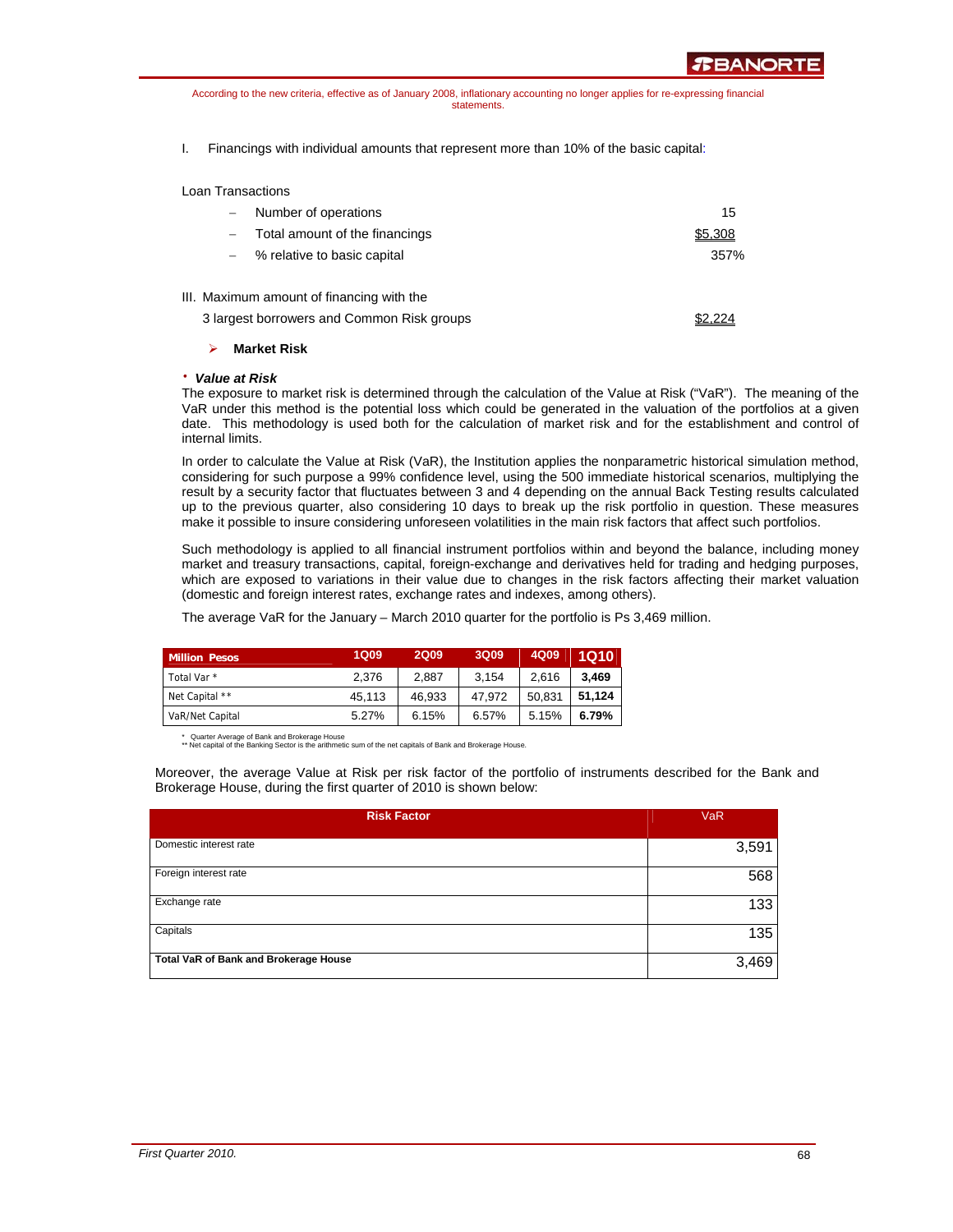According to the new criteria, effective as of January 2008, inflationary accounting no longer applies for re-expressing financial statements.

The VaR for each of the risk factors shown is determined by simulating 500 historical scenarios of the variables that make up each of such factors, maintaining constant the variables that affect the other risk factors mentioned above. Similarly, the consolidated Value at Risk for the Bank and Brokerage House considers the correlations of all the risk factors that affect portfolio valuation. That is why the arithmetic sum of the Value at Risk per Risk Factor does not match.

### ⋅ *Backtesting Analysis*

In order to validate the daily VaR calculation measurement effectiveness, as a measure of market risk, the Backtesting analysis is updated weekly. This analysis makes it possible to compare the results estimated by VaR with the actual results.

### ⋅ *Sensitivity Analysis and Extreme Conditions Test*

To enrich the analysis and to obtain the desired impact that movements on risk factors may have on positions, sensitivity analizes and tests under extreme conditions are periodically implemented. These analizes prevent the Institution from negative situations that could arise in which extraordinary losses result from the valuation of financial instruments in position.

### ¾ **Liquidity Risk and Balance**

In response to the Banking Sector's need to measure Liquidity Risk and to have consistent follow-up, the Banks us financial ratios, such as the Liquidity Ratios (Liquid Assets / Liquid Liabilities). Liquid Assets include availabilities, securities to negotiate and securities available for sale. Liquid Liabilities include demand deposits, demand interbanking loans and short-term interbanking loans.

For liquidity risk quantification and follow-up, the Banking Sector uses for the dollar portfolios, the criteria that the Bank of Mexico established for developing the Liquidity Coefficient, which makes it possible to evaluate the differentials between asset and liability flows in different periods of time. This promotes a healthier distribution of terms for these assets.

Moreover, to prevent the risk of concentrating terms and re-appreciation date for each of the Banks in the Banking Sector, a Gap Analysis is made to face the resources with sources of funding, detecting any concentration in advance. These analyses are made separately per currency (domestic, foreign, and udis).

The structural risk of the Balance is evaluated using the analysis of balance simulation, among others, which allows the evaluation of future static or dynamic behavior in the Balance Sheet. It analyzes sensitivity to movements in domestic, foreign and real rates obtaining the impact that they have on the Economic Value and on the Net Interest Income. Likewise, tests are conducted under extreme conditions wherein the result of extreme changes is evaluated on rates, funding and exchange rates.

Projections are periodically compared with real data as a measure of evaluation of the effectiveness of the simulation model. These tests make it possible to evaluate the suppositions and methodology used, and if necessary, adjust them.

With the objective of strengthening follow-up of risk, early detection alarms have been determined, which allow the anticipation of problems and if necessary, put contingency plans into action.

#### ¾ **Operational Risk**

GFNorte has a formal Operational Risk department pertaining to the "Executive Management of Credit and Operational Risk Administration", which reports to General Management of Risk Administration.

Our institution defines Operational Risk as the potential loss due to failures or deficiencies in the internal controls, errors in operation processing and storing or in data transmitting, as well as to adverse administrative and judicial rulings, fraud or theft (this definition includes Technological and Legal risk).

The objectives of the Operational Risk Management are: a) To allow and support the organization to reach its institutional objectives through the prevention and management of operational risks; b) To insure that the existing operational risks and the required controls are duly identified, assessed and in line with the risk strategy established by the organization; and c) To insure that the operational risks are duly quantified in order to make the proper capital allocation per operational risk.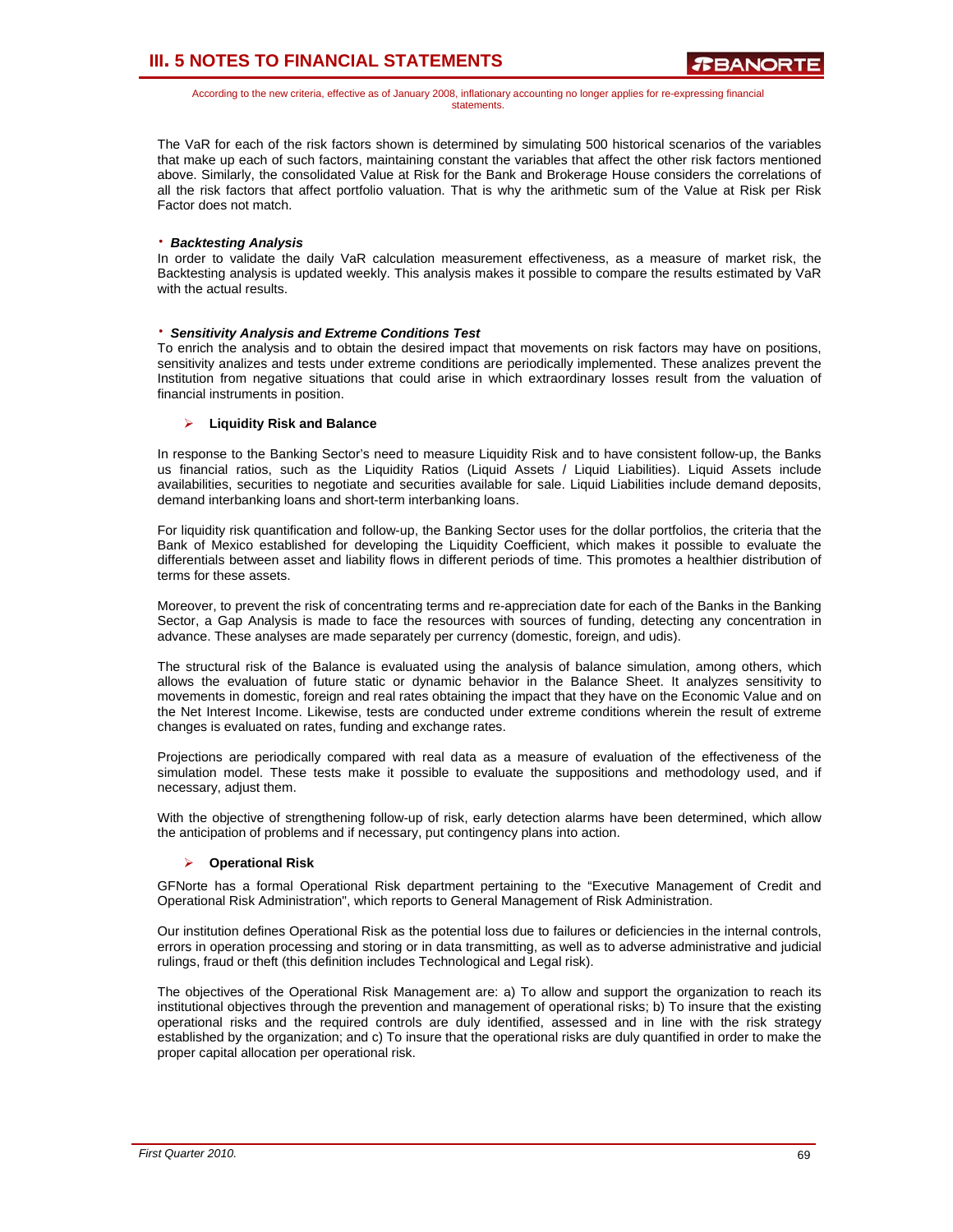According to the new criteria, effective as of January 2008, inflationary accounting no longer applies for re-expressing financial statements.

#### **Pillars of Operational Risk Management**

### **I. Policies, Objectives and Guidelines**

As part of the institutional regulations, there are documented policies, objectives, guidelines, methodologies and responsible areas in Operating Risk management.

The Operating Risk Directorship maintains close communication and coordination with the Regulatory Comptrollership in order to facilitate effective Internal Control in which the proper procedures and controls are established that will mitigate Operating Risk in the processes, and provide follow up through the Internal Audit Department.

The Regulatory Comptrollership, as part of the Internal Control System, carries out the following activities to mitigate risk: a) Internal control validations; b) Institutional regulations management and control; c) Monitoring of operating processes' internal control by means of control indicators reports, that are reported by the process comptrollers in the various areas; d) Money Laundering Prevention process management; e) Control and follow up of the regulatory provisions; f) Analysis and assessment of the operating processes and projects with the participation of the responsible directors of each process in order to insure adequate internal control.

#### **II. Quantitative and Qualitative Measuring Tools**

#### Operating Losses Database

To record operating loss events, a system has been developed internally known as the "Operating Loss and Events Capture System" (SCERO). This system enables the central information supplier areas to directly record such events online, which are classified by Type of Event in accordance with the following categories:

| <b>Types of Events</b>                                    | <b>Description</b>                                                                                                                                                                                                                   |
|-----------------------------------------------------------|--------------------------------------------------------------------------------------------------------------------------------------------------------------------------------------------------------------------------------------|
| Internal Fraud                                            | Losses derived from a type of action intended to defraud, unlawfully take goods or sidestep<br>regulations, laws or company policies (excluding diversity/discrimination events) in which at least<br>one company party is involved. |
| <b>External Fraud</b>                                     | Losses derived from a type of action intended to defraud, unlawfully take goods or sidestep the<br>laws, caused by a third party.                                                                                                    |
| Labor Relations and Safety in<br>the Workplace            | Losses caused by acts that are incompatible with the legislation or labor agreements regarding<br>hygiene or safety, the payment of personal damage claims, or cases associated with<br>diversity/discrimination.                    |
| Customers, Products &<br><b>Business Practices</b>        | Losses caused by involuntary noncompliance or negligence of a professional obligation to specific<br>customers (including fiduciary and adjustment requirements), or due to the nature or design of a<br>product.                    |
| Natural Disasters and Other<br>Events                     | Losses caused by damage or harm to material assets as a consequence of natural disasters or<br>other events.                                                                                                                         |
| Incidences in the Business and<br><b>Systems Failures</b> | Losses caused by incidences in the business and systems failures                                                                                                                                                                     |
| Process Execution, Delivery<br>and Management             | Losses caused by errors in operations processing or management, as well as the relations with<br>commercial counterparties and providers.                                                                                            |

This historical Database provides the statistics of the operating events in which the institution has incurred so as to be able to determine their trends, frequencies, impact and distribution. Moreover, the Database will make it possible in the future to have enough information to calculate the capital requirements per Advances Models.

#### ⋅ *Legal and Fiscal Contingencies Database*

For the recording and follow-up of legal, administrative and tax issues that may arise from adverse unappealable ruling, an internal system called "Legal Risk Issues Monitoring System" (SMARL) was developed. This system enables the central data supplying areas to record such events directly and on-line, which are then classified by company, sector and legal issue, among others.

As part of GFNorte's legal risk management, legal and fiscal contingencies are estimated by the attorneys that process the issues based on an internal methodology. This makes it possible to create the necessary book reserve to face such estimated contingencies.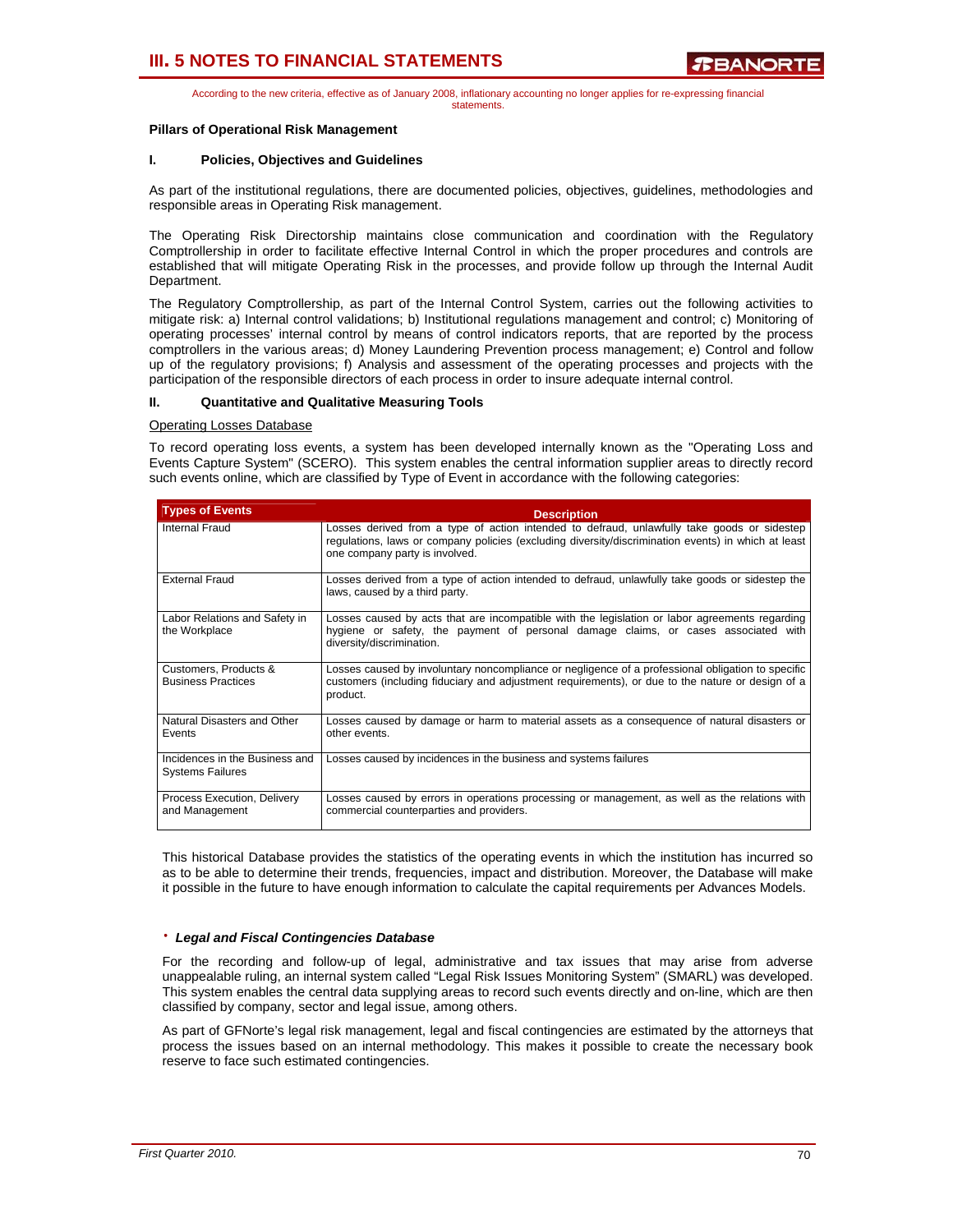According to the new criteria, effective as of January 2008, inflationary accounting no longer applies for re-expressing financial statements.

#### ⋅ *Risk Management Model*

GFNorte has defined objectives, which are achieved through different plans, programs and projects. Compliance with such objectives may be adversely affected due to operating risks, for which reason a methodology must be in place to manage them within the organization. Consequently, operating risk management is now an institutional policy defined and supported by senior management.

To perform Operating Risk Management, each of the operating risks involved in the processes must be identified in order to analyze them. In this regard, the risks identified by the Regulatory Comptrollership are recorded in a risk matrix and processed in order to eliminate or mitigate them (seeking to reduce their severity or frequency) by defining tolerance levels, as the case may be. At present, work is being done on developing a new Institution Operating Risk Management Model and the technological tools needed to implement it.

#### **III. Required Capital Calculation**

In accordance with the Capitalization for Operational Risk Regulations in effect, the institution has adopted the Basic Model, which is calculated and reported periodically to the authorities; assets subject to operational risk are identified in the note in accordance with the Regulations for capitalization requirements.

#### **IV. Information and Reporting**

The information generated by the Database and the Management Model is processes periodically to report to the Risk Policies Committee and the Board of Directors regarding the main operating events that were detected, the trends, identified risks (risk matrix) and their mitigating strategies. Reporting is also done on the status of the main Operating Risk mitigation initiatives implemented by the various areas of the organization.

#### ¾ **Technology risk**

Technological Risk is defined in our institution as all potential losses from damage, interruption, alteration or failures derived from the use of or dependence on hardware, software, systems, applications, networks and any other information distribution channel in the rendering of banking services to the customers.. This risk forms an inherent part of Operating Risk, which is why its management is handled collectively throughout the entire organization.

To address the Operating Risk associated with information integrity, and "Integrity Committee" has been created. Its objectives are to align security and information control efforts under a prevention focus, to define new strategies, policies, processes or procedures and to provide solutions to information security issues that affect or may affect the Institutional patrimony.

The functions established by the CNBV or Technology Risk Management are performed by the Institution under institution regulatory and Integrity Committee guidelines.

To address the Operating Risk caused by high impact external events, GFNorte has a Business Continuity Plan (BCP) and Disaster Recovery Plan (DRP) based on a same-time data replication system at an alternate computer site. All the above cover the back up and recovery of the Institution's critical applications in the event or any relevant operating contingency.

#### ¾ **Legal risk**

Legal Risk is defined as the potential loss from failure to comply with the applicable legal and administrative provisions, the issuance of indisputable unfavorable court rulings and the application of penalties regarding the operations that the institution performs.

The Legal Risk must be measured as an inherent part of Operating Risk in order to understand and estimate its impact. Therefore, those legal issues which result in actual operating losses of the SMARL system are later recorded in the SCERO in accordance with a predetermined classification.

Based on the statistics of the current legal issues and real loss events, the Institution can identify specific legal or operating risks, which are analyzed in order to eliminate or mitigate them in an attempt to reduce or limit their future occurrence or impact.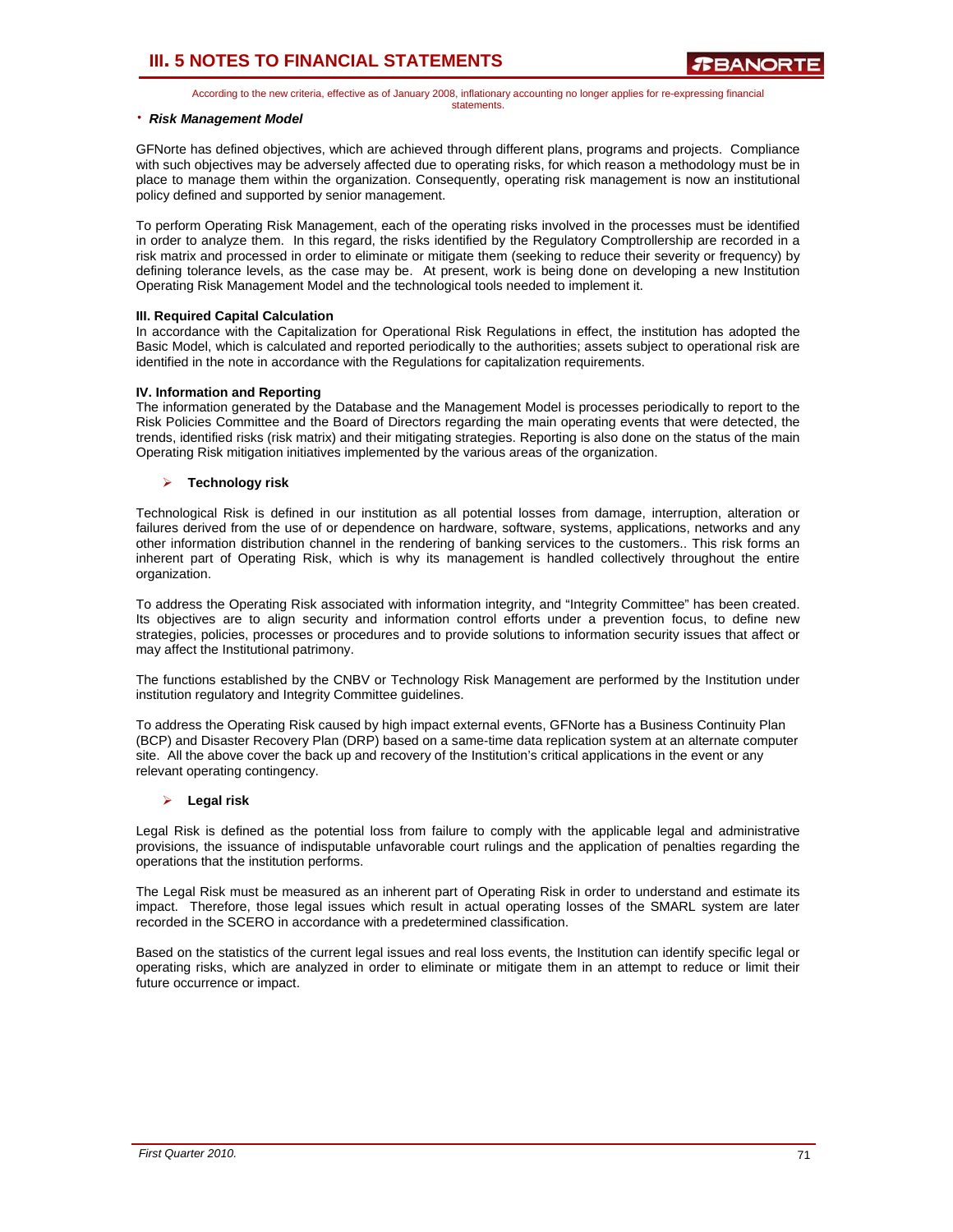According to the new criteria, effective as of January 2008, inflationary accounting no longer applies for re-expressing financial statements.

### • **Internal Control**

The companies that make up GFNorte have an Internal Control System (SCI) that has been structured according to the guidelines set forth by its Board of Directors and that addresses the requirements indicated by the regulating authorities.

The SCI's mission is to help in the operation of an adequate internal control in the operation and in data generating and recording. It is made up of various elements:

- A. Board of Directors with the support of the Risk Policies Committee and the Audit and Corporate Practices Committee (CAPS).
- B. CEO and the areas that support, such as the Risk Management Unit (UAIR), Legal and Controlling Departments who are responsible for enforcing the proper control and risk levels in the Group's operations, as well as regulatory compliance.
- C. Internal Audit, External Audit and Commissary (The Commissary applies only to GFNorte subsidiaries) as additional support structures to check how the Internal Control System functions and provide reasonable assurance regarding the reliability of the generated data. The Internal Audit Department reports to the Audit and Corporate Practices Committee (CAPS) and maintains complete independence from the administrative areas.
- D. The Executive Group as those mainly responsible for SCI assurance according to the functions and responsibilities assigned to them. In addition to promoting the enforcement of the regulations established for the Institution and the strategies set forth by the CEO GFNorte.
- E. Documents that establish the general control criteria that should be followed in the operation and reporting of transactions; in optimizing human, material and technological resources; in the use, security, timeliness and reliability of the information; and in the due compliance with the external and internal regulations. Code of Conduct that regulates the behavior that each advisor, officer or employee of the Group should assume while performing their activities.
- F. Policy and procedure manuals that regulate documentation, recording and liquidation operations that the Institution carries out and establish the control points that should be observed, assuring the separation of functions, clear assigning of responsibilities, safekeeping of information and prevention of unlawful acts.

In 1Q10, activities related to strengthening control, risk evaluation and administration, establishment and monitoring of controls, and assurance of quality information continued to be developed; highlighting the following:

- A. The various Corporate Governance Committees have had the required financial, economic, accounting and/or legal information for proper decision-making.
- B. The policy and procedure manuals have been updated as per the changes in external regulations, new products, and changes in the Institution's processes or improvements to internal controls. Additionally, there has been continuous follow-up of the improvement actions regarding the observations made by the different members of the SCI.
- C. The Supervisory Authorities' requirements have been addressed and the information required by the external regulations has been submitted.

### • **Treasury Policy**

GFNorte's Banking Sector Treasury is the central unit in charge of balancing its resource needs, monitoring and managing the regulatory levels, eliminating the rate risk of fixed-rate placement operations by using coverage and implementing arbitrage strategies.

The cash currencies and investment in securities are in Mexican pesos and U.S. dollars.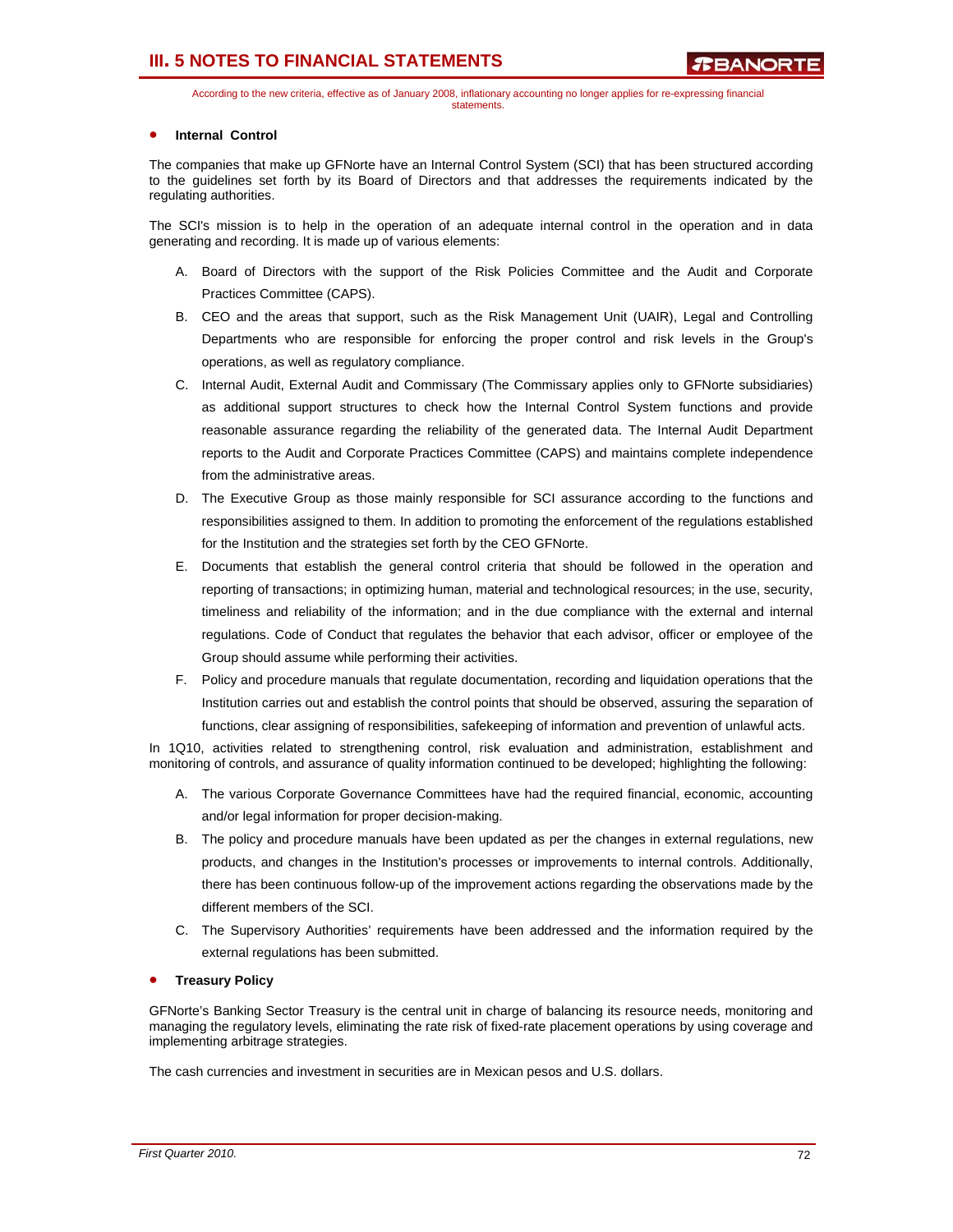# **III. 5 NOTES TO FINANCIAL STATEMENTS**

According to the new criteria, effective as of January 2008, inflationary accounting no longer applies for re-expressing financial statements.

### • **Internal and External Liquidity Sources**

The internal liquidity sources, in local as well as foreign currency, come from the various deposit products that the institution offers its customers, that is checking accounts and term deposits. Another source is the sales of the institution's assets.

External liquidity sources include various mechanisms to access the debt and capital markets. For instance, issuing credit titles, loans from other institution including the Central Bank and international agencies, as well as issuing subordinate debts. This concept also considers the liquidity that the bank obtains by reporting the securities the institution has that are feasible for this type of operation.

Another alternative for getting resources is by issuing capital shares.

#### • **Dividend Policy**

During the April 30, 2003 session, the Board of Directors approved a dividend payment policy in which it will propose to the General Ordinary Stockholders' Meeting a dividend payment consisting of at least 15% of the Partnership's net recurring profit, providing that there is no legal impediment and that market conditions and the Partnership's financial situation allow it.

#### • **Related Parties Loans**

At GFNorte, the amount of the loans performed with related individuals and companies, does not exceed the established limit of 50% of the Tier 1 capital. As of March 31, 2010 and December 31, 2009, the loans granted to related parties totaled Ps \$7,465 million and Ps \$7,362 million, respectively.

#### • **People in Charge**

The undersigned represent under oath that, within the scope of our respective functions, we have drawn up the information relative to Grupo Financiero Banorte contained in this report, which, to the best of our knowledge, reasonably reflects its situation.

Dr. Alejandro Valenzuela del Río Chief Executive Officer of Grupo Financiero Banorte, S. A. B. de C. V.

Ing. Sergio García Robles Gil Chief Financial Officer

C.P. José Daniel Oviedo Tobias Managing Director Audit

Lic. Jorge Eduardo Vega Camargo Executive Director Comptrollership

C.P. Nora Elia Cantú Suárez Executive Director Accounting